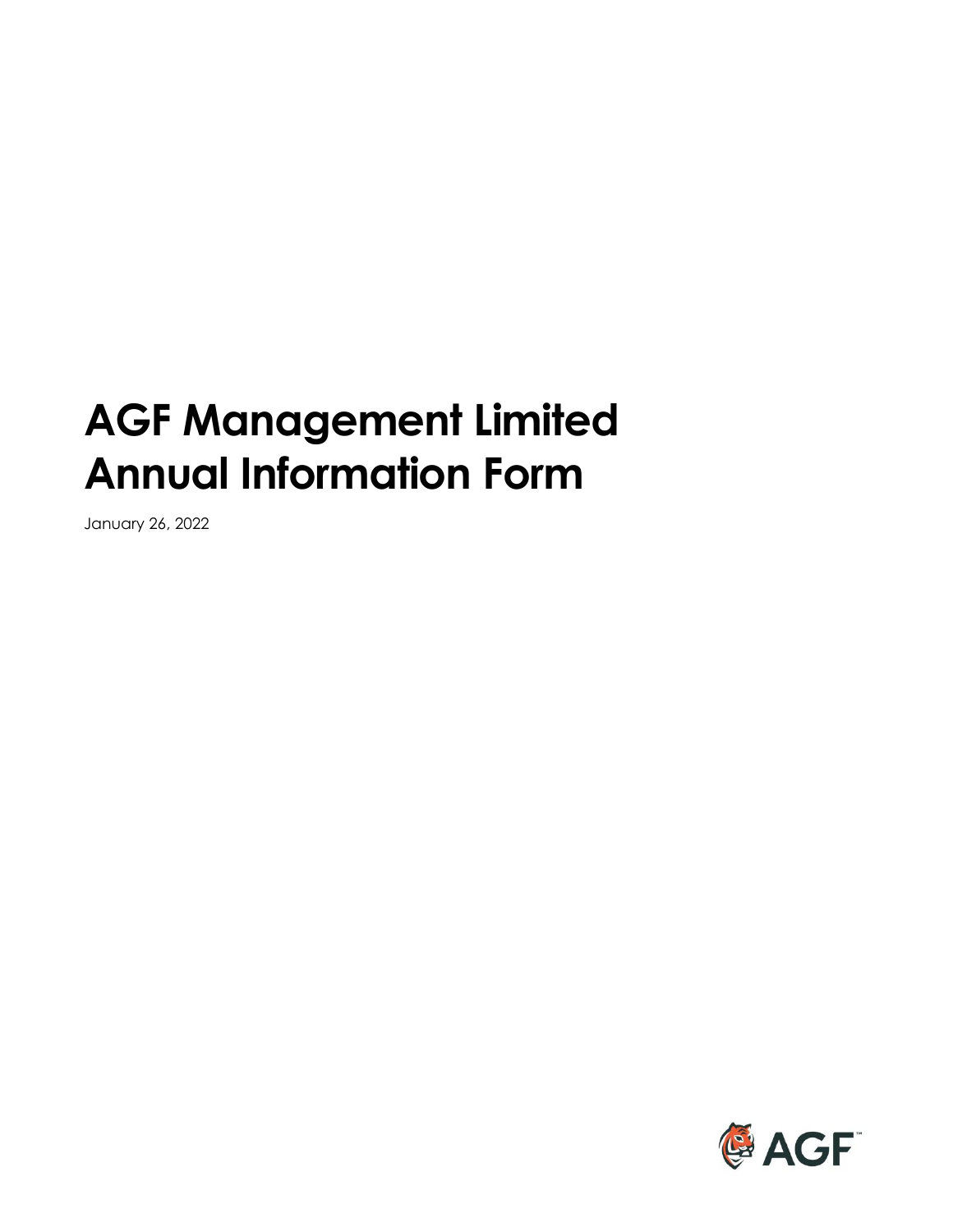

# **Table of Contents**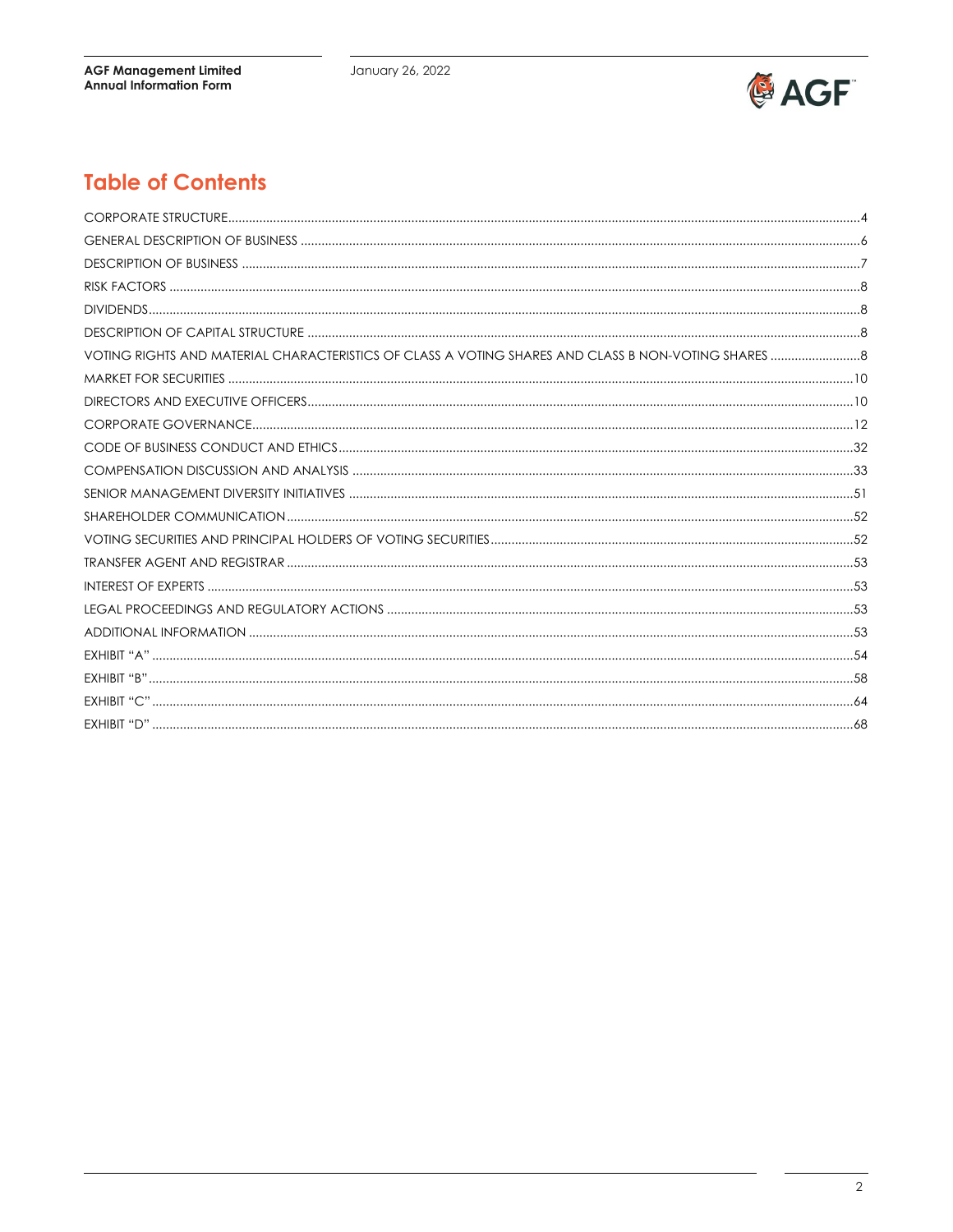

#### **Caution Regarding Forward-Looking Statements**

This Annual Information Form ("AIF") includes forward-looking statements about AGF Management Limited, including its business operations, strategy and expected financial performance and condition. Forward-looking statements include statements that are predictive in nature, depend upon or refer to future events or conditions, or include words such as "expects", "estimates", "anticipates", "intends", "plans", "believes", or negative versions thereof and similar expressions, or future or conditional verbs such as "may", "will", "should", "would" and "could". In addition, any statement that may be made concerning future financial performance (including income, revenues, earnings or growth rates), ongoing business strategies or prospects, fund performance, and possible future action on our part, is also a forward-looking statement.

Forward-looking statements are based on certain factors and assumptions including expected growth, results of operations, business prospects, business performance and opportunities. While we consider these factors and assumptions to be reasonable based on information currently available, they may prove to be incorrect. Forwardlooking statements are based on current expectations and projections about future events and are inherently subject to, among other things, risks, uncertainties and assumptions about our operations, economic factors and the financial services industry generally. They are not guarantees of future performance, and actual events and results could differ materially from those expressed or implied by forward-looking statements made by us due to, but not limited to, important risk factors such as level of assets under our management, volume of sales and redemptions of our investment products, performance of our investment funds and of our investment managers and advisors, client driven asset allocation decisions, pipeline, competitive fee levels for investment management products and administration, and competitive dealer compensation levels and cost efficiency in our investment management operations, as well as general economic, political and market factors in North America and internationally, interest and foreign exchange rates, global equity and capital markets, business competition, taxation, changes in government regulations, unexpected judicial or regulatory proceedings, technological changes, cybersecurity, the possible effects of war or terrorist activities, outbreaks of disease or illness that affect local, national or international economies (such as COVID-19), natural disasters and disruptions to public infrastructure, such as transportation, communications, power or water supply or other catastrophic events, and our ability to complete strategic transactions and integrate acquisitions, and attract and retain key personnel. We caution that the foregoing list is not exhaustive. In addition to the factors mentioned above, additional risk factors and uncertainties can be found in our MD&A which is incorporated by reference into this AIF, and our other filings with the Canadian provincial securities commissions. The reader is cautioned to consider these and other factors carefully and not place undue reliance on forward-looking statements. Other than specifically required by applicable laws, we are under no obligation and we expressly disclaim any such obligation to update or alter the forward-looking statements whether as a result of new information, future events or otherwise.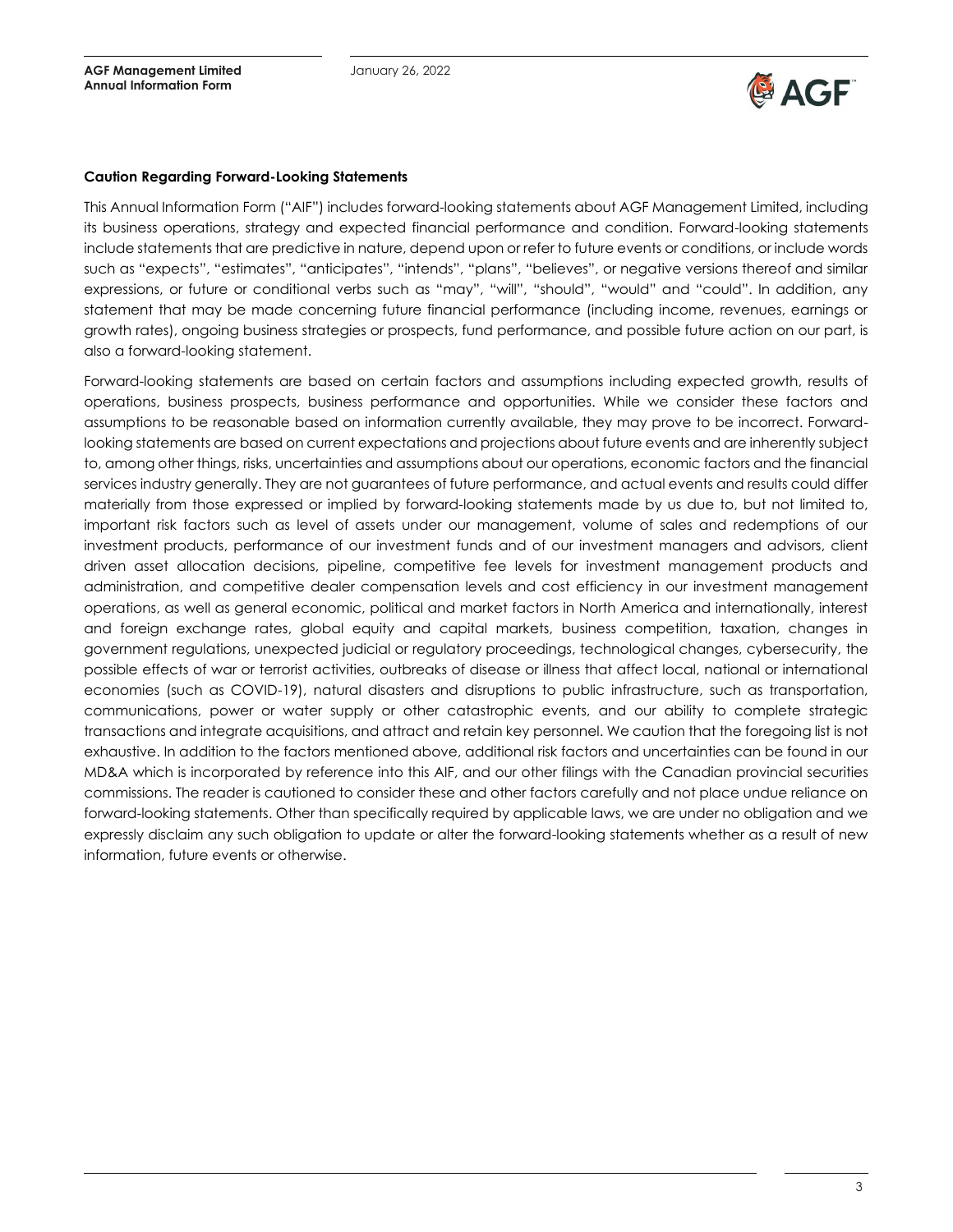

# <span id="page-3-0"></span>**CORPORATE STRUCTURE**

### **The Company**

AGF Management Limited ("AGF") was incorporated under the laws of the Province of Ontario by Letters Patent on February 2, 1960. On July 31, 1976, AGF amalgamated under the laws of the Province of Ontario by Certificate and Articles of Amalgamation. On December 1, 1994, AGF again amalgamated under the laws of the Province of Ontario with its 99.9% owned subsidiary G.E.F. Management Limited. The head and registered office of AGF is Suite 3100, 66 Wellington Street West, Toronto-Dominion Bank Tower, Toronto-Dominion Centre, Toronto, Ontario, M5K 1E9. AGF, together with its direct and indirect subsidiaries, are referred to in this AIF as "we", "us", "our", "AGF" or "the Company".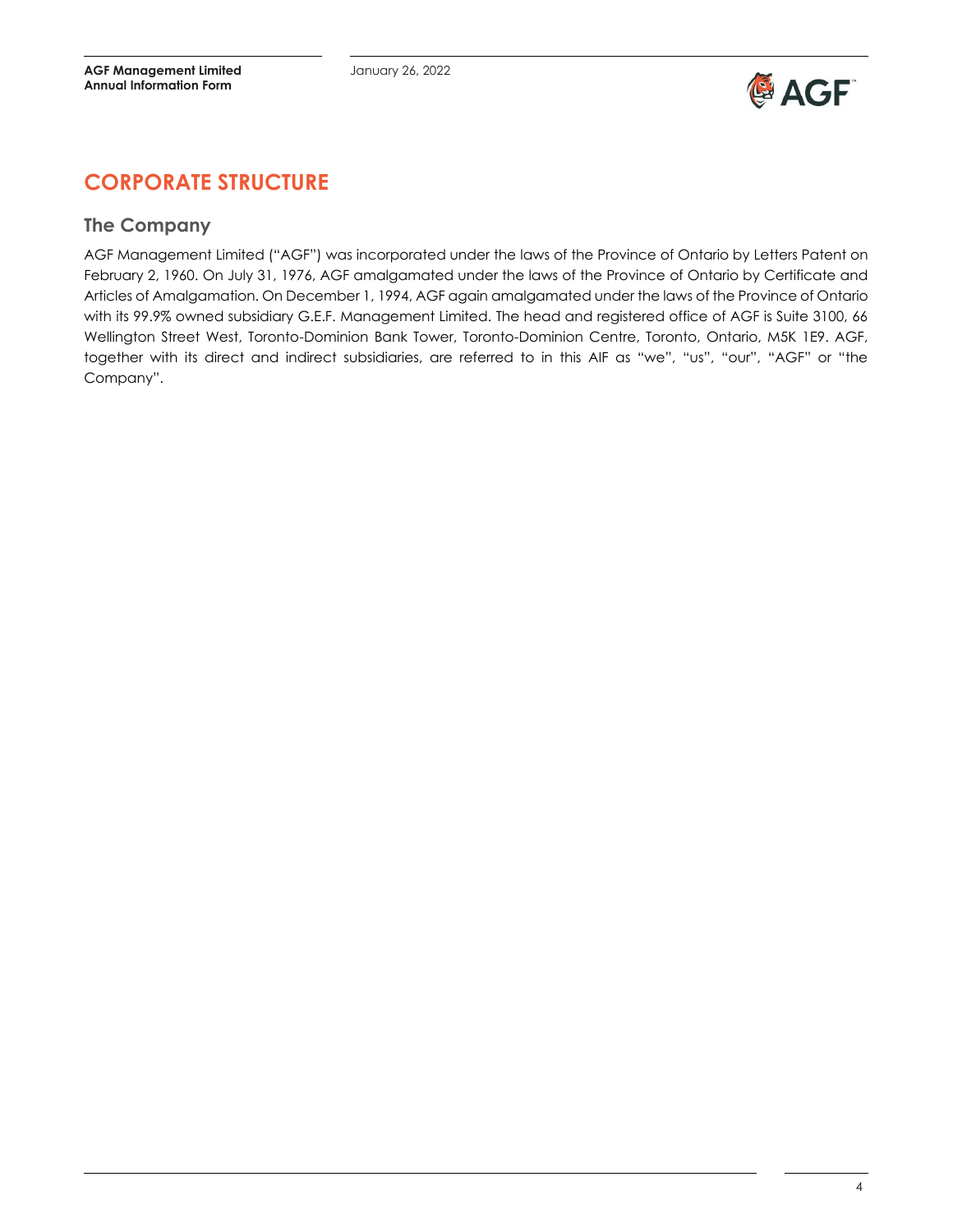

# **Intercorporate Relationships**

As at the date of this AIF, the relationship between AGF and certain of its subsidiaries is shown below:



 $\%$ x ×,

Owned by AGF Management Limited

Owned by Subsidiary of AGF Management Limited

Owned by unrelated 3<sup>et</sup> party

Reflects AGF Interest in GP/Manager Platform

Jurisdiction of incorporation  $\left( \right)$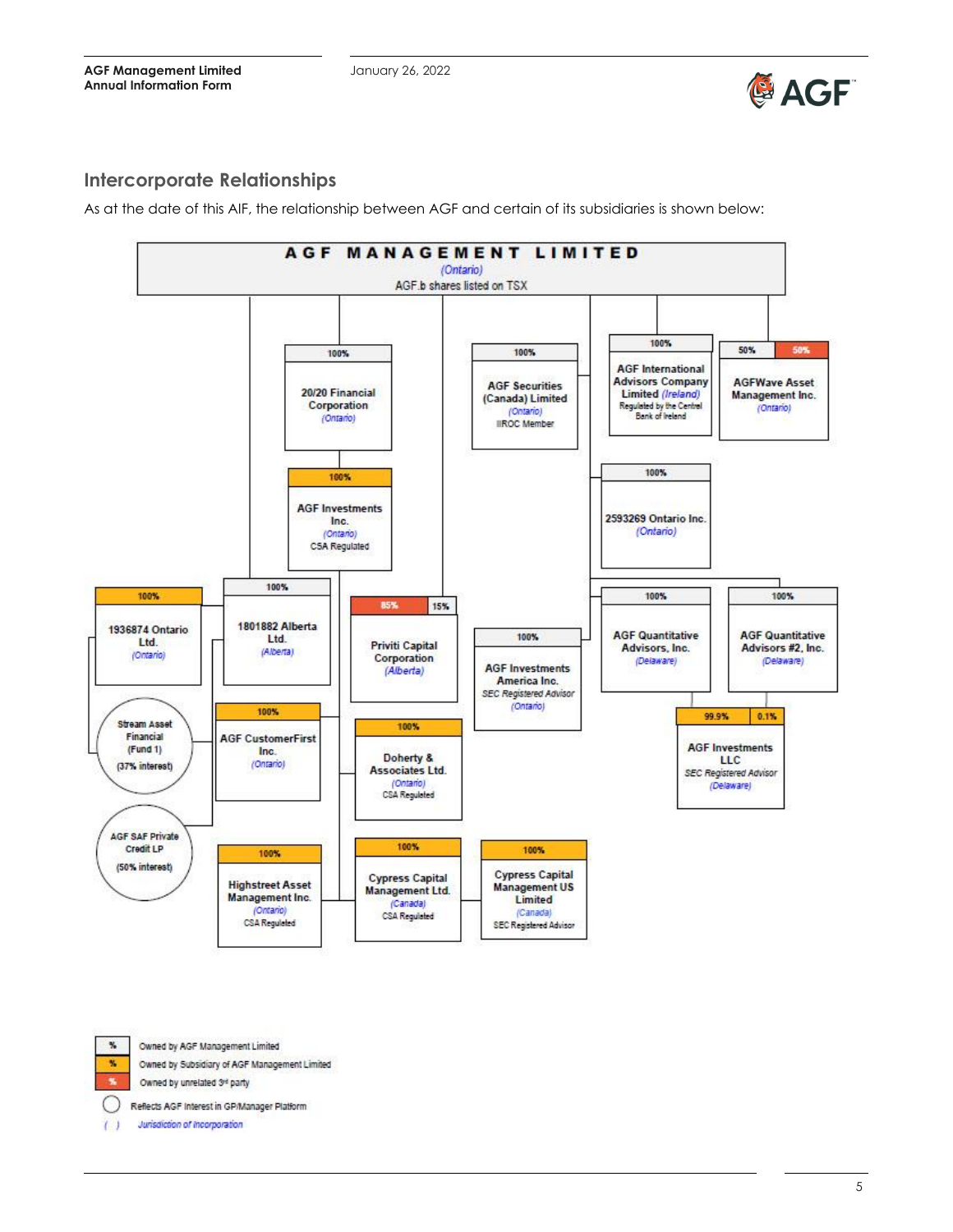

# <span id="page-5-0"></span>**GENERAL DESCRIPTION OF BUSINESS**

Founded in 1957, AGF Management Limited (AGF) is a diversified global asset management firm with retail, institutional, alternative and high-net-worth businesses. As an independent firm, AGF brings a disciplined approach to delivering excellence in investment management and to providing an exceptional client experience. AGF's suite of diverse investment solutions extends globally to a wide range of clients, from individual investors and financial advisors to institutions including pension plans, corporate plans, sovereign wealth funds and endowments and foundations.

AGF has investment operations and client servicing teams on the ground in North America, Europe and Asia. With \$43.4 billion in total assets under management as at December 31, 2021, AGF serves more than 800,000 investors. AGF trades on the Toronto Stock Exchange ("TSX") under the symbol AGF.B.

### **Three Year History**

#### **2019**

On September 19, 2019, the Company announced a merger between Smith and Williamson ("S&WHL") and Tilney Group ("Tilney") to create the U.K.'s leading integrated wealth management and professional services group. The merger was expected to be completed in the first quarter of 2020, pending regulatory approval, but was delayed. On January 20, 2020, the Company announced that the Financial Conduct Authority (FCA) informed Tilney that the proposed transaction structure for the merger has not met with its approval. The combined management and boards of S&WHL and Tilney remained committed to the merger. Discussions with the FCA were ongoing to determine the required steps forward.

During the first quarter of 2019, the Company recorded a \$14.4 million restructuring provision based on a plan to reduce costs while focusing on improving efficiencies.

#### **2020**

In January 2020, Judy Goldring took on the role of President and Head of Global Distribution.

On June 8, 2020, InstarAGF announced the final close of InstarAGF Essential Infrastructure Fund II with USD\$1.2 billion in assets.

On September 1, 2020, AGF sold its 28.0% interest in S&WHL. As part of the transaction, the Company received interim dividends and a special distribution totaling \$45.8 million. Upon close on September 11, 2020, AGF received net cash, after tax and one-time item expenses, of \$231.4 million, resulting in a gain on the transaction of \$94.4 million. The Company no longer holds any interest in S&WHL. The Company used a portion of the proceeds from the sale of S&WHL to fully repay its long-term debt of \$195.0 million.

On September 28, 2020, the Company announced a substantial issuer bid to purchase for cancellation a number of Class B non-voting shares of the Company ("Class B Non-Voting Shares") for an aggregate purchase price not exceeding \$40 million. The offer to purchase the Class B Non-Voting Shares expired on November 3, 2020. The Company took up and paid for 7,017,542 Class B Non-Voting Shares at a price of \$5.70 per Class B Non-Voting Share, which represents an aggregate purchase price of approximately \$40 million.

AGF expanded its partnership with the SAF Group. In September 2020, AGF entered into a definitive option agreement with SAF which grants AGF the right to acquire management fee earnings of select SAF funds, and any new private credit funds, exercisable at any time until September 2021. The expanded partnership is focused on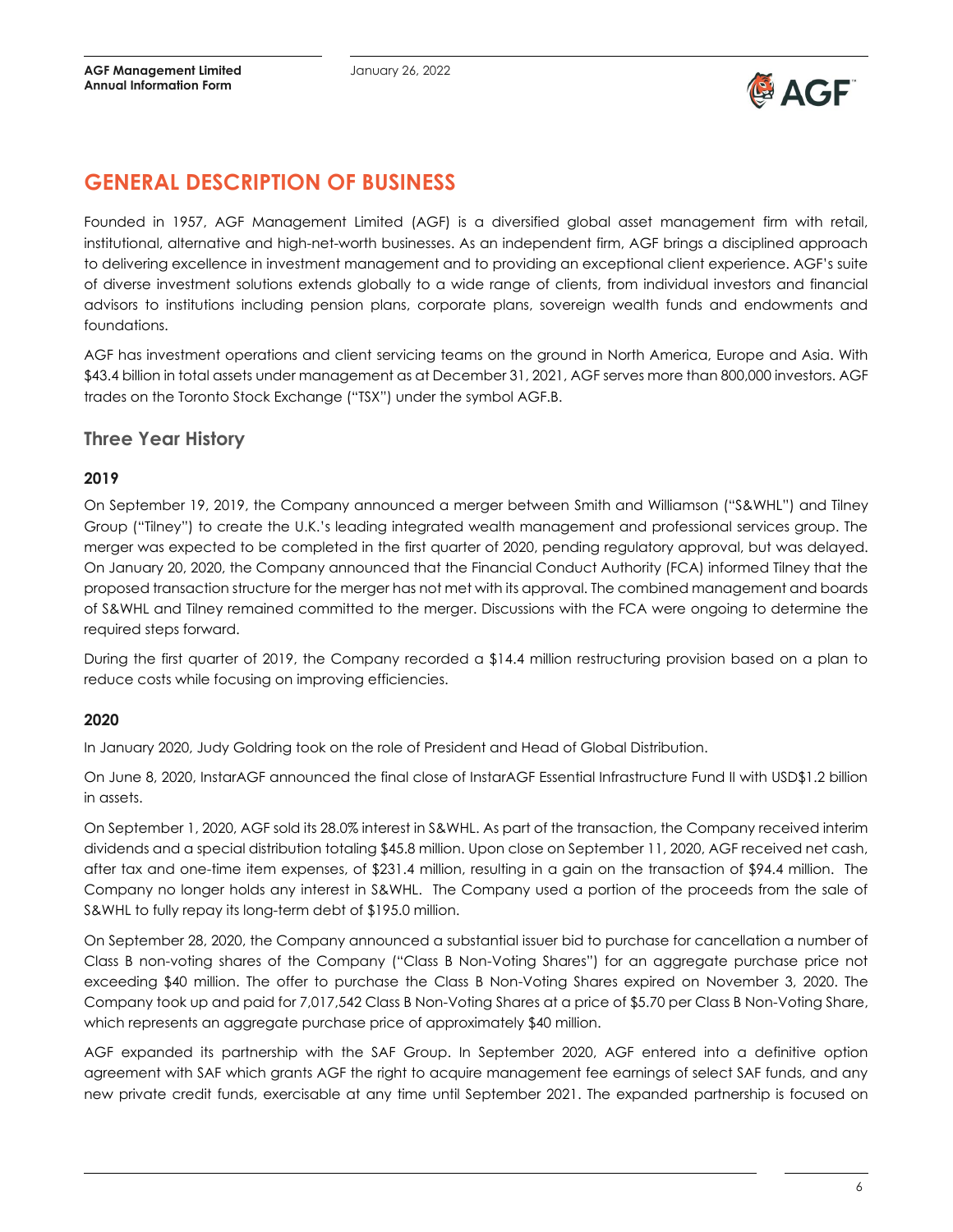

bringing new investment products to market and creating a path forward to a private credit capability that positions AGF to capitalize on the expected growth in private debt investments.

In September 2020, AGF entered into a joint venture agreement with WaveFront Global Asset Management Corp. (WaveFront) and launched AGFWave Asset Management Inc. (AGFWave), a new joint venture for providing asset management services and products in China and South Korea. AGFWave combines AGF's investment expertise and global brand strength with WaveFront's existing distribution capabilities in China and South Korea, including partnerships with industry leaders in both regions.

#### **2021**

In November 2021, AGF announced it had reached a definitive agreement with its longstanding partner, PFSL Investments Canada Ltd. ("PFSL"), establishing a new multi-year product and services distribution agreement. AGF has been named as one of only two asset management firms set to initially launch on PFSL's evolving distribution platform. Under the new distribution arrangement, AGF intends to launch a new line-up of mutual funds that will be offered exclusively to PFSL clients in 2022. The new funds are subject to regulatory approval.

AGF announced an evolution of its strategic partnership with the SAF Group (SAF). The partnership is focused on providing investors access to unique private alternative opportunities leveraging AGF's operations and distribution reach coupled with SAF's private credit investment management expertise. AGF and SAF have agreed to a definitive agreement along with a distribution arrangement as an alternative to AGF exercising its option to acquire management contracts of select SAF funds.

In August 2021, AGF, in partnership with SAF, announced the launch of AGF SAF Private Credit Limited Partnership and AGF SAF Private Credit Trust. The new offerings provide both institutional and retail investors access to the benefits of private credit investing.

Also in August 2021, AGF announced a strategic private equity partnership with First Ascent Ventures (First Ascent) focused on investing in emerging technology companies that are building the next generation of disruptive, fast growing enterprise B2B software companies. AGF has made a \$30 million cornerstone investor commitment to First Ascent's second fund and is a member of the Limited Partner Advisory Committee of the fund.

In May 2021, AGF announced a definitive agreement with Instar Group Inc. (Instar) to conclude their joint venture relationship in InstarAGF Asset Management Inc. (InstarAGF) following the establishment of its two flagship funds, InstarAGF Essential Infrastructure Fund I and II (together, the InstarAGF Funds). Based on the terms of the agreements, the Company maintained its respective long-term investments, as well as the carried interest participation in the InstarAGF Funds (carried interest entities). In addition, the Company and Instar entered into a fee arrangement whereby AGF will earn ongoing annual fees of 14 bps on the assets under management of the InstarAGF Funds. AGF also announced an anticipated commitment of US\$50.0 million upon the successful launch of Instar's third fund. Upon AGF's commitment to Instar's third fund, the Company will earn ongoing annual fees of 7 bps of the assets under management of Instar's third fund as well as participate in the carried interest.

# <span id="page-6-0"></span>**DESCRIPTION OF BUSINESS**

A description of the business of the Company, including its principal markets, products, distribution methods, financial information, competitive conditions and foreign operations is presented in the Management's Discussion and Analysis of Financial Condition and Results of Operations ("MD&A") which is incorporated by reference into this AIF and is available on the System for Electronic Document Analysis and Retrieval (SEDAR) at www.sedar.com.

As at November 30, 2021, the Company had a total of 631 employees.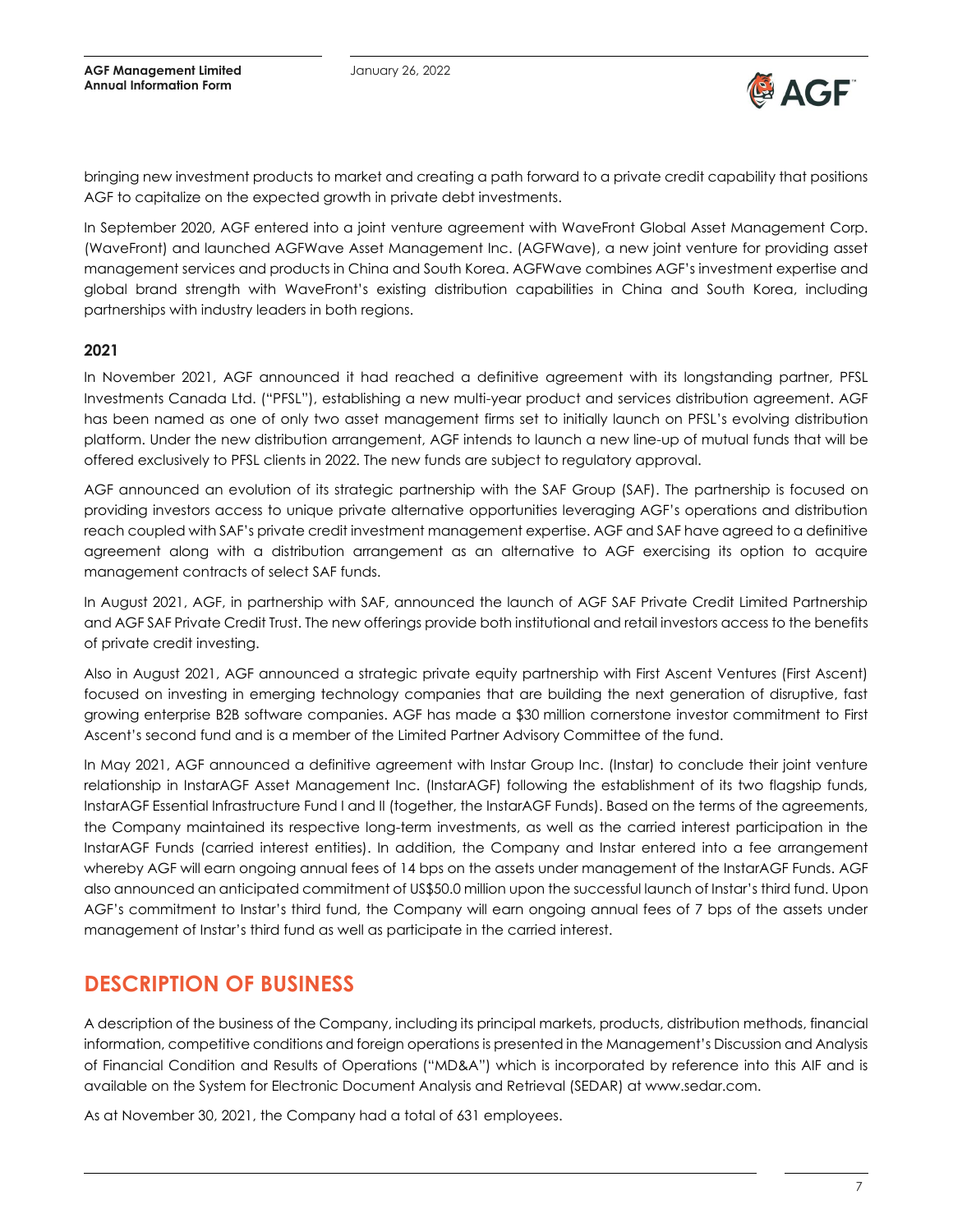

# <span id="page-7-0"></span>**RISK FACTORS**

A description of AGF's risk factors and the management of those risks is presented in the MD&A under the heading "Risk Factors and Management of Risk", which is incorporated by reference into this AIF and is available on SEDAR at www.sedar.com.

# <span id="page-7-1"></span>**DIVIDENDS**

AGF's current dividend policy is presented in the MD&A under the heading "Dividends", which is incorporated by reference into this AIF and is available on SEDAR at www.sedar.com.

# <span id="page-7-2"></span>**DESCRIPTION OF CAPITAL STRUCTURE**

As at November 30, 2021, the share capital of AGF consisted of the following:

- an unlimited number of Class B Non-Voting Shares of which 69,956,8841 were outstanding; and
- an unlimited number of Class A voting common shares ("Class A Voting Shares") of which 57,600 were outstanding.

# <span id="page-7-3"></span>**VOTING RIGHTS AND MATERIAL CHARACTERISTICS OF CLASS A VOTING SHARES AND CLASS B NON-VOTING SHARES**

The holders of the Class A Voting Shares are entitled to one vote per share at all meetings of shareholders other than a separate meeting of the holders of another class or series of shares. The holders of the Class B Non-Voting Shares are not entitled to any voting rights except as provided by law or as described below.

The provisions attached to the Class B Non-Voting Shares may not be amended, and no special shares ranking in priority to or on a parity basis with the Class B Non-Voting Shares may be created, without such approval as may then be required by law, subject to a minimum requirement of approval by the affirmative vote of at least two-thirds of the votes cast at a meeting of the holders of the Class B Non-Voting Shares duly called and held for that purpose at which holders of 10% of the shares are represented.

Generally, the Class B Non-Voting Shares do not carry any right to receive notice of or to attend any meeting of the shareholders of the Company and shall not be entitled to vote at any such meetings of shareholders. As a result, without the approval of holders of Class B Non-Voting Shares, holders of Class A Voting Shares will be able, subject to the Business Corporations Act (Ontario), and applicable Canadian securities regulatory requirements, to: amend AGF's articles and by-laws, except in certain circumstances where the rights and conditions attaching to the Class B Non-Voting Shares would be adversely affected; effect an amalgamation or approve certain other corporate transactions, except in certain circumstances where the rights and conditions attaching to the Class B Non-Voting Shares would be adversely affected; elect the Board of Directors of AGF (the "Board") and otherwise control the outcome of virtually all matters submitted to a general shareholder vote. **In addition, the Class B Non-Voting Shares do not have the right to participate in a take-over bid for the Class A Voting Shares under applicable Canadian securities law.**

<sup>1</sup> Treasury stock in the amount of 774,818 is not included.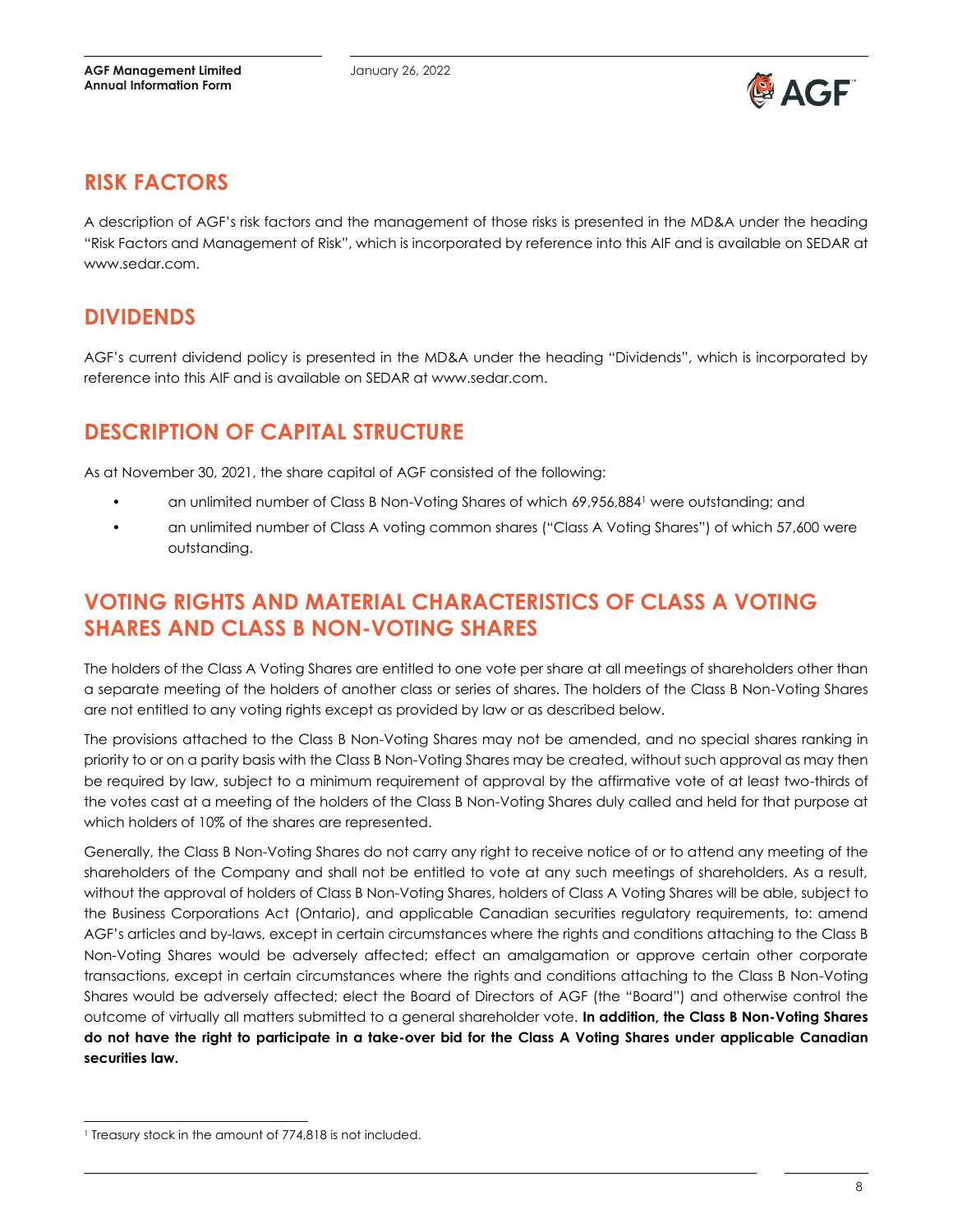

Dividends paid on the Class B Non-Voting Shares shall be in equal amounts to dividends paid on the Class A Voting Shares (with a prior entitlement of a dividend of one cent per Class B Non-Voting Shares).

The holders of Class B Non-Voting Shares are, together with the holders of Class A Voting Shares, entitled to participate on a pro rata basis in the assets of AGF upon a liquidation or winding-up of AGF.

Class B Non-Voting Shares are considered "taxable preferred shares" as defined in the Income Tax Act (Canada) ("ITA") (other than short term preferred shares as defined in the ITA), and the Company is paying Part VI.1 tax under the ITA at the rate of 25% of the amount of all taxable dividends paid (or deemed to be paid), other than excluded dividends, on the Class B Non-Voting Shares. Most corporations that are taxable in Canada other than "financial intermediary corporations" and "private corporations" (within the meaning of the ITA) generally will be liable for a 10% tax under Part IV.1 of the ITA on taxable dividends received (or deemed to be received) on the Class B Non-Voting Shares to the extent that such dividends are deductible in computing the corporation's taxable income. In addition, a holder of Class B Non-Voting Shares that is a "private corporation" or "subject corporation" (within the meaning of the ITA), will generally be liable to pay a 38 1/3% for dividends received under Part IV of the ITA on dividends received (or deemed to be received) on the Class B Non-Voting Shares.

The Class B Non-Voting Shares are listed for trading on the TSX and they are traded under the AGF.B symbol. The Class A Voting Shares of AGF are not listed.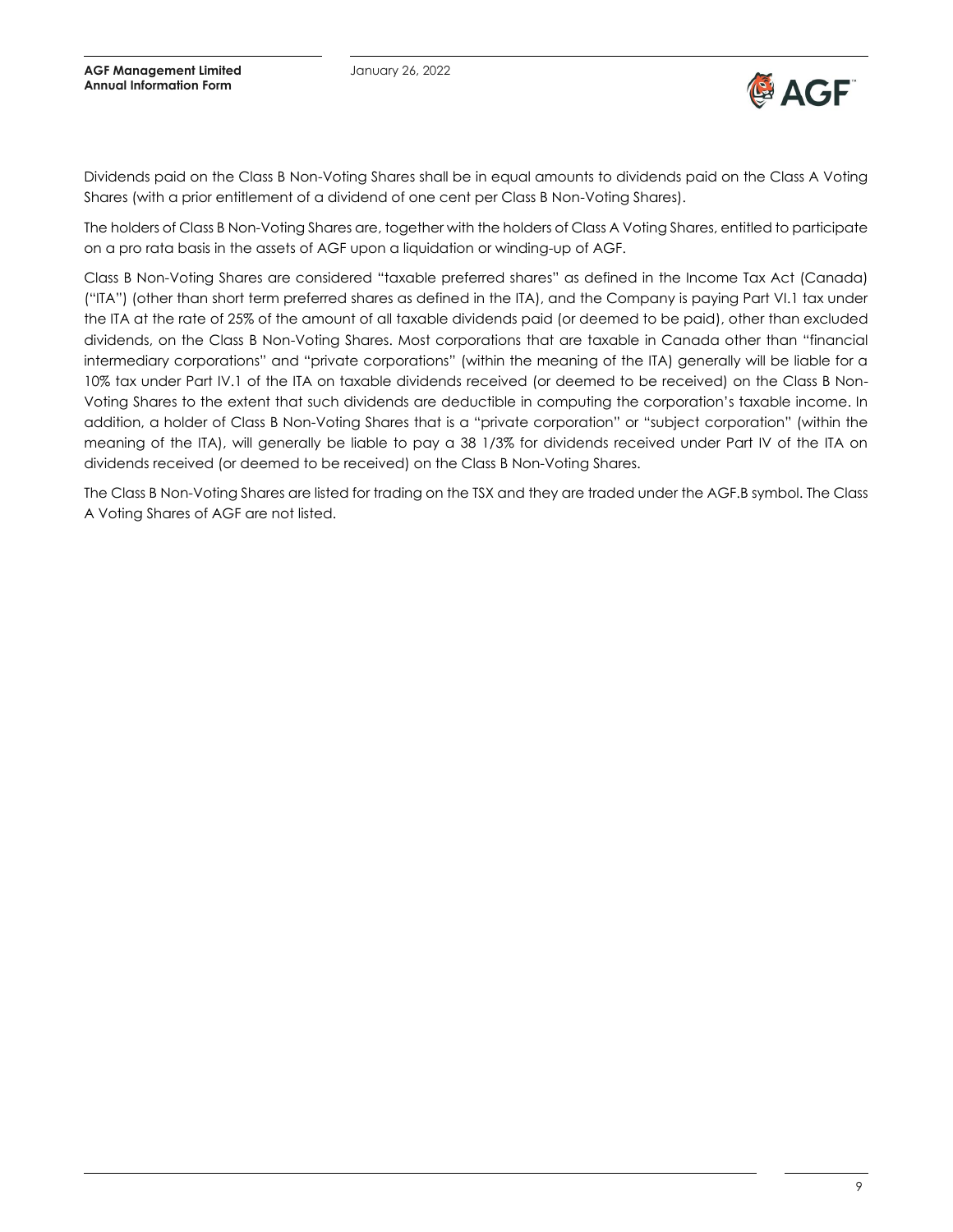

# <span id="page-9-0"></span>**MARKET FOR SECURITIES**

### **Trading Price and Volume for AGF.B**

The price ranges and volume traded of the Class B Non-Voting Shares on the TSX for each month of the most recently completed financial year (December 2020 to November 2021) are set out below:

| <b>Month</b>      | High Price (\$) | Low Price (\$) | <b>Trading Volume</b> |
|-------------------|-----------------|----------------|-----------------------|
| December 2020     | 6.24            | 5.54           | 4,509,900             |
| January 2021      | 6.88            | 5.95           | 4,291,300             |
| February 2021     | 7.19            | 6.46           | 5,087,300             |
| <b>March 2021</b> | 7.82            | 6.72           | 5,436,000             |
| April 2021        | 7.63            | 7.29           | 2,473,000             |
| May 2021          | 7.77            | 7.27           | 2,002,100             |
| <b>June 2021</b>  | 8.23            | 7.56           | 2,996,400             |
| <b>July 2021</b>  | 8.10            | 7.38           | 2,423,300             |
| August 2021       | 7.56            | 7.13           | 1,731,800             |
| September 2021    | 8.06            | 7.20           | 2,483,600             |
| October 2021      | 7.96            | 7.53           | 1,318,100             |
| November 2021     | 8.29            | 7.57           | 2,707,900             |

On February 4, 2021, the Company announced that the TSX had approved the Company's notice of intention to renew its normal course issuer bid in respect of its Class B Non-Voting Shares. Pursuant to this bid, the Company may purchase up to 5,067,167 Class B Non-Voting Shares during the twelve-month period commencing February 8, 2021 and ending February 7, 2022. For information regarding the shares purchased under the normal course issuer bid, please see Note 15 to the Company's Financial Statements for the financial year ended November 30, 2021, which are available on SEDAR at www.sedar.com. Subject to regulatory approval, the Company will apply for renewal of its normal course issuer bid. Shareholders may obtain a copy of the Company's current normal course issuer bid notice, without charge, by contacting the Corporate Secretary's office at (416) 367-1900.

# <span id="page-9-1"></span>**DIRECTORS AND EXECUTIVE OFFICERS**

### **Directors**

The following are the Company's directors as at the date of this AIF:

| Name and Municipality                                        | Served as Director, | <b>Principal Occupation</b>                                                                                                                           |
|--------------------------------------------------------------|---------------------|-------------------------------------------------------------------------------------------------------------------------------------------------------|
| of Residence                                                 | since               | within the Five Preceding Years                                                                                                                       |
| Blake C. Goldring, C.M., M.S.M., CD, CFA<br>Toronto, Ontario | 2000                | Director and Senior Officer, AGF and AGF<br>Investments Inc. ("AGF Investments"); Director<br>and/or Senior Officer of certain subsidiaries of<br>AGF |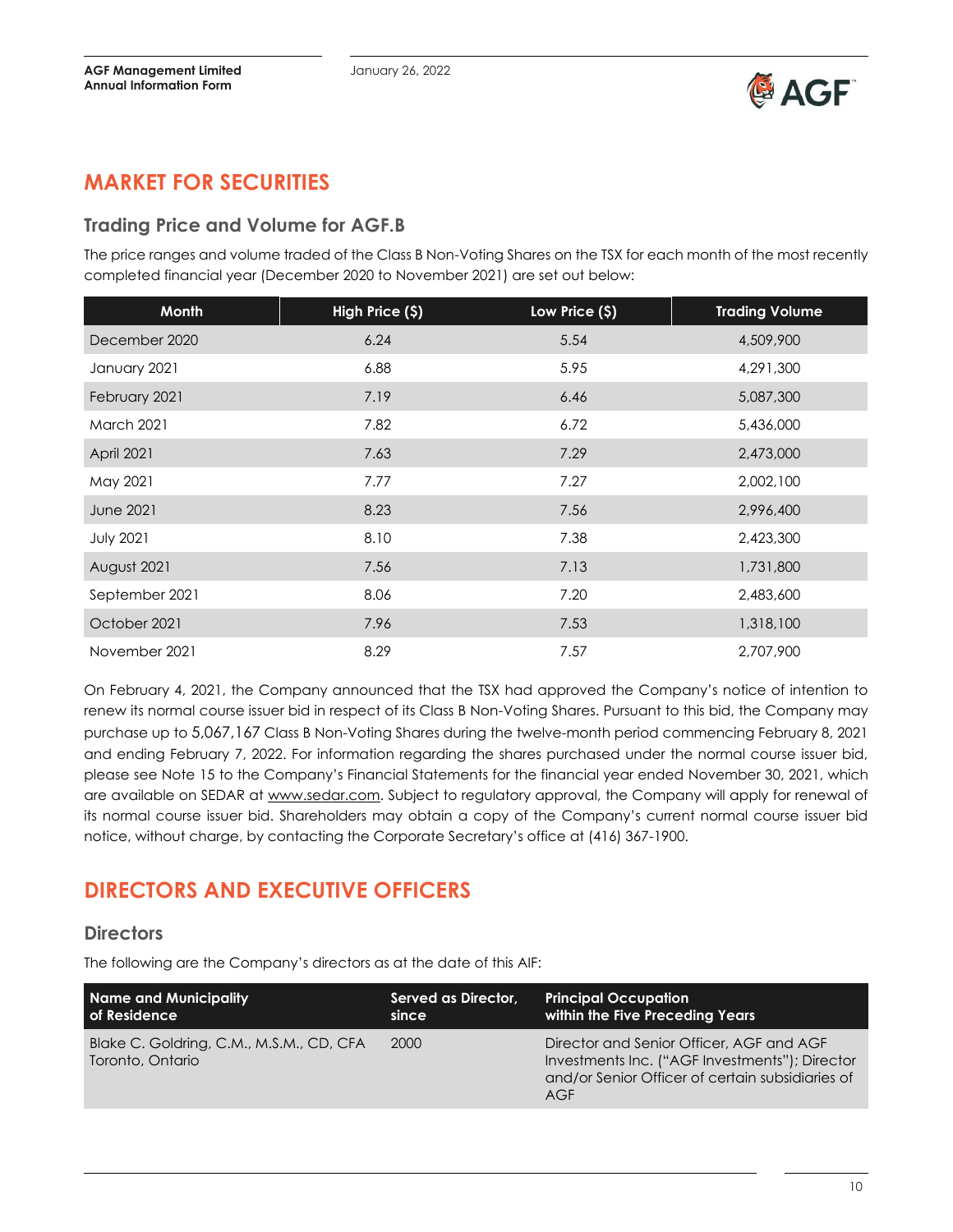

| <b>Name and Municipality</b><br>of Residence              | Served as Director,<br>since | <b>Principal Occupation</b><br>within the Five Preceding Years                                                                                                                   |
|-----------------------------------------------------------|------------------------------|----------------------------------------------------------------------------------------------------------------------------------------------------------------------------------|
| Kevin McCreadie, CFA<br>Toronto, Ontario                  | 2018                         | Director and Senior Officer, AGF and AGF<br>Investments                                                                                                                          |
| Jane Buchan, PhD, CAIA<br>Newport Coast, California, USA  | 2017                         | Chief Executive Officer, Martlet Asset<br>Management, LLC; 2002 - 2018, Chief<br>Executive Officer, PAAMCO; 2017-2018, Co-<br>Chief Executive Officer, PAAMCO Prisma<br>Holdings |
| Kathleen Camilli<br>New York, New York                    | 2015                         | <b>Economist and Public Company Director</b>                                                                                                                                     |
| Ian L.T. Clarke, CA, FCA, ICD.D,<br>Pickering, Ontario    | 2021                         | Chief Financial Officer, Greater Toronto<br>Airports Authority                                                                                                                   |
| Douglas L. Derry, FCPA, FCA<br>Caledon, Ontario           | 2000                         | Corporate Director                                                                                                                                                               |
| W. Robert Farquharson, CFA<br>Toronto, Ontario            | 1977                         | Director and Vice-Chairman, AGF and AGF<br>Investments; Director and/or Senior Officer of<br>certain subsidiaries of AGF                                                         |
| Judy G. Goldring, LL.B., LL.D., ICD.D<br>Toronto, Ontario | 2007                         | Director and Senior Officer, AGF and AGF<br>Investments; Director and/or Senior Officer of<br>certain subsidiaries of AGF                                                        |
| <b>Charles Guay</b><br>Outremont, Quebec                  | 2017                         | President & Chief Operating Officer,<br>SuccessFinder; 2016-2018, Founder & President,<br><b>CG&amp;CO</b>                                                                       |
| G. Wayne Squibb<br>Toronto, Ontario                       | 2009                         | President & CEO, Realstar Group                                                                                                                                                  |

Directors are elected annually and hold their position until the next annual meeting of the Class A Voting shareholders.

# **Executive Officers**

The following are the Company's executive officers as at the date of this AIF:

| <b>Name and Municipality</b><br>of Residence                 | <b>Position</b><br>with AGF                                    | <b>Principal Occupation</b><br>within the Five Preceding Years                                                            |
|--------------------------------------------------------------|----------------------------------------------------------------|---------------------------------------------------------------------------------------------------------------------------|
| Adrian Basaraba, CPA, CA, CFA<br>Mississauga, Ontario        | Senior Vice President<br>and Chief Financial<br><b>Officer</b> | Senior Officer, AGF: Director and/or Senior<br>Officer of certain subsidiaries of AGF                                     |
| Blake C. Goldring, C.M., M.S.M., CD, CFA<br>Toronto, Ontario | Executive Chairman                                             | Director and Senior Officer, AGF and AGF<br>Investments; Director and/or Senior Officer of<br>certain subsidiaries of AGF |
| Judy G. Goldring, LL.B., LL.D., ICD.D<br>Toronto, Ontario    | President & Head of<br>Global Distribution                     | Director and Senior Officer, AGF and AGF<br>Investments; Director and/or Senior Officer of<br>certain subsidiaries of AGF |
| Chris Jackson<br>Oakville, Ontario                           | <b>Chief Operating</b><br>Officer                              | Senior Officer, AGF; Director and/or Senior<br>Officer of certain subsidiaries of AGF                                     |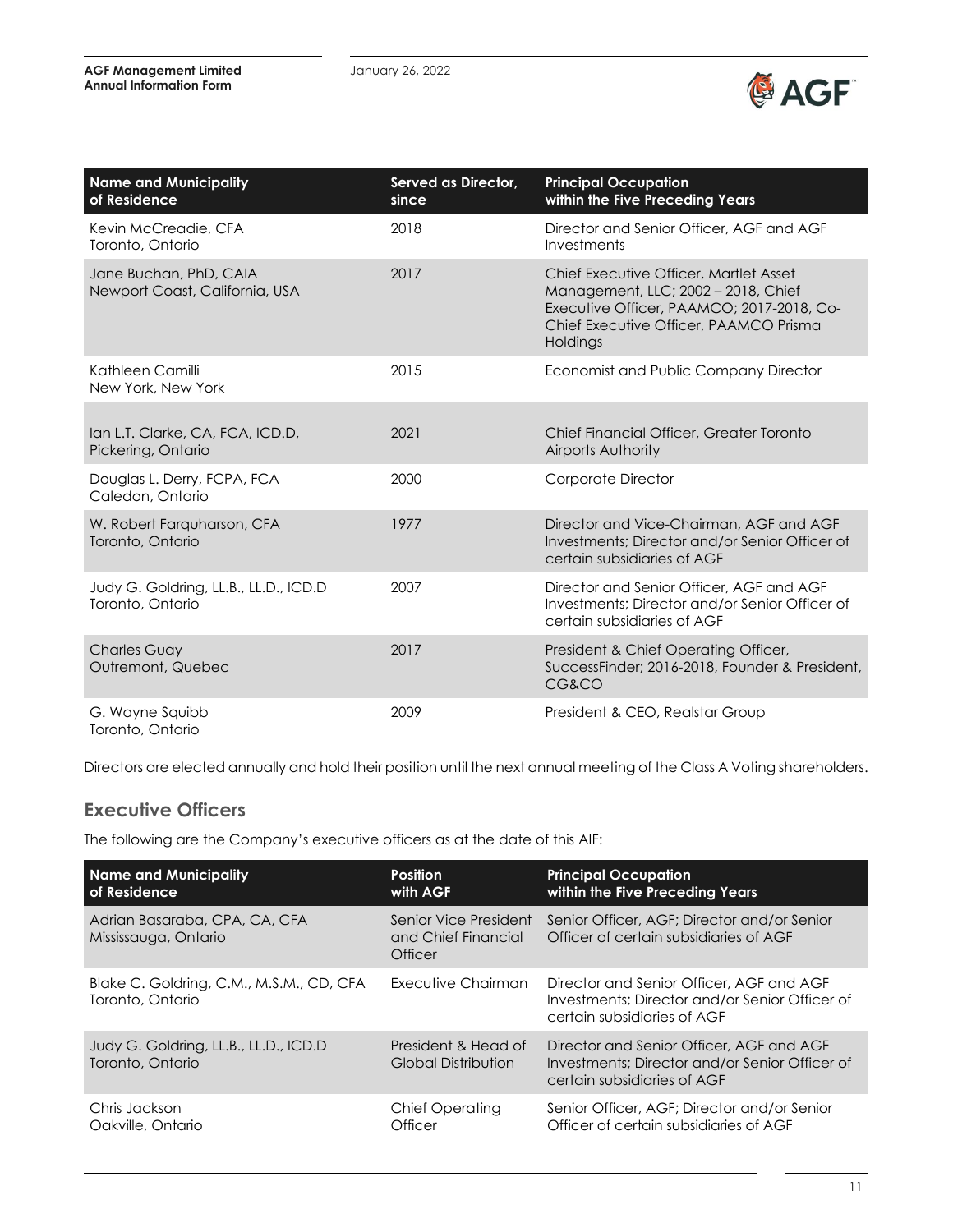

| Name and Municipality                    | <b>Position</b>                                            | <b>Principal Occupation</b>                                                                                               |
|------------------------------------------|------------------------------------------------------------|---------------------------------------------------------------------------------------------------------------------------|
| of Residence                             | with AGF                                                   | within the Five Preceding Years                                                                                           |
| Kevin McCreadie, CFA<br>Toronto, Ontario | Chief Executive<br>Officer and Chief<br>Investment Officer | Director and Senior Officer, AGF and AGF<br>Investments; Director and/or Senior Officer of<br>certain subsidiaries of AGF |

As of November 30, 2021, the directors and executive officers of AGF as a group beneficially owned, directly or indirectly, or exercised control or direction over 100% of the Class A Voting Shares and 20,047,050 (28.66%) of the Class B Non-Voting Shares.

# <span id="page-11-0"></span>**CORPORATE GOVERNANCE**

As at the date of the AIF, AGF's Board has ten directors, the majority of whom are independent.

# **Independence of Directors**

The following are the independence, as defined under Sections 1.4 and 1.5 of National Instrument 52-110 – *Audit Committees*, of directors as at the date of the AIF: Jane Buchan, Kathleen Camilli, Ian Clarke, Douglas L. Derry, Charles Guay, and G. Wayne Squibb, who is the lead director of the Company. Mr. Squibb chairs the meetings of the independent directors to ensure the independent directors have regular opportunities to meet and discuss issues without management present. The independent directors held 6 meetings during the 2021 fiscal year, at each of 5 regularly scheduled board meetings, and at 1 *ad hoc* meeting. Currently, as part of each regularly scheduled Board and Committee meeting, the independent directors meet without management and non-independent directors.

The following directors are not independent due to their current or former roles as AGF management: Blake C. Goldring, Executive Chairman of AGF; W. Robert Farquharson, Former Executive Officer of AGF; Judy G. Goldring, President & Head of Global Distribution of AGF; and Kevin McCreadie, Chief Executive Officer and Chief Investment Officer of AGF.

Blake C. Goldring, Judy G. Goldring, and Kevin McCreadie have been determined not to be independent on the basis that they have a material relationship with the Company by virtue of their executive officer positions at AGF. W. Robert Farquharson has been determined not to be independent on the basis that he had a material relationship with the Company by virtue of his former executive officer position. Mr. Farquharson held the executive officer position of Vice-Chairman of the Company until December 31, 2019. He is now Director and Vice-Chairman of the Board, in a non-executive capacity.

The Company values the experience and knowledge of longer serving directors, but also recognizes the value of board renewal and new perspectives. Although the Company has not adopted term limits for the Board, the Board conducts an annual assessment to facilitate board renewal. The Nominating and Corporate Governance Committee is satisfied that the Board has a robust annual assessment process in place to foster a high performing board dynamic. For more information on the annual assessment, see *Orientation and Continuing Education of Board Members – Assessments*.

To further ensure ongoing board renewal, no more than one-third of the Board is expected to be over the age of 70 at one time. The Board may recommend that this requirement be waived in exceptional circumstances and if it is in the best interests of the Company.

The Nominating and Corporate Governance Committee will consider the composition of the Board and the nomination of directors annually, and report the results of its review to the Board.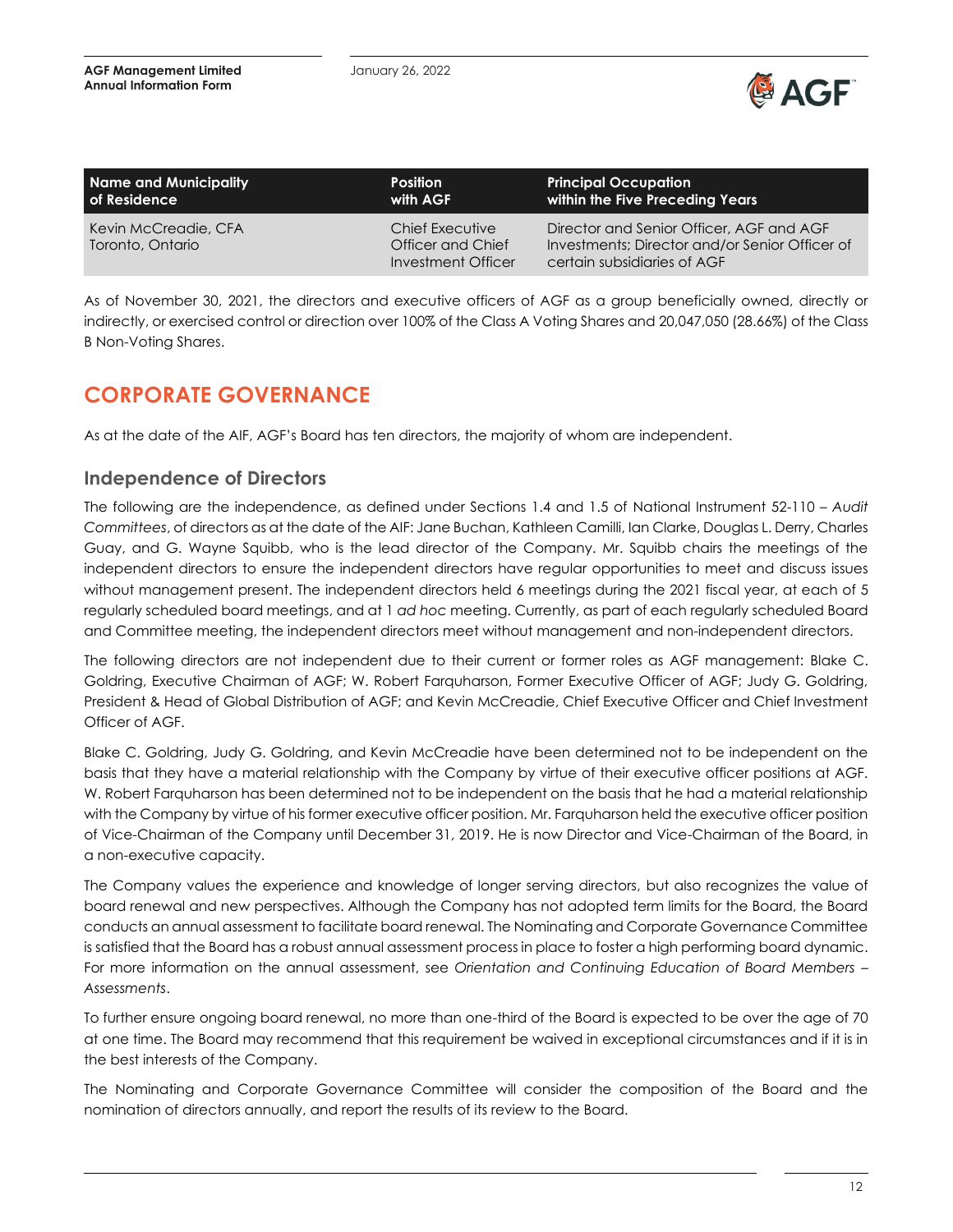

# **Directors**

As at the date of the AIF, AGF's Board is composed of the following individuals **(6)**:

| Ontario, Canada                                                                                                                                                                                                                                                                                                                                                                                                                                                           | Blake C. Goldring C.M., M.S.M., CD, CFA                                                      |                          |                                                          |                                                         |                                                                                                                                                                                                                                   |                      |  |  |
|---------------------------------------------------------------------------------------------------------------------------------------------------------------------------------------------------------------------------------------------------------------------------------------------------------------------------------------------------------------------------------------------------------------------------------------------------------------------------|----------------------------------------------------------------------------------------------|--------------------------|----------------------------------------------------------|---------------------------------------------------------|-----------------------------------------------------------------------------------------------------------------------------------------------------------------------------------------------------------------------------------|----------------------|--|--|
| Age: 63                                                                                                                                                                                                                                                                                                                                                                                                                                                                   |                                                                                              |                          |                                                          | Director since 2000                                     |                                                                                                                                                                                                                                   |                      |  |  |
| Blake C. Goldring is the Executive Chairman of AGF Management Limited. He first joined AGF in 1987 and held a<br>series of senior positions before being appointed President in 1997, CEO in 2000, and Chairman in 2006. Under his<br>leadership, AGF has grown to be a premier independent asset management company with operations in<br>Canada, the United States, Europe and Asia. Prior to joining AGF, he worked in corporate banking for a major<br>Canadian bank. |                                                                                              |                          |                                                          |                                                         |                                                                                                                                                                                                                                   |                      |  |  |
| Mr. Goldring sits on a number of private company and not-for-profit boards including the CD Howe Institute and<br>the Canadian Film Centre and is the founder of Canada Company: Many Ways to Serve, a charitable, non-<br>partisan organization created to connect business and community leaders with Canada's military.                                                                                                                                                |                                                                                              |                          |                                                          |                                                         |                                                                                                                                                                                                                                   |                      |  |  |
|                                                                                                                                                                                                                                                                                                                                                                                                                                                                           | named a Member of the Order of Canada.                                                       |                          |                                                          |                                                         | Blake has received numerous honours in recognition of his personal and professional achievements. Received a<br>Doctor of Humane Letters from Victoria College, University of Toronto in October 2021. December 2018, he was      |                      |  |  |
|                                                                                                                                                                                                                                                                                                                                                                                                                                                                           | Fellow of the Institute of Canadian Bankers.                                                 |                          |                                                          |                                                         | He holds an Honours BA in Economics from the University of Toronto and a Masters of Business Administration from<br>INSEAD in France. He is also a member of the Toronto Society of Financial Analysts, a CFA charterholder and a |                      |  |  |
| Areas of Expertise: CEO Experience, Investment Management, Sales and Marketing, General Executive<br>Management, Customer Perspective                                                                                                                                                                                                                                                                                                                                     |                                                                                              |                          |                                                          |                                                         |                                                                                                                                                                                                                                   |                      |  |  |
|                                                                                                                                                                                                                                                                                                                                                                                                                                                                           | <b>Board/Committee Membership and Attendance</b>                                             |                          |                                                          |                                                         |                                                                                                                                                                                                                                   |                      |  |  |
| Board (Chair): 6 of 6                                                                                                                                                                                                                                                                                                                                                                                                                                                     |                                                                                              |                          |                                                          |                                                         |                                                                                                                                                                                                                                   |                      |  |  |
|                                                                                                                                                                                                                                                                                                                                                                                                                                                                           | Public Board Memberships during last five years: N/A<br><b>Public Board Interlocks: None</b> |                          |                                                          |                                                         |                                                                                                                                                                                                                                   |                      |  |  |
|                                                                                                                                                                                                                                                                                                                                                                                                                                                                           |                                                                                              |                          | <b>Securities Held</b>                                   |                                                         |                                                                                                                                                                                                                                   |                      |  |  |
| Year (as at<br>November<br>30)                                                                                                                                                                                                                                                                                                                                                                                                                                            | Class B<br><b>Non-Voting Shares</b><br>$^{(+)}$                                              | <b>DSUs</b><br>$($ # $)$ | <b>Total Class B</b><br>Non-<br>Voling/DSUs<br>$($ # $)$ | Total Value of<br><b>Class B Non-</b><br>Voting/DSUs(1) | <b>Minimum Share</b><br>Ownership<br>Requirement <sup>(2)</sup>                                                                                                                                                                   | Meets<br>Requirement |  |  |
| 2021                                                                                                                                                                                                                                                                                                                                                                                                                                                                      | 14,664,610 (3)                                                                               | 0                        | $14,664,610^{(3)}$                                       | \$113,797,374                                           | See Executive                                                                                                                                                                                                                     | Yes                  |  |  |
| 2020                                                                                                                                                                                                                                                                                                                                                                                                                                                                      | 14, 146, 293 (3)                                                                             | 0                        | $14, 146, 293$ (3)                                       | \$78,936,315                                            | Share Ownership<br>Guidelines                                                                                                                                                                                                     | Yes                  |  |  |
| 2019                                                                                                                                                                                                                                                                                                                                                                                                                                                                      | 13,879,004 (3)                                                                               | 0                        | 13,879,004 (3)                                           | \$86,604,985                                            |                                                                                                                                                                                                                                   | Yes                  |  |  |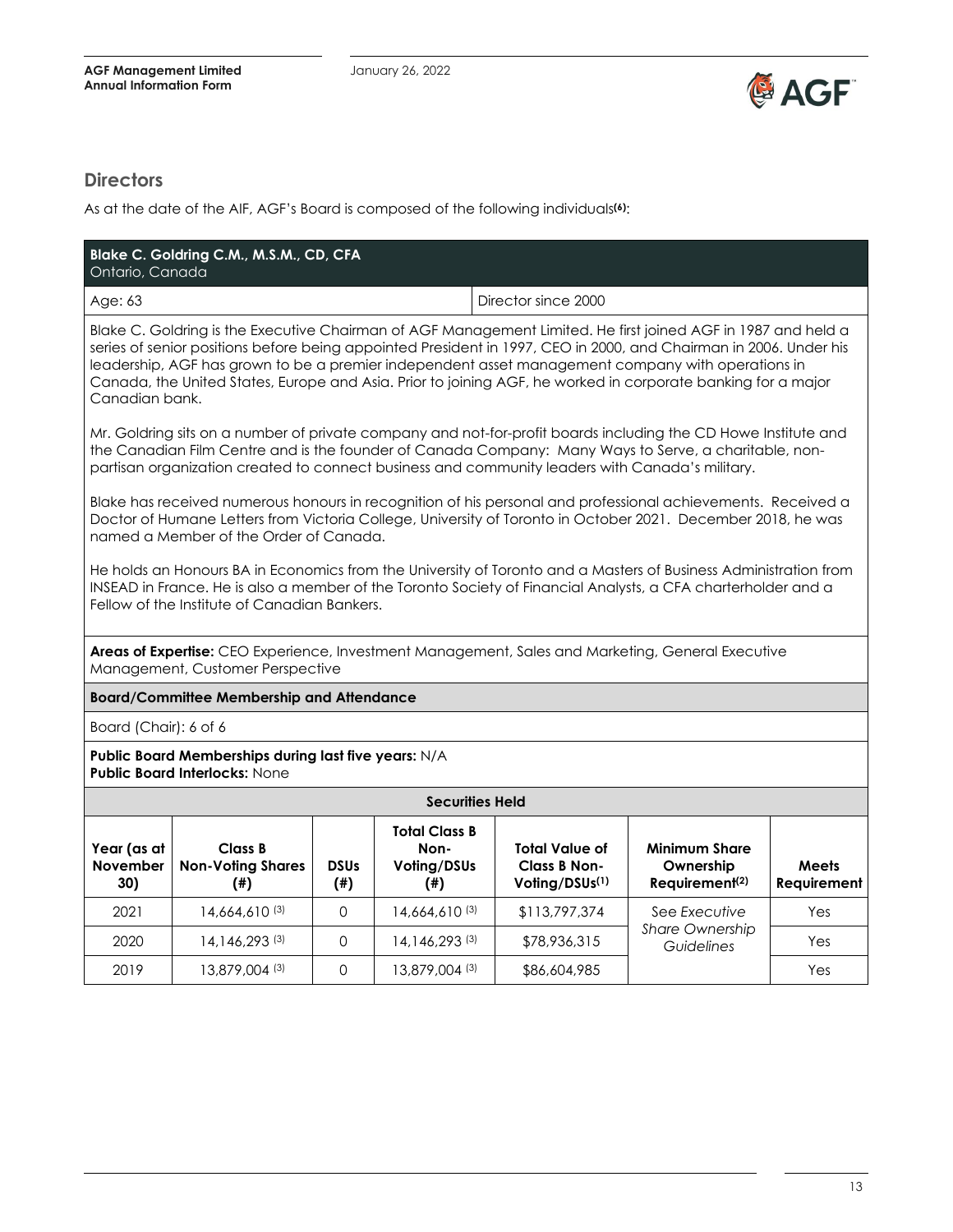

|                                                                                                                                                                                                                                                                                                                                                                                                                                                                                                                                                                               | Jane Buchan, PhD, CAIA<br>Newport Coast, California                                                                                                                      |                          |                                                          |                                                                                                 |                                                                 |                      |  |
|-------------------------------------------------------------------------------------------------------------------------------------------------------------------------------------------------------------------------------------------------------------------------------------------------------------------------------------------------------------------------------------------------------------------------------------------------------------------------------------------------------------------------------------------------------------------------------|--------------------------------------------------------------------------------------------------------------------------------------------------------------------------|--------------------------|----------------------------------------------------------|-------------------------------------------------------------------------------------------------|-----------------------------------------------------------------|----------------------|--|
| Age: 57                                                                                                                                                                                                                                                                                                                                                                                                                                                                                                                                                                       |                                                                                                                                                                          |                          |                                                          | Director since 2017                                                                             |                                                                 |                      |  |
| Ms. Buchan is the Chief Executive Officer of Martlet Asset Management. Until August 1, 2018, she was CEO of<br>PAAMCO. She served as Director and Chairwoman of the Board for the Chartered Alternative Investment Analyst<br>Association (CAIA) until 2018. She also serves as a member of the Board of Directors for Globe Life Inc. (NYSE: GL)<br>as well as two private companies, is a founding Angel for 100 Women in Finance, is a trustee for the Standards<br>Board of Alternative Investments and serves on several endowment and foundation investment committees. |                                                                                                                                                                          |                          |                                                          |                                                                                                 |                                                                 |                      |  |
|                                                                                                                                                                                                                                                                                                                                                                                                                                                                                                                                                                               |                                                                                                                                                                          |                          |                                                          | Areas of Expertise: Investment Funds/ETFs, Alternative Assets, CEO Experience, Board Experience |                                                                 |                      |  |
|                                                                                                                                                                                                                                                                                                                                                                                                                                                                                                                                                                               | <b>Board/Committee Membership and Attendance</b>                                                                                                                         |                          |                                                          |                                                                                                 |                                                                 |                      |  |
| Board: 6 of 6<br>Audit: 5 of 5                                                                                                                                                                                                                                                                                                                                                                                                                                                                                                                                                | Nominating & Corporate Governance: 4 of 4                                                                                                                                |                          |                                                          |                                                                                                 |                                                                 |                      |  |
|                                                                                                                                                                                                                                                                                                                                                                                                                                                                                                                                                                               | <b>Public Board Memberships during last five years:</b> Globe Life (2005-Current)<br>Immix Biopharma, Inc. (July 2021 - Current)<br><b>Public Board Interlocks: None</b> |                          |                                                          |                                                                                                 |                                                                 |                      |  |
|                                                                                                                                                                                                                                                                                                                                                                                                                                                                                                                                                                               |                                                                                                                                                                          |                          | <b>Securities Held</b>                                   |                                                                                                 |                                                                 |                      |  |
| Year (as at<br><b>November</b><br>30)                                                                                                                                                                                                                                                                                                                                                                                                                                                                                                                                         | <b>Class B</b><br><b>Non-Voting Shares</b><br>$($ #)                                                                                                                     | <b>DSUs</b><br>$($ # $)$ | <b>Total Class B</b><br>Non-<br>Voting/DSUs<br>$^{(\#)}$ | <b>Total Value of</b><br>Class B Non-<br>Voting/DSUs <sup>(1)</sup>                             | <b>Minimum Share</b><br>Ownership<br>Requirement <sup>(2)</sup> | Meets<br>Requirement |  |
| 2021                                                                                                                                                                                                                                                                                                                                                                                                                                                                                                                                                                          | 50,000                                                                                                                                                                   | 98,418                   | 148,418                                                  | \$1,151,724                                                                                     | \$270,000                                                       | Yes                  |  |
| 2020                                                                                                                                                                                                                                                                                                                                                                                                                                                                                                                                                                          | 50,000                                                                                                                                                                   | 80,125                   | 130,125                                                  | \$726,098                                                                                       | \$270,000                                                       | Yes                  |  |
| 2019                                                                                                                                                                                                                                                                                                                                                                                                                                                                                                                                                                          | 50,000                                                                                                                                                                   | 53,031                   | 103,031                                                  | \$642,913                                                                                       | \$240,000                                                       | Yes                  |  |

|  | Kathleen Camilli |  |
|--|------------------|--|
|  |                  |  |

New York, New York

| Director since 2017<br>Age: 57<br>Ms. Camilli is the founder and principal of Camilli Economics, LLC, and one of the top macro-economic<br>forecasters in the US. Previously, Ms. Camilli was the US economist at Credit Suisse Asset Management, and the<br>Chief Economist at Tucker Anthony Sutro. Ms. Camilli started her career at the Federal Reserve Bank of New York,                                                                                                                                                                                                                                                                                                                                                                                                                                                                                                                         | <b>NEW TOIR, NEW TOIR</b> |  |
|-------------------------------------------------------------------------------------------------------------------------------------------------------------------------------------------------------------------------------------------------------------------------------------------------------------------------------------------------------------------------------------------------------------------------------------------------------------------------------------------------------------------------------------------------------------------------------------------------------------------------------------------------------------------------------------------------------------------------------------------------------------------------------------------------------------------------------------------------------------------------------------------------------|---------------------------|--|
|                                                                                                                                                                                                                                                                                                                                                                                                                                                                                                                                                                                                                                                                                                                                                                                                                                                                                                       |                           |  |
| and held positions at the Chase Manhattan Bank and Drexel Burnham Lambert. She has been an independent<br>Director of UniFirst Corporation (NYSE) since 2012. In 2018 she joined the board of privately held Zero Hash, a<br>subsidiary of Seedcx. She was an independent director of Mass Bank (NASDAQ) from 2004-2008. Ms. Camilli is a<br>Board Governance Fellow of the National Association for Corporate Directors, a member of the National<br>Association of Corporate Directors, the National Association for Business Economists, the Economic Club of New<br>York, and Extraordinary Women on Boards. Ms. Camilli received an MBA in Finance and an MA in French Studies<br>from New York University. She earned her B.A. degree in both Economics and French from Douglass College,<br>Rutgers University. Ms. Camilli has served on the boards of numerous not-for-profit organizations. |                           |  |

**Areas of Expertise:** Capital Markets, Customer Perspective, General Management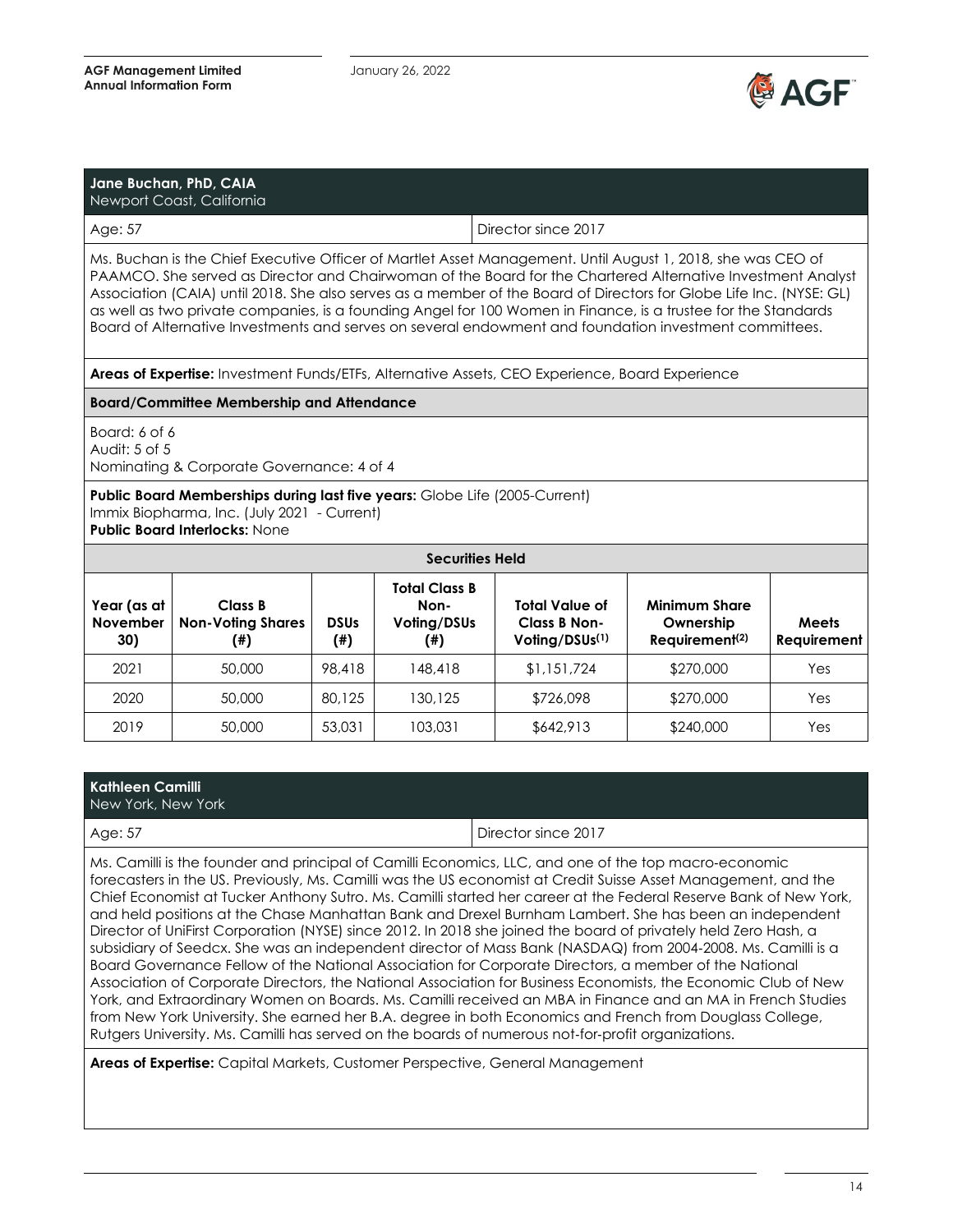

# **Kathleen Camilli**

New York, New York

Age: 57 Director since 2017

#### **Board/Committee Membership and Attendance**

Board: 6 of 6 Audit: 5 of 5 Nominating & Corporate Governance (Chair): 4 of 4 Compensation: 4 of 4

#### **Public Board Memberships during last five years:** UniFirst Corp. (2012-Current) **Public Board Interlocks:** None

| <b>Securities Held</b>                |                                            |                          |                                                    |                                                  |                                                                 |                      |  |
|---------------------------------------|--------------------------------------------|--------------------------|----------------------------------------------------|--------------------------------------------------|-----------------------------------------------------------------|----------------------|--|
| Year (as at<br><b>November</b><br>30) | Class B<br><b>Non-Voting Shares</b><br>(#) | <b>DSUs</b><br>$($ # $)$ | <b>Total Class B</b><br>Non-<br>Voting/DSUs<br>(#) | Total Value of<br>Class B Non-<br>Voling/DSUs(1) | <b>Minimum Share</b><br>Ownership<br>Requirement <sup>(2)</sup> | Meets<br>Requirement |  |
| 2021                                  | 51,400                                     | 23.598                   | 74.998                                             | \$581,984                                        | \$270,000                                                       | Yes                  |  |
| 2020                                  | 51,400                                     | 19.943                   | 71,343                                             | \$398,094                                        | \$270,000                                                       | Yes                  |  |
| 2019                                  | 51,400                                     | 15.012                   | 66.412                                             | \$414,411                                        | \$240,000                                                       | Yes                  |  |

#### **Ian L.T. Clarke, CA, FCA, ICD.D (5)** Pickering, Ontario

Age: 61 Director since 2022

Ian Clarke joined the GTAA in March 2017 as the Chief Financial Officer and previously was a GTAA Board Member for five years. In August 2020, Ian was given additional responsibilities for the Commercial and Business Partnerships and Strategy and Business Analytics. Prior to this, Ian was Chief Financial Officer, Business Development at Maple Leaf Sports and Entertainment Ltd. ("MLSE") for 26 years. During his tenure at MLSE Ian was responsible for finance, administration, regulatory filings, collective bargaining negotiations, bond and loan restructuring. Led the financial due diligence and tax structuring of the Raptor and Air Canada Centre acquisition by Maple Leaf Gardens Ltd. Led and negotiated the acquisition of the Toronto FC expansion and the development of BMO Field, and the Maple Leaf Square project development. Ian joined as a Board member of the Canadian Olympic Committee in 2021. Ian was previously a Board Member for the Toronto Foundation for nine years and a Board Member for ten years at St. Michael's Hospital. Ian is a Chartered Accountant and holds an Institute of Corporate Directors, Director designation. Ian led 10 volunteer missions to New Orleans, Jamaica and Kenya, building 3 schools, 14 homes and raised over a \$1 million.

**Areas of Expertise:** Professional Accounting, Strategic Minded, Customer Perspective

**Board/Committee Membership and Attendance**

N/A

**Public Board Memberships during last five years:** First Capital REIT (FCR) ) (2021 - Present) **Public Board Interlocks:** None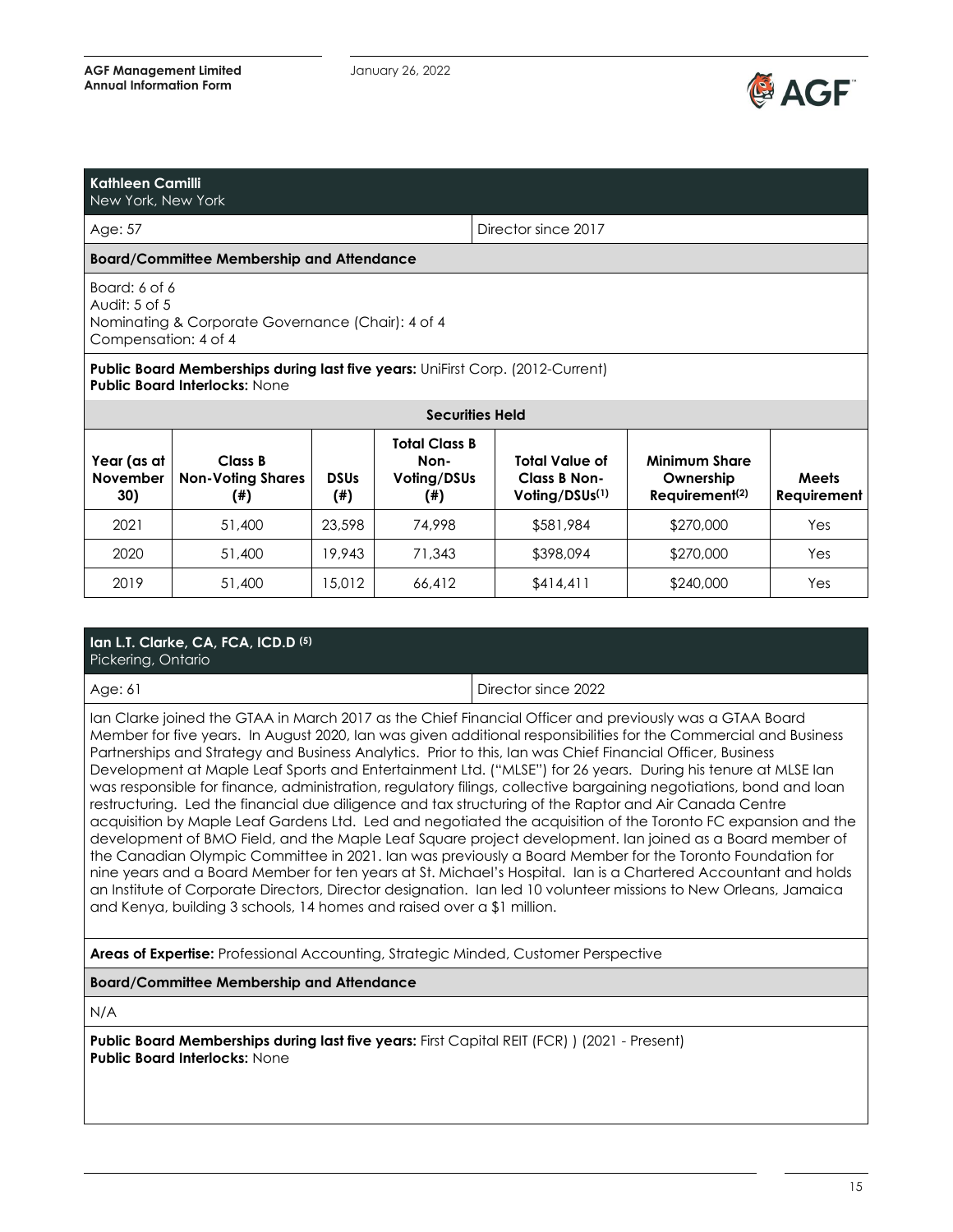

| Ian L.T. Clarke, CA, FCA, ICD.D <sup>(5)</sup><br>Pickering, Ontario |                                            |                    |                                                    |                                                                     |                                                                    |                             |
|----------------------------------------------------------------------|--------------------------------------------|--------------------|----------------------------------------------------|---------------------------------------------------------------------|--------------------------------------------------------------------|-----------------------------|
| Director since 2022<br>Age: $61$                                     |                                            |                    |                                                    |                                                                     |                                                                    |                             |
| <b>Securities Held</b>                                               |                                            |                    |                                                    |                                                                     |                                                                    |                             |
| Year (as at<br><b>November</b><br>30)                                | Class B<br><b>Non-Voting Shares</b><br>(#) | <b>DSUs</b><br>(#) | <b>Total Class B</b><br>Non-<br>Voting/DSUs<br>(#) | <b>Total Value of</b><br>Class B Non-<br>Voling/DSUs <sup>(1)</sup> | <b>Minimum Share</b><br>Ownership<br>Requirement <sup>(2)(5)</sup> | <b>Meets</b><br>Requirement |
| 2021                                                                 | 10,000                                     |                    | 10,000                                             | \$77,600                                                            | N/A                                                                | N/A                         |

| Sarah Davis, FCPA, FCA (6)<br>Ontario, Canada                                                                                                                                                                                                                                                                                                                                                                                                                                                                                                                                                               |                     |  |  |  |  |
|-------------------------------------------------------------------------------------------------------------------------------------------------------------------------------------------------------------------------------------------------------------------------------------------------------------------------------------------------------------------------------------------------------------------------------------------------------------------------------------------------------------------------------------------------------------------------------------------------------------|---------------------|--|--|--|--|
| Age: 54                                                                                                                                                                                                                                                                                                                                                                                                                                                                                                                                                                                                     | Director since 2014 |  |  |  |  |
| Sarah Davis retired as President of Loblaw Companies Limited in May 2021. As President she was responsible for<br>the strategic direction and day-to-day operations of Canada's largest retailer and the nation's food and<br>pharmacy leader. With more than 2,400 corporate, franchised and Associate-owned locations, Loblaw, its<br>franchisees, and Associate-owners employ approximately 200,000 full- and part-time employees, making it one of<br>Canada's largest private sector employers.                                                                                                        |                     |  |  |  |  |
| Sarah has been with Loblaw in positions of increasing responsibility since 2007, including both as CFO and CAO,<br>during which time she played a crucial role in transforming the company from a regionally managed grocer into<br>an omni-channel food, health and wellness retailer with \$52.7 billion in revenue. Sarah has a strong corporate-<br>finance background, which served her well in supporting some of the company's most transformative programs<br>including the implementation of SAP, the creation of Choice Properties REIT, and the acquisition of Shoppers Drug<br>Mart.            |                     |  |  |  |  |
| As President, Sarah led the company to reduce costs by over \$1 billion through innovative productivity<br>improvements. She established the company's leadership in data and analytics, including the creation of<br>Canada's most loved loyalty program, PC Optimum. Her tenure included Loblaw's bold expansion in financial<br>services through the growth of PC Financial's Mastercard and the launch of the PC Money Account. Most<br>significantly Sarah championed an approach to leadership and culture that put colleagues and customers first in<br>pursuit of helping Canadians live life well. |                     |  |  |  |  |

Sarah was chair of the Board of PC® Children's Charity and T&T Supermarkets from 2017 until her retirement in 2021. She served as a board member of PC Financial from 2010 until 2021 and continues to sit on the Board of Directors of AGF Management Limited.

Prior to joining Loblaw, Sarah spent 20 years of her career in telecom, at both Rogers and Bell Canada.

Sarah holds a Bachelor of Commerce, Honours degree from Queen's University, a Chartered Accountant and is a Fellow of the CPA.

**Areas of Expertise:** Professional Accounting, Customer Perspective, CEO Experience, General Executive Management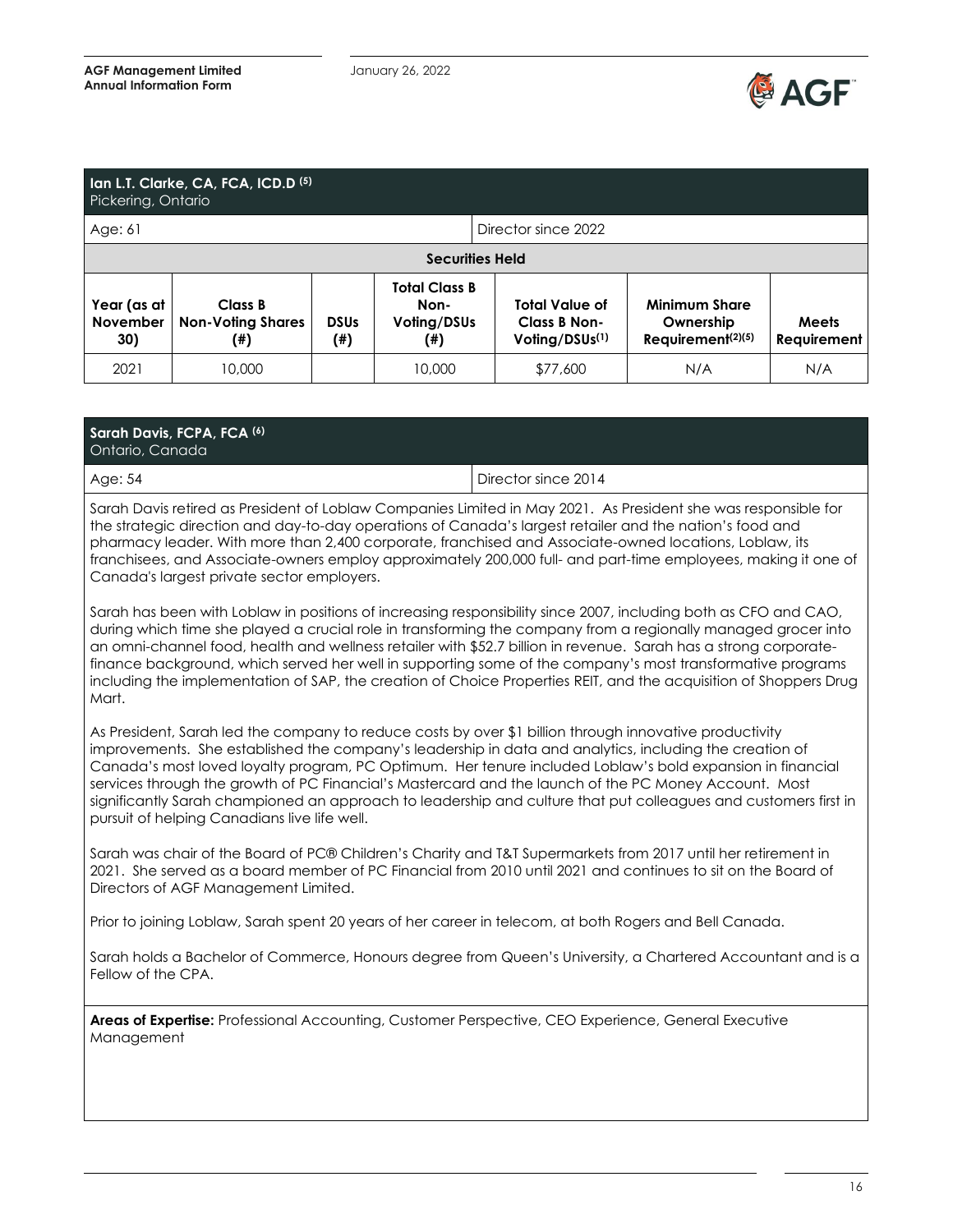

| Ontario, Canada                                        | Sarah Davis, FCPA, FCA (6)                                                                                                                                                                                     |                          |                                                                                    |                                                              |                                                                 |                             |
|--------------------------------------------------------|----------------------------------------------------------------------------------------------------------------------------------------------------------------------------------------------------------------|--------------------------|------------------------------------------------------------------------------------|--------------------------------------------------------------|-----------------------------------------------------------------|-----------------------------|
| Age: 54                                                |                                                                                                                                                                                                                |                          |                                                                                    | Director since 2014                                          |                                                                 |                             |
|                                                        | <b>Board/Committee Membership and Attendance</b>                                                                                                                                                               |                          |                                                                                    |                                                              |                                                                 |                             |
| Board: 6 of 6<br>Audit: 5 of 5<br>Compensation: 4 of 4 |                                                                                                                                                                                                                |                          |                                                                                    |                                                              |                                                                 |                             |
|                                                        | <b>Public Board Memberships during last five years:</b><br>Pet Valu (July 2021 - current)<br>Victoria Secret (August 2021 - current)<br>Amdocs (August 2021 - current)<br><b>Public Board Interlocks: None</b> |                          |                                                                                    |                                                              |                                                                 |                             |
| Year (as at<br><b>November</b><br>30)                  | Class B<br><b>Non-Voting Shares</b><br>$^{(+)}$                                                                                                                                                                | <b>DSUs</b><br>$($ # $)$ | <b>Securities Held</b><br><b>Total Class B</b><br>Non-<br>Voting/DSUs<br>$^{(\#)}$ | Total Value of<br>Class B Non-<br>Voting/DSUs <sup>(1)</sup> | <b>Minimum Share</b><br>Ownership<br>Requirement <sup>(2)</sup> | <b>Meets</b><br>Requirement |
| 2021                                                   | 36,500                                                                                                                                                                                                         | 86,005                   | 122,505                                                                            | \$950,639                                                    | \$270,000                                                       | Yes                         |
| 2020                                                   | 36,500                                                                                                                                                                                                         | 73,381                   | 109,881                                                                            | \$613,136                                                    | \$270,000                                                       | Yes                         |
| 2019                                                   | 36,500                                                                                                                                                                                                         | 55,274                   | 91,774                                                                             | \$572,670                                                    | \$240,000                                                       | Yes                         |

#### **Douglas L. Derry, FCPA, FCA**  Ontario, Canada

Age: 75 Director since 2000

Douglas L. Derry is chairman of Poplar Lane Holdings Ltd., a family company. He currently serves or has recently served as audit committee chair on the board of directors of public, public interest and private companies, including Equitable Life of Canada (2000-2016), Keewhit Investments and closed-end funds administered by Scotia Capital. He also served on the Independent Review Committee of the above funds and others administered by BMO Nesbitt Burns Inc.

Mr. Derry has a longstanding membership on a variety of not-for profit boards, currently including St. Michael's Hospital Research Institute, the Patrick and Barbara Keenan Foundation and Trinity College School (Honourary Trustee). A former senior partner in PricewaterhouseCoopers LLP, he is a past Chair of the Institute of Chartered Accountants of Ontario, The Bishop Strachan School, The Empire Club Foundation, The Empire Club of Canada, the Toronto Symphony Foundation and the University of Guelph and University of Guelph Heritage Trust (Vice chair).

Mr. Derry holds an Honours B.A. from the Richard Ivey School of Business at Western University and is a Fellow of Ontario's Institute of Chartered Accountants and the Chartered Professional Accountants. In 2012, he was awarded the Queen Elizabeth II Diamond Jubilee Medal for his dedicated service to his peers, his community and to Canada.

**Areas of Expertise:** Professional Accounting, Board Experience, Capital Markets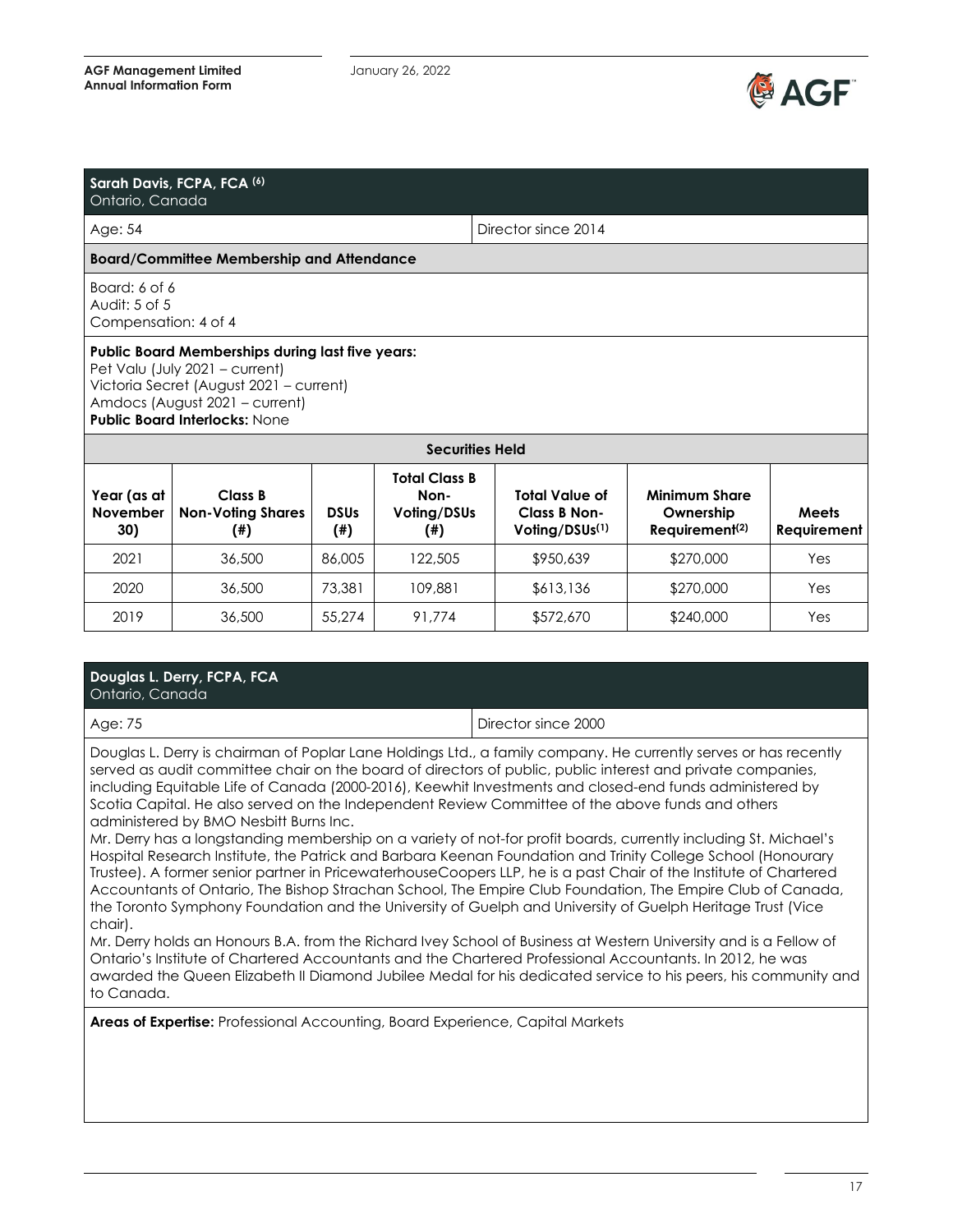

| Douglas L. Derry, FCPA, FCA<br>Ontario, Canada                 |                                                                                                                                                                                                                                                                     |                          |                                                          |                                                              |                                                                 |                             |
|----------------------------------------------------------------|---------------------------------------------------------------------------------------------------------------------------------------------------------------------------------------------------------------------------------------------------------------------|--------------------------|----------------------------------------------------------|--------------------------------------------------------------|-----------------------------------------------------------------|-----------------------------|
| Age: 75                                                        |                                                                                                                                                                                                                                                                     |                          |                                                          | Director since 2000                                          |                                                                 |                             |
|                                                                | <b>Board/Committee Membership and Attendance</b>                                                                                                                                                                                                                    |                          |                                                          |                                                              |                                                                 |                             |
| Board: 6 of 6<br>Audit (Chair): 5 of 5<br>Compensation: 4 of 4 | Nominating & Corporate Governance: 4 of 4                                                                                                                                                                                                                           |                          |                                                          |                                                              |                                                                 |                             |
|                                                                | <b>Public Board Memberships during last five years:</b><br>Six closed-end funds managed by BMO Nesbitt Burns Inc. or Scotia Capital (2008 $(4)$ – 2019 $(4)$ )<br>One closed-end fund managed by Scotia Capital (2011-2021)<br><b>Public Board Interlocks: None</b> |                          |                                                          |                                                              |                                                                 |                             |
|                                                                |                                                                                                                                                                                                                                                                     |                          |                                                          | <b>Securities Held</b>                                       |                                                                 |                             |
| Year (as at<br><b>November</b><br>30)                          | Class B<br><b>Non-Voting Shares</b><br>$^{(ii)}$                                                                                                                                                                                                                    | <b>DSUs</b><br>$($ # $)$ | <b>Total Class B</b><br>Non-<br>Voting/DSUs<br>$^{(ii)}$ | Total Value of<br>Class B Non-<br>Voting/DSUs <sup>(1)</sup> | <b>Minimum Share</b><br>Ownership<br>Requirement <sup>(2)</sup> | <b>Meets</b><br>Requirement |
| 2021                                                           | 6,000                                                                                                                                                                                                                                                               | 132,804                  | 138,804                                                  | \$1,077,119                                                  | \$270,000                                                       | Yes                         |
| 2020                                                           | 6,000                                                                                                                                                                                                                                                               | 117,025                  | 123,025                                                  | \$686,480                                                    | \$270,000                                                       | Yes                         |
| 2019                                                           | 6,000                                                                                                                                                                                                                                                               | 94.841                   | 100,841                                                  | \$629,248                                                    | \$240,000                                                       | Yes                         |

| W. Robert Farquharson, CFA<br>Ontario, Canada                                                                 |                     |
|---------------------------------------------------------------------------------------------------------------|---------------------|
| Age: 81                                                                                                       | Director since 1977 |
| W. Robert (Rob) Eargubarson serves as Vice-Chairman, in a non-executive capacity, of the Roard. He ioined AGE |                     |

W. Robert (Bob) Farquharson serves as Vice-Chairman, in a non-executive capacity, of the Board. He joined AGF as an analyst and over a period of 50 years has managed a number of AGF funds and served the Company in senior executive and director roles. Mr. Farquharson earned a Bachelor of Commerce degree from the University of Toronto, holds an honorary LL.D. from the University of Guelph, and holds the Chartered Financial Analyst designation. Mr. Farquharson sits on a number of private and not-for-profit boards.

**Areas of Expertise:** Capital Markets, Wealth Management, International Financial Markets Financial Services, Customer Perspective

**Board/Committee Membership and Attendance**

Board: 5 of 6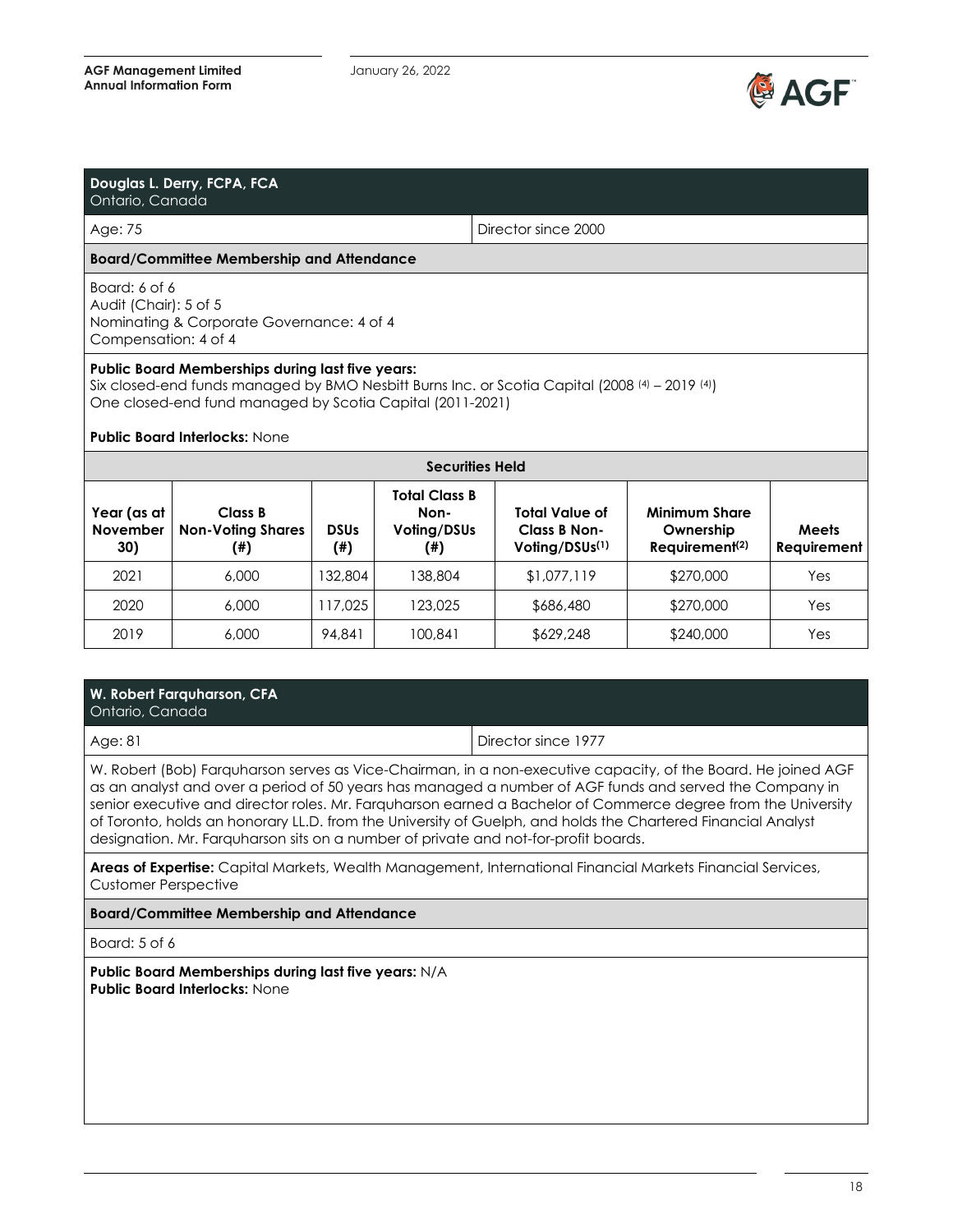

| Ontario, Canada                       | W. Robert Farguharson, CFA                 |                    |                                                    |                                                                     |                                                                                         |                      |
|---------------------------------------|--------------------------------------------|--------------------|----------------------------------------------------|---------------------------------------------------------------------|-----------------------------------------------------------------------------------------|----------------------|
| Age: 81                               |                                            |                    |                                                    | Director since 1977                                                 |                                                                                         |                      |
|                                       | <b>Securities Held</b>                     |                    |                                                    |                                                                     |                                                                                         |                      |
| Year (as at<br><b>November</b><br>30) | Class B<br><b>Non-Voting Shares</b><br>(#) | <b>DSUs</b><br>(#) | <b>Total Class B</b><br>Non-<br>Voting/DSUs<br>(#) | <b>Total Value of</b><br>Class B Non-<br>Voting/DSUs <sup>(1)</sup> | <b>Minimum Share</b><br>Ownership<br>$Required$ Requirement <sup><math>(2)</math></sup> | Meets<br>Requirement |
| 2021                                  | 3,799,986                                  | $\Omega$           | 3,799,986                                          | \$29,487,891                                                        | See Executive                                                                           | Yes                  |
| 2020                                  | 3,799,986                                  | $\Omega$           | 3,799,986                                          | \$21,203,922                                                        | <b>Share Ownership</b><br>Guidelines                                                    | Yes                  |
| 2019                                  | 3,799,986                                  | $\Omega$           | 3,799,986                                          | \$23,711,913                                                        |                                                                                         | Yes                  |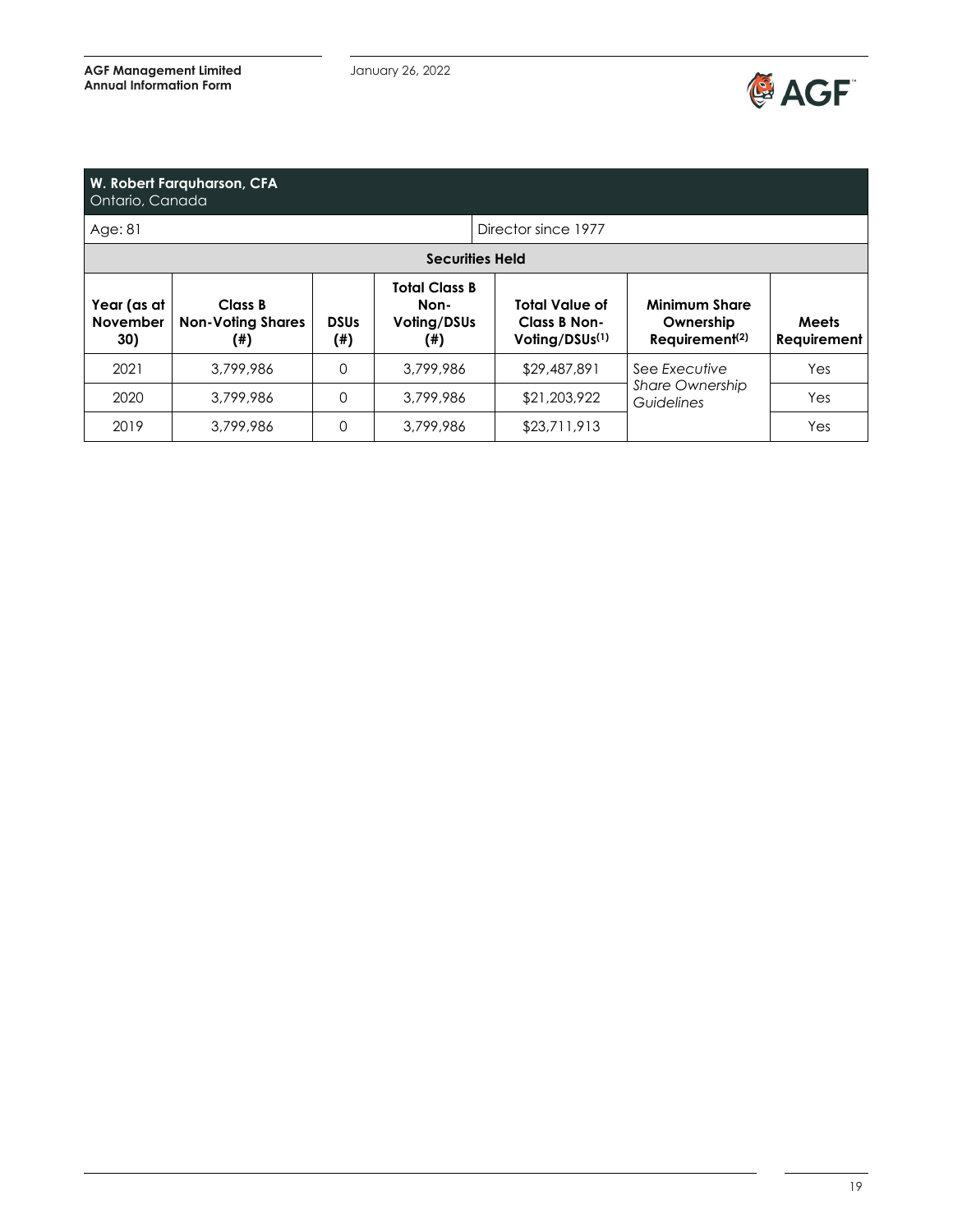

| Judy G. Goldring, LL.B., LL.D., ICD.D<br>Ontario, Canada |                     |
|----------------------------------------------------------|---------------------|
| Age: 56                                                  | Director since 2007 |

Judy G. Goldring is President and Head of Global Distribution at AGF Management Limited, overseeing the execution of strategic plans in support of business priorities, counsels the CEO on business planning and provides direction for corporate initiatives. She also brings unified accountability to and fosters greater synergies across AGF's respective sales distribution channels globally. In addition, she oversees the firm's Human Resources function and is responsible for AGF's Private Client businesses.

Judy is also a member of the Executive Management Team where she assists in the development and execution of AGF's strategy. In addition, as a member of the Board of Directors for AGF Management Limited and AGF Mutual Funds, she provides strategic leadership and vision that promotes AGF's long-term growth. Since joining AGF in 1998, Judy has held several roles with increasing responsibility. Prior to being named President, she served as Executive Vice-President and Chief Operating Officer. In this role, she demonstrated leadership in promoting and supporting the firm's operational effectiveness.

She received a Bachelor of Arts in Economics from the University of Toronto and earned her Bachelor of Laws (LL.B) from Queen's University. She is a member of the Law Society of Upper Canada and has been a member of the Canadian Bar Association since 1993. In 2019, she received an Honorary Doctorate of Laws (LL.D) from the University of Toronto.

Judy is Vice-Chair of The Investment Funds Institute of Canada (IFIC)'s Board of Directors and sits on the Board of the Toronto French School (TFS), Canada's International School, which is the largest bilingual school in Canada. In addition, Judy serves on the Scholarship Advisory Committee for the Children's Aid Society, as well as is a lead fundraiser for the JDRF \$100m Campaign to Accelerate.

**Areas of Expertise:** Investment Management, Legal, General Executive Management

#### **Board/Committee Membership and Attendance**

Board: 6 of 6

| <b>Securities Held</b>                |                                            |                    |                                             |                                                              |                                                                 |                      |
|---------------------------------------|--------------------------------------------|--------------------|---------------------------------------------|--------------------------------------------------------------|-----------------------------------------------------------------|----------------------|
| Year (as at<br><b>November</b><br>30) | Class B<br><b>Non-Voting Shares</b><br>(#) | <b>DSUs</b><br>(#) | Total Class B<br>Non-<br>Voting/DSUs<br>(#) | Total Value of<br>Class B Non-<br>Voting/DSUs <sup>(1)</sup> | <b>Minimum Share</b><br>Ownership<br>Requirement <sup>(2)</sup> | Meets<br>Requirement |
| 2021                                  | 12,570,319(3)                              | 0                  | 12,570,319 (3)                              | \$97,545,672                                                 | See Executive                                                   | Yes                  |
| 2020                                  | 12,538,669 (3)                             | 0                  | 12,538,669 (3)                              | \$69,965,773                                                 | <b>Share Ownership</b><br>Guidelines                            | Yes                  |
| 2019                                  | 12,483,641 (3)                             | 0                  | 12,483,641 <sup>(3)</sup>                   | \$77,897,920                                                 |                                                                 | Yes                  |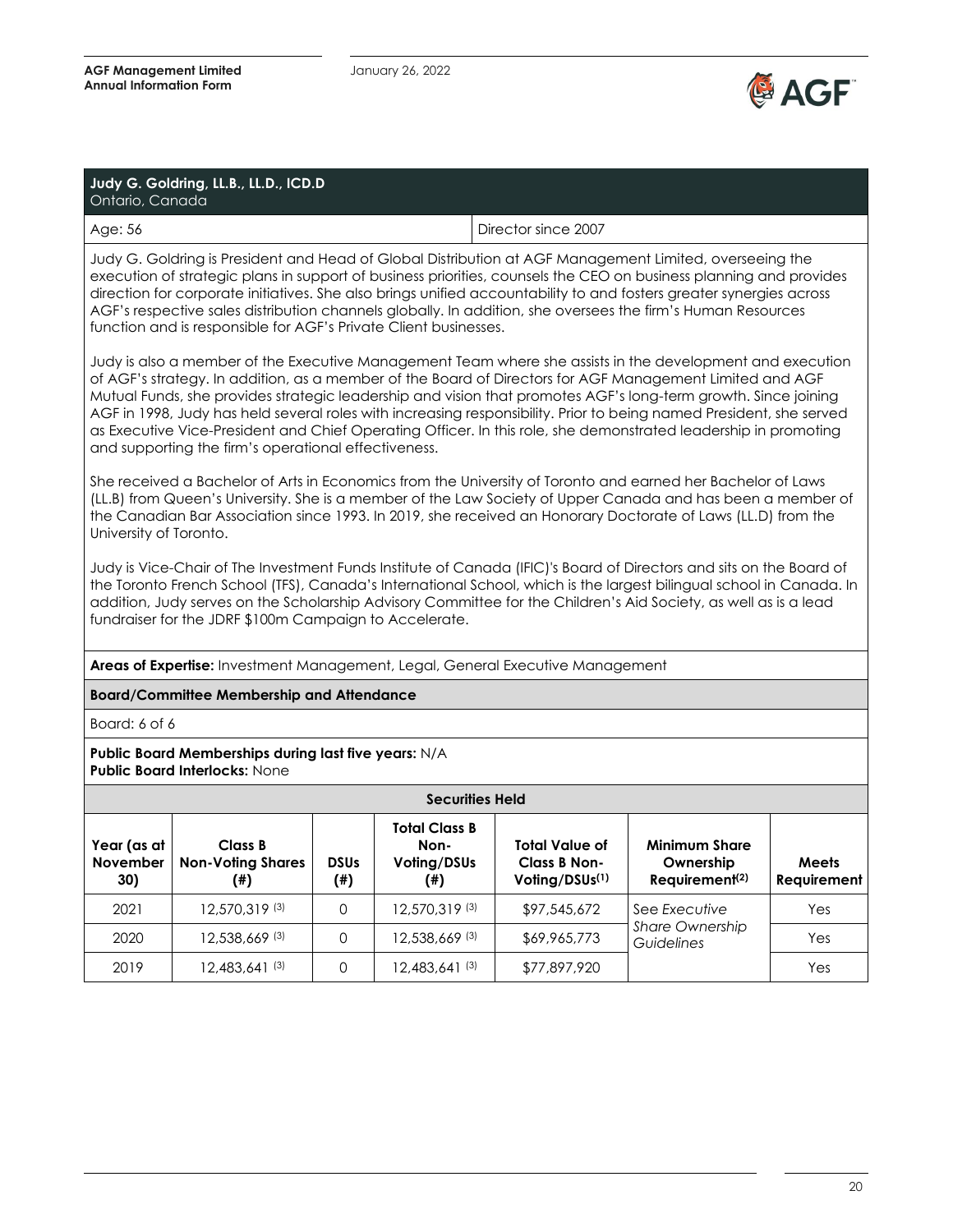

| <b>Charles Guay</b><br>Outremont, Quebec |                     |
|------------------------------------------|---------------------|
| Age: 49                                  | Director since 2017 |

Charles is a recognized transformational business leader and builder. Since 2018, Charles is President & COO of SuccessFinder, a leading HR predictive analytics SaaS platform based in Montreal. Prior to that, he has had his own strategic consulting firm and has built an impressive track record as an executive in the financial services industry. Charles is the former President & CEO of Standard Life Canada and then, EVP Institutional markets and President & CEO Quebec for Manulife. Before joining Standard Life, he spent most of his career at National Bank of Canada leading their mutual fund division for 11 years as President & CEO. He started his career at RBC Dominion Securities as a successful investment advisor. He serves on several boards of directors, currently including Pomerleau Inc. and the CHU Sainte-Justine Foundation. He is a recipient of several excellence awards, such as the "Top 40 under 40", the Arista award and the Hermès Career Achievement award of Laval University, from which he graduated in 1994 in business & finance.

#### **Areas of Expertise:** Wealth Management, Financial Services, CEO Experience

#### **Board/Committee Membership and Attendance**

Board: 6 of 6 Audit: 5 of 5 Nominating & Corporate Governance: 4 of 4

| <b>Securities Held</b>         |                                            |                    |                                                    |                                                              |                                                                                         |                             |
|--------------------------------|--------------------------------------------|--------------------|----------------------------------------------------|--------------------------------------------------------------|-----------------------------------------------------------------------------------------|-----------------------------|
| Year (as at<br>November<br>30) | Class B<br><b>Non-Voting Shares</b><br>(#) | <b>DSUs</b><br>(#) | <b>Total Class B</b><br>Non-<br>Voting/DSUs<br>(#) | Total Value of<br>Class B Non-<br>Voling/DSUs <sup>(1)</sup> | <b>Minimum Share</b><br>Ownership<br>$Required$ Requirement <sup><math>(2)</math></sup> | Meets<br><b>Requirement</b> |
| 2021                           | 60,000                                     | 24,917             | 84,917                                             | \$658,956                                                    | \$270,000                                                                               | Yes                         |
| 2020                           | 60,000                                     | 21.204             | 81.204                                             | \$453,118                                                    | \$270,000                                                                               | Yes                         |
| 2019                           | 60,000                                     | 16.198             | 76,198                                             | \$475,476                                                    | \$240,000                                                                               | Yes                         |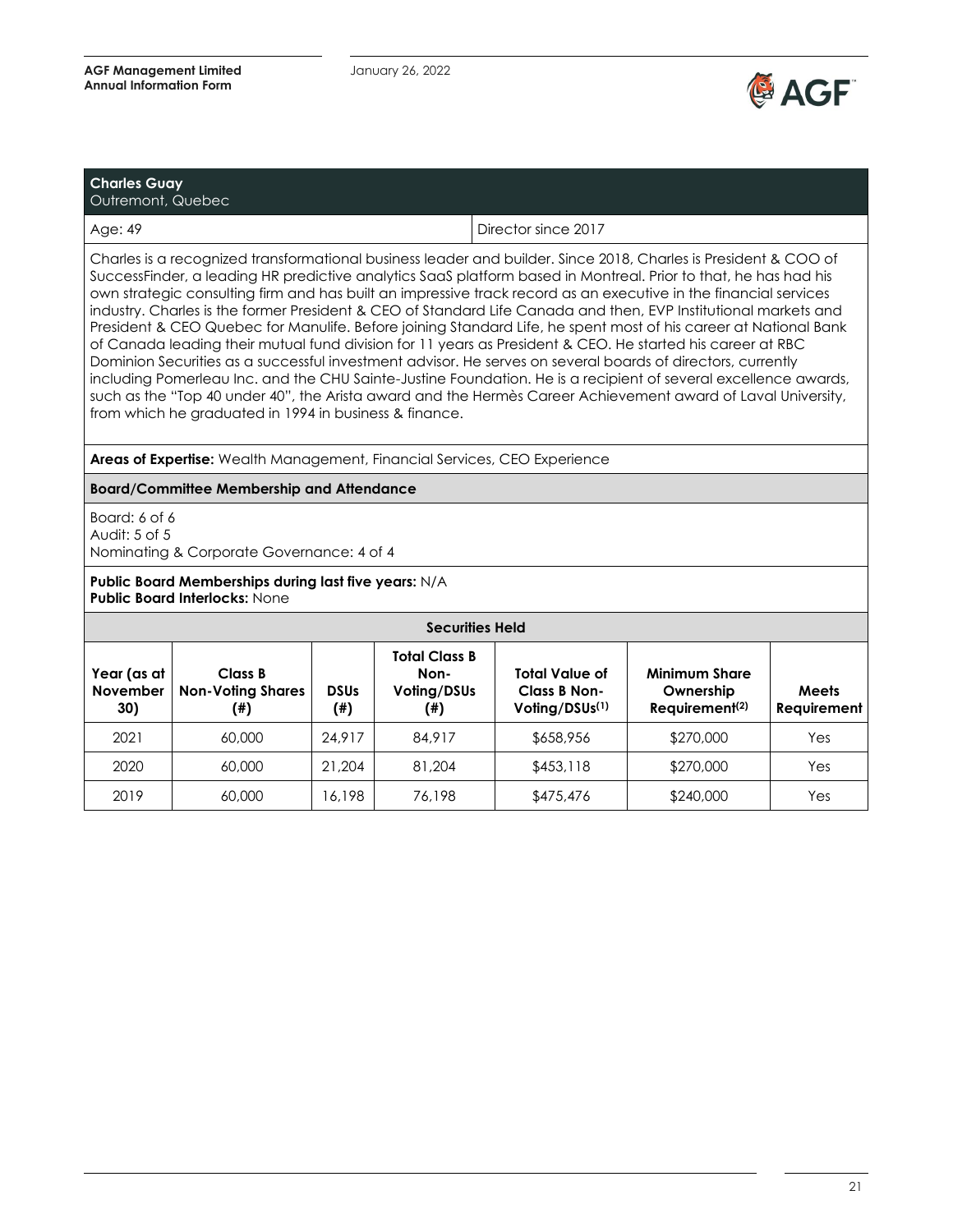

| <b>Kevin McCreadie, CFA</b><br>Ontario, Canada |                     |
|------------------------------------------------|---------------------|
| Age: 61                                        | Director since 2018 |

Kevin McCreadie is Chief Executive Officer (CEO) and Chief Investment Officer (CIO) of AGF. In the role of CEO, Mr. McCreadie is responsible for the overall success of AGF, overseeing the firm's mission, vision and strategic direction. He also leads AGF's Executive Management Team and serves as its liaison with AGF's Board of Directors. As CIO, Mr. McCreadie provides direction and leadership to AGF's investment management teams and leads the firm's global institutional business. Mr. McCreadie brings 35 years of investment management experience to AGF, with extensive expertise in retail and institutional asset management, direct portfolio management and over a decade of combined experience as CIO for two major U.S. financial services firms. He earned an MBA in Finance from the Wharton Graduate School of Business and holds the Chartered Financial Analyst designation.

**Areas of Expertise:** Capital Markets, Investment Funds/ETFs, CEO Experience

#### **Board/Committee Membership and Attendance**

Board: 6 of 6

| <b>Securities Held</b>                |                                            |                          |                                             |                                                                     |                                                                                         |                      |
|---------------------------------------|--------------------------------------------|--------------------------|---------------------------------------------|---------------------------------------------------------------------|-----------------------------------------------------------------------------------------|----------------------|
| Year (as at<br><b>November</b><br>30) | Class B<br><b>Non-Voting Shares</b><br>(#) | <b>DSUs</b><br>$^{(\#)}$ | Total Class B<br>Non-<br>Voting/DSUs<br>(#) | <b>Total Value of</b><br>Class B Non-<br>Voling/DSUs <sup>(1)</sup> | <b>Minimum Share</b><br>Ownership<br>$Required$ Requirement <sup><math>(2)</math></sup> | Meets<br>Requirement |
| 2021                                  | 502,500                                    | 750,424                  | 1,252,924                                   | \$9,722,689                                                         | See Executive                                                                           | Yes                  |
| 2020                                  | 450,355                                    | 503,864                  | 945,219                                     | \$5,324,542                                                         | <b>Share Ownership</b><br>Guidelines                                                    | Yes                  |
| 2019                                  | 373,255                                    | 474,208                  | 847,463                                     | \$5,288,169                                                         |                                                                                         | Yes                  |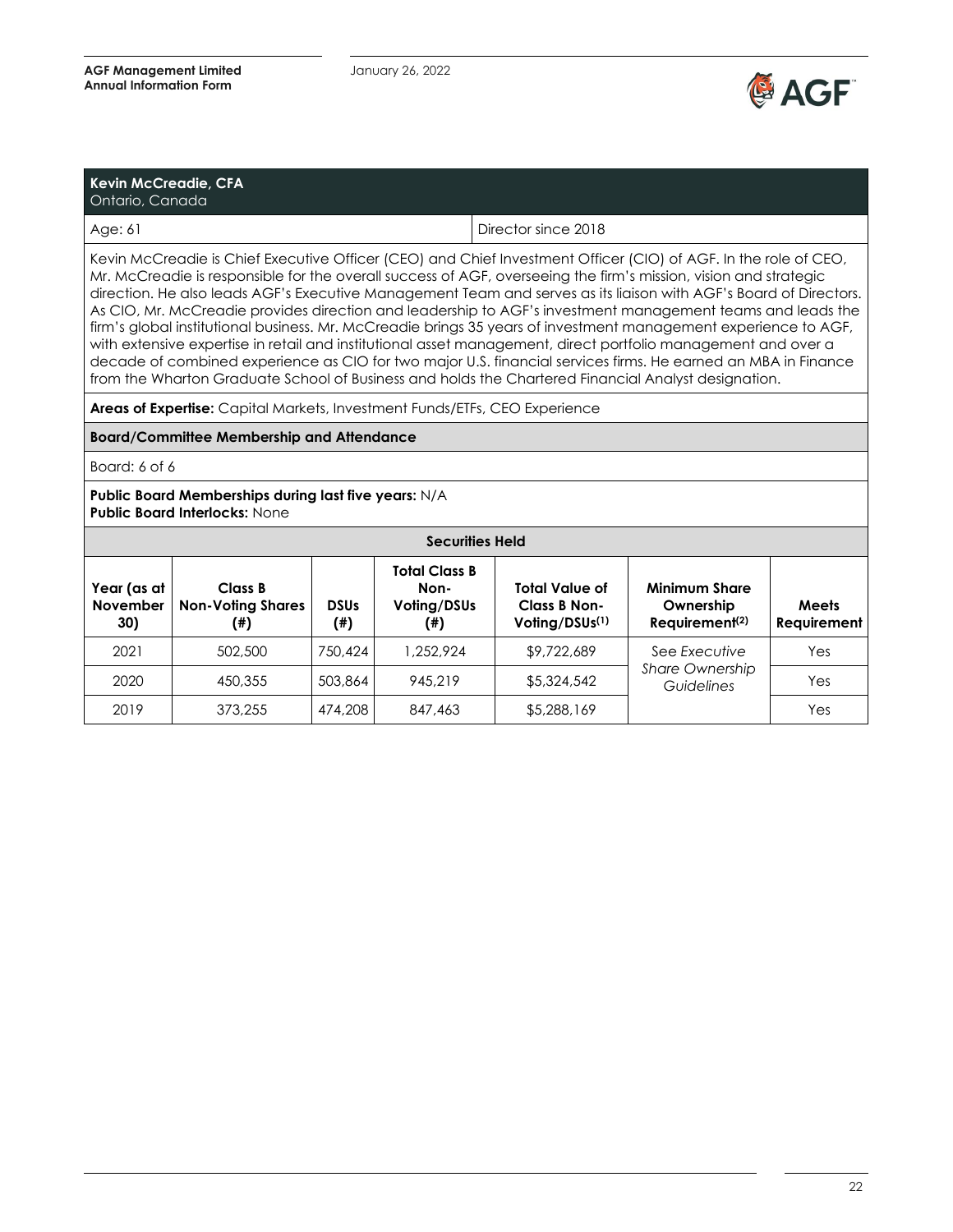

| G. Wayne Squibb<br>Ontario, Canada |                     |
|------------------------------------|---------------------|
| Age: 76                            | Director since 2009 |

G. Wayne Squibb is the co-founder of Realstar Group and has been CEO since 1983. One of the leading real estate investment and management organizations in Canada, Realstar Group is focused on strategic investing in the multi-unit residential rental, hospitality, and sports/entertainment sectors in Canada and the United Kingdom. The company holds the Canadian master franchise rights to the Days Inn, Motel 6 and Studio 6 hotel brands and previously owned and operated Delta Hotels and Resorts. Mr. Squibb has for many years been an active community minded citizen and active on not-for-profit and corporate boards.

**Areas of Expertise:** General Executive Management, CEO Experience, Real Estate & Alternative Assets

#### **Board/Committee Membership and Attendance**

Board (Lead Director): 6 of 6 Audit: 5 of 5 Nominating and Corporate Governance: 4 of 4 Compensation: 4 of 4

**Public Board Memberships during last five years:** N/A **Public Board Interlocks:** None

| <b>Securities Held</b>                |                                            |                          |                                             |                                                                      |                                                                 |                             |  |
|---------------------------------------|--------------------------------------------|--------------------------|---------------------------------------------|----------------------------------------------------------------------|-----------------------------------------------------------------|-----------------------------|--|
| Year (as at<br><b>November</b><br>30) | Class B<br><b>Non-Voting Shares</b><br>(#) | <b>DSUs</b><br>$($ # $)$ | Total Class B<br>Non-<br>Voling/DSUs<br>(#) | <b>Total Value of</b><br>Class B Non-<br>Voting/DSU <sub>s</sub> (1) | <b>Minimum Share</b><br>Ownership<br>Requirement <sup>(2)</sup> | <b>Meets</b><br>Requirement |  |
| 2021                                  | 24.724                                     | 215,777                  | 240,501                                     | \$1,866,288                                                          | \$270,000                                                       | Yes                         |  |
| 2020                                  | 24,724                                     | 187,381                  | 212,105                                     | \$1,183,546                                                          | \$270,000                                                       | Yes                         |  |
| 2019                                  | 24,430                                     | 147.066                  | 171,496                                     | \$1,070,135                                                          | \$240,000                                                       | Yes                         |  |

#### Notes:

(1) The value of the Class B Non-Voting Shares (including Employee Share Purchase Plans) and DSUs was calculated using the closing price of the Class B Non-Voting Shares on the TSX on November 30, 2021 (\$7.76), November 30, 2020 (\$5.58), and November 29, 2019 (\$6.24),

(2) Current Minimum Ownership Requirement – all directors are required to own at least three times their annual retainer as a board member of AGF. The ownership threshold is required to be achieved within 24 months upon appointment. Directors who are also executive officers of the Company are required to comply with the Company's share ownership guidelines for executive officers instead of the share ownership guidelines for directors. Currently, Mr. W. Robert Farquharson, Mr. Blake C. Goldring, Ms. Judy G. Goldring, and Mr. Kevin McCreadie are in compliance with these requirements for executive officers.

(3) Includes direct and indirect ownership, including 12,000,000 Class B Non-Voting Shares owned through Goldring Capital Corporation, of which Mr. Blake C. Goldring and Ms. Judy G. Goldring are indirect shareholders.

(4) Various start dates and end dates for the closed-end funds, with earliest start date and latest end date in stated year.

(5) Mr. Ian Clarke joined the Board on January 3, 2022.

(6) Ms. Sarah Davis resigned from the Board and as Chair of the Compensation Committee on January 26, 2022.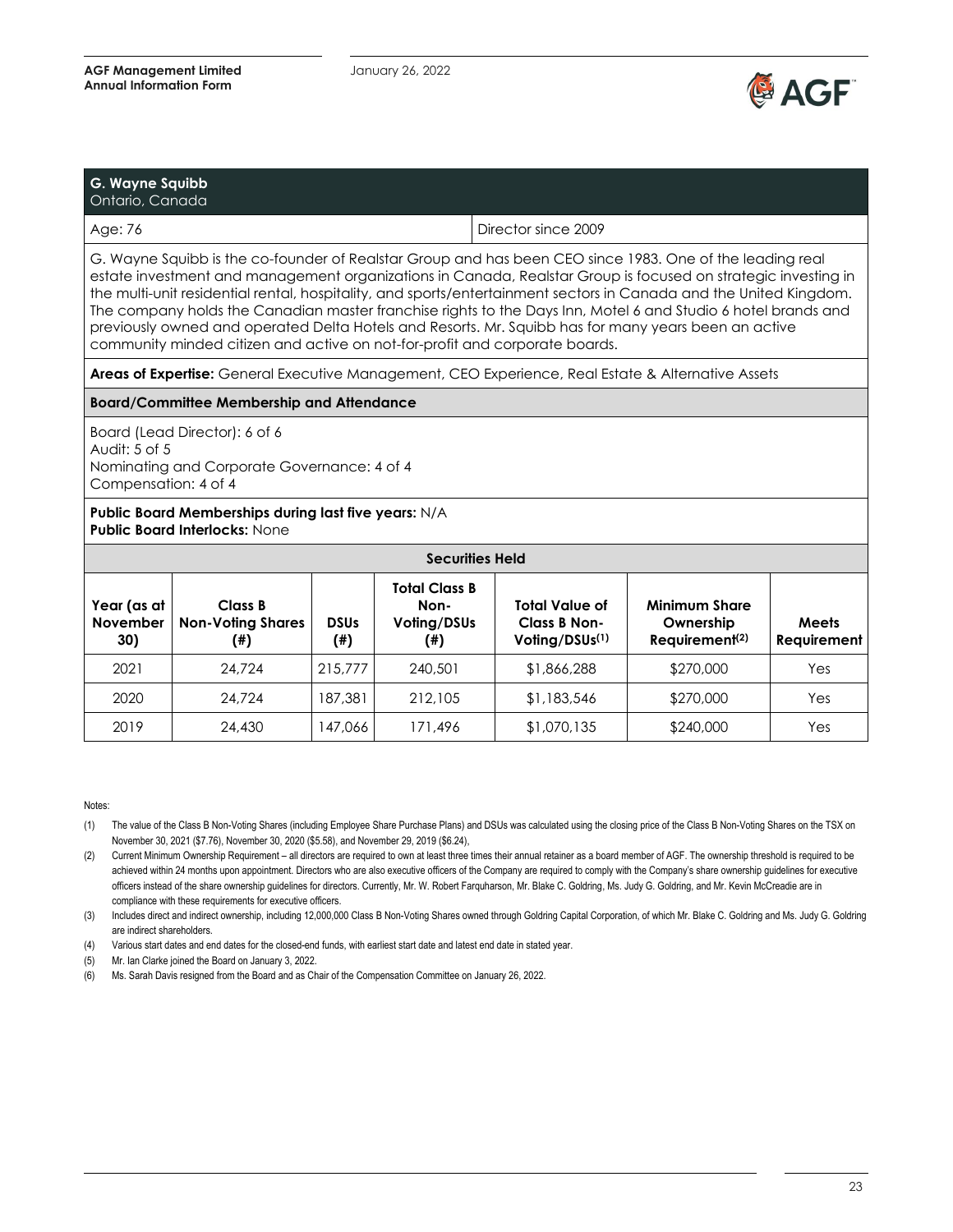

| <b>Director</b>                     | <b>Board</b>     | <b>Audit</b><br>Committee | <b>Nominating</b><br>and Corporate<br>Governance<br>Committee | Compensation<br>Committee | <b>Committees</b><br>(total) | Overall<br><b>Attendance</b> |
|-------------------------------------|------------------|---------------------------|---------------------------------------------------------------|---------------------------|------------------------------|------------------------------|
| Blake C.<br>Goldring <sup>(1)</sup> | 6/6<br>$(100\%)$ | 5/5                       | 4/4                                                           | 4/4                       | 13/13<br>$(100\%)$           | 19/19<br>$(100\%)$           |
| W. Robert<br>Farquharson            | 5/6<br>(83%)     | N/A                       | N/A                                                           | N/A                       | N/A                          | 5/6<br>(83%)                 |
| Jane Buchan                         | 6/6<br>$(100\%)$ | 5/5                       | 4/4                                                           | N/A                       | 9/9<br>$(100\%)$             | 15/15<br>$(100\%)$           |
| Kathleen<br>Camilli                 | 6/6<br>$(100\%)$ | 5/5                       | 4/4                                                           | 4/4                       | 13/13<br>$(100\%)$           | 19/19<br>$(100\%)$           |
| <b>Sarah Davis</b>                  | 6/6<br>$(100\%)$ | 5/5                       | N/A                                                           | 4/4                       | 9/9<br>$(100\%)$             | 15/15<br>$(100\%)$           |
| Douglas L.<br>Derry                 | 6/6<br>$(100\%)$ | 5/5                       | 4/4                                                           | 4/4                       | 13/13<br>$(100\%)$           | 19/19<br>$(100\%)$           |
| Judy G.<br>Goldring                 | 6/6<br>$(100\%)$ | N/A                       | N/A                                                           | N/A                       | N/A                          | 6/6<br>$(100\%)$             |
| <b>Charles Guay</b>                 | 6/6<br>$(100\%)$ | N/A                       | 4/4                                                           | 4/4                       | 8/8<br>$(100\%)$             | 14/14<br>$(100\%)$           |
| Kevin<br>McCreadie                  | 6/6<br>$(100\%)$ | N/A                       | N/A                                                           | N/A                       | N/A                          | 6/6<br>$(100\%)$             |
| G. Wayne<br>Squibb                  | 6/6<br>$(100\%)$ | 5/5                       | 4/4                                                           | 4/4                       | 13/13<br>$(100\%)$           | 19/19<br>$(100\%)$           |

# **Summary of Director Attendance for 2021 Fiscal Year**

Notes:

(1) Mr. Goldring attends Committee meetings in his capacity as Chair of the Board, however he is not a Committee member.

The written charter of the Board of Directors is disclosed as Exhibit A to this AIF.

# **Committees of the Board**

The Board has established three committees: the Audit Committee, the Nominating and Corporate Governance Committee and the Compensation Committee. Each committee sets aside time at each committee meeting to meet independently without management's presence. In addition, the Audit Committee meets with the internal and external auditors without management's presence at least quarterly. The Board has developed written position descriptions for the Chair of each of these committees.

#### **The Audit Committee**

At the beginning of 2022, the Audit Committee was composed of six members, all of whom were independent: Douglas L. Derry (Chair), G. Wayne Squibb, Sarah Davis, Ian Clarke, Kathleen Camilli, and Jane Buchan. Sarah Davis was a member of the Audit Committee until her resignation from the Board on January 26, 2022. All members of the Audit Committee are financially literate for the purposes of National Instrument 52-110 – *Audit Committees*. In addition to each member's general business experience, the education and experience of each Audit Committee member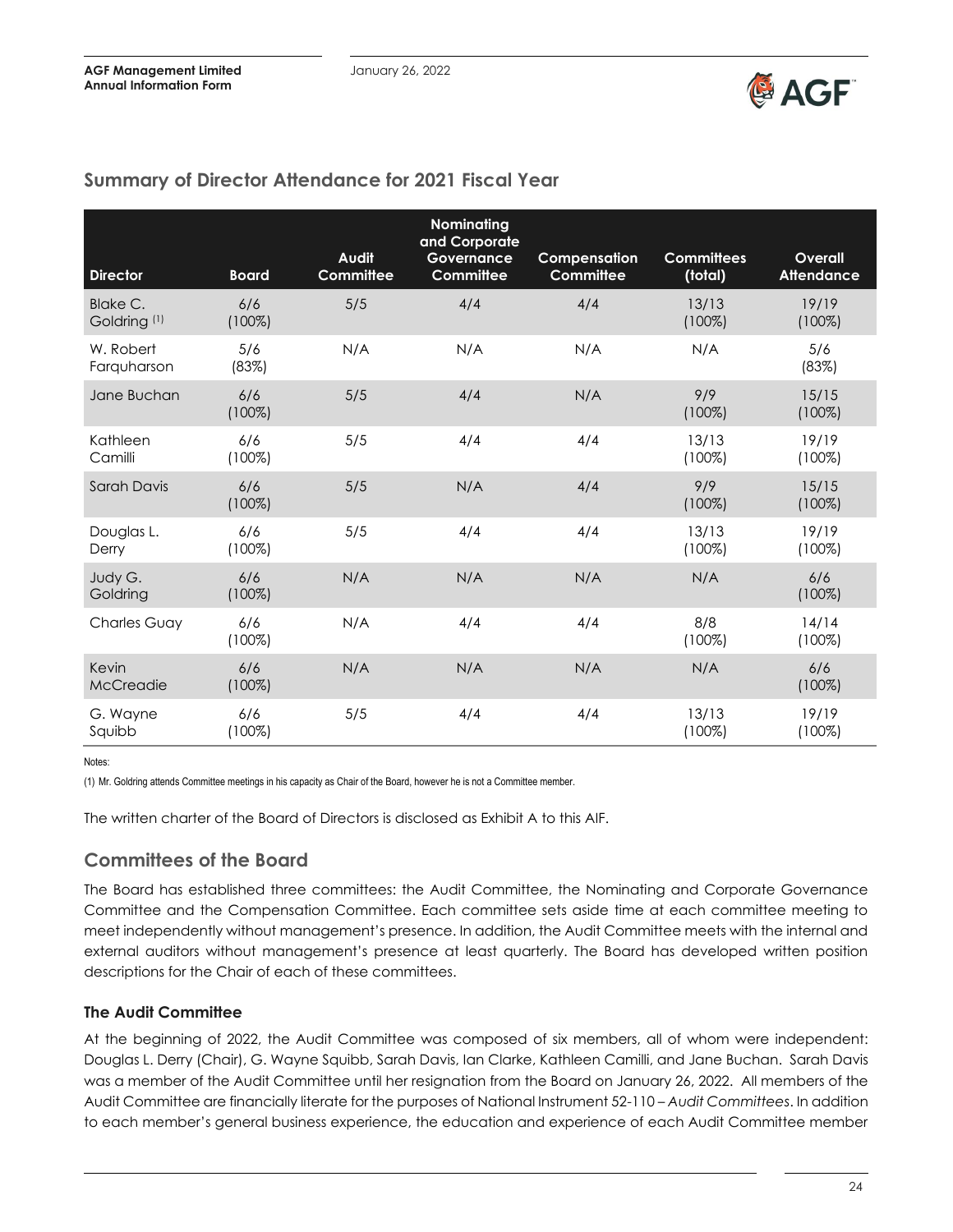

that is relevant to the performance of responsibilities as an Audit Committee member is described in their director biographies. See *Corporate Governance – Directors*.

The Audit Committee has been established by the Board to enable the Board to fulfill its oversight responsibilities in relation to:

- the integrity of AGF's financial reporting;
- AGF's internal controls and disclosure controls;
- AGF's internal audit function;
- pre-approve all audit engagements and non-audit engagements and establish the types of non-audit services the external auditors may provide;
- AGF's compliance with legal and regulatory requirements; and
- the qualification, performance, and independence of AGF's auditor.

The following table sets out, by category, the services rendered and fees billed by AGF's external auditor for the last two fiscal years:

|                                                | November 30, 2021       | <b>November 30, 2020</b> |
|------------------------------------------------|-------------------------|--------------------------|
| Annual Audit:(1)                               |                         |                          |
| Audit of AGF and Subsidiaries                  | \$949,200               | \$949,200                |
| Quarterly Reviews of AGF                       | \$120,750               | \$120,750                |
| Audits of overseas subsidiaries and associates | \$<br>51,610            | 82,471<br>\$             |
| <b>Total Audit Fees:</b>                       | \$1,121,560             | \$1,152,421              |
|                                                |                         |                          |
| <b>Other Services Fees:</b>                    |                         |                          |
| Audit-Related Fees                             | $\frac{1}{2}$<br>15,670 | \$<br>25,784             |
| <b>Tax Advisory Services</b>                   | \$<br>118,768           | \$<br>81,091             |
| Other Services <sup>(2)</sup>                  | \$262,875               | \$444,359                |
| <b>Total Other Services Fees:</b>              | \$397,313               | \$551,234                |

Notes:

(1) Fees do not include any fees related to services provided with respect to the funds managed by the Company's subsidiaries.

(2) Other services for November 30, 2021 relate primarily to Workday implementation and ISAE 3402 Report on Controls. Other services for November 30, 2020 relate primarily to advisory services on the sale of S&WHL, due diligence and advisor services related to the SAF Group option agreement and ISAE 3402 Report on Controls.

The written charter of the Audit Committee is disclosed as Exhibit B to this AIF. The Board has also established procedures for approval of audit and non-audit services by the external auditor. All fees paid to the independent auditor for 2021 were in compliance with such procedures.

#### **The Nominating and Corporate Governance Committee**

The Nominating and Corporate Governance Committee is composed of five members, all of whom are independent: Kathleen Camilli (Chair), G. Wayne Squibb, Douglas L. Derry, Jane Buchan, and Charles Guay.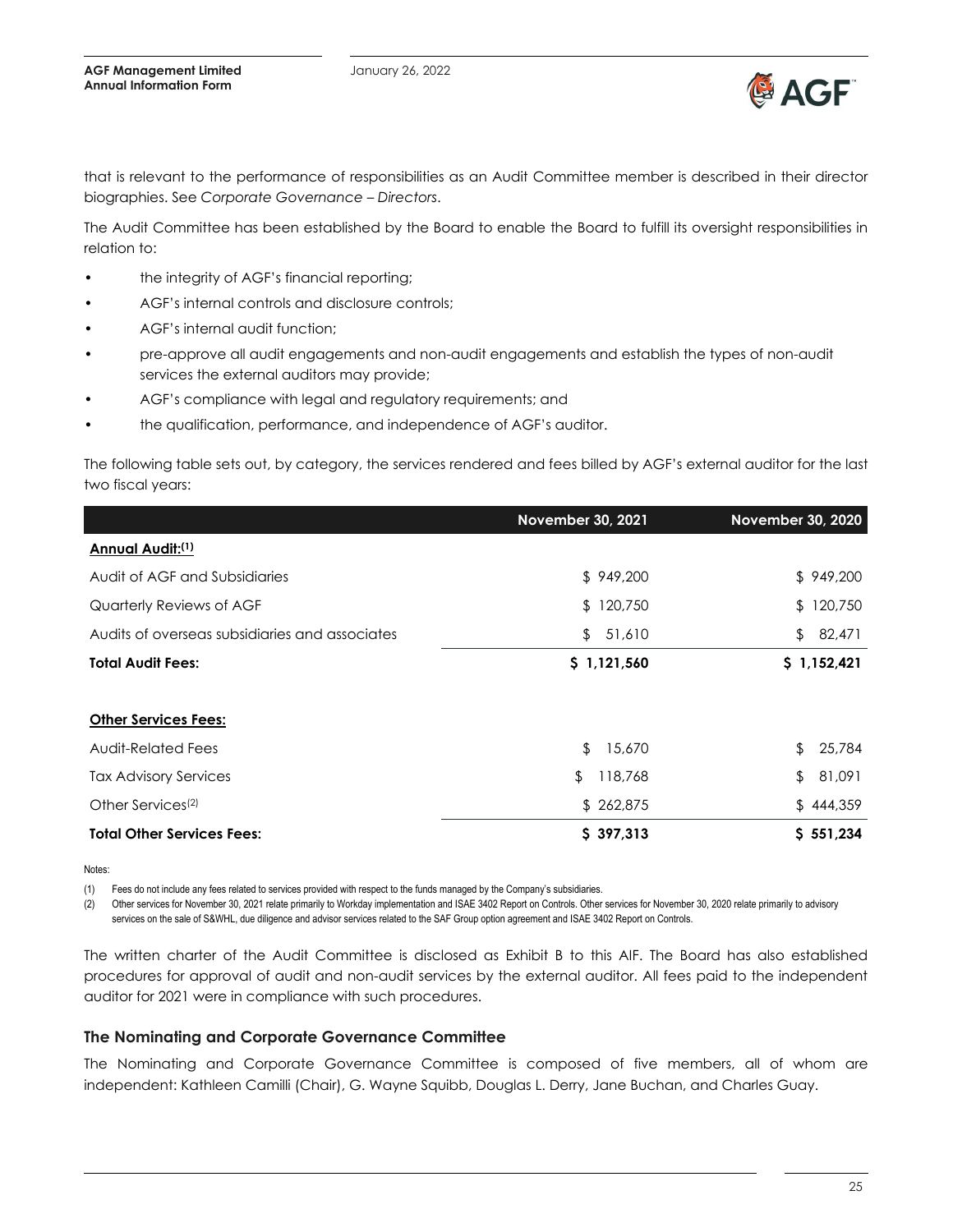

The Nominating and Corporate Governance Committee has the responsibility to annually review the skills and experience represented on the Board in light of AGF's strategic direction, and to recommend to the Board for consideration criteria and potential candidates who meet the criteria. An important element in the consideration of Board succession planning is the Board's annual assessment of its own performance and the performance of individual directors. The results of the Board and individual director evaluations serve to assist the Board in planning for Board recruitment, retirement, and to enhance the performance of the Board and its committees.

The Nominating and Corporate Governance Committee has the responsibility to determine the skills, qualities and backgrounds the Board needs to fulfill its responsibilities with a view to ensuring diverse representation on the Board. The Nominating and Corporate Governance Committee seeks candidates to fill any gaps in the skills, qualities and backgrounds of Board members and assesses a candidate's ability to make a valuable contribution to the Board.

The written charter of the Nominating and Corporate Governance Committee is disclosed as Exhibit C to this AIF.

#### **The Compensation Committee**

At the beginning of 2022, the Compensation Committee was composed of six members, all of whom were independent: Sarah Davis (Chair), Douglas L. Derry, G. Wayne Squibb, Kathleen Camilli, Ian Clarke, and Charles Guay. On January 26, 2022, Ms. Davis resigned from the Board and Ms. Buchan succeeded Ms. Davis in her position as Chair of the Compensation Committee.

AGF's compensation program consists of four components: salary, benefits, bonuses, and long-term incentive plans. On an annual basis, the Compensation Committee reviews various published reports on compensation, as well as retains independent consultants and surveys professionals, as appropriate, to assess competitiveness of the components of the Company's compensation program. The Compensation Committee reviews the compensation of senior officers and directors in relation to other comparable companies. The Compensation Committee believes its compensation program provides a fair and competitive pay package that reflects an appropriate relationship between an executive's compensation and performance.

The written charter of the Compensation Committee is disclosed as Exhibit D to this AIF.

# **Position Descriptions**

The Board has developed written position descriptions for the Chair, lead director, the Chair of each Board Committee, and individual Board member responsibilities. The Corporate Governance and Nominating Committee reviews these position descriptions annually and recommend any amendments to the Board.

The Board, together with the Chief Executive Officer, has developed a position description for the Chief Executive Officer.

### **Director Orientation**

All new directors are provided with a director's orientation package and given access to the directors' online board portal which functions as a repository for historical meeting materials and directors' reference and resource materials. New directors are provided with the following information:

- Board organization, membership and meeting schedule;
- Board and committee charters;
- Board evaluation and compensation;
- Code of Business Conduct and Ethics;
- Corporate governance principles;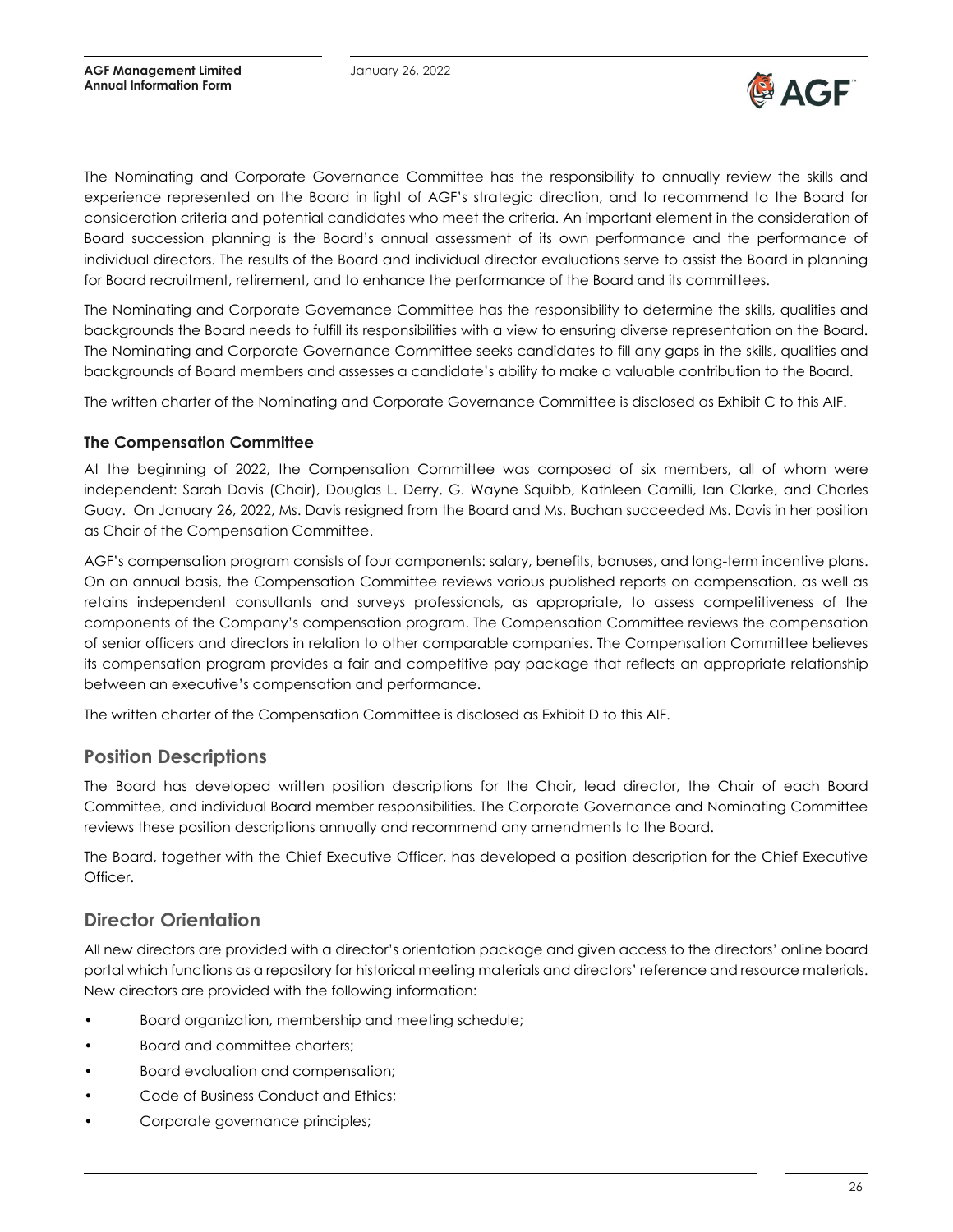

- Statutory and legal liabilities of directors;
- Details of directors' and officers' insurance coverage;
- Responsibility of key management functions;
- Corporate structure; corporate policies;
- Current annual and quarterly financial statements;
- Current strategic plan and budget;
- Management and third party reports regarding AGF's business and competitive environment;
- Recent public disclosure documents; and
- Simplified prospectuses for AGF Group of Funds and prospectuses for AGF ETFs.

The Nominating and Corporate Governance Committee makes available to new directors, opportunities to meet senior officers, internal and external auditors, and other members of the Board. Every new director will also have an opportunity to meet other members of management, as required.

The Nominating and Corporate Governance Committee is charged with monitoring the orientation given to new directors in respect of both the Company and their responsibilities and duties as directors of the Company.

# **Director Continuing Education**

The Board recognizes the importance of ongoing director education. As a part of the Board's annual self-assessment, the Nominating and Corporate Governance Committee solicits the directors for topics of interest and relevance and arranges for presentations by key personnel or qualified outside consultants. Directors are also encouraged to attend external continuing education programs held by professional organizations and universities designed especially for directors of public companies.

*Presentations and Updates* – The Chief Executive Officer provides a quarterly update to the Board in which he reviews important areas of progress, current challenges, financial highlights, updates on core business, operations, legal and regulatory environment, and progress on key performance metrics. The Chair of each of the Board's Committees briefs the Board on the deliberations of the Committee since the last meeting of the Committee. In addition, management makes presentations to the Board and to the Committees of the Board when they are making key business decisions, on the Company's strategic plan, on topical issues from time to time, and in response to requests from directors. Presentations are made to the Board and to the Committees of the Board at regularly scheduled meetings to keep them informed of changes within the organization and in regulatory and industry requirements and standards. Directors are provided with regular updates by senior management concerning best practices in corporate and board governance and changes concerning the Company's business, legal and regulatory framework.

Directors' continuing education during fiscal 2021 included the following:

#### *Audit Committee*

• Anti-Money Laundering Policy Review and Training

#### *Compensation Committee*

• Update on Employee Stock Option Tax Rules

#### *Board*

• Corporate Insurance (What is driving risk and premiums)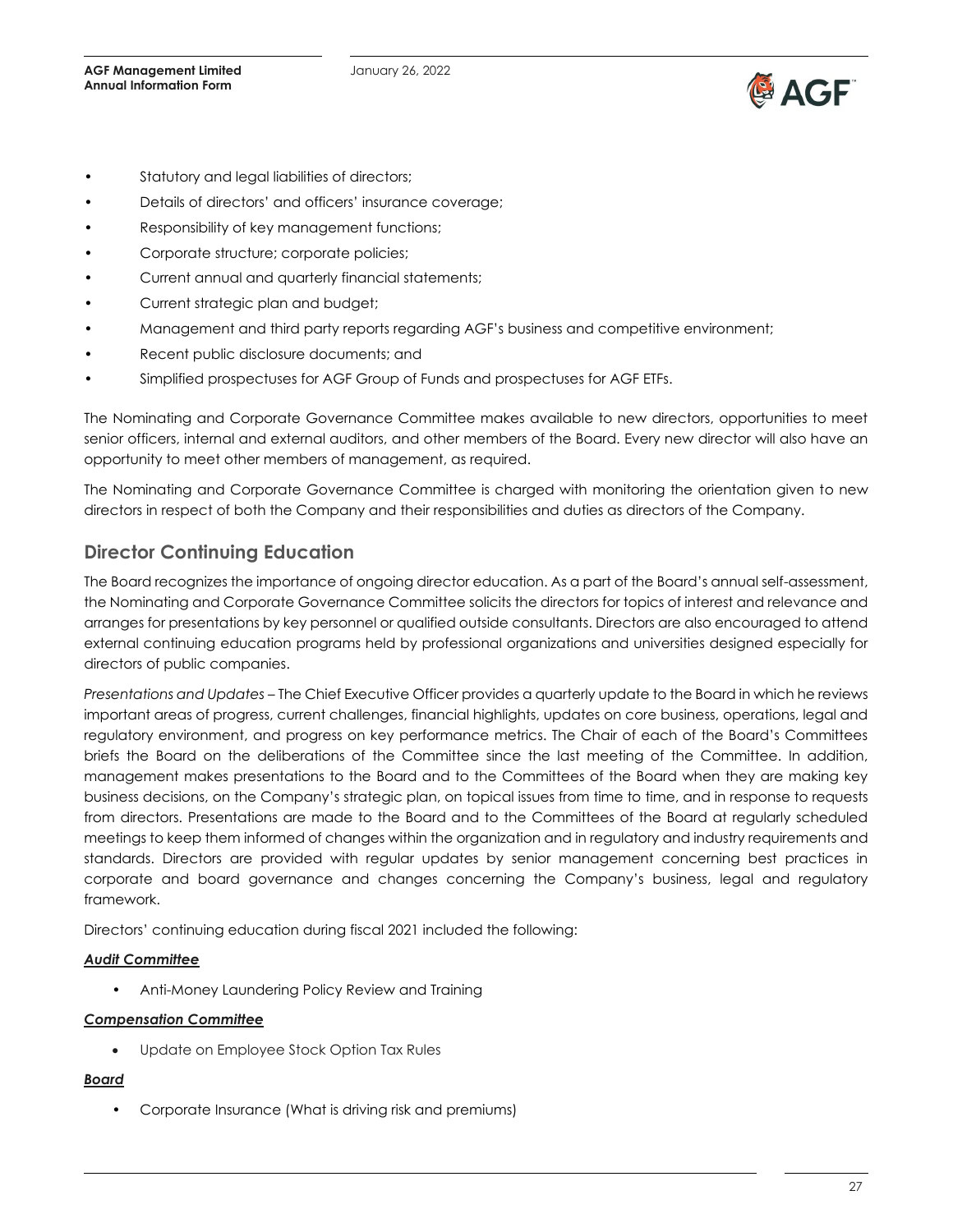

- Current Industry and M&A Trends in Asset Management
- AGF's Information Technology Strategy Update, including update on Cyber Security
- ESG: Growth & Refinement
- Trends Driving Asset Management
	- o PwC The Future of Asset Management
	- o Driving product and strategy innovation: product governance, research, and innovation:
	- o Sustainable Investing
	- o Quantitative Investment Management
	- o Evolution of Asset Allocation The New 60/40
- Canada Retail: Competitive Landscape & Client Segment
	- o Spotlight on Key Competitors
	- o Retail Marketplace landscape
	- o Retail sales field view
- U.S. Competitive Landscape and Client Segment
	- o Understanding the U.S. marketplace
	- o SMA Expansion
	- o Product Shelf Review
- AGF Insights Outlook 2021

All Board and Committee members participated in all Board and Committee education sessions.

*Wide Spectrum Participation* – The Committees of the Board welcome the attendance of other directors who are not regular members of a Committee as guests. Although such a guest director does not vote on the deliberations of a Committee, he or she nevertheless gains a more detailed understanding of the issues, policies, regulatory environment, and specific concerns that drive the decision-making of the Committee.

*Distribution of Media and Analyst Coverage* – To help the directors develop an understanding of the public perception of the Company, particularly from an investor relations perspective, they are provided with copies of newspaper articles, analysts' reports, and articles in other publications in which the Company is mentioned or discussed.

*Regular Review of Key Policies* – The key governance, disclosure and ethics policies of the Company are regularly reviewed by the Board or an applicable Committee for compliance with changing regulations and best practices, and updated if required.

*Directors' Online Access to Materials* – The Company utilizes a secure, online board portal for delivery of Board and Committee meeting materials on a timely basis. This mode of delivery provides directors with ease of accessibility to both current meeting materials and reference materials. The online board portal is a repository for historical meeting materials and directors' reference and resource materials, including the Company's incorporating documents and by laws, organizational chart, policies, strategic plan, media coverage, Board and Committee charters, and Board education materials.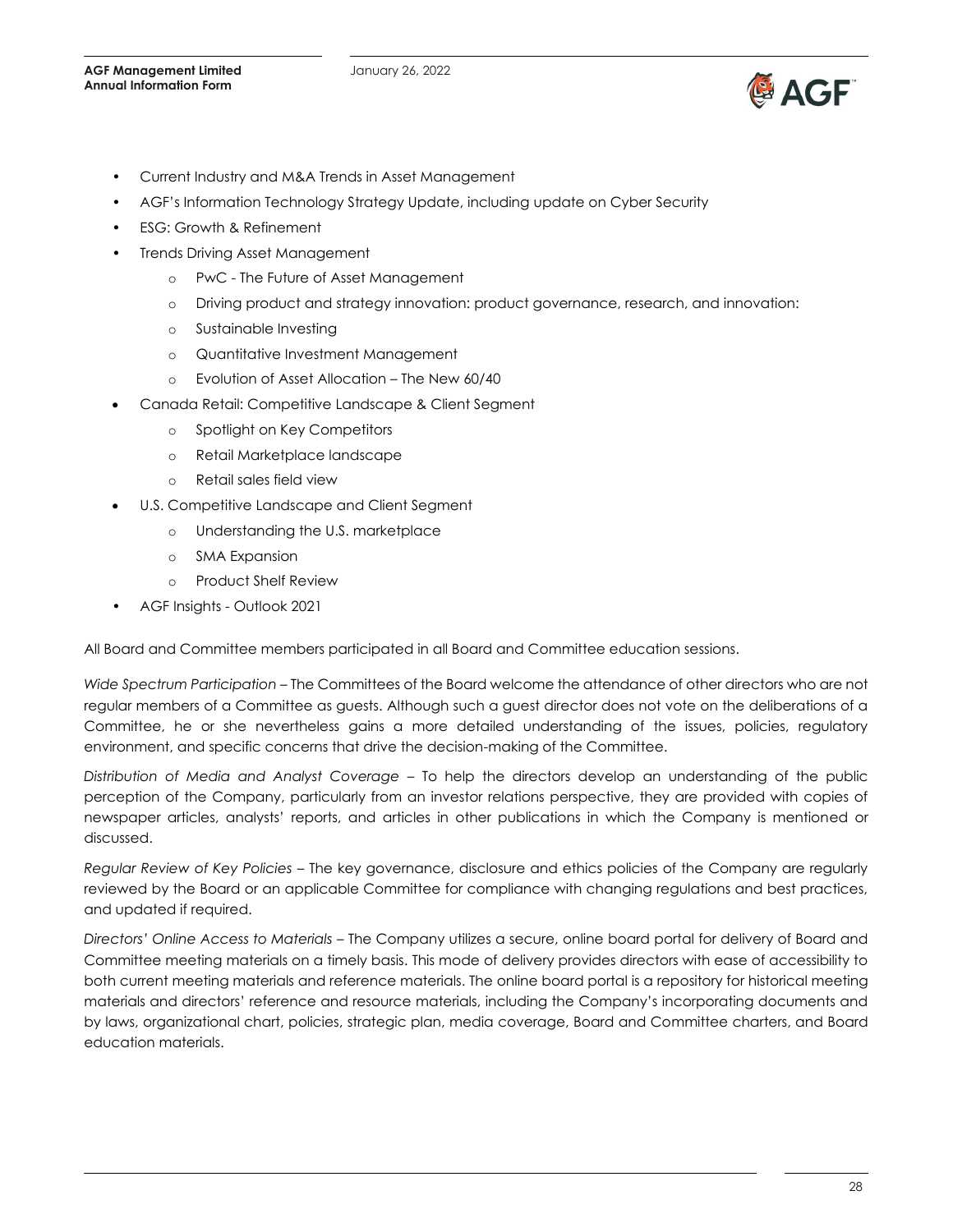

# **Nomination of Directors**

The Nominating and Corporate Governance Committee works collaboratively with the Chair of the Board to identify and review candidates qualified to become Board members and it makes recommendations on new director nominees to the Board for vacancies occurring during the year and to the Company's Class A Voting shareholders for the annual election of directors.

Before recommending a Board candidate, the Nominating and Corporate Governance Committee considers the competencies and skills (a) that are necessary for the Board as a whole; (b) that each existing director possesses; and (c) that each nominee will bring to the Board. The Nominating and Corporate Governance Committee maintains a matrix of the key relevant experiences and competencies each director possesses and identifies the competencies that would complement the existing Board. The skills matrix includes the following key categories:

- Financial knowledge and/or experience relating to each key line of business
- Legal
- Sales and marketing relating to financial services industry
- General executive management, CEO and/or board experience
- Customer perspective

As part of the selection process, the Nominating and Corporate Governance Committee interviews the nominee and confirms that each interested nominee fully understands the role of a director and the contribution they would be expected to make if elected, including the commitment of time and energy that the Company expects of its directors. The Board generally has an opportunity to meet informally with the candidate before the candidate is formally nominated for election to the Board.

In addition, the Nominating and Corporate Governance Committee assesses whether the majority of the Board is independent according to applicable rules and regulations. It also annually reviews the competencies and skills required for each Board Committee, the results of individual director self-assessments and the results of the Board and Board committee effectiveness questionnaire, and recommends to the Board the composition of the Committees.

The Board is re elected by the Company's Class A Voting shareholders on an annual basis. The Board Committees are re elected by the Board on an annual basis.

# **Board Diversity**

The Company has a Board Diversity Policy in place. The Board believes that a board made up of highly qualified directors from diverse backgrounds and who reflect the population demographics of the markets in which the Company operates, and its employees and client base, promotes better corporate governance. To support this, the Nominating and Corporate Governance Committee considers only candidates who are highly qualified based on their experience, functional expertise, and personal skills and qualities, as well as diversity criteria including gender, age, background, ethnicity and geography identifying candidates to recommend for appointment/election to the Board. To help achieve its diversity aspirations, the Nominating and Corporate Governance Committee, if appropriate, may engage qualified independent external advisors to conduct a search for candidates that meet the Board's skills and diversity criteria.

As part of the Board's approach to diversity, the Board aspires to have increasing representation from diverse groups with at least 30% of its board members be women. The Nominating and Corporate Governance Committee considers this diversity target during its recruitment of board members. The Company (through Executive Chairman Blake Goldring) is a member of the 30% Club of Canada – a collection of businesses, through the efforts of their Chairs and CEOs, who are committed to better gender balance on boards and through all levels of leadership at their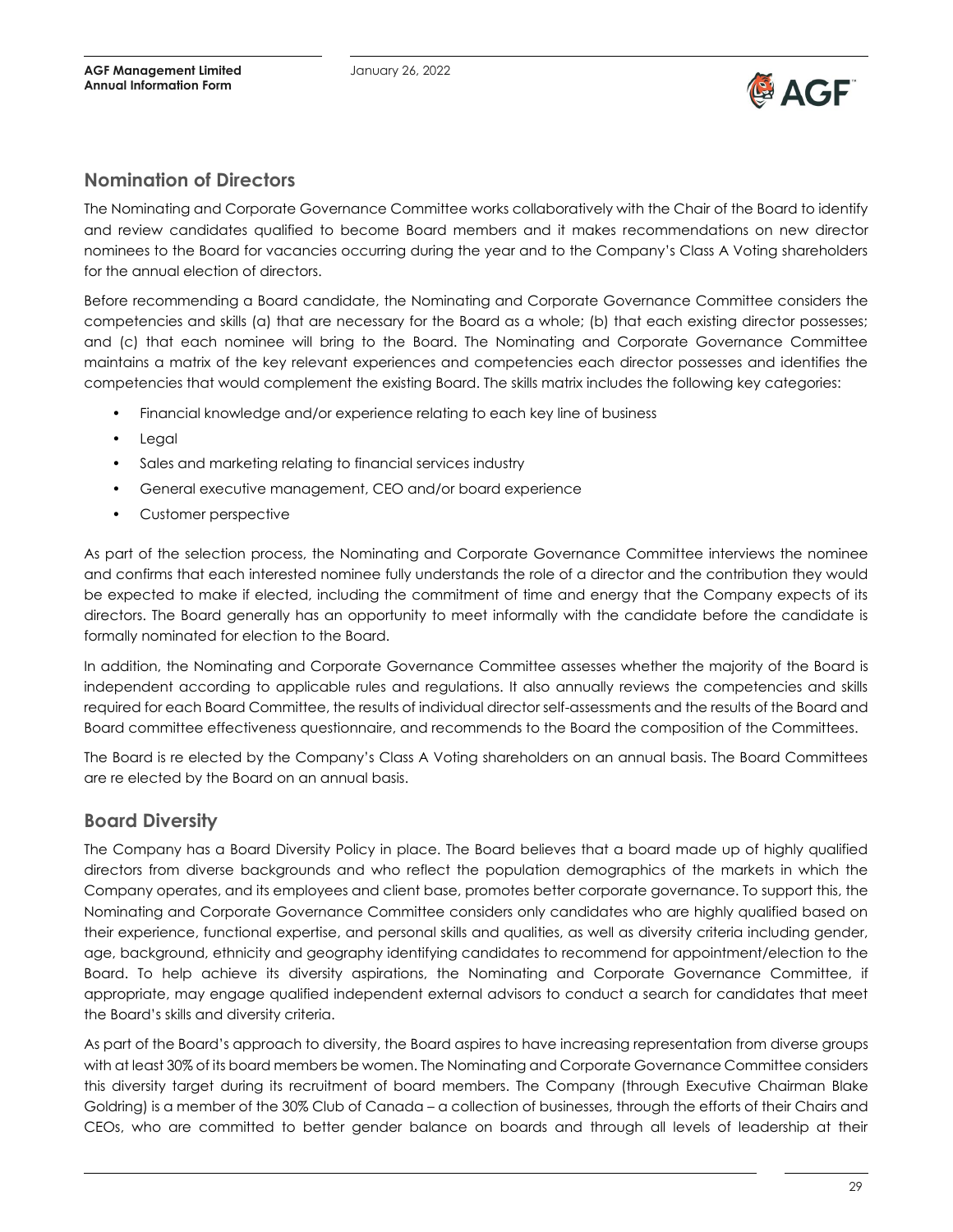

organizations. The Board has continued to meet its aspirational target since fiscal 2016. As at the date of this AIF, the current Board has 3 women directors, representing 30% of the ten directors.

To ensure the effectiveness of the Board Diversity Policy, the Nominating and Corporate Governance Committee will review the target annually. The Nominating and Corporate Governance Committee will make recommendations to the Board regarding any changes required to the Board Diversity Policy, target, composition of the Board, or its recruitment process to achieve the goals outlined in the Board Diversity Policy.

# **Compensation of Directors**

The directors' compensation program is designed to attract and retain the most qualified people to serve on the Board and its Committees. Executive officers of the Company who are also directors did not receive any compensation for their services in their capacities as directors.

The Compensation Committee, currently on a bi-annual basis, reviews and recommends to the Board for its approval, the compensation of the non-employee members of the Board, including Board and Committee member retainers.

No changes were made to the directors' compensation program during fiscal 2021. The program that was approved by the Board in fiscal 2020 is as shown below:

| <b>Annual Retainer</b>                                                              | Non-Employee Director Compensation For<br>2021 |
|-------------------------------------------------------------------------------------|------------------------------------------------|
| <b>Lead Director</b>                                                                | $$30,000^{(1)}$                                |
| <b>Board Member</b>                                                                 | \$90,000                                       |
| Committee Chair<br>Audit<br>Nominating and Corporate<br>Governance<br>Compensation  | \$25,000<br>\$15,000<br>\$15,000               |
| Committee Member<br>Audit<br>Nominating and Corporate<br>Governance<br>Compensation | \$8,000<br>\$7,000<br>\$7,000                  |

Note:

(1) In addition to annual retainer as a Board member.

The total compensation paid to the directors of AGF (except Blake C. Goldring, W. Robert Farquharson, Kevin McCreadie, and Judy G. Goldring) for the fiscal year ended November 30, 2021 was \$731,000. Directors are entitled to be reimbursed for expenses incurred by them in their capacity as directors.

| <b>Name</b>      | <b>Board</b><br><b>Retainer</b><br>(5) | Lead<br>Director /<br><b>Committee</b><br>Chair<br><b>Retainer</b><br>(5) | <b>Committee</b><br>Member<br><b>Retainer</b><br>(\$) | <b>Total</b><br><b>Retainer</b><br><b>Earned</b><br>(5) | <b>All Other</b><br>Compensation(1,4)<br>(5) | <b>Total Fees</b><br><b>Earned</b><br>(5) | <b>Allocated</b><br>to $\mathsf{DSUs}^{(2,3)}$<br>(%) |
|------------------|----------------------------------------|---------------------------------------------------------------------------|-------------------------------------------------------|---------------------------------------------------------|----------------------------------------------|-------------------------------------------|-------------------------------------------------------|
| Jane Buchan      | 90,000                                 | $\overline{\phantom{a}}$                                                  | 15,000                                                | 105,000                                                 | 3,000                                        | 108,000                                   | 100                                                   |
| Kathleen Camilli | 90,000                                 | 15,000                                                                    | 15,000                                                | 120,000                                                 | 3,000                                        | 123,000                                   | 0                                                     |
| Sarah Davis      | 90,000                                 | 15,000                                                                    | 8,000                                                 | 113,000                                                 | 3,000                                        | 116,000                                   | 50                                                    |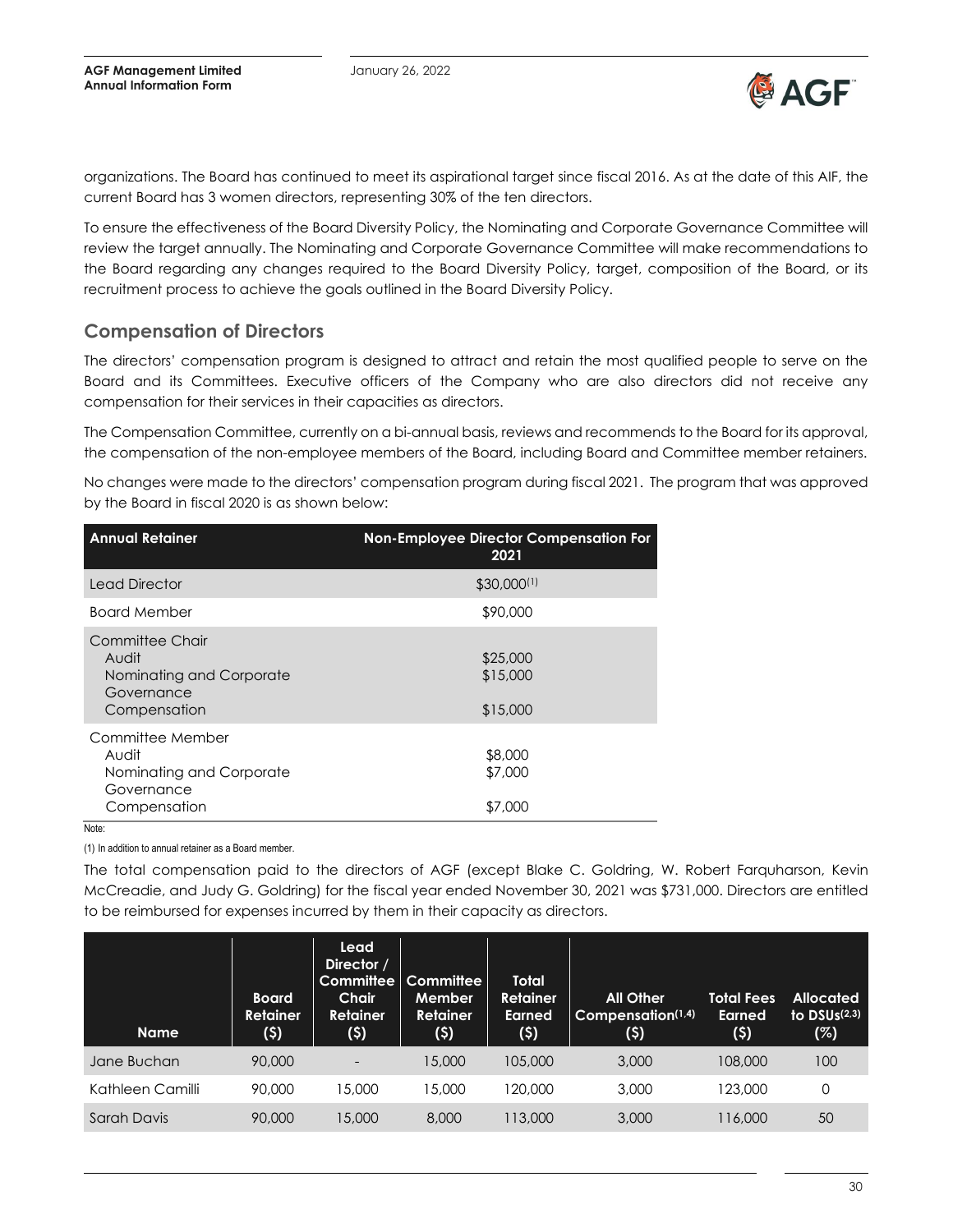

| <b>Name</b>                             | <b>Board</b><br><b>Retainer</b><br>(5) | Lead<br>Director /<br>Committee<br>Chair<br><b>Retainer</b><br>(5) | <b>Committee</b><br><b>Member</b><br><b>Retainer</b><br>(5) | Total<br><b>Retainer</b><br><b>Earned</b><br>(5) | <b>All Other</b><br>Compensation $(1,4)$<br>(5) | <b>Total Fees</b><br><b>Earned</b><br>(5) | <b>Allocated</b><br>to $DSUs(2,3)$<br>(%) |
|-----------------------------------------|----------------------------------------|--------------------------------------------------------------------|-------------------------------------------------------------|--------------------------------------------------|-------------------------------------------------|-------------------------------------------|-------------------------------------------|
| Douglas L. Derry                        | 90,000                                 | 25,000                                                             | 14,000                                                      | 129,000                                          | 3,000                                           | 132,000                                   | 50                                        |
| W. Robert<br>Farguharson <sup>(5)</sup> | $\Omega$                               | $\Omega$                                                           | $\mathbf 0$                                                 | 0                                                | 1,000                                           | 1,000                                     | 0                                         |
| <b>Charles Guay</b>                     | 90,000                                 |                                                                    | 14,000                                                      | 104,000                                          | 3,000                                           | 107.000                                   | $\Omega$                                  |
| G. Wayne Squibb                         | 90,000                                 | 30,000                                                             | 22,000                                                      | 142,000                                          | 3,000                                           | 145,000                                   | 100                                       |

Notes:

(1) Each member of the Board received an appreciation gift valued at approximately \$1,000.

(2) Excludes All Other Compensation.

(3) Effective December 1, 2015, at least \$20,000 of all directors' retainers were required to be allocated to DSUs due to a \$20,000 increase in the Board Retainer. Any directors that have elected to receive 0% of their director fees in DSUs will still receive \$20,000 of the Board Retainer in DSUs.

(4) Includes AGF *ad hoc* Committee meeting attendance fees.

(5) Mr. Farquharson receives no compensation from AGF for the services he provides as a director.

# **Deferred Shared Unit Plan for Non-Employee Directors**

In 2007, the Company established a Deferred Share Unit Plan ("DSU Plan") to enhance alignment of the interest of directors with those of the shareholders. The DSU Plan permits directors to accept up to 100% of their director fees in the form of Deferred Share Units ("DSUs"). In 2021, 2 directors elected to receive all of their director fees as DSUs; 2 directors elected to receive 50% of their director fees as DSUs; 2 directors elected to receive 0% of their director fees as DSUs.

DSUs granted to directors fully vest upon an award, but payments are only made when the director has ceased to be a member of the Board. DSUs are granted to participating directors on the last day of each quarter unless otherwise determined by the Compensation Committee. The number of DSUs (including fractional DSUs) granted to a participating director is determined by dividing the amount of the director's retainer fees he or she elects to receive in the form of DSUs by the fair market value of the Class B Non-Voting Shares on the date on which the DSUs are granted to a director. Additional DSUs are received as dividend equivalents. Upon the resignation, retirement or termination of the director's service on the Board, the Company shall have the discretion to pay the director the fair market value of the DSUs in cash or purchase Class B Non-Voting Shares of the Company on behalf of the director on the open market. Payments are made net of any applicable statutory source deductions.

# **Director Share Ownership Policy**

All directors are required to own at least three times their annual retainer as a Board member of AGF in Class B Non-Voting Shares and/or DSUs. This ownership threshold is required to be achieved within 24 months upon appointment. The policy permits the Board to make exceptions to this policy as a result of significant market events or the unique financial circumstances of a director.

As at November 30, 2021, all directors are in compliance with the Director Share Ownership Policy.

In 2001, the Company implemented a Share Purchase Assistance program for the Board to encourage directors to own Class B Non-Voting Shares. As part of the Share Purchase Assistance program, the Company will reimburse directors for an amount equal to one-half of the purchase price for the initial number of Class B Non-Voting Shares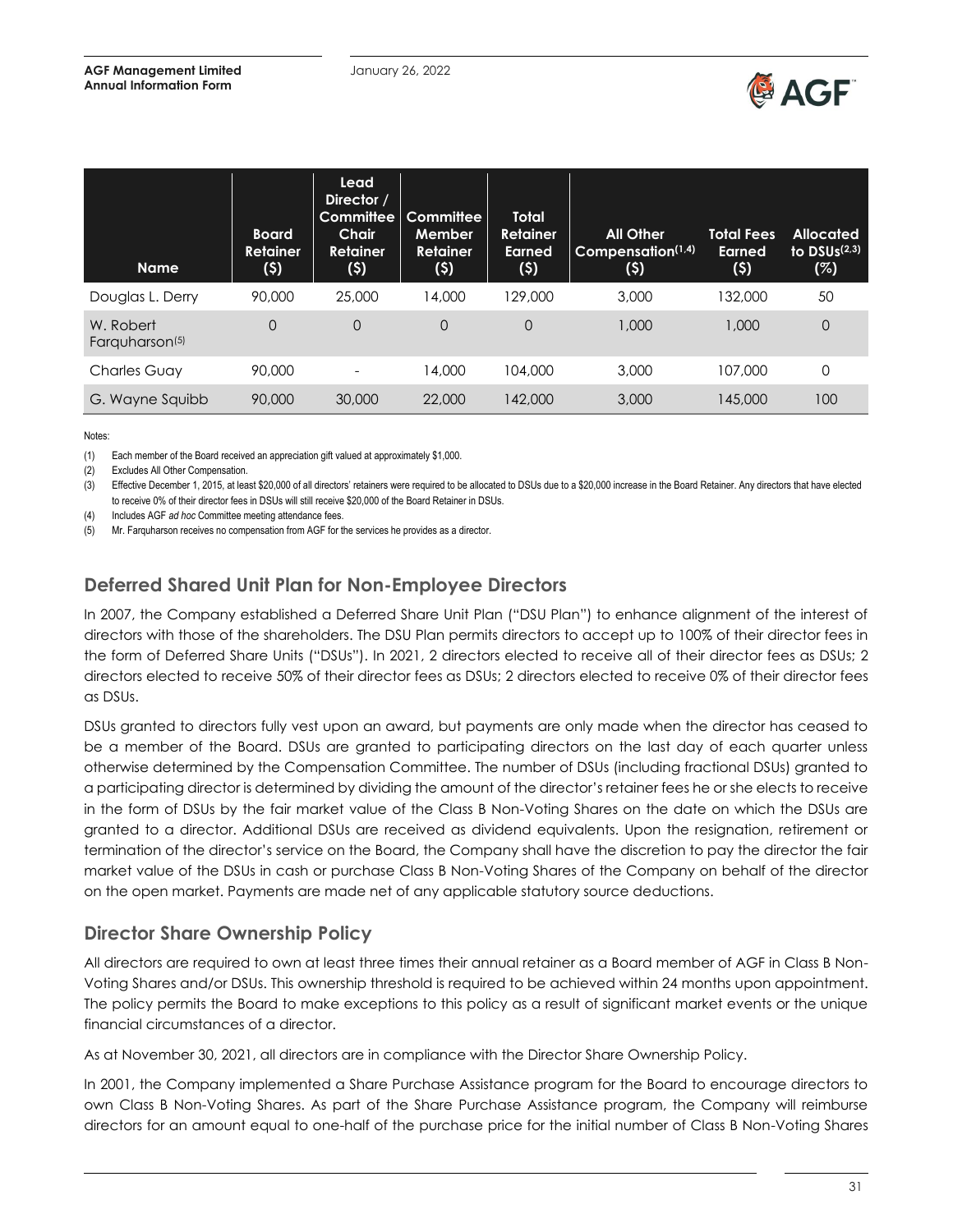**AGF Management Limited Annual Information Form**



required to be held by a director under AGF's Director Share Ownership Policy, provided that such purchases are made within 24 months of such director's appointment to the Board.

#### **Assessments**

The Board and each Committee assess their performance by reviewing their achievement in relation to their charters. Each Committee reports to the Board annually on its performance in relation to its charter.

Each Board member completes an annual individual director self-assessment and returns the completed assessment to the lead director. The lead director reviews the individual self-assessments and presents the consolidated results to the Nominating and Corporate Governance Committee. In addition, each Board member completes an annual Board and Board committee effectiveness questionnaire and returns the completed questionnaire to the Nominating and Corporate Governance Committee Chair. The Nominating and Corporate Governance Committee, together with the lead director, discuss the results of the individual director self-assessment and the results of the Board and Board committee effectiveness questionnaire and recommend to the Board any changes to enhance the performance of the Board and its Committees. The lead director conducts confidential, one-on-one interviews with each Board member about the performance of each director and the group as a whole.

# <span id="page-31-0"></span>**CODE OF BUSINESS CONDUCT AND ETHICS**

All directors, officers and employees of the Company are subject to a Code of Business Conduct and Ethics (the "Code") that outlines the standards by which they must conduct themselves in their business dealings. Compliance with the Code is a matter of utmost importance and a breach of any of its provisions is grounds for a warning, revision of responsibilities, suspension or dismissal, with or without notice, depending on the particular circumstances. All directors, officers, and employees of the Company are required to acknowledge their understanding and agreement to comply with the Code annually. New employees receive the Code and are asked to acknowledge their understanding and agreement to comply with the Code as part of the new employee orientation.

The Code is available on www.agf.com as well via SEDAR at www.sedar.com. The Company uses a confidential and anonymous reporting system that allows officers and employees to report illegal activities, accounting and financial irregularities and breaches of the Code through the web or toll-free number. The reporting system is run by an independent third party supplier. Depending on the nature of the report, the report is investigated by either Internal Audit or Human Resources and is reported to the Audit Committee quarterly.

Management also prepares an annual compliance report to the Nominating and Corporate Governance Committee noting any Code violations and resolutions. The Nominating and Corporate Governance Committee annually reviews the Code and recommends to the Board the adoption and approval of the Code.

During the fiscal year, no issue came to light which required material change reports to be filed with respect to conduct of directors or executive officers that constituted a departure from the Code.

Directors and executive officers are required to report potential conflicts of interest, including any personal interest in a business transaction or proposed business transaction involving the Company, to the Executive Chairman and President and Head of Global Distribution.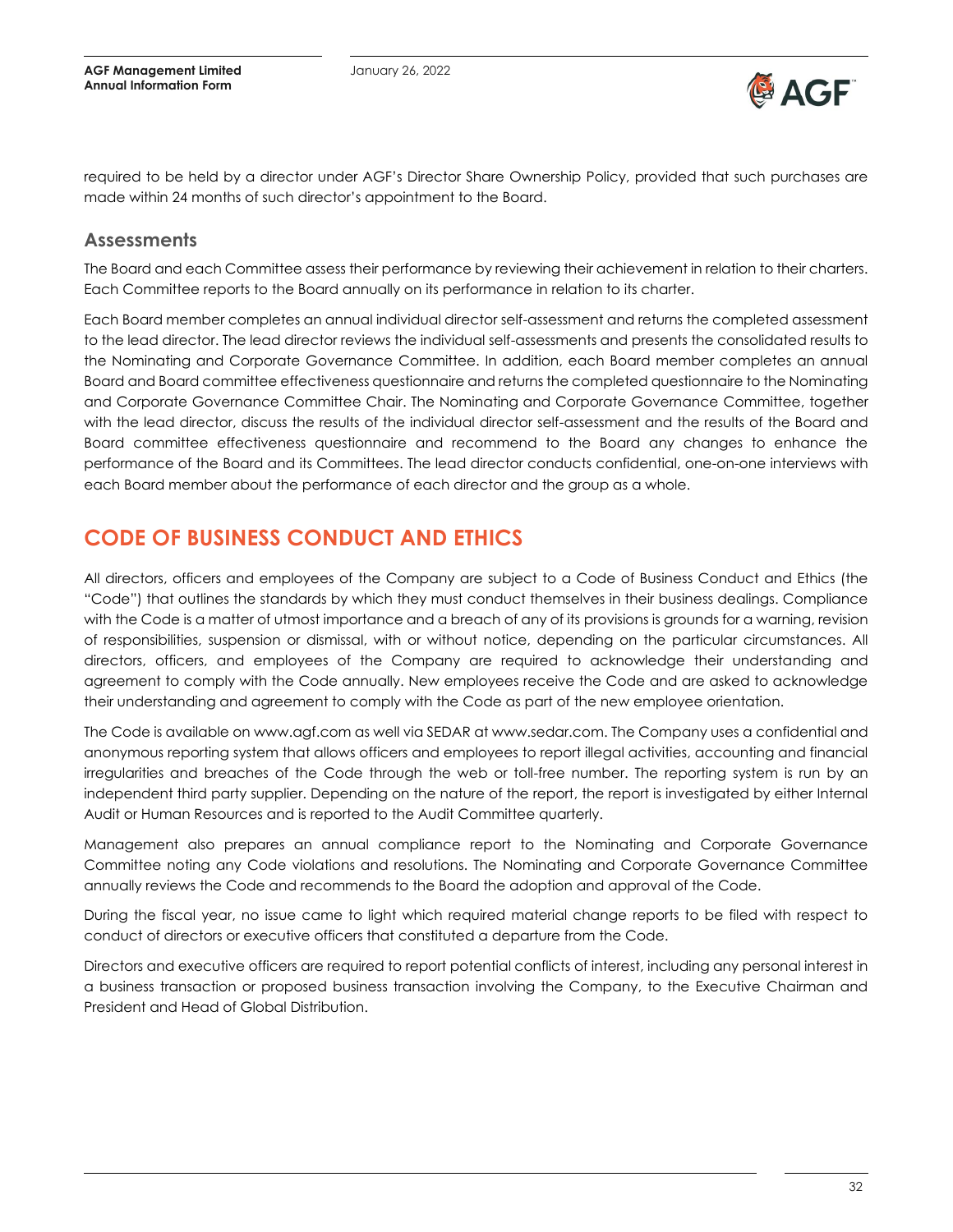

# <span id="page-32-0"></span>**COMPENSATION DISCUSSION AND ANALYSIS**

### **Letter from Chair of the Compensation Committee**

#### Dear Shareholder,

AGF's approach to executive compensation is first and foremost to pay for performance while ensuring compensation programs are aligned with our compensation philosophy and business strategy. In addition, we ensure alignment of executive compensation with effective risk management. We believe that this approach will create sustainable value for all shareholders over the long term.

This year the Compensation Committee:

- Reviewed our executive compensation to ensure our program continues to be fair and competitive with the appropriate markets for key executive talent.
- Determined and approved appropriate performance metrics and strategic priorities for fiscal 2021.
- Reviewed and approved the compensation of the members of the Company's executive team.
- Ensured that our executive compensation disclosure practices are current and up-to-date.

Despite the ongoing impact of the COVID-19 epidemic, the Board of Directors is pleased that AGF's executive team has continued to work in the best interests of our stakeholders and continues to execute on a client-oriented plan across all global channels, and in private alternatives. Highlights of the 2021 fiscal year included:

- Retail sales returned to sustainable levels by the end of the fiscal year,
- Adjusted EBITDA results achieved in excess of target,
- Alternatives platform and global distribution network strengthened, and
- Shareholder value generation enhanced

The following Compensation Discussion and Analysis section explains the various compensation plans that reflect our approach to executive compensation and the decisions that were made based on AGF's fiscal 2021 results and the performance of AGF's executive team, including the compensation of the Executive Chairman, Blake C. Goldring, and the Chief Executive Officer and Chief Investment Officer, Kevin McCreadie.

#### *Sarah Davis, FCPA, FCA, Committee Chair*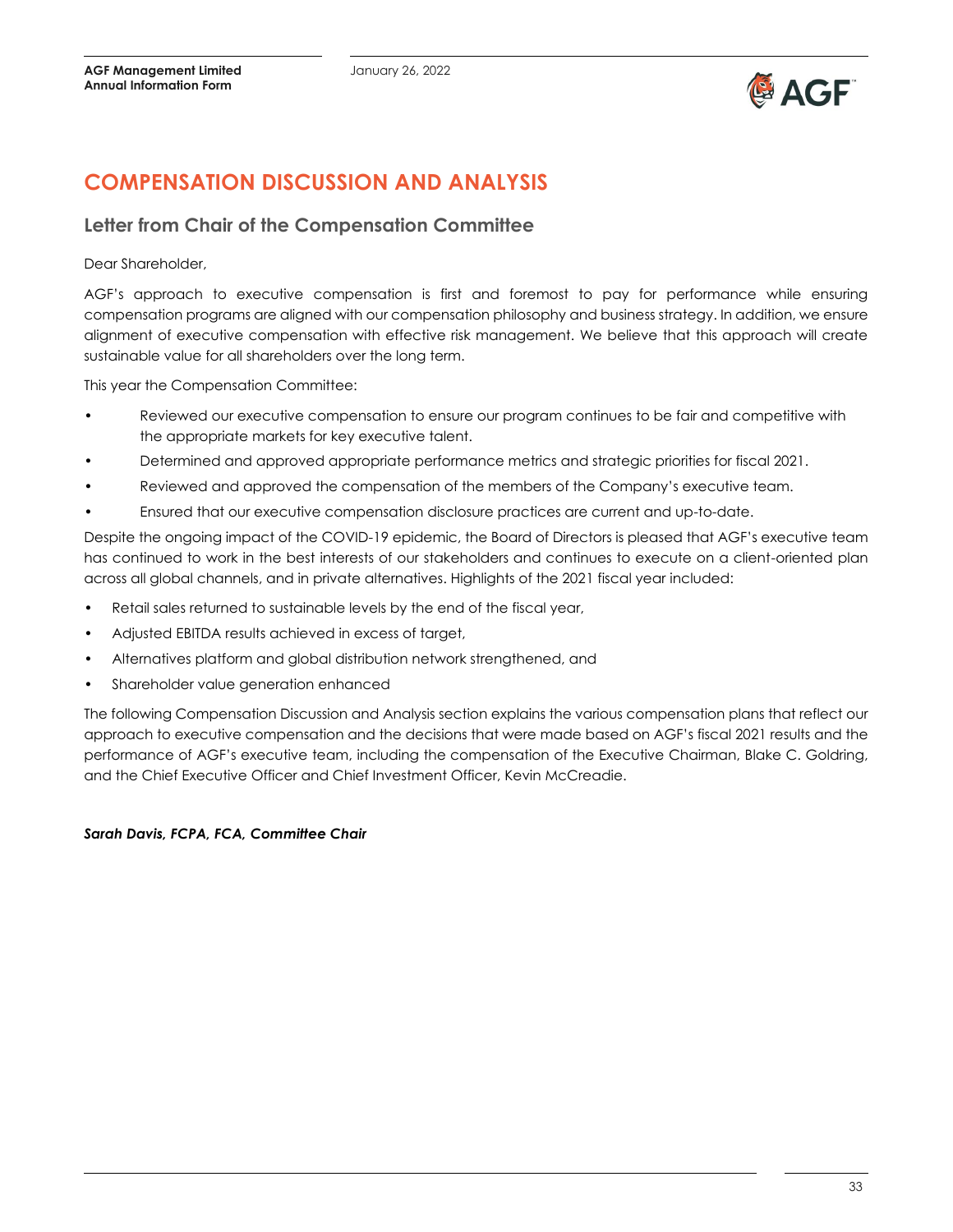

# **Compensation Discussion and Analysis**

This Compensation Discussion and Analysis ("CD&A") describes and explains AGF's policies and procedures with respect to the fiscal 2021 compensation for the Chief Executive Officer ("CEO"), the Chief Financial Officer ("CFO") and the Company's three most highly compensated executive officers during the year in addition to the CEO and the CFO (collectively, the "Named Executive Officers" or "NEOs"), as follows:

| Name of NEO              | <b>Fiscal 2021 Position</b>                          |
|--------------------------|------------------------------------------------------|
| <b>Blake C. Goldring</b> | Executive Chairman                                   |
| Kevin McCreadie          | Chief Executive Officer and Chief Investment Officer |
| <b>Judy G. Goldring</b>  | President and Head of Global Distribution            |
| Adrian Basaraba          | Senior Vice President and Chief Financial Officer    |
| Chris Jackson            | <b>Chief Operating Officer</b>                       |

# **Composition of the Compensation Committee**

For the 2021 fiscal year, the Compensation Committee of the Board was comprised of five independent directors: Sarah Davis (Chair), Kathleen Camilli, Douglas L. Derry, Charles Guay and G. Wayne Squibb. The Compensation Committee reviews, assesses and oversees AGF's executive compensation policies and programs, and monitors the overall effectiveness of the Company's general compensation programs in achieving their objectives and their alignment with the Company's business strategy, compensation philosophy, and risk mitigation as outlined below. This includes the review of AGF compensation programs, and recommending to the Board the appropriate compensation for the Executive Chairman, CEO and other senior executives.

Each Compensation Committee member has held senior executive positions and is well versed in issues relating to human resources and compensation. As a group, they have multinational experience in a range of industries. In addition to each member's general business experience as discussed in the *Corporate Governance* section, the education and experience of each Compensation Committee member that is relevant to the performance of responsibilities as a Compensation Committee member is as follows:

#### *Sarah Davis – Compensation Committee Chair since 2016 and member since 2014*

Sarah Davis' biographical details are provided under "Corporate Governance – Directors" in this AIF. On January 26, 2022, Ms. Davis resigned from the Board and the Compensation Committee, and Jane Buchan succeeded Ms. Davis in her position as Chair of the Compensation Committee.

#### *Kathleen Camilli – Compensation Committee member since 2015*

Kathleen Camilli's biographical details are provided under "Corporate Governance – Directors" in this AIF.

#### *Douglas L. Derry– Compensation Committee member since 2017*

Douglas L. Derry's biographical details are provided under "Corporate Governance – Directors" in this AIF.

#### *Charles Guay – Compensation Committee member since 2017*

Charles Guay's biographical details are provided under "Corporate Governance – Directors" in this AIF.

#### *G. Wayne Squibb – Compensation Committee member since 2010*

G. Wayne Squibb's biographical details are provided under "Corporate Governance – Directors" in this AIF.

Ms. Camilli, Ms. Davis, Mr. Derry, and Mr. Squibb were also members of the Audit Committee of the Board in the 2021 fiscal year, and ensured discussions and considerations relative to compensation risk were aligned with AGF's corporate and financial risk positions.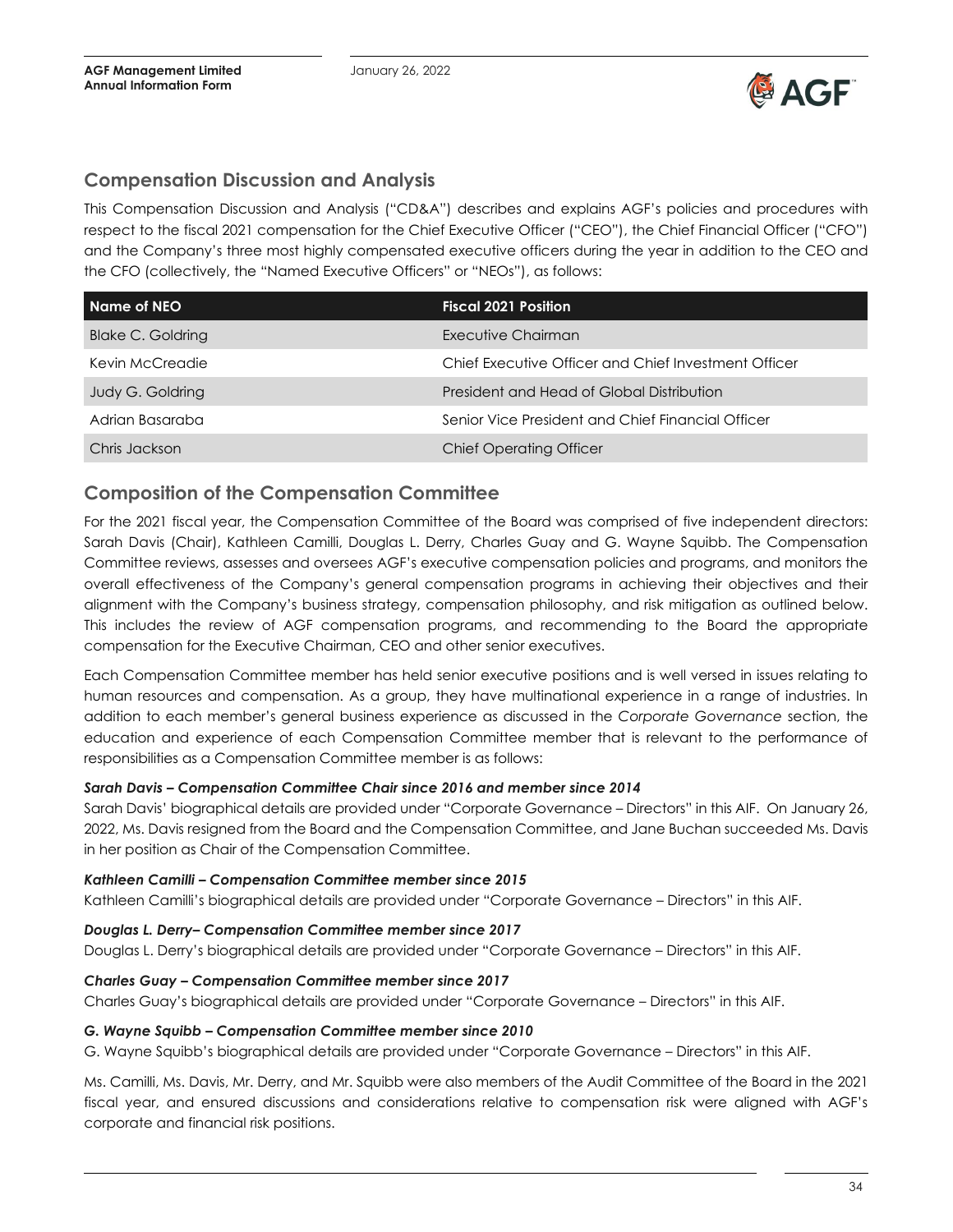

# **Succession Planning**

The Company has a formal succession planning process for the CEO and other senior executives that is monitored by the Compensation Committee. Each year, the Compensation Committee reviews the availability and development of leadership candidates for the roles of the CEO and other senior executives. The Compensation Committee discusses any gaps in the succession plan and the progress made since the prior review, and reports to the Board.

# **Compensation Philosophy**

The Company's executive compensation program is designed to reinforce a strong link between pay and performance in order to:

- 1. Attract leading talent;
- 2. Retain and motivate top performers who can further AGF's progress to be the premier Canadian-based investment solutions firm;
- 3. Promote a pay for performance culture with an emphasis on variable compensation, specifically annual incentives; and
- 4. Position AGF's compensation at the median of its target comparator group for target performance and above median for superior performance, with exceptions based on individual contribution and importance of each role at various points in time.

### **Market Positioning**

In determining compensation for executives, including the NEOs, the Compensation Committee considers the compensation practices of a comparator group of Canadian companies that generally are in direct competition with AGF for market share and talent and have similar lines of business and scope of operations occasionally adjusted or augmented depending on the specific position. The composition of the comparator group is reviewed by the Committee from time to time for its suitability for the purposes of the Company's compensation practices. The comparator group used for the most recent NEO compensation reviews conducted by compensation consultants Gallagher and Associates ("Gallagher") included the following:

- CI Financial Corp.
- Dundee Corporation
- Fiera Capital Corporation
- IGM Financial Inc.
- Sprott Inc.

In addition to publicly disclosed data, the Committee also considers published compensation survey sources.

The use of comparative market data is just one of the factors used in setting compensation for the NEOs. An NEO's compensation could be higher or lower than suggested by the comparator data as a result of personal performance, skills, specific role or experience.

# **Compensation Consultants**

Since 2010, the Compensation Committee has retained the services of Gallagher as compensation consultants to provide market data and advice as required on executive compensation, director compensation and technical analysis of the market data in light of the Company's compensation plans and practices. During fiscal 2021, Gallagher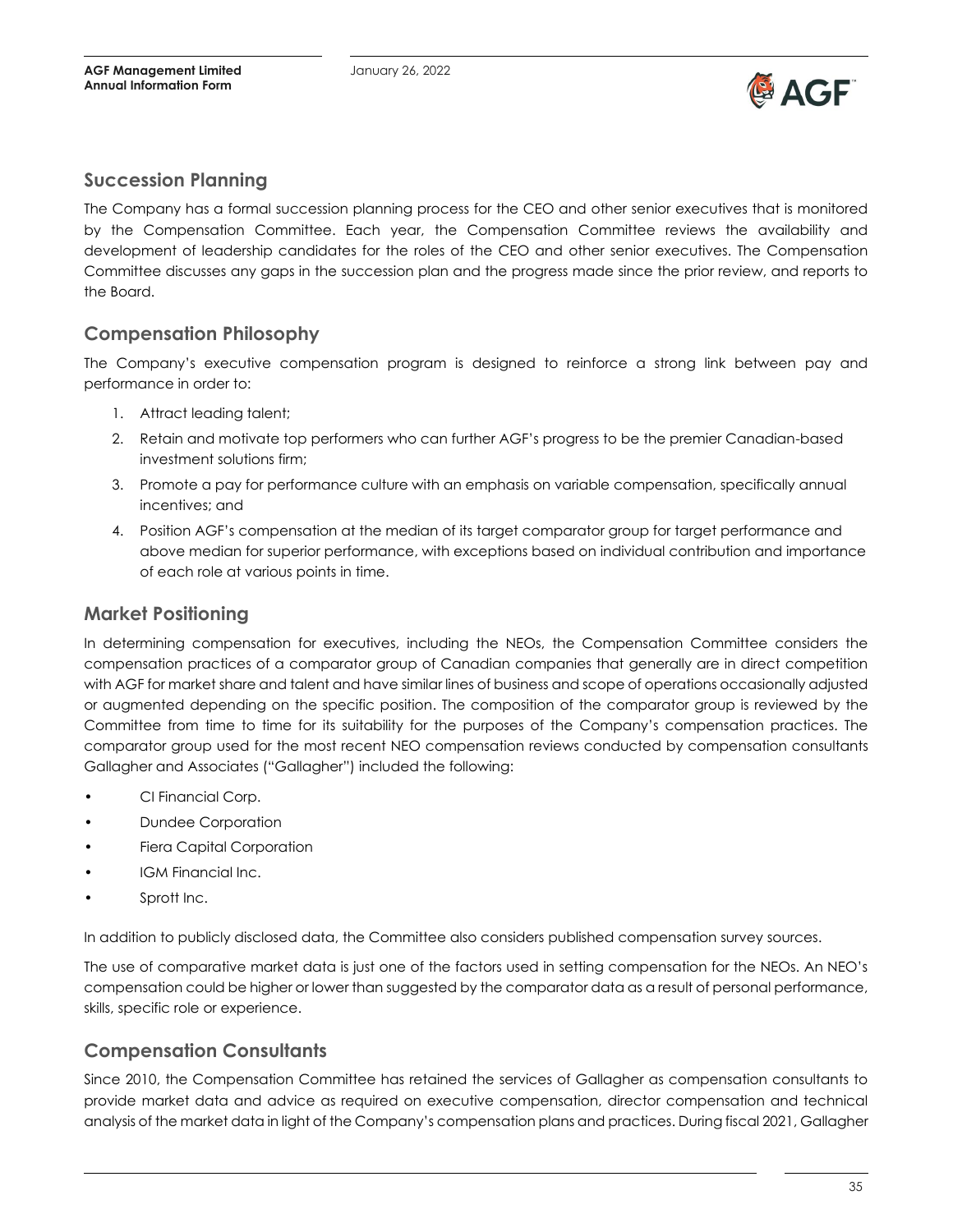

assisted management in the drafting of AGF's fiscal 2020 executive compensation disclosures, in a review of the Annual and Long Term Incentive programs, in a market assessment of senior executive positions, and in a review of company retirement policies ensure market competitiveness and best practices. Gallagher also assisted management in matters not related to executive compensation, such as competitive benchmarking and pay equity compliance review.

Decisions made by the Compensation Committee are the responsibility of the Compensation Committee and may reflect factors and considerations other than the information and recommendations provided by Gallagher. While Gallagher may also provide other consultancy services to the Company with the full knowledge of the Compensation Committee, neither the Board nor the Compensation Committee are required to pre-approve these other services.

|                                                                                               | 2021     | 2020     |
|-----------------------------------------------------------------------------------------------|----------|----------|
| Executive Compensation -<br><b>Related Fees (including Directors</b><br>compensation reviews) | \$48,356 | \$25,270 |
| All Other Fees (not related to<br>executive compensation)                                     | \$20,797 | \$0      |

# **Components of Total Direct Compensation**

AGF's executive compensation program consists primarily of the following elements with the purposes set forth below:

| <b>Compensation Element</b>     | <b>Purpose of Element</b>                                                                                                                                                                                                         |
|---------------------------------|-----------------------------------------------------------------------------------------------------------------------------------------------------------------------------------------------------------------------------------|
| <b>Base Salary</b>              | To provide stable and competitive income                                                                                                                                                                                          |
| Annual Incentive                | To motivate and reward short-term behaviours, actions and results that drive<br>long-term value creation                                                                                                                          |
| Long-Term Incentives            | To encourage executives to maximize long-term shareholder value, provided<br>in the form of AGF Class B Stock Options, Restricted Share Units ("RSUs"),<br>Performance Share Units ("PSUs") and/or Deferred Share Units ("DSUs"). |
| <b>Benefits and Perquisites</b> | To provide above average benefit protection, with less emphasis on<br>retirement income and perquisite benefits                                                                                                                   |

To accomplish both its short-term and long-term objectives, AGF's compensation program emphasizes pay-forperformance, with two variable components. These variable components include annual and long-term incentive plans which are used to align each component of incentive compensation with AGF's short and long-term business objectives.

The Compensation Committee has considered the implications of the risks associated with the Company's compensation policies and practices. The Compensation Committee has reviewed the Company's compensation policies and practices and concluded they do not encourage executive officers to take inappropriate or excessive risks. As discussed below, a significant portion of variable compensation for executives is deferred in the form of RSUs, PSUs and stock options to maintain the focus of the executives on sustained long-term performance.

As well, the Company has adopted a policy which prohibits executives and members of the Board from purchasing financial instruments that are designed to hedge or offset a decrease in the market value of equity securities granted as compensation.

Listed below are the various components of compensation that executives (including the NEOs) may receive, depending on the executive's role within the organization: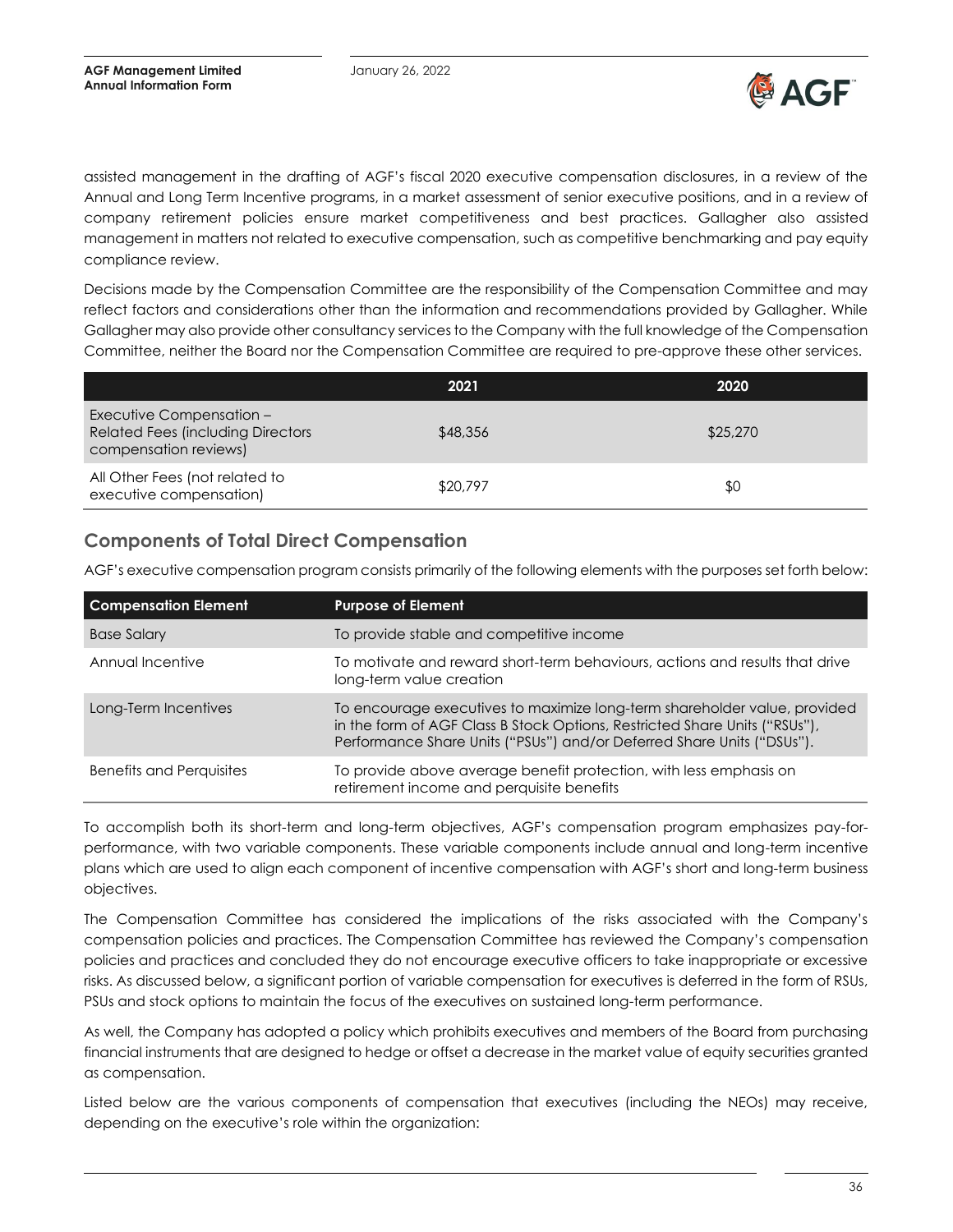

#### **Base Salary**

Salaries for all employees, including executive officers, are based on each individual's responsibilities, performance and relevant competitive market data. The salaries for executive officers have been established within competitive ranges taking into account the Company's size and position in the industry. Adjustments to base salary are generally considered on an annual basis taking into account the executive's overall performance, experience and values for comparable roles in the market place within the comparator group.

#### **Performance Based Incentives**

#### *Annual Incentive*

The annual incentive is intended to reward contribution and performance for the relevant fiscal year. The range of potential annual incentive is based on a percentage of base salary and is reviewed annually taking into account all compensation elements. For executive officers, specific annual performance and annual incentive amounts are determined under the Executive Bonus Plan based on whether pre-determined annual financial performance and key strategic objectives are met. Depending on the role, incentive targets vary ranging from 100% to 200% of base salary while the actual annual incentive award can range from zero to two times the target award.

At the beginning of each year, performance objectives along with the corresponding incentive payout multiplier ranges are set for each of the NEOs for the financial and strategic components of the Executive Bonus Plan.

#### *Long-Term Incentive Plans*

The Company provides long-term incentive compensation primarily through the Company's share-based plans: the stock option plan, the employee share unit plan and the employee share purchase plan. The stock option plan aligns participants' interests with those of shareholders whereby employees are rewarded only if the share price has increased beyond the strike price after a vesting period. The employee share unit plan is a three-year equity-based compensation plan which provides for the grant of RSUs and PSUs and is designed to ensure incentive opportunities continue to align executive and senior management compensation with total shareholder returns. The employee share purchase plan allows interested employees, subject to eligibility, to become AGF shareholders, which directly aligns their interests with those of non-employee shareholders.

#### *Stock Option Plan*

The purpose of the stock option plan is to advance the interests of the Company by:

- Providing certain key employees with additional incentive;
- Encouraging stock ownership by such employees;
- Increasing their proprietary interest in the success of the Company;
- Encouraging them to remain employees of the Company; and
- Attracting new key employees.

Each year, the CEO recommends to the Compensation Committee for review the stock option grants for each of his direct reports, which include the NEOs and other senior employees. The Compensation Committee reviews the proposed grants and makes a recommendation to the Board for grants to non-director NEOs and other senior employees. The Compensation Committee evaluates the performance of the Executive Chairman and of the CEO and makes stock option grant recommendations to the independent directors of the Board. The Compensation Committee also makes a recommendation to the independent directors of the Board for grants to management directors. The number of stock options granted to stock option plan participants is based on the number of options available for grant and the terms of the outstanding options, as well as the total compensation mix and the participant's annual performance, responsibilities and potential to contribute to the Company.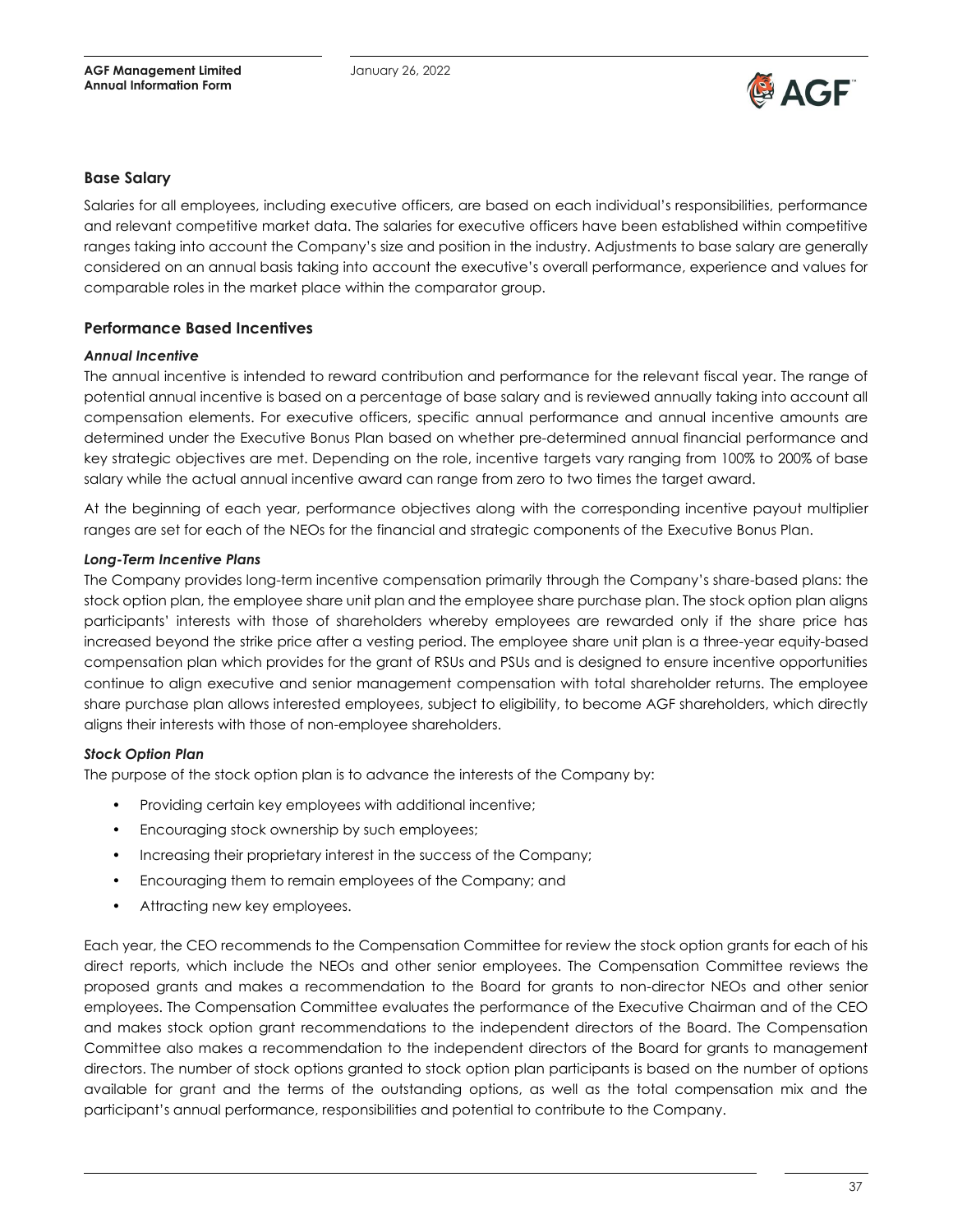

The grant of an option provides a participant with the right to subscribe for a Class B Non-Voting Share at the fair market value which means the volume weighted average trading price of the Class B Non-Voting Shares as reported on the TSX for the five trading days immediately preceding the date of grant.

The option price for all Class B Non-Voting Shares on the exercise of each option is paid in full at the time of such exercise. An employee may receive options on more than one occasion under the plan. The Board may determine when any option shall become exercisable and may determine that an option shall be exercisable in installments, and it may impose such other restrictions as it shall deem appropriate. In any event, options are not exercisable later than 10 years after the date of grant. Stock options will vest in four equal installments each year, commencing one year after the date of grant.

The stock option plan provides that the number of Class B Non-Voting Shares: (i) issued to insiders within any one-year period; and (ii) issuable to insiders at any time, under the plan and under all other security-based compensation arrangements of the Company, shall not exceed 10% of the number of Class B Non-Voting Shares that are outstanding from time to time.

Options are not transferable by the participant otherwise than by will or the laws of descent and distribution, and are exercisable during the lifetime of a participant only by the participant and after death only by the participant's legal representative. In the event that a participant ceases to be an employee for any reason other than death, retirement, or disability each of the options held by the participant that are fully exercisable on the date of termination of employment are exercisable at any time within 30 days after the date of termination of employment. In the event of termination of employment as a result of retirement, disability or death, all of the participant's options are exercisable at any time within one year after the date of termination, whether or not otherwise fully exercisable on that date, but no option will be exercisable after its stated termination date. Options granted under the stock option plan may become exercisable prior to their vesting period on the occurrence of events constituting a change of control.

Subject to compliance with the applicable rules of the TSX, the Board may from time to time amend, suspend or terminate the plan or the terms of any previously granted option, provided that no such amendment to the terms of any previously granted option may (except as expressly provided in the plan, or with the written consent of the holder of such option) adversely alter or impair the terms or conditions of such option.

The following table provides information as at November 30, 2021 regarding the total number of Class B Non-Voting Shares issued and the number of Class B Non-Voting Shares issuable under the stock option plan which has been approved by security holders:

|                                                         | As at November 30, 2021                                                                                                                                                                                                                                 |
|---------------------------------------------------------|---------------------------------------------------------------------------------------------------------------------------------------------------------------------------------------------------------------------------------------------------------|
| Maximum Number of Class B<br>Non-Voting Shares issuable | 7,318,361 Class B Non-Voting Shares are issuable under this plan, representing<br>10.4% of the outstanding Class B Non-Voting Shares.                                                                                                                   |
| <b>Stock Options Currently Issued</b>                   | 6,028,824 Class B Non-Voting Shares to be issued upon exercise of outstanding<br>options. Outstanding options represent 8.6% of the outstanding Class B Non-<br>Voting Shares. The weighted average exercise price of outstanding options is<br>\$6.12. |
| Available for Issuance                                  | 1,289,537 options remain available for issuance (after taking into account<br>options that have been cancelled or expired), representing 1.8% of the<br>outstanding Class B Non-Voting Shares.                                                          |
| Options Granted in Year<br>(the annual "burn rate")*    | 171,666 options were granted in 2021, representing 0.2% of the outstanding Class<br>B Non-Voting Shares. The corresponding "burn rates" were 0.7% for 2020 and<br>1.02% for 2019.                                                                       |

\*Burn rate is defined as the total number of stock options issued in a year, divided by the weighted average number of Class B Non-Voting Shares outstanding for the applicable fiscal year.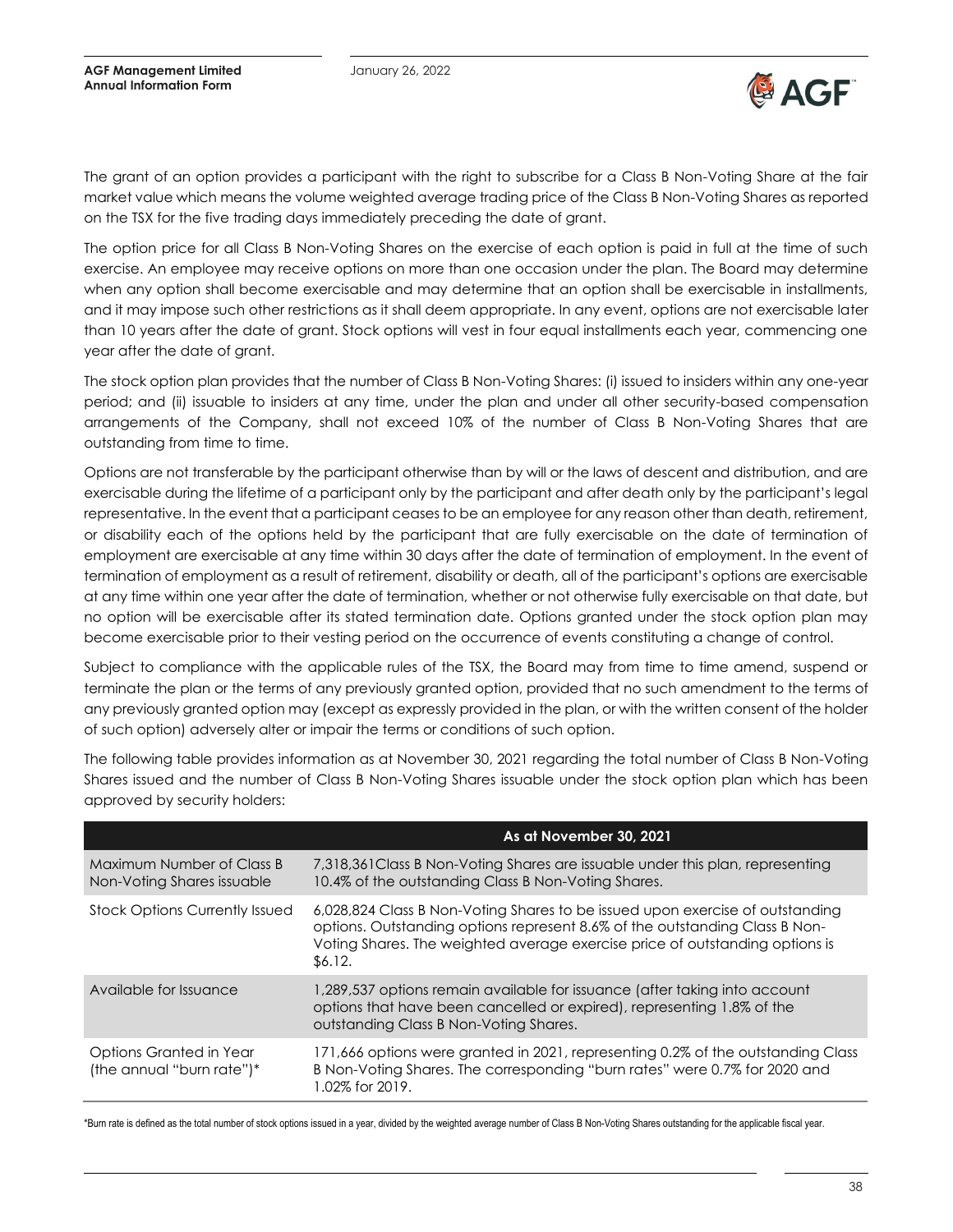

The exercise price of the stock option grants was determined based on the compensation value of the Company's Class B Non-Voting Shares at the time of grant as discussed in the footnotes to the Summary Compensation Table. The stock option grants to the NEOs above have a term of seven years and will vest in four equal installments each year commencing one year after the date of grant.

#### *Employee Share Unit Plan*

The Company's Employee Share Unit Plan provides for the grant of RSUs and PSUs as described below.

#### *RSUs*

The number of RSUs granted is based on the value of the grant divided by the fair market value which is the volume weighted average trading price of the Class B Non-Voting Shares as reported on the TSX for the five trading days immediately preceding the date of grant. The vesting period of RSUs is three years based on the participant's continued employment or continued engagement. Dividends are reinvested in the form of additional units credited to the participants' account on the record date for such dividends. RSUs earn dividend credits in the form of additional RSUs, as applicable, at the same rate as dividends are paid on the Class B Non-Voting Shares. RSUs become available for redemption no later than the third-year anniversary following the grant date. For the NEOs, the Company's current RSU grant practice is to vest one-third of each NEO's RSUs at the end of a fiscal year, following which the corresponding after-tax value of the vested RSUs is applied by the Company's Employee Benefit Trust to purchase AGF Class B Non-Voting Shares on behalf of the NEO on the open market, and the vested RSUs are cancelled.

#### *PSUs*

The number of PSUs granted is based on the value of the grant divided by the fair market value which is the volume weighted average trading price of the Class B Non-Voting Shares as reported on the TSX for the five trading days immediately preceding the date of grant. The vesting period of PSUs is three years based on achievement of predetermined performance goals and the participant's continued employment or continued engagement. Dividends are reinvested in the form of additional units credited to the participants' account on the record date for such dividends. PSUs earn dividend credits in the form of additional PSUs, as applicable, at the same rate as dividends are paid on the Class B Non-Voting Shares.

#### *DSUs*

DSUs are notional shares that cannot be settled before an employee's retirement date or earlier termination from the company. The number of DSUs granted is based on the value of the grant divided by the fair market value which is the average of the high and low prices at which AGF Class B Non-Voting Shares are traded on the TSX during the five trading days preceding the date of grant. DSUs earn dividend credits in the form of additional DSUs, as applicable, at the same rate as dividends are paid on the Class B Non-Voting Shares.

#### *CIO Fund Performance Incentive Plan*

The CIO Fund Performance Incentive Plan is designed to provide Kevin McCreadie in his capacity as CIO with an incentive that is aligned with AGF's fund performance. Under the plan, AGF's fund performance ratings will be compared to the performance of its peers over a three-year period. A target award of \$750,000 was approved for the period from December 1, 2021 to November 30, 2024. A maximum payout of 150% of the target award will be payable if AGF ranks in the top quartile and no payout will be made if AGF ranks above the 60<sup>th</sup> percentile.

#### *Employee Share Purchase Plan*

The employee share purchase plan is available to all salaried employees. The Company matches a percentage of the employee's contribution based on the employee's level within the Company. The percentage applicable for NEOs is 60% of their own contribution up to a maximum of 6% of base salary. The matching program is intended to provide an opportunity for employees to own the Company's shares, reinforcing the Company's philosophy that employees' rewards should be linked to the Company's performance.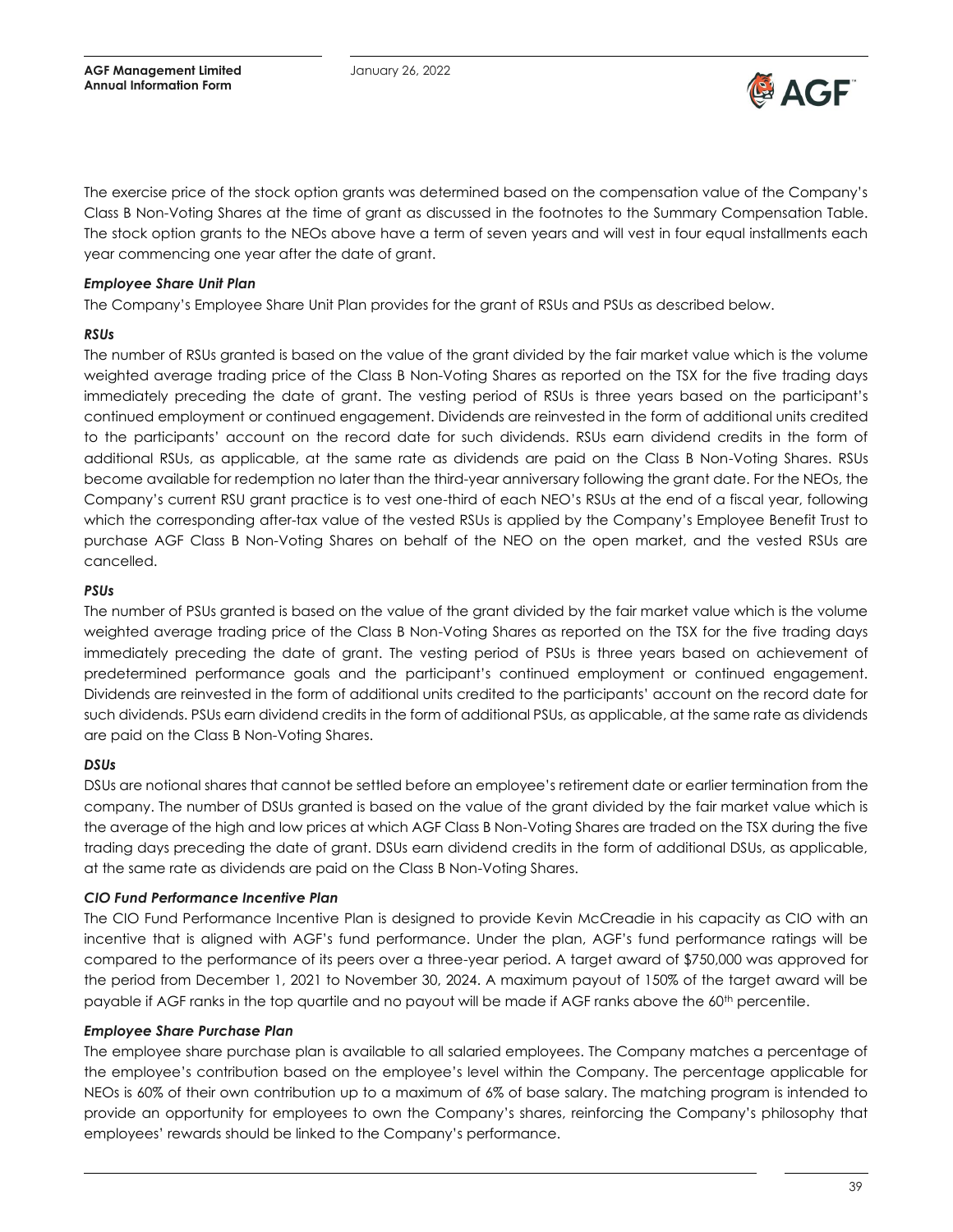

#### **Benefits**

It is the Company's policy to provide all employees with an above average basket of benefits to provide for health care and life insurance needs. NEOs are eligible to participate in this group benefit program on an enhanced basis for life insurance and medical benefits.

#### **Perquisites**

The Company provides club memberships, annual health assessments and parking benefits to its senior executives, the total value of which is less than 10% of salary for each NEO and less than \$50,000 for the CEO and CIO.

#### **Group RRSP**

The Company provides a Company sponsored Group RRSP plan for retirement. During the fiscal period ended 2021, certain employees of the Company (including the NEOs) were eligible for contributions by the Company of up to \$27,830 per year to the group RRSP plan.

The Company does not provide its executives with supplementary retirement benefits.

#### **Assessment of Annual Performance**

Each year, performance objectives for the Executive Chairman and the CEO are established by the independent Compensation Committee established by the Board, and are approved by the Board. Performance objectives for the other NEOs are established by the CEO.

The Compensation Committee evaluates the performance of the Executive Chairman and of the CEO. This performance evaluation is based upon the Executive Chairman and the CEO achieving objectives related to the Company's financial and strategic objectives. The CEO evaluates the performance of the other NEOs based upon the achievement of their objectives as set out in their business plans, which are approved by the Board. The CEO recommends the annual incentive awards of the other NEOs to the Compensation Committee. The Compensation Committee reviews the CEO's recommendations, and the full Board approves the annual incentive awards for NEOs who are not Directors of the Board. Independent Directors of the Board approve the annual incentive awards for all management Directors.

While the Compensation Committee examines a number of factors when considering annual incentive awards to the NEOs, for fiscal 2021 the Company's performance was assessed based on the Company's adjusted EBITDA financial results, and the execution of strategic objectives.

### **Fiscal 2021 Target Total Direct Compensation**

As disclosed on page 42 of the Company's January 27, 2021 AIF, the Board increased Ms. Goldring's and Mr. Jackson's target incentive compensation for FY 2021, following a competitive review of total direct compensation provided by Gallagher in recognition of their increased responsibilities.

The Board of Directors granted an incentive award opportunity to Mr. McCreadie under the CIO Fund Performance Plan for the three-year period from December 1, 2020 to November 30, 2022 with a target payout value of \$750,000.

In addition, the Board approved a one-time Deferred Share Unit award of \$1,500,000 effective February 2, 2021 to Mr. McCreadie for retention and alignment of his pay to long-term AGF performance. Two thirds of the DSUs awarded will vest on February 2, 2024 and the remainder will vest on February 2, 2026.

No other NEO compensation changes were made for Fiscal 2021.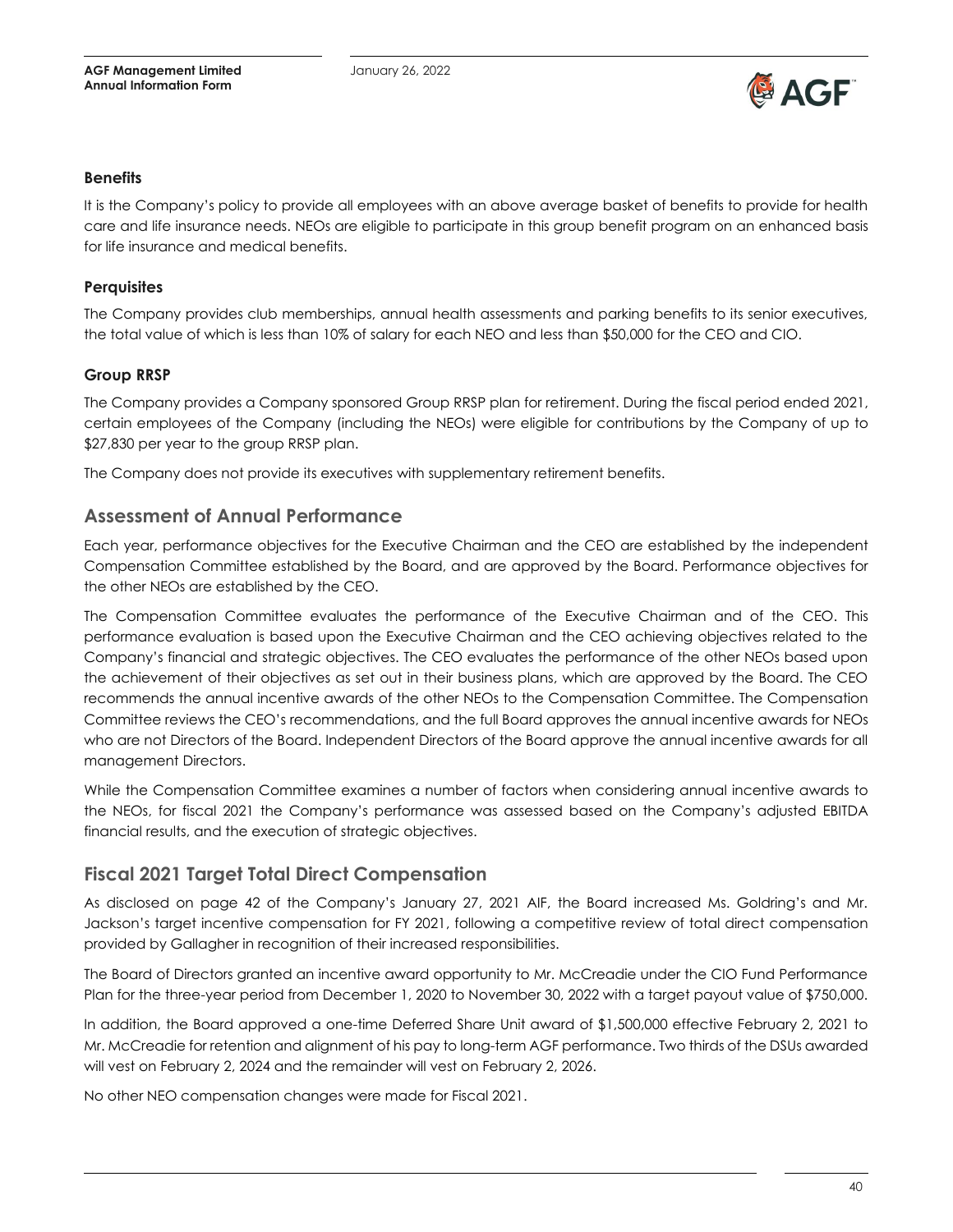

| <b>Executive</b>               | <b>Title</b>                                               | <b>Base Salary</b> | <b>Annual Incentive</b><br><b>Target</b> | Long-term Incentives<br><b>Target (Stock</b><br>Options, RSUs, and<br>PSU <sub>s</sub> ) |
|--------------------------------|------------------------------------------------------------|--------------------|------------------------------------------|------------------------------------------------------------------------------------------|
| <b>Blake C. Goldring</b>       | Executive Chairman                                         | \$550,000          | \$1,100,000                              | \$500,000                                                                                |
| Kevin McCreadie <sup>(1)</sup> | Chief Executive<br>Officer and Chief<br>Investment Officer | \$800,000          | \$1,600,000                              | \$800,000                                                                                |
| <b>Judy G. Goldring</b>        | President and Head<br>of Global Distribution               | \$400,000          | \$600,000                                | \$400,000                                                                                |
| Adrian Basaraba                | Senior Vice President<br>and Chief Financial<br>Officer    | \$350,000          | \$350,000                                | \$250,000                                                                                |
| Chris Jackson                  | <b>Chief Operating</b><br><b>Officer</b>                   | \$325,000          | \$375,000                                | \$200,000                                                                                |

The following target compensation levels for the Named Executive Officers were recommended by the Compensation Committee for fiscal 2021 and were approved by the Board:

Notes:

(1) In addition to base salary, annual incentive, and long-term Incentives (Stock Options, RSUs, and PSUs), Mr. McCreadie is eligible for a three-year Fund Performance Incentive with target of \$750,000.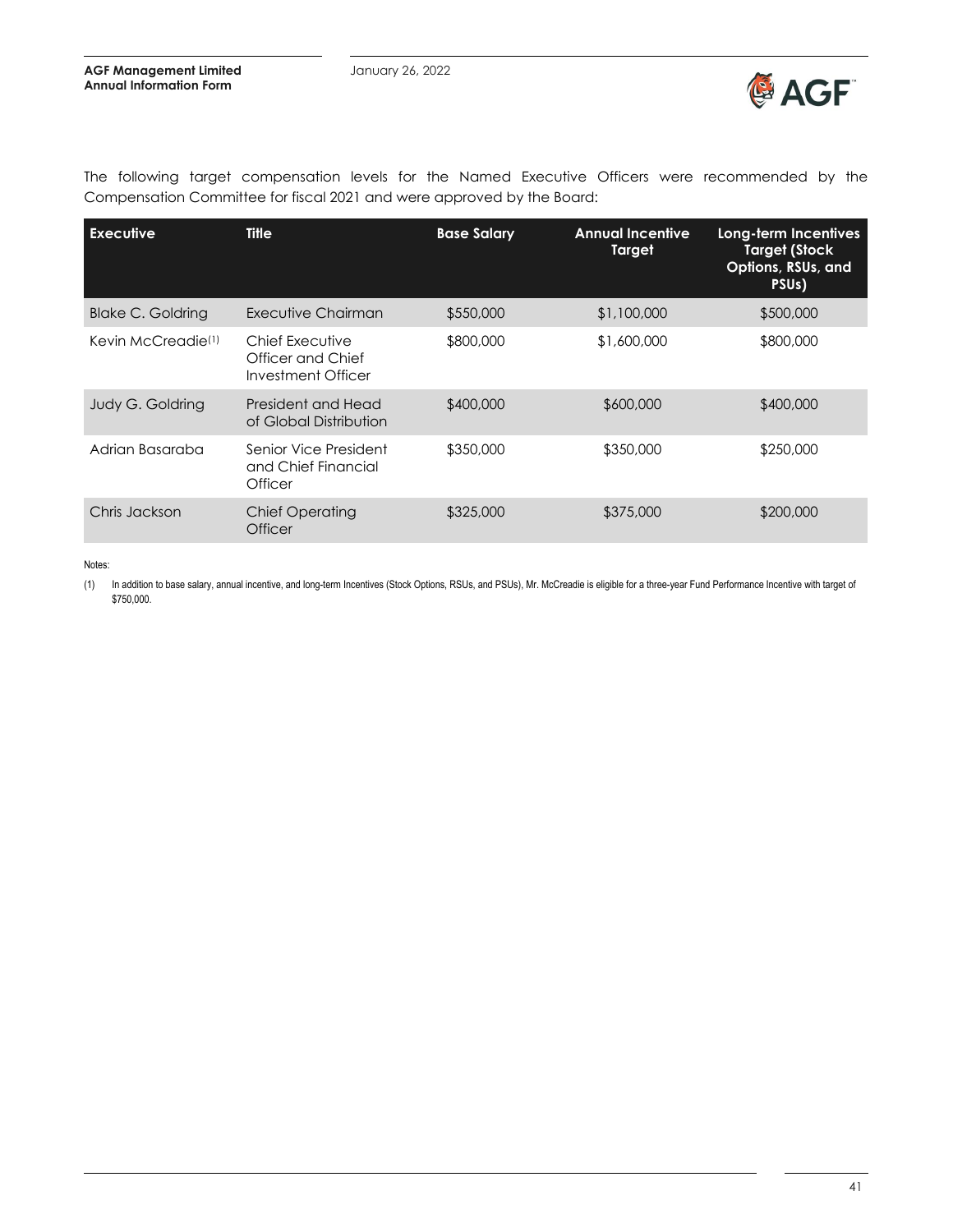

The resulting percentage of target total direct compensation for fiscal 2021 for the NEOs are shown in the table below. The NEOs' Total Direct Compensation is the sum of base salary, annual incentive, and long-term incentives and reflects the pay for performance philosophy decisions made by the Compensation Committee. The percentages exclude other compensation that is one-time in nature, such as signing bonuses and awards.

| <b>Fiscal 2021 Position</b> | <b>Base Salary</b> | <b>Annual Incentives</b><br>Target | Long-term Incentives Target<br>(Stock Options, RSUs, and PSUs) | Percentage of<br>Pay at Risk |
|-----------------------------|--------------------|------------------------------------|----------------------------------------------------------------|------------------------------|
| Executive Chairman          | 26%                | 51%                                | 23%                                                            | 74%                          |
| $CEO$ and $CIO^{(1)}$       | 25%                | 50%                                | 25%                                                            | 75%                          |
| President                   | 29%                | 42%                                | 29%                                                            | 71%                          |
| SVP and CFO                 | 37%                | 37%                                | 26%                                                            | 63%                          |
| COO                         | 36%                | 42%                                | 22%                                                            | 64%                          |

Notes:

(1) The CEO and CIO's three-year Fund Performance Incentive Plan target of \$750,000 is not reflected in the table above and is considered as 'Pay at Risk'.

# **Fiscal 2021 Annual Incentive Awards**

The NEO performance objectives for fiscal 2021 were based on the achievement of AGF's adjusted earnings before interest, and taxes, depreciation, amortization, and deferred selling commissions ("adjusted EBITDA"), and on the achievement of strategic priorities and individual NEO areas of focus.

The following table outlines the performance measures and relative weightings for each NEO for the fiscal year ended November 30, 2021:

|                                                   | <b>Executive</b><br>Chairman<br><b>Blake C.</b><br><b>Goldring</b> | CEO and CIO<br><b>Kevin</b><br><b>McCreadie</b> | President<br>Judy G.<br><b>Goldring</b> | SVP and CFO<br><b>Adrian</b><br><b>Basaraba</b> | COO<br><b>Chris Jackson</b> |
|---------------------------------------------------|--------------------------------------------------------------------|-------------------------------------------------|-----------------------------------------|-------------------------------------------------|-----------------------------|
| Adjusted EBITDA                                   | 75%                                                                | 75%                                             | 50%                                     | 50%                                             | 50%                         |
| Strategic Priorities and<br>Individual Objectives | 25%                                                                | 25%                                             | 50%                                     | 50%                                             | 50%                         |

Strategic objectives for the NEOs in fiscal 2021 included the following areas of focus:

- Investment management
- Retail sales
- Grow ETFs
- Grow Institutional and Private Client
- Deepen alternatives business
- Process and efficiency improvements
- People and culture initiatives
- Financial controls and risk management
- Responsible investment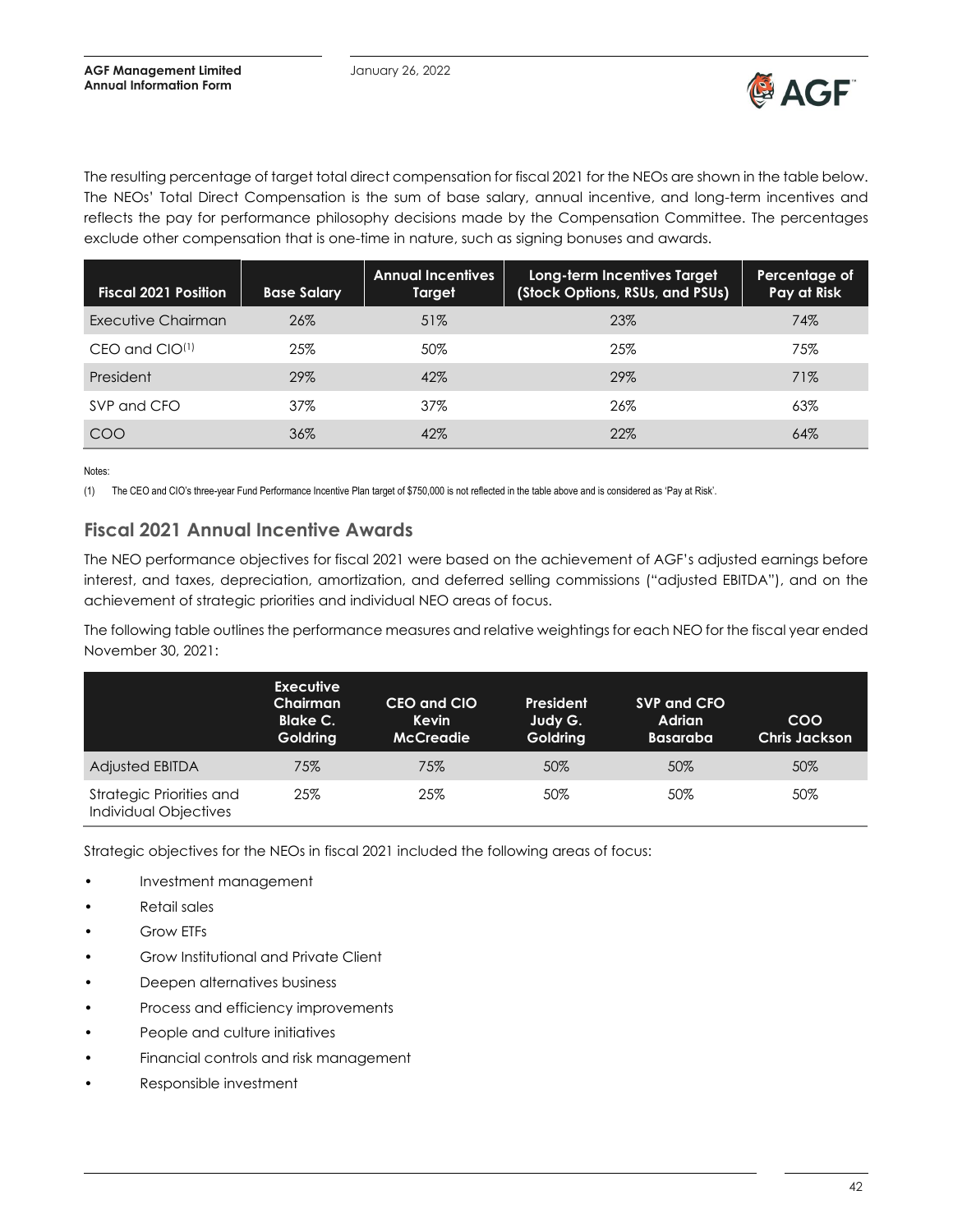

The Company's adjusted EBITDA results were 128.8% of target for fiscal 2021, resulting in a financial performance payout of 200% of target under the Executive Bonus Plan. The Company continued to execute on key annual and long-term strategic objectives during the year. For fiscal 2021, the bonus payout (as a percentage of target bonus) for each NEO is aligned with these performance results according to the relative weightings of the performance measures, as follows:

|                                                                    | <b>Executive</b><br>Chairman<br><b>Blake C. Goldring</b> | CEO and CIO<br><b>Kevin McCreadie</b> | President<br><b>Judy G. Goldring</b> | <b>SVP and CFO</b><br>Adrian Basaraba | <b>COO</b><br><b>Chris Jackson</b> |
|--------------------------------------------------------------------|----------------------------------------------------------|---------------------------------------|--------------------------------------|---------------------------------------|------------------------------------|
| <b>AGF EBITDA</b><br>Payout                                        | 200%                                                     | 200%                                  | 200%                                 | 200%                                  | 200%                               |
| <b>Strategic Priorities</b><br>and Individual<br><b>Objectives</b> | 129.8%                                                   | 120.5%                                | 128.4%                               | 116.5%                                | 113.5%                             |
| Award<br>vs. Target                                                | 182.5%                                                   | 180.1%                                | 164.2%                               | 158.2%                                | 156.7%                             |
| Fiscal 2021<br>Annual Incentive<br>Award                           | \$2,007,500                                              | \$2,881,600                           | \$985,200                            | \$553,700                             | \$587,625                          |

The Compensation Committee is satisfied that the foregoing NEO annual incentive awards are appropriate, based on AGF's excellent financial performance and the achievements of the NEOs for fiscal 2021.

# **Fiscal 2021 Long Term Incentive Awards**

In making long term incentive award recommendations to the Board, the Compensation Committee takes into consideration each NEOs' target award for the fiscal year, as adjusted for the performance of AGF and the performance of the NEO. Additional awards may be recommended by the Committee to the Board from time to time in order to take into account value creation factors, such as acquisitions, new initiatives, restructuring, and cost control enhancements that the Board considers appropriate in the circumstances. The final decision is made by the Board. Total award values are allocated into grants of Stock Option and/or RSU awards to each NEO as the Board deems appropriate.

After taking into consideration AGF's compensation philosophy, AGF's 128.8% of target adjusted EBITDA performance, and other value creation considerations, the Board made the following NEO long term incentive awards for fiscal 2021: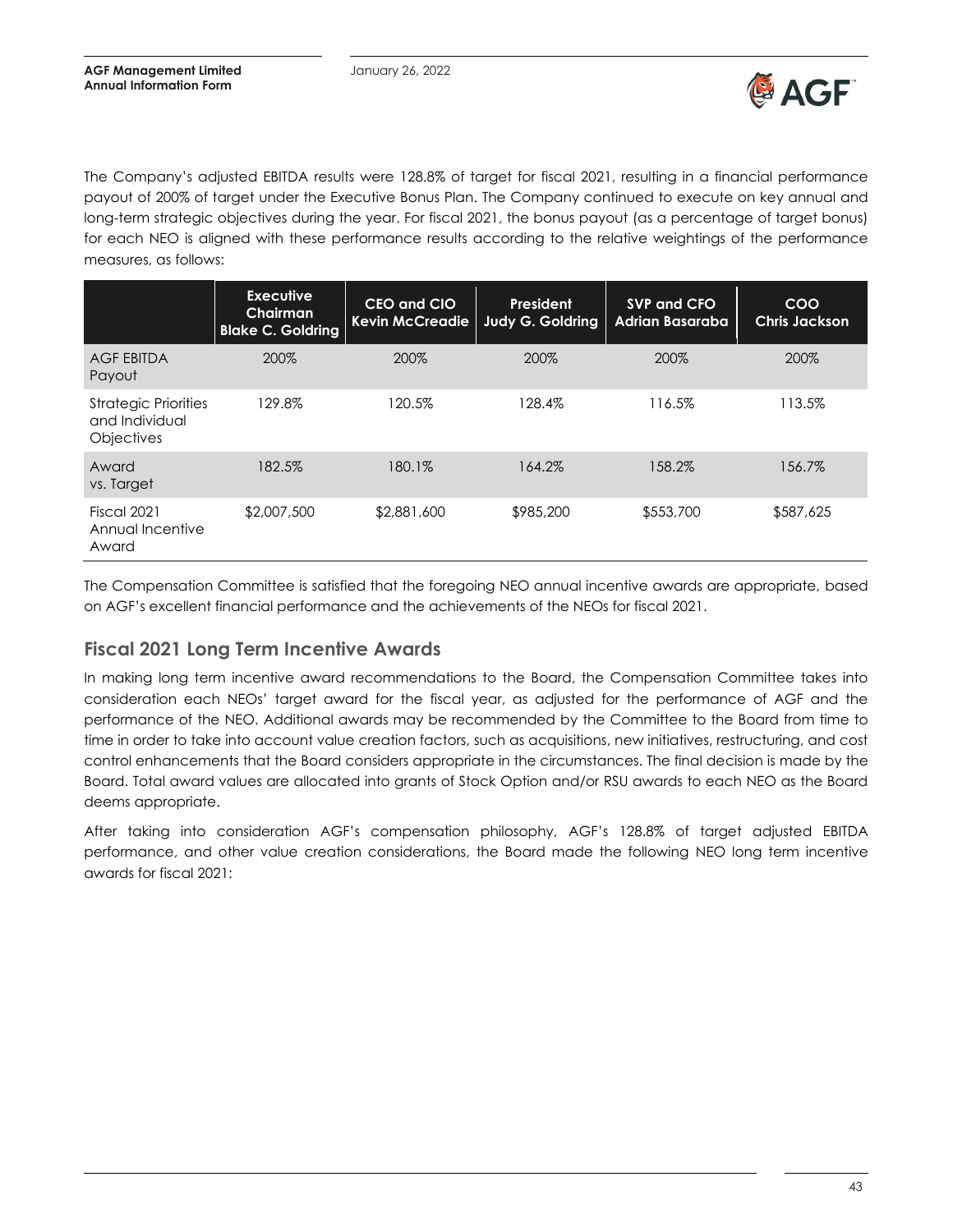

### **Fiscal 2021 Long Term Incentive Award Summary**

| <b>NEO</b>               | <b>Grant Date</b> | Long Term Incentive Award Values and<br><b>Allocation</b>   | <b>Grant Value</b> |
|--------------------------|-------------------|-------------------------------------------------------------|--------------------|
| <b>Blake C. Goldring</b> | November 30, 2021 | Fiscal 2021 Award<br><b>Award allocation: 100% RSUs</b>     | \$644,000          |
| Kevin McCreadie          | November 30, 2021 | Fiscal 2021 Award<br>Award allocation: 19% Options 81% RSUs | \$1,030,400        |
| Judy G. Goldring         | November 30, 2021 | Fiscal 2021 Award<br>Award allocation: 100% RSUs            | \$515,200          |
| Adrian Basaraba          | November 30, 2021 | Fiscal 2021 Award<br>Award allocation: 25% Options 75% RSUs | \$322,000          |
| Chris Jackson            | November 30, 2021 | Fiscal 2021 Award<br>Award allocation: 100% RSUs            | \$257,600          |

No PSUs or DSUs were granted in fiscal 2021 to any of the NEOs, with the exception of Mr. McCreadie's February 2, 2021 DSU award.

The Compensation Committee is satisfied that the foregoing NEO long term incentive awards are appropriate for fiscal 2021.

### **Fiscal 2022 Executive Compensation**

The Board reviewed a competitive compensation benchmarking conducted by Gallagher on the CEO and CIO role, including base salary and total incentives (annual, long-term and annualized target value of three-year Fund Performance Incentives), and approved an increase of \$800,000 to Mr. McCreadie's annual target long-term incentives compensation.

Mr. McCreadie's new target total direct compensation opportunities for fiscal 2022 will be as follows:

| <b>NEO</b>      | <b>Base Salary</b> | <b>Annual Incentives</b><br>Target | Long-term<br><b>Incentives Target</b><br>(Stock Options,<br>RSUs and PSUs) (1) | <b>Total Direct</b><br>Compensation<br>Target <sup>(2)</sup> |
|-----------------|--------------------|------------------------------------|--------------------------------------------------------------------------------|--------------------------------------------------------------|
| Kevin McCreadie | \$800,000          | \$1,600,000                        | \$1,600,000                                                                    | \$4,000,000                                                  |

Notes:

(1) In addition to long-term Incentives (Stock Options, RSUs and PSUs), Mr. McCreadie is eligible for a three-year Fund Performance Incentive with target of \$750,000.<br>(2) The Total Direct Compensation Target approved by th The Total Direct Compensation Target approved by the Board is \$4,250,000, including the annualized target value of \$250,000 of the three-year Fund Performance Incentive.

No other changes to the compensation of the NEOs have been made as of the date of this AIF.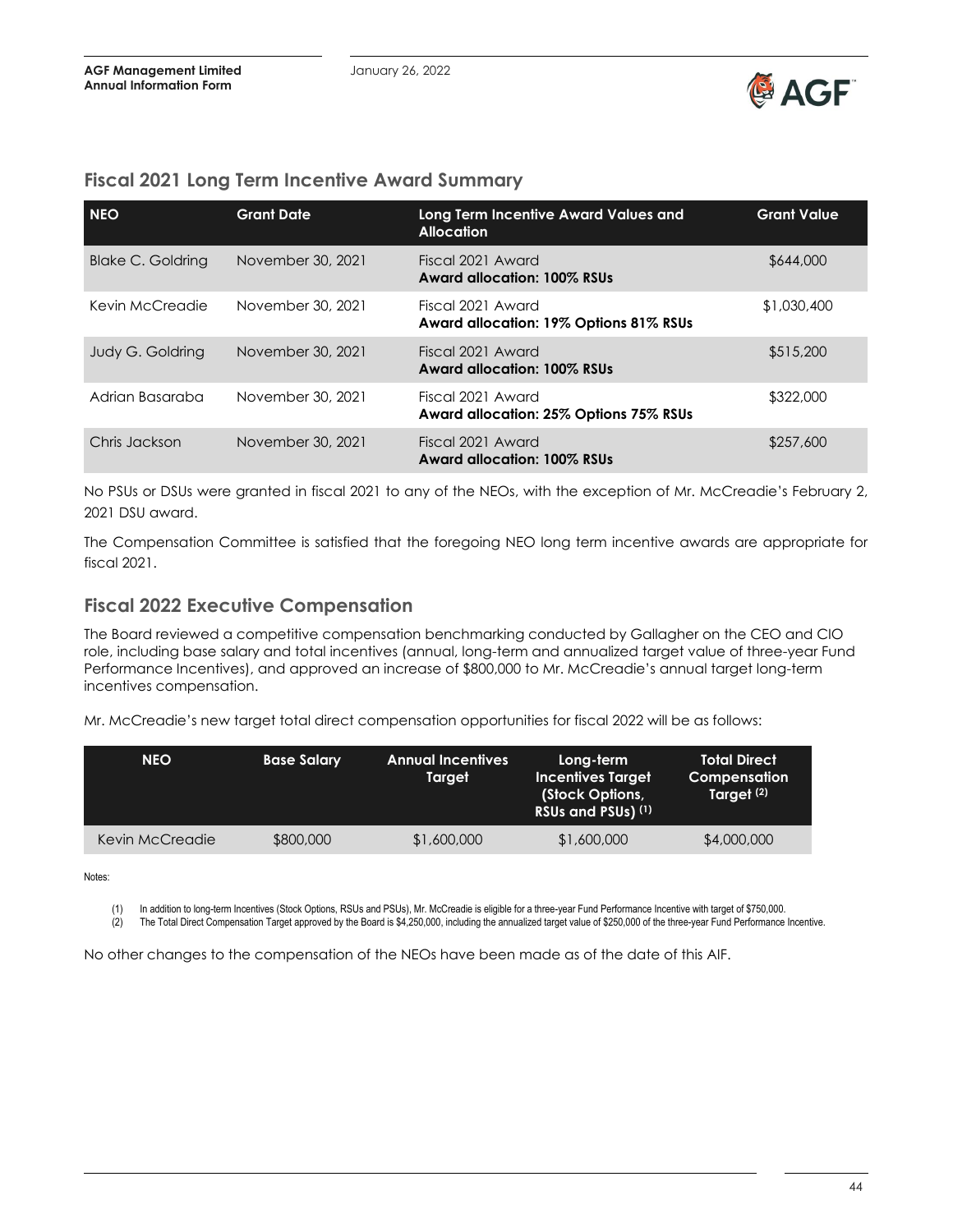

# **Executive Share Ownership Guidelines**

To ensure that the interests of executives are aligned with the interests of shareholders, AGF adopted share ownership guidelines for its executives in November 2006. The Company amended these guidelines in fiscal 2013 to reflect the current organizational structure, compensation programs and leadership roles. The share ownership guidelines provide that the value of Class B Non-Voting Shares (excluding stock options) held by AGF executives should equal a multiple of their base salary. New executives are required to meet the requirements within five years following the commencement of their employment as an executive of the Company. The minimum share ownership requirements for the NEOs as of November 30, 2021 are set out below:

| <b>Named Executive Officer</b>                 | <b>Minimum Ownership</b><br>Requirement<br>(as multiple of base salary) | <b>Minimum Ownership</b><br>Requirement (1) | <b>Requirement Met?</b> |
|------------------------------------------------|-------------------------------------------------------------------------|---------------------------------------------|-------------------------|
| <b>Blake C. Goldring</b><br>Executive Chairman | 5 times                                                                 | \$2,750,000                                 | Yes                     |
| Kevin McCreadie<br>CEO and CIO                 | 5 times                                                                 | \$4,000,000                                 | Yes                     |
| Judy G. Goldring<br>President                  | 3 times                                                                 | \$1,200,000                                 | Yes                     |
| Adrian Basaraba<br>SVP and CFO                 | 2 times                                                                 | \$700,000                                   | Yes                     |
| Chris Jackson<br>COO                           | 2 times                                                                 | \$650,000                                   | Yes                     |

Notes:

(1) For the purpose of determining the minimum share ownership requirements, the NEOs base salary as of November 30, 2021 was multiplied by the minimum share ownership requirement multiple.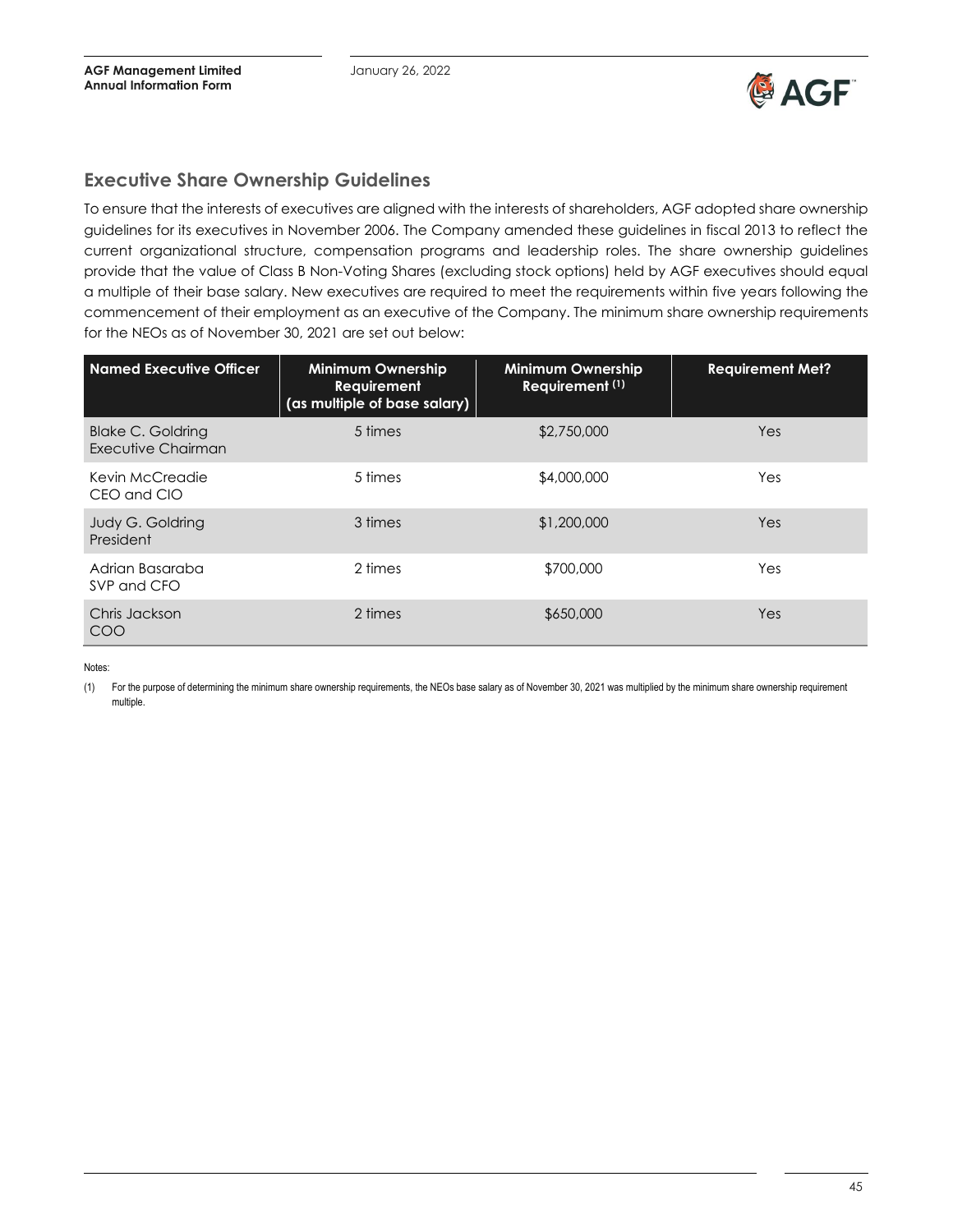

# **Performance Graph**

The graph below shows a five-year comparison of cumulative returns for the Class B Non-Voting Shares of AGF, S&P TSX Composite Index and the S&P TSX Composite Financials Index. The graph assumes an investment of \$100 on November 30, 2016 and the reinvestment of dividends. Also shown, for comparative purposes, is the aggregate annual NEOs Total Direct Compensation for the same period, which the Compensation Committee believes appropriately reflects the Company's performance and return to shareholders for the period.



#### Notes:

(1) Dividends are reinvested.

(2) AGF NEOs Total Direct Compensation is the sum of base salary, annual incentive, long-term incentive and benefits and reflects the pay for performance philosophy decisions made by the Compensation Committee, and excludes other compensation that is one-time in nature, such as signing bonuses and promotion awards. Fiscal 2021 Total Direct Compensation excludes onetime DSU grant for the CEO and CIO. Fiscal 2018 Total Direct Compensation excludes one-time RSU and DSU promotion grants. In 2016, Total Direct Compensation was reported for six NEOs compared to five NEOs in other years.

(3) Expressed in \$100,000 of dollars. 2020 and 2019 values adjusted to include a portion of housing allowances in the amount of \$172,789 in both years, for the CEO and CIO.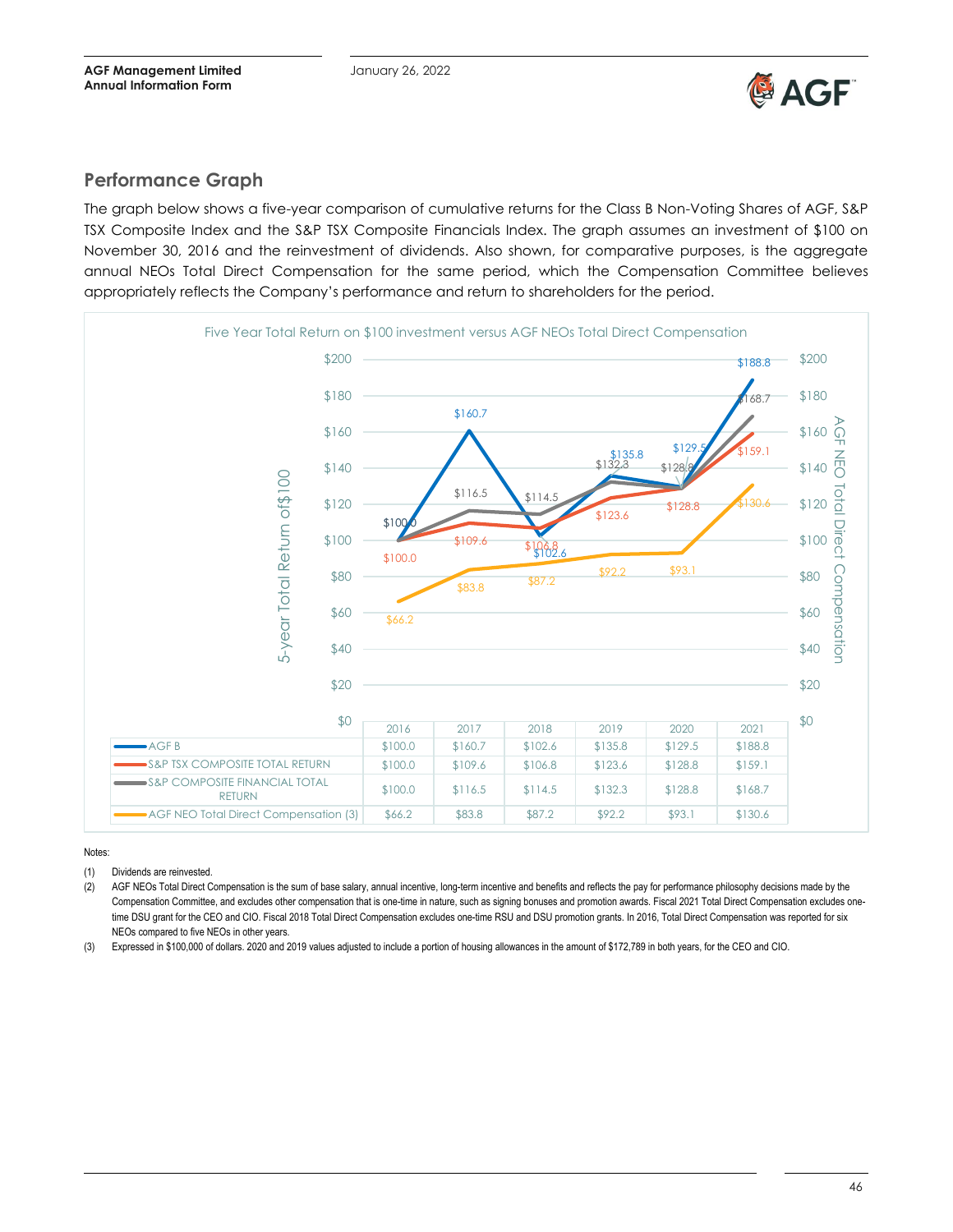

# **Total Direct Compensation Ratio**

The following table illustrates the total direct compensation to the NEOs as a percentage of the Company's consolidated adjusted EBITDA before commissions for the fiscal year indicated.

| Year        | <b>NEOs Compensation</b><br>$(Smillions)^{(1)}$ | <b>Consolidated Company</b><br><b>Adjusted EBITDA before</b><br>commissions from Continuing<br><b>Operations (\$millions)</b> | <b>NEOs Compensation as</b><br>percentage of EBITDA |
|-------------|-------------------------------------------------|-------------------------------------------------------------------------------------------------------------------------------|-----------------------------------------------------|
| Fiscal 2021 | $$13.06^{(2)}$                                  | \$127.70                                                                                                                      | 10.23%                                              |
| Fiscal 2020 | \$9.31                                          | \$113.20                                                                                                                      | 8.22%                                               |
| Fiscal 2019 | \$9.22                                          | \$120.30                                                                                                                      | 7.67%                                               |

Notes:

(1) AGF NEOs Total Direct Compensation is the sum of base salary, annual incentive, long-term incentives and benefits, and reflects the pay for performance philosophy decisions made by the Compensation Committee. It excludes other compensation that is one-time in nature such as signing bonuses and promotion awards. 2020 and 2019 values adjusted to include a portion of housing allowances in the amount of \$172,789 in both years, for the CEO and CIO.

(2) AGF NEOs Total Direct Compensation for Fiscal 2021 excludes Mr. McCreadie's one-time grant of DSUs of \$1,500,000 granted on February 2, 2021.

# **Summary Compensation Table**

The Summary Compensation Table below sets out the required compensation information disclosure for the NEOs for the financial years ended November 30, 2021, November 30, 2020 and November 30, 2019.

| Name and<br><b>Principal Fiscal</b><br>2020 Position | Year | Salary (\$) | <b>Share Based</b><br>Awards (\$) | Option<br><b>Based</b><br>Awards <sup>(1)</sup><br>(5) | Non-Equity<br>Annual<br><b>Incentive Plan</b><br>Compensation<br>(5) | Non-Equity<br>Long-Term<br><b>Incentive Plan</b><br>Compensation<br>(5) | Pension<br>Value<br>(5) | <b>All Other</b><br>Compensation <sup>(2)</sup><br>(5) | <b>Total</b><br>Compensation<br>(5) |
|------------------------------------------------------|------|-------------|-----------------------------------|--------------------------------------------------------|----------------------------------------------------------------------|-------------------------------------------------------------------------|-------------------------|--------------------------------------------------------|-------------------------------------|
| <b>Blake C.</b>                                      | 2021 | 550,000     | 644,000                           | $\Omega$                                               | 2.007.500                                                            | $\Omega$                                                                | $\Omega$                | 49,334                                                 | 3,250,834                           |
| Goldring<br>Executive                                | 2020 | 550,000     | 459,000                           | $\mathbf{0}$                                           | 1,009,800                                                            | $\Omega$                                                                | $\overline{0}$          | 45,311                                                 | 2,064,111                           |
| Chairman                                             | 2019 | 550,000     | 590,000 (3)                       | $\overline{0}$                                         | 1,078,000                                                            | $\Omega$                                                                | $\overline{0}$          | 45,918                                                 | 2,263,918                           |
| Kevin                                                | 2021 | 800,000     | 2,330,400 (4)                     | 200,000                                                | 2.881.600                                                            | $\Omega$                                                                | $\mathbf 0$             | 563,294                                                | 6,775,294                           |
| McCreadie<br>CEO and CIO                             | 2020 | 800,000     | 275,400                           | 459,000                                                | 1,468,800                                                            | 702,823 (5)                                                             | $\Omega$                | 527,451                                                | 4,233,474                           |
|                                                      | 2019 | 800,000     | 334,000 (3)                       | 500,000                                                | 1,568,000                                                            | $\mathbf{O}$                                                            | $\mathbf{O}$            | 532,580                                                | 3,734,580                           |
| Judy G.                                              | 2021 | 400,000     | 515,200                           | $\overline{0}$                                         | 985,200                                                              | $\Omega$                                                                | $\overline{0}$          | 97,091                                                 | 1,997,491                           |
| Goldring<br>President                                | 2020 | 400,000     | 274,500                           | 0                                                      | 457,500                                                              | $\mathbf 0$                                                             | $\mathbf 0$             | 96,129                                                 | 1,228,129                           |
|                                                      | 2019 | 400,000     | 269,000 (3)                       | 50,000                                                 | 490,000                                                              | $\mathbf 0$                                                             | $\mathbf 0$             | 92,706                                                 | 1,301,706                           |
| Adrian                                               | 2021 | 350,000     | 241,500                           | 80,500                                                 | 553,700                                                              | $\Omega$                                                                | $\mathbf 0$             | 77,752                                                 | 1,303,452                           |
| Basaraba<br>SVP and CFO                              | 2020 | 350,000     | 118,125                           | 118,125                                                | 330,750                                                              | $\Omega$                                                                | $\mathbf 0$             | 75,919                                                 | 992,919                             |
|                                                      | 2019 | 350,000     | 250,000                           | 75,000 (3)                                             | 343,000                                                              | 0                                                                       | $\mathbf 0$             | 81,324                                                 | 1.099.324                           |
| Chris Jackson                                        | 2021 | 325,000     | 257,600                           | $\overline{0}$                                         | 587,625                                                              | $\Omega$                                                                | $\Omega$                | 67,183                                                 | 1,237,408                           |
| COO                                                  | 2020 | 325,000     | 94,500                            | $\Omega$                                               | 307,125                                                              | $\Omega$                                                                | $\overline{0}$          | 61.974                                                 | 788,599                             |
|                                                      | 2019 | 325,000     | 117,600 (3)                       | $\overline{0}$                                         | 318,500                                                              | $\overline{0}$                                                          | $\overline{0}$          | 64,156                                                 | 825,256                             |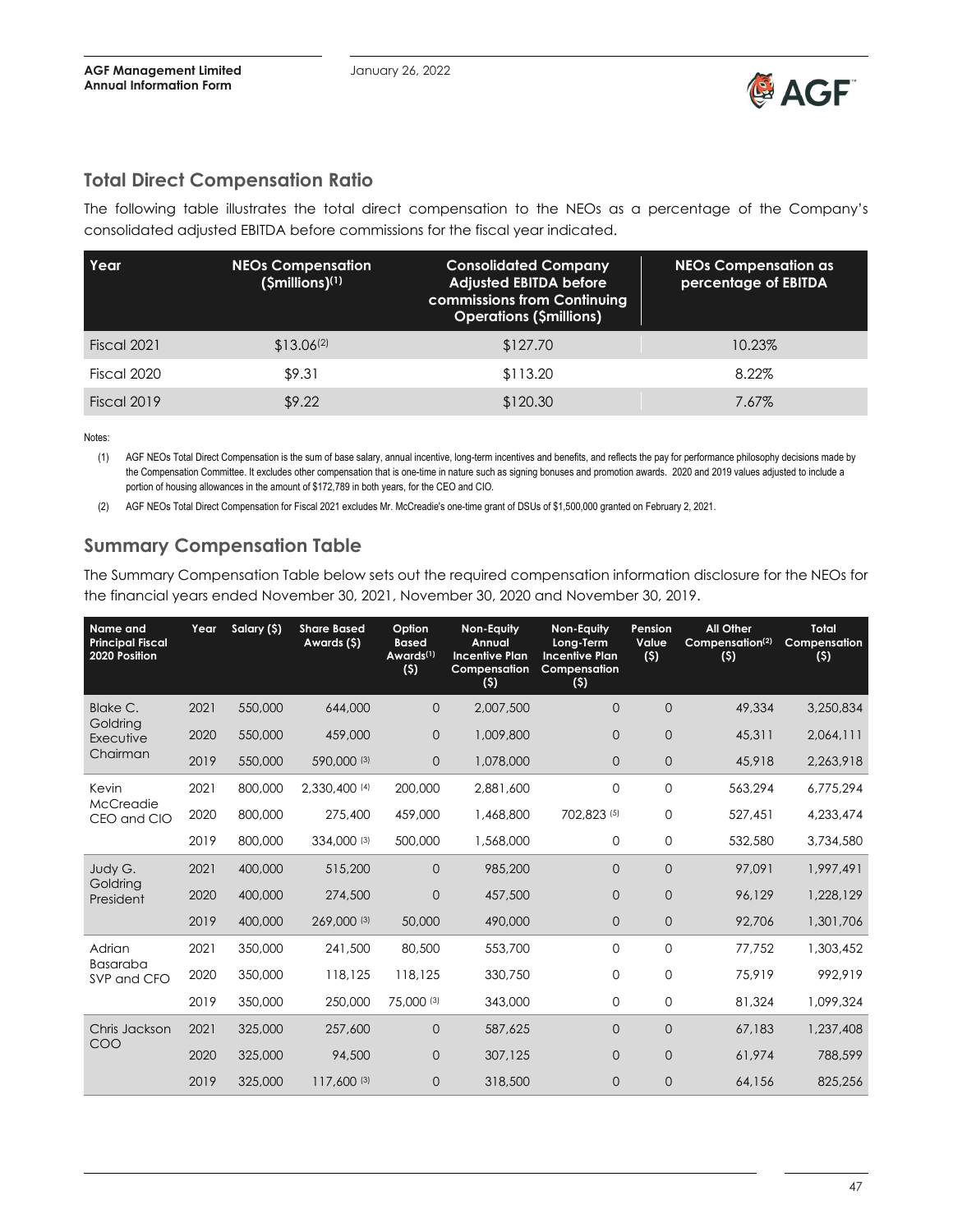

#### Notes:

(1) Amounts shown represent the compensation values used to determine the number of stock options awarded or to be awarded to the NEOs. All stock options were granted to NEOs with a compensation value factor of 20% instead of applying the Black-Scholes factor used for determining fair value in the Company's consolidated financial statement ("Accounting Fair Value"). Using the compensation value factor resulted in fewer options being granted to the NEOs than by using the Accounting Fair Value factors. The accounting assumptions and the per share values are shown in the following table:

|                                     | November 26, 2019 | <b>November 26, 2020</b> | November 30, 2021 |
|-------------------------------------|-------------------|--------------------------|-------------------|
| Option Exercise Price               | \$6.20            | \$5.64                   | \$8.17            |
| <b>Expected Life</b>                | 5.1 years         | 5.2 years                | 5.3 years         |
| <b>Expected Volatility</b>          | 30.26%            | 37.04%                   | 35.36%            |
| Risk-free Interest Rate             | 1.46%             | 0.45%                    | 1.40%             |
| <b>Expected Dividend Yield</b>      | 5.16%             | 5.67%                    | 4.64%             |
| Accounting Fair Value Per Share     | \$0.96            | \$1.01                   | \$1.65            |
| Compensation Value Per Share at 20% | \$1.24            | \$1.13                   | \$1.63            |

- (2) All Other Compensation includes the value of enhanced group life insurance and enhanced medical benefits, Company contributions to the group RRSP, and Company matching contributions to the Company's Employee Share Ownership Plan. Perquisite values are not reported if they do not exceed the lesser of 10% of salary or \$50,000. Mr. McCreadie received relocation expenses and housing allowance, including taxes, of \$447,600 for fiscal 2021, \$396,891 for fiscal 2020, and \$393,480 for fiscal 2019. Mr. McCreadie's 2020 and 2019 All Other Compensation values (and subsequently the 2020 and 2019 Total Compensation values) have been adjusted to include a portion of housing allowances in the amount of \$172,789 and \$172,789, respectively.
- (3) Amount includes special long-term incentive awards approved by the Board for fiscal 2019.
- (4) Amount represents combined grant to Mr. McCreadie of DSUs of \$1,500,000 granted on February 2, 2021 and RSUs of \$830,400 granted for fiscal 2021.
- (5) Amount payable to Mr. McCreadie under the former Special AUM Incentive Plan for the three-year period ending November 30, 2020.

#### **Incentive Plan Awards – Outstanding Share-Based and Option-Based Awards**

The table below provides the indicated information for details of all outstanding option-based awards and outstanding share-based awards at November 30, 2021.

|                             | <b>Option-based Awards</b>           |              |                     |                             |                              |             |                                                      |             |                                                           | <b>Share-Based Awards</b>                                     |                                                            |                                                                     |
|-----------------------------|--------------------------------------|--------------|---------------------|-----------------------------|------------------------------|-------------|------------------------------------------------------|-------------|-----------------------------------------------------------|---------------------------------------------------------------|------------------------------------------------------------|---------------------------------------------------------------------|
| <b>NEO</b>                  | Vested and<br>Granted<br>exercisable |              | <b>Unvested</b>     | Option<br>exercise<br>price | Option<br>expiration<br>date |             | Value of unexercised in-the-money<br>options (\$)(1) |             | Number<br>of shares<br>or units of<br>shares<br>that have | Market or<br>payout<br>value of<br>share-based<br>awards that | Number of<br>vested<br>shares or<br>units of<br>shares not | Market or<br>payout value<br>of vested<br>share-based<br>awards not |
|                             |                                      |              |                     |                             |                              | Vested      | <b>Unvested</b>                                      | Total       | not<br>vested<br>(#)                                      | have not<br>vested (\$)(1)                                    | paid out or<br>distributed<br>(5)                          | paid out or<br>distributed<br>(5)                                   |
| <b>Blake C.</b><br>Goldring | $\mathsf{O}\xspace$                  | $\mathbf 0$  | $\circ$             |                             |                              | \$0         | \$0                                                  | \$0         |                                                           |                                                               |                                                            |                                                                     |
| Total                       | $\pmb{0}$                            | $\mathbf{0}$ | $\mathbf{0}$        |                             |                              | \$0         | \$0                                                  | \$0         | 170,961                                                   | \$1,326,654                                                   | 98,701                                                     | \$765,916                                                           |
|                             | 237,944                              | 237,944      | $\circ$             | \$7.88                      | 5-Feb-22                     | \$0         | \$0                                                  | \$0         |                                                           |                                                               |                                                            |                                                                     |
|                             | 661,874                              | 661,874      | $\circ$             | \$4.59                      | 3-Feb-23                     | \$2,098,141 | \$0                                                  | \$2,098,141 |                                                           |                                                               |                                                            |                                                                     |
|                             | 412,541                              | 412,541      | $\circ$             | \$6.06                      | $1-Feb-24$                   | \$701,320   | \$0                                                  | \$701,320   |                                                           |                                                               |                                                            |                                                                     |
| Kevin                       | 341,064                              | 255,798      | 85,266              | \$7.33                      | 8-Feb-25                     | \$109,993   | \$36,664                                             | \$146,658   |                                                           |                                                               |                                                            |                                                                     |
| <b>McCreadie</b>            | 501,002                              | 375,752      | 125,250             | \$4.99                      | 29-Nov-25                    | \$1,040,833 | \$346,943                                            | \$1,387,776 |                                                           |                                                               |                                                            |                                                                     |
|                             | 403,226                              | 201,613      | 201,613             | \$6.20                      | 30-Dec-26                    | \$314,516   | \$314,516                                            | \$629,033   |                                                           |                                                               |                                                            |                                                                     |
|                             | 406,694                              | 101674       | 305,020             | \$5.64                      | 30-Nov-27                    | \$215,549   | \$646,642                                            | \$862,191   |                                                           |                                                               |                                                            |                                                                     |
|                             | 122,400                              | $\circ$      | 122,400             | \$8.17                      | 30-Nov-28                    | \$0         | \$0                                                  | \$0         |                                                           |                                                               |                                                            |                                                                     |
| Total                       | 3,086,745                            | 2,247,196    | 839,549             |                             |                              | \$4,480,352 | \$1,344,766                                          | \$5,825,117 | 674,139                                                   | \$5,231,315                                                   | 292,753                                                    | \$2,271,760                                                         |
|                             | 44,416                               | 44,416       | $\mathsf{O}$        | \$7.88                      | 5-Feb-22                     | \$0         | \$0                                                  | \$0         |                                                           |                                                               |                                                            |                                                                     |
|                             | 104,695                              | 104,695      | $\mathsf{O}\xspace$ | \$7.88                      | 5-Feb-22                     | \$0         | \$0                                                  | \$0         |                                                           |                                                               |                                                            |                                                                     |
| Judy G.                     | 141,612                              | 141,612      | $\mathbf 0$         | \$4.59                      | 3-Feb-23                     | \$448,910   | \$0                                                  | \$448,910   |                                                           |                                                               |                                                            |                                                                     |
| Goldring                    | 88,542                               | 88,542       | $\mathbf 0$         | \$6.06                      | $1-Feb-24$                   | \$150,521   | \$0                                                  | \$150,521   |                                                           |                                                               |                                                            |                                                                     |
|                             | 50,100                               | 37,575       | 12,525              | \$4.99                      | 29-Nov-25                    | \$104,083   | \$34,694                                             | \$138,777   |                                                           |                                                               |                                                            |                                                                     |
|                             | 40,323                               | 20,162       | 20,161              | \$6.20                      | 30-Dec-26                    | \$31,453    | \$31,451                                             | \$62,904    |                                                           |                                                               |                                                            |                                                                     |
| Total                       | 469,688                              | 437,002      | 32,686              |                             |                              | \$734,967   | \$66,145                                             | \$801,112   | 113,144                                                   | \$877,999                                                     | 48,863                                                     | \$379,179                                                           |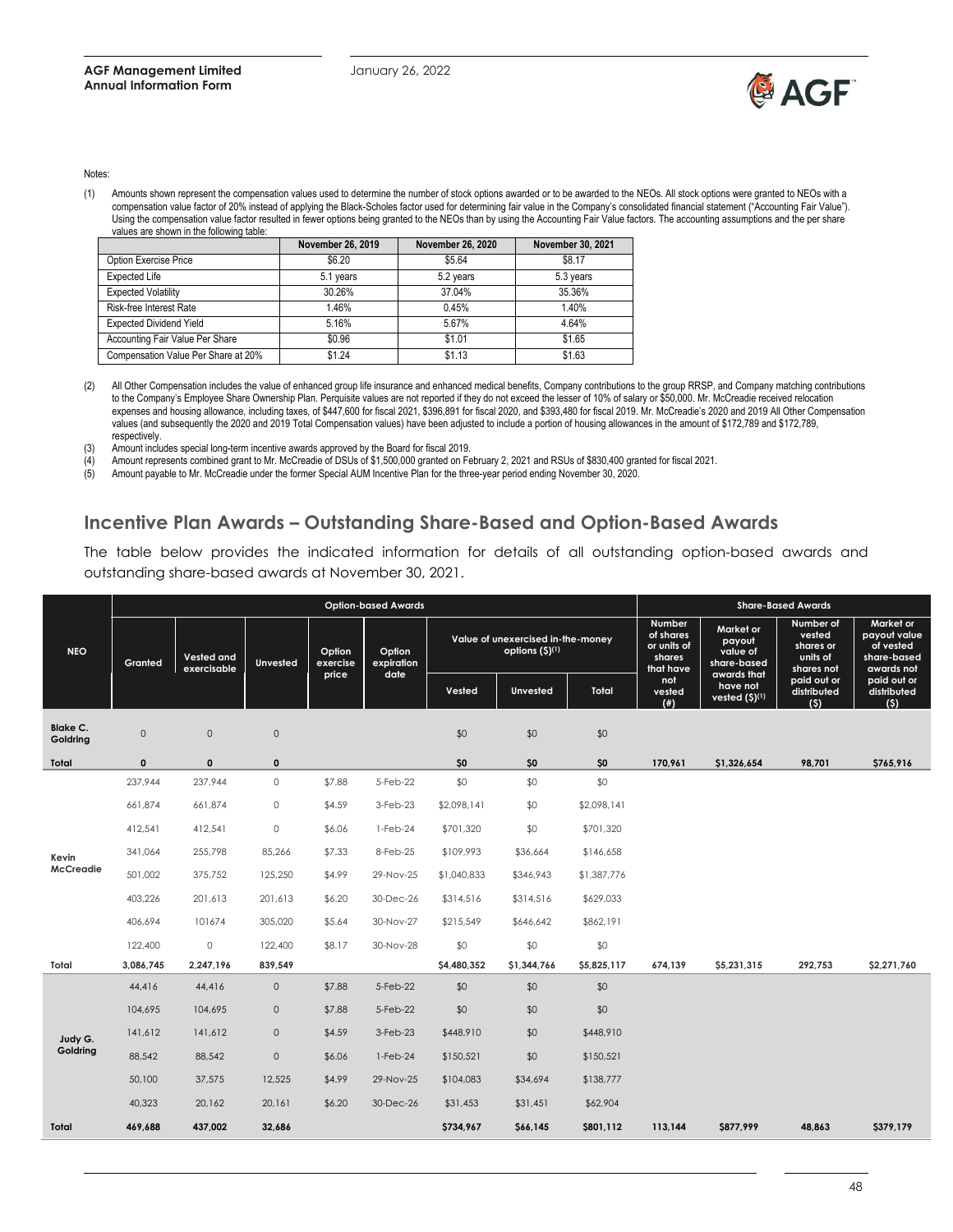#### **AGF Management Limited Annual Information Form**



|              | <b>Option-based Awards</b> |                                  |                 |                    |                              |           |                                                                   |           |                                                           | <b>Share-Based Awards</b>                                     |                                                            |                                                                     |
|--------------|----------------------------|----------------------------------|-----------------|--------------------|------------------------------|-----------|-------------------------------------------------------------------|-----------|-----------------------------------------------------------|---------------------------------------------------------------|------------------------------------------------------------|---------------------------------------------------------------------|
| <b>NEO</b>   | <b>Granted</b>             | <b>Vested and</b><br>exercisable | <b>Unvested</b> | Option<br>exercise | Option<br>expiration<br>date |           | Value of unexercised in-the-money<br>options $(S)$ <sup>(1)</sup> |           | Number<br>of shares<br>or units of<br>shares<br>that have | Market or<br>payout<br>value of<br>share-based<br>awards that | Number of<br>vested<br>shares or<br>units of<br>shares not | Market or<br>payout value<br>of vested<br>share-based<br>awards not |
|              |                            |                                  |                 | price              |                              | Vested    | <b>Unvested</b>                                                   | Total     | not<br>vested<br>$($ # $)$                                | have not<br>vested $(5)^{(1)}$                                | paid out or<br>distributed<br>(5)                          | paid out or<br>distributed<br>(5)                                   |
|              | 39,206                     | 39,206                           | 0               | \$7.88             | 5-Feb-22                     | \$0       | \$0                                                               | \$0       |                                                           |                                                               |                                                            |                                                                     |
|              | 18,100                     | 18,100                           | 0               | \$8.32             | $2-Apr-22$                   | \$0       | \$0                                                               | \$0       |                                                           |                                                               |                                                            |                                                                     |
|              | 25,000                     | 12,500                           | $\circ$         | \$5.15             | 30-Nov-22                    | \$32,625  | \$0                                                               | \$32,625  |                                                           |                                                               |                                                            |                                                                     |
|              | 55,893                     | 47,243                           | $\circ$         | \$4.59             | 3-Feb-23                     | \$149,760 | \$0                                                               | \$149,760 |                                                           |                                                               |                                                            |                                                                     |
| Adrian       | 81.746                     | 81,746                           | $\circ$         | \$6.06             | $1-Feb-24$                   | \$138,968 | \$0                                                               | \$138,968 |                                                           |                                                               |                                                            |                                                                     |
| Basaraba     | 68,213                     | 51,160                           | 17,053          | \$7.33             | 8-Feb-25                     | \$21,999  | \$7,333                                                           | \$29,332  |                                                           |                                                               |                                                            |                                                                     |
|              | 50,100                     | 37,575                           | 12,525          | \$4.99             | 29-Nov-25                    | \$104,083 | \$34,694                                                          | \$138,777 |                                                           |                                                               |                                                            |                                                                     |
|              | 60,484                     | 30,242                           | 30,242          | \$6.20             | 30-Dec-26                    | \$47,178  | \$47,178                                                          | \$94,355  |                                                           |                                                               |                                                            |                                                                     |
|              | 104,721                    | 26180                            | 78,541          | \$5.64             | 30-Nov-27                    | \$55,502  | \$166,507                                                         | \$222,009 |                                                           |                                                               |                                                            |                                                                     |
|              | 49,266                     | 0                                | 49,266          | \$8.17             | 30-Nov-28                    | \$0       | \$0                                                               | \$0       |                                                           |                                                               |                                                            |                                                                     |
| Total        | 552,729                    | 343,952                          | 187,627         |                    |                              | \$550,114 | \$255,711                                                         | \$805,826 | 59,146                                                    | \$458,971                                                     | 38,046                                                     | \$295,233                                                           |
| Chris        | 38,460                     | 38,460                           | $\mathsf{O}$    | \$8.32             | $2-Apr-22$                   | \$0       | \$0                                                               | \$0       |                                                           |                                                               |                                                            |                                                                     |
| Jackson      | 25,000                     | 25,000                           | $\mathbf{0}$    | \$5.15             | 30-Nov-22                    | \$65,250  | \$0                                                               | \$65,250  |                                                           |                                                               |                                                            |                                                                     |
| <b>Total</b> | 63,460                     | 63,460                           | 0               |                    |                              | \$65,250  | \$0                                                               | \$65,250  | 50,268                                                    | \$390,079                                                     | 20,774                                                     | \$161,206                                                           |

#### Note:

(1) The November 30, 2021 TSX closing price for AGF Class B Non-Voting Shares was \$7.76.

# **Incentive Plan Awards – Value Vested or Earned during the Year**

The following table presents details of all awards that vested or were earned in the most recently completed year under the Incentive Plan Awards.

| <b>Name</b>              | <b>Option-based awards -</b><br><b>Value vested during fiscal</b><br>$2021^{(1)}$ | <b>Share-based awards -</b><br>Value vested during fiscal<br>$2021^{(2)}$ | Non-equity plan<br>compensation - Value<br>earned during the year <sup>(3)</sup> |
|--------------------------|-----------------------------------------------------------------------------------|---------------------------------------------------------------------------|----------------------------------------------------------------------------------|
| <b>Blake C. Goldring</b> | \$53,372                                                                          | \$772,213                                                                 | \$2,007,500                                                                      |
| Kevin McCreadie          | \$837,862                                                                         | \$1,806,129                                                               | \$2,881,600                                                                      |
| Judy G. Goldring         | \$67,948                                                                          | \$382,018                                                                 | \$985,200                                                                        |
| Adrian Basaraba          | \$136,423                                                                         | \$341,110                                                                 | \$553,700                                                                        |
| Chris Jackson            | \$0                                                                               | \$162,625                                                                 | \$587,625                                                                        |

Notes:

(1) Represents the total in-the-money value of stock options that vested during fiscal 2021 which is equal to the difference between the exercise price of the options and the closing price of the Company's Class B Non-Voting Shares on the applicable vesting dates.

(2) Represents the total value of shares that vested during fiscal 2021 at the closing price of the Company's Class B Non-Voting Shares on the applicable vesting dates.

(3) These are the same amounts as discussed under Non-equity Incentive Plan Compensation in the Summary Compensation Table above.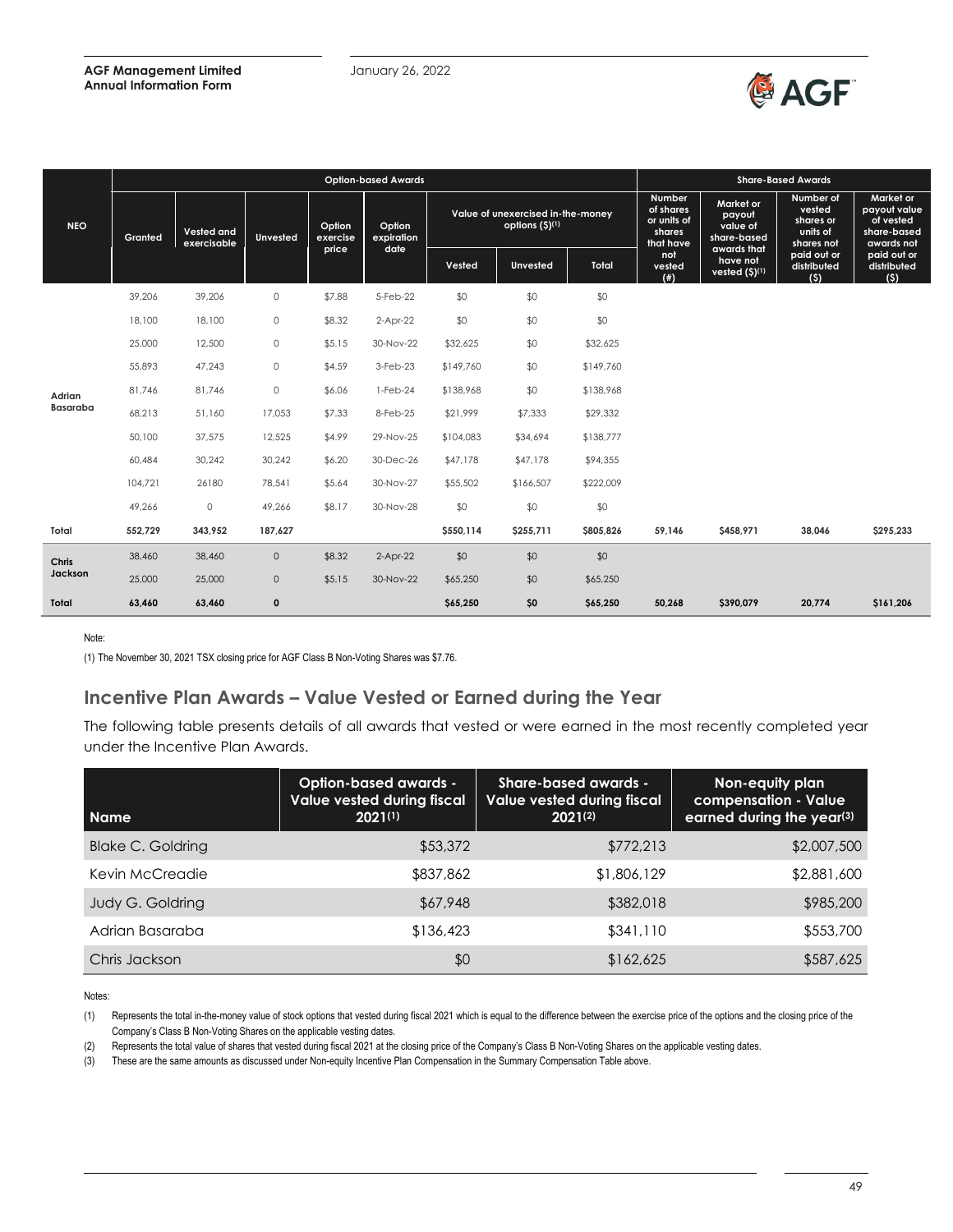

| <b>Name</b>              | Securities Acquired or Exercised (#) | Aggregate Value Realized (\$) |
|--------------------------|--------------------------------------|-------------------------------|
| <b>Blake C. Goldring</b> | 617.396                              | \$720,419                     |
| Kevin McCreadie          |                                      | \$0                           |
| <b>Judy G. Goldring</b>  | 0                                    | \$0                           |
| Adrian Basaraba          | $\Omega$                             | \$0                           |
| Chris Jackson            | 0                                    | \$0                           |

The following table sets out the number of options exercised and the total value realized on exercise for NEOs during the 2021 financial year.

# **Employment Contracts and Change of Control**

There are no employment agreements currently in effect for Blake C. Goldring or Judy G. Goldring. If a change of control of the Company had occurred on November 30, 2021 and if Mr. Goldring's and Ms. Goldring's stock options and RSUs had not been replaced with comparable awards, their previously unvested awards would have vested, resulting in an incremental value of \$1,326,654 for Mr. Goldring and \$944,144 for Ms. Goldring.

#### *Adrian Basaraba*

Adrian Basaraba entered into an employment agreement with the Company on June 23, 2016. The agreement contains provisions with respect to Mr. Basaraba's base salary and eligibility for annual incentives, RSUs, stock options, benefits and perquisites. The agreement also provides for a severance payment in the event of termination without cause based on a notice period of four weeks for each twelve months of his service with the Company, up to a maximum notice period of 18 months. The amount of severance payable to Mr. Basaraba with respect to the notice period is based on his then current salary, plus the average of his last two years' annual bonus payments. The agreement also contains non-competition, mitigation and confidentiality provisions binding on Mr. Basaraba. The agreement does not contain any provision for payments upon a change of control.

The estimated incremental payments to Mr. Basaraba that would have been triggered had he been terminated without cause on November 30, 2021 would have totaled approximately \$1,080,064.

If a change of control of the Company had occurred on November 30, 2021 and if Mr. Basaraba's stock options and RSUs had not been replaced with comparable awards, his previously unvested awards would have vested, resulting in potential incremental value of approximately \$714,683 for a total of \$1,794,746.

#### *Chris Jackson*

Chris Jackson entered into an employment agreement with the Company on January 10, 2011 that was updated on January 10, 2019. The agreement contains provisions with respect to Mr. Jackson's base salary and eligibility for annual incentives, RSUs, stock options, benefits and perquisites. The agreement also provides for a severance payment in the event of termination without cause based on an amount equal to twelve month's base salary, and an amount equal to one additional month of base salary for every additional service beyond December 1, 2017, up to a maximum of 24 months. The amount of severance payable to Mr. Jackson with respect to the notice period is based on his current salary, plus the average of his last two years' annual bonus payments. The agreement also contains non-competition, mitigation and confidentiality provisions binding on Mr. Jackson. The agreement does not contain any provision for payments upon a change of control.

The estimated incremental payments to Mr. Jackson that would have been triggered had he been terminated without cause on November 30, 2021 would have totaled approximately \$1,029,655.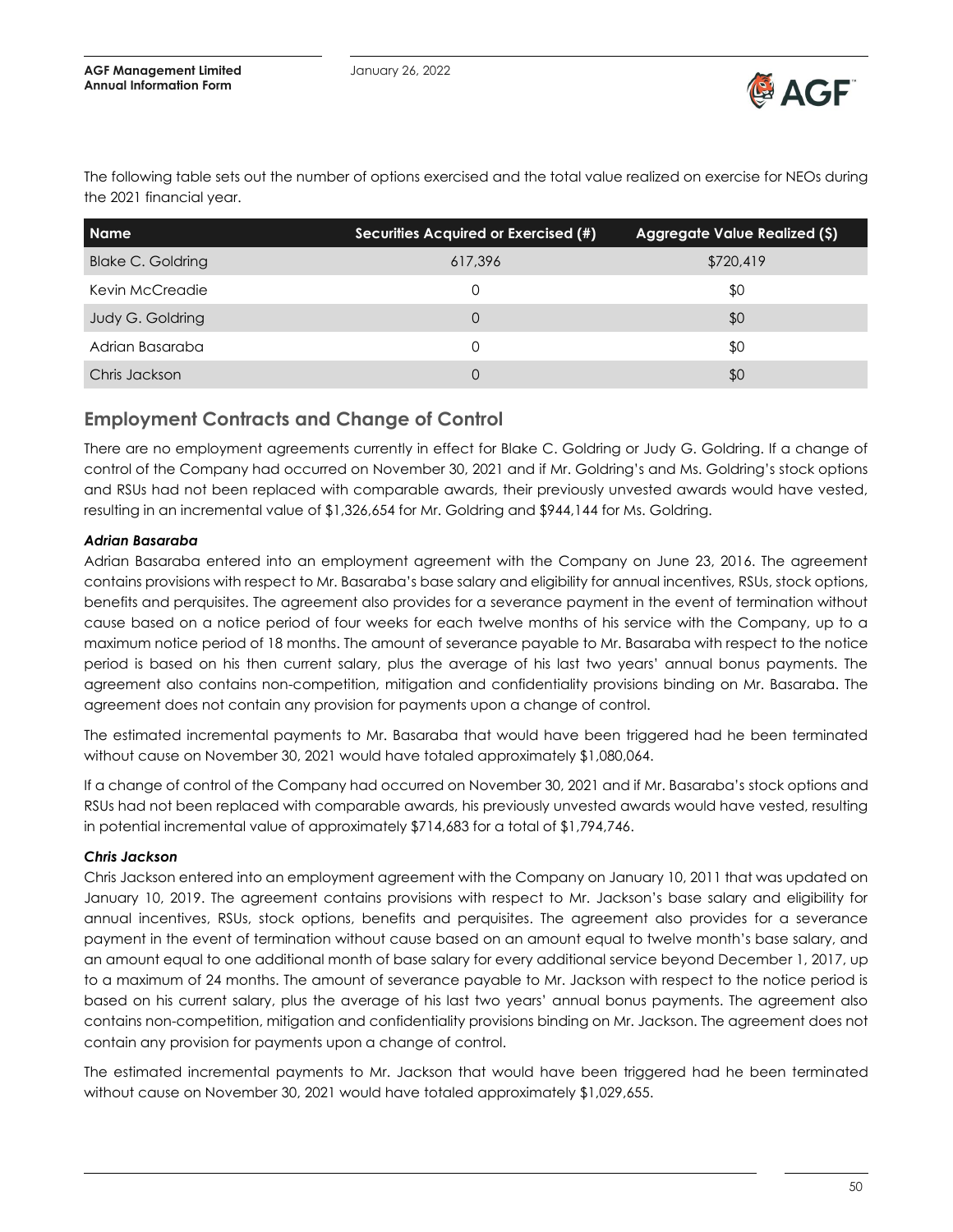

If a change of control of the Company had occurred on November 30, 2021 and if Mr. Jackson's RSUs had not been replaced with comparable awards, his previously unvested awards would have vested, resulting in potential incremental value of approximately \$390,079 for a total of \$1,419,734.

#### *Kevin McCreadie*

Kevin McCreadie entered into an employment agreement with the Company on June 17, 2014 that was updated on December 31, 2018. The agreement contains provisions with respect to Mr. McCreadie's base salary and eligibility for annual incentives, RSUs, DSUs, stock options, benefits and perquisites. Subject to the terms of the Company's incentive plans, if Mr. McCreadie is terminated without just cause, he would be entitled to 15 months' severance plus one additional month for each 12 months of completed service up after December 1, 2018 to an overall maximum of 24 months. In the event of a change of control and Mr. McCreadie's employment with AGF Investments is involuntarily terminated within 18 months from the change of control, the severance will be calculated as if the notice period is 30 months. The agreement also contains non-competition, mitigation and confidentiality provisions that are binding on Mr. McCreadie.

The estimated incremental payments to Mr. McCreadie that would have been triggered had he been terminated without cause on November 30, 2021 would have totaled approximately \$4,462,111.

If a change of control of the Company had occurred on November 30, 2021 and if Mr. McCreadie's stock options, RSUs and DSUs had not been replaced with comparable awards, his previously unvested awards would have vested, resulting in potential incremental value of approximately \$6,576,081 for a total of \$14,014,081.

# <span id="page-50-0"></span>**SENIOR MANAGEMENT DIVERSITY INITIATIVES**

AGF employs a comprehensive talent framework, which seeks to identify and track the current and future pipeline of senior management talent no less than annually with regard to several factors including:

- Succession planning for executive roles, other key roles and key people
- Individual career aspirations and career growth and development opportunities
- Individual performance track record
- Assessment of advanced leadership competency development and/or capability (beyond current position)

Special attention is given to ensuring consideration of diversity, including gender diversity, during the talent review and calibration process for current and emerging leaders. To support AGF's progress in assessing and developing a diverse pipeline of talent beyond individual development plans, the Firm specifically takes the following additional steps with regard to fostering diversity, including gender diversity:

- Working with the Diversity, Equity & Inclusion Committee, the Chief Human Resource Officer partners with business leaders to review the diversity and strategy initiatives of the Firm, and workplace demographics on a regular basis.
- The Chief Human Resource Officer reviews and assesses the organization's diversity metrics and statistics on a regular basis with the Executive Management Team.
- As part of AGF's ongoing leadership development initiatives, efforts are made to educate all leaders about diversity factors, including the impact of unconscious bias in the workforce.
- AGF retains talent search firms that support an existing network of diverse candidates in order to ensure at least one female finalist in certain key employment searches.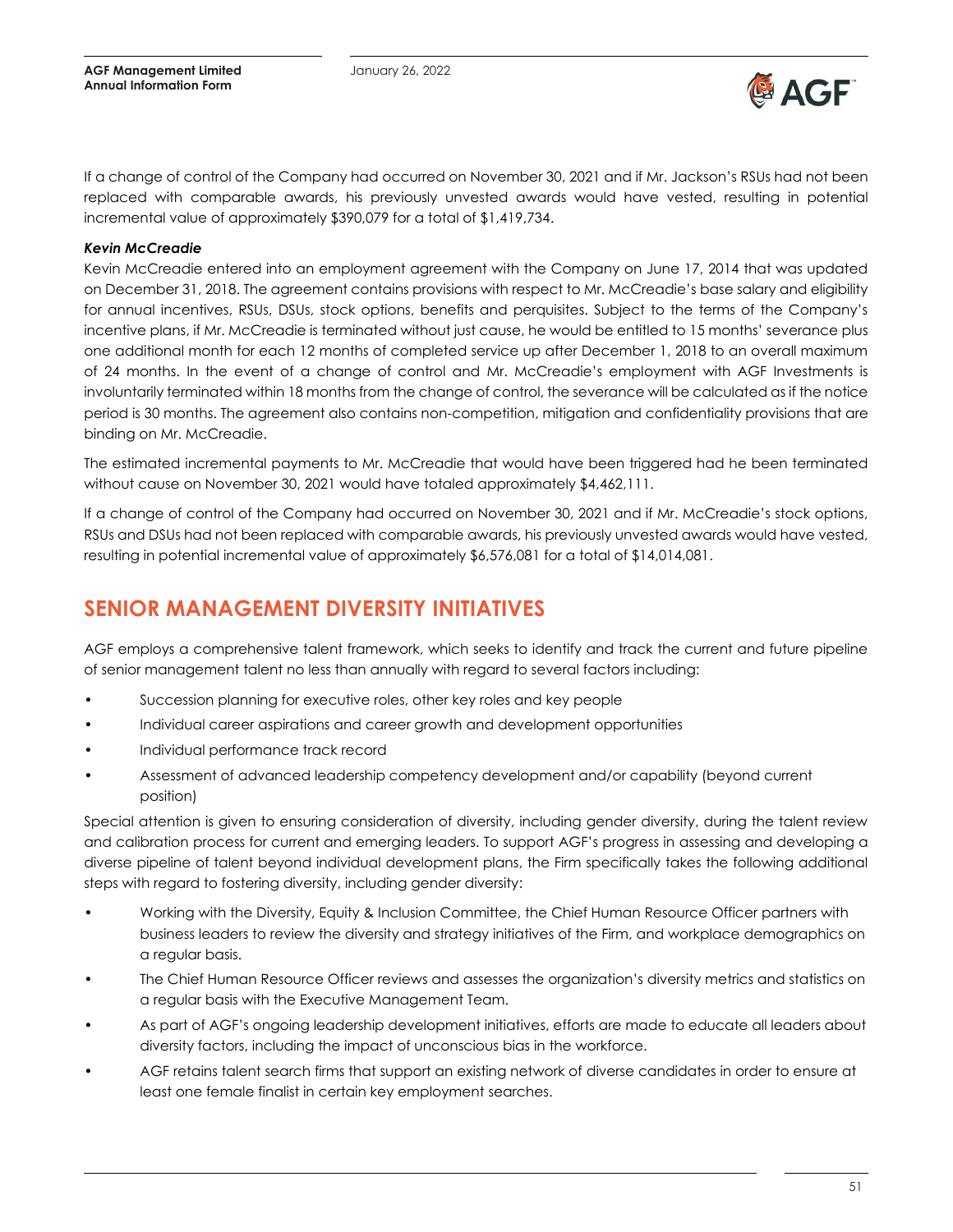

AGF applies gender balanced recruiting practices to ensure a balanced slate of qualified candidates for senior leadership positions. AGF also continues to provide opportunities for female leaders at the Firm to liaise with the broader female investment advisor community on the topic of women as leaders in investing and supporting female advisors.

AGF abides by all Human Rights Code employment requirements in addition to ensuring a gender balanced slate of qualified candidates for senior leadership positions. This gender balance requirement extends to all external recruitment vendors.

AGF closely monitors senior management diversity both from a key performance metric (KPI) perspective, as well as from a recruitment perspective. AGF is committed to a diverse and inclusive workplace, and regularly surveys its workforce to better understand employee perspectives on diversity, inclusion and culture.

AGF is committed to recruiting for senior leadership positions, including executive officer roles, among talented individuals that are the most qualified to perform the requirements of each position. AGF looks to hire the best available candidate, while also recognizing the benefits to AGF of advancing the principles of diversity in all respects.

As of November 30, 2021, one of the four executive management officer roles at AGF was held by a woman, representing 25%. Further, as of November 30, 2021, AGF had a population of 31% women in Senior Vice-President (non-executive officer) positions.

# <span id="page-51-0"></span>**SHAREHOLDER COMMUNICATION**

AGF believes that shareholder communication and feedback are essential. This belief is based on the stake shareholders have in AGF's business and the importance to shareholders of ensuring that trading prices and volumes of the Class B Non-Voting Shares are not adversely affected by a lack of information in the marketplace. The Chief Executive Officer or another senior officer of AGF promptly responds to shareholder inquiries. For such inquiries, please contact AGF Investor Relations at (416) 367-1900.

# <span id="page-51-1"></span>**VOTING SECURITIES AND PRINCIPAL HOLDERS OF VOTING SECURITIES**

As at November 30, 2021, the following persons beneficially owned, directly or indirectly, or exercised control or direction over, Class A Voting Shares carrying more than 10% of the voting rights attached to the Class A Voting Shares of AGF:

| Name                         | No. of Class A Voting Shares<br><b>Beneficially Owned or Controlled</b> | <b>Percentage of Class</b> |
|------------------------------|-------------------------------------------------------------------------|----------------------------|
| W. Robert Farguharson        | 11.520                                                                  | 20%                        |
| Goldring Capital Corporation | 46,080                                                                  | 80%                        |

Blake C. Goldring indirectly owns all of the voting shares of Goldring Capital Corporation which owns 80% of the Class A Voting Shares of the Company. Blake C. Goldring and Judy G. Goldring are indirect shareholders of Goldring Capital Corporation and are parties to a unanimous shareholders' agreement. W. Robert Farquharson holds 20% of the Class A Voting Shares of the Company.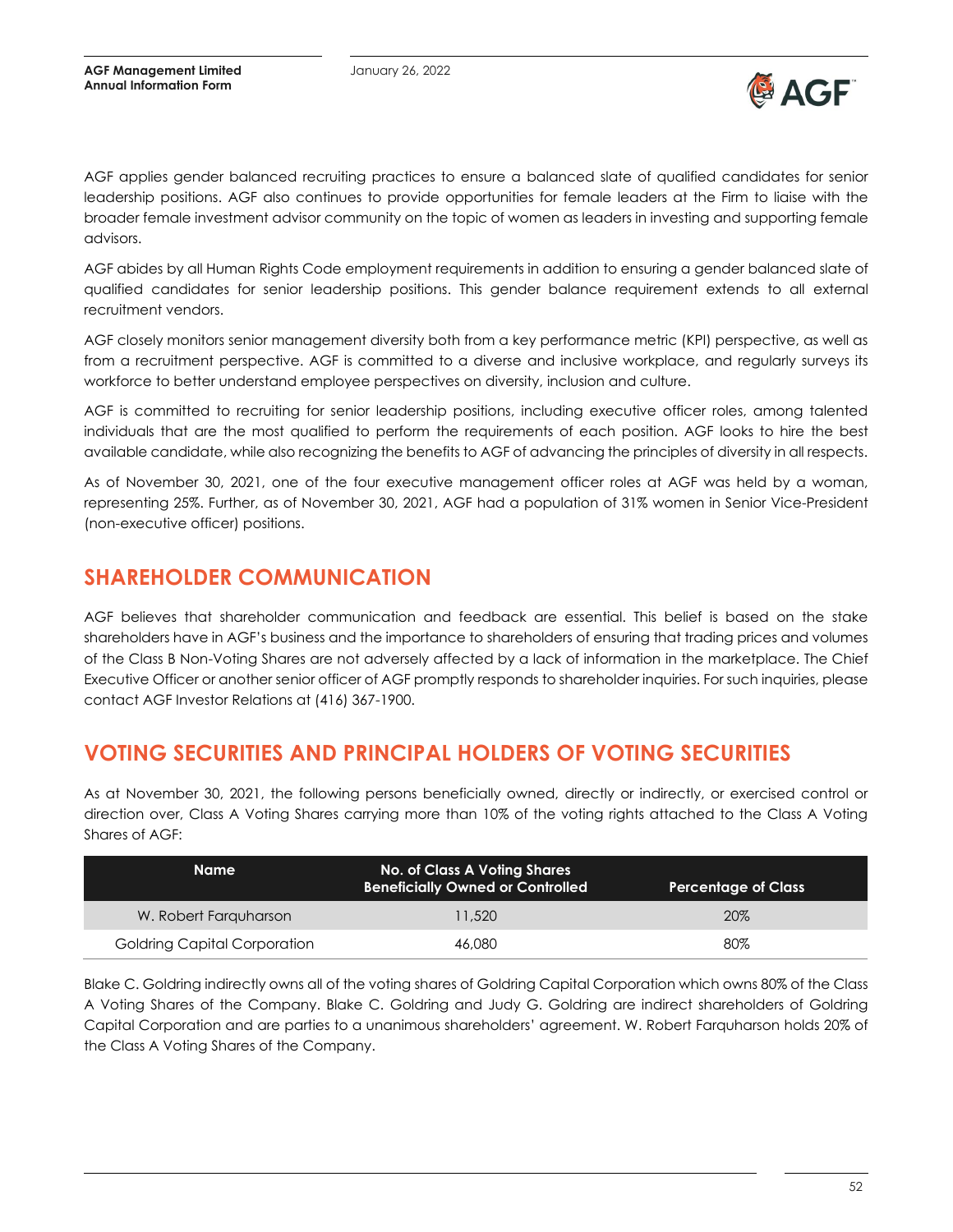

# <span id="page-52-0"></span>**TRANSFER AGENT AND REGISTRAR**

Computershare Trust Company of Canada is the transfer agent and registrar for Class B Non-Voting Shares and the Class A Voting shares. Their principal offices are in the cities of Halifax, NS; Montreal, QC; Toronto, ON; Winnipeg, MB; Calgary, AB; and Vancouver, BC.

# <span id="page-52-1"></span>**INTEREST OF EXPERTS**

The Company's auditor is PricewaterhouseCoopers LLP, Chartered Professional Accountants, who have prepared an independent auditor's report dated January 25, 2021 in respect of the Company's consolidated financial statements as at November 30, 2021 and November 30, 2020 and for each of the years ended November 30, 2021 and November 30, 2020. PricewaterhouseCoopers LLP has advised that they are independent with respect to the Company within the meaning of the Chartered Professional Accountants of Ontario CPA Code of Professional Conduct.

# <span id="page-52-2"></span>**LEGAL PROCEEDINGS AND REGULATORY ACTIONS**

For information concerning legal proceedings, please see Note 29 to the Company's Financial Statements for the financial year ended November 30, 2021, which are available on SEDAR at www.sedar.com.

# <span id="page-52-3"></span>**ADDITIONAL INFORMATION**

Additional information relating to the Company is available on SEDAR at www.sedar.com. Additional financial information is provided in the Company's Financial Statements and MD&A for the financial year ended November 30, 2021, which are available on SEDAR at www.sedar.com. A copy of these documents may be obtained upon request from the Corporate Secretary of AGF.

Copies of this AIF, together with one copy of any document, or the pertinent pages of any documents, incorporated by reference in this AIF, the 2021 Annual Report and any interim financial statements of AGF subsequent to the financial statements for its most recently completed financial year may be obtained without charge upon request from the Corporate Secretary of AGF (there will be a reasonable charge for requests from non-security holders of AGF). Copies of such documents may also be obtained directly from SEDAR at www.sedar.com.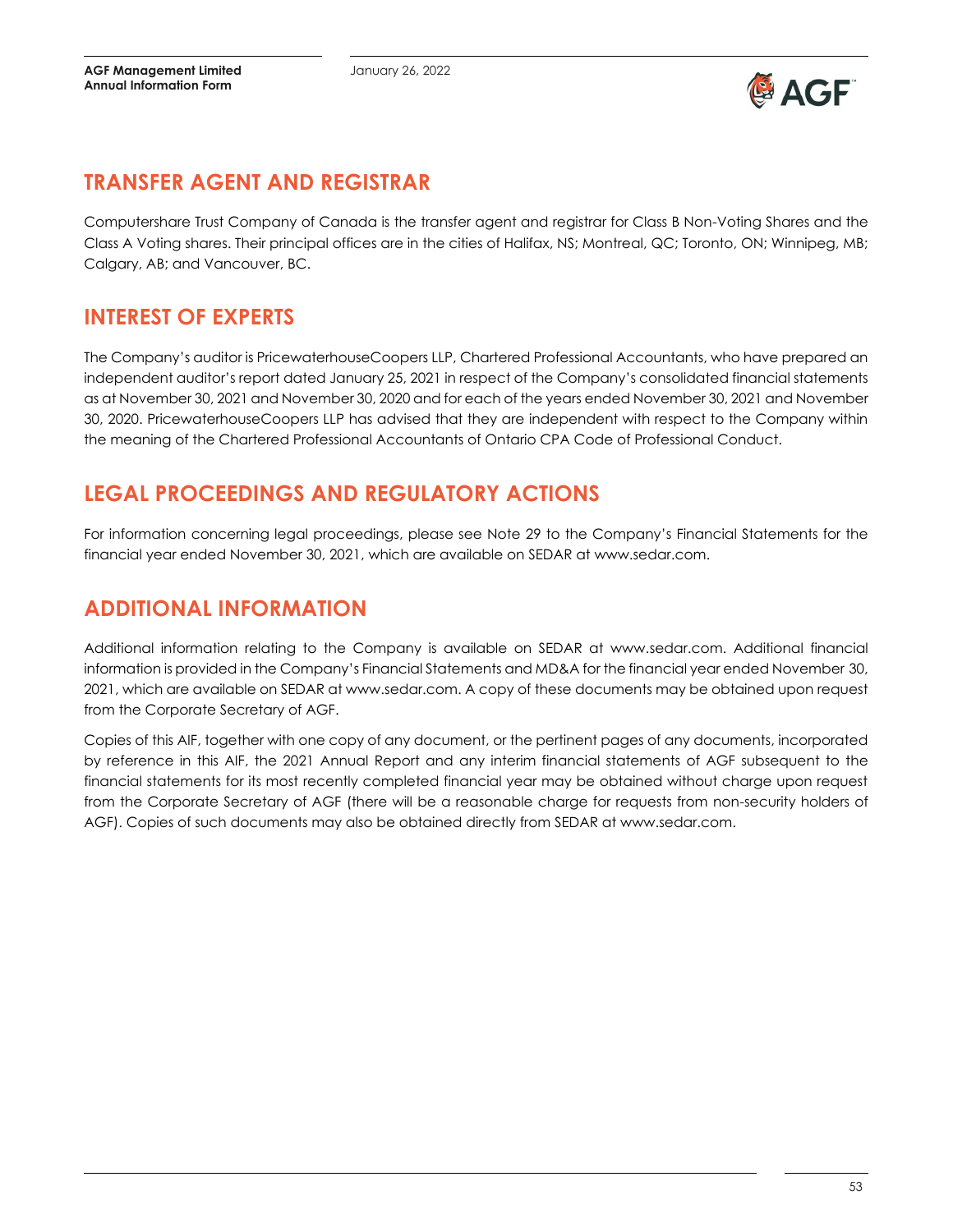

# **EXHIBIT "A"**

# **AGF MANAGEMENT LIMITED**

("the Corporation")

# **BOARD OF DIRECTORS CHARTER**

<span id="page-53-0"></span>The Board of Directors (the "Board") is responsible for the stewardship of the Corporation including overseeing the conduct of the business and affairs of the Corporation. The Board is not responsible for the day to day management and operation of the Corporation's business. The Board shall perform such duties as may be required under the Business Corporations Act (Ontario) (the "Act"), requirements of the stock exchanges on which the securities of the Corporation are listed and all other applicable laws and regulations.

# **BOARD SIZE AND COMPOSITION**

Subject to the Articles of the Corporation and the Act, the common shareholders shall annually elect members of the Board for a one-year term. The composition of the Board will comply with the following:

- The Board shall be composed of a minimum of 4 members and maximum of 12 members.
- The Board shall annually appoint one member as the Executive Chairman of the Board.
- The Board shall annually appoint an independent director as the Lead Director.
- The majority of the Board must be independent according to applicable laws and rules, if any, of applicable stock exchanges.
- New members may be appointed by the Board between annual meetings to fill a vacancy in accordance with the applicable laws.

# **COMMITTEES**

The Board may establish committees and delegate specific areas of the Board's responsibilities to its committees. The Board has currently established three committees: the Audit Committee, the Nominating and Corporate Governance Committee, and the Compensation Committee. In addition, the Board may establish *ad hoc* committees as may be needed from time to time to address other issues. Subject to applicable law, the Board may merge or dispose of any Board Committee. The Board has determined that, at each regularly scheduled and each special Committee meeting, a private meeting will be held at which non-independent directors and members of management are not present.

Each Committee has its own charter. Members of these Committees shall be independent according to applicable laws and rules, if any, of applicable stock exchanges. All directors who are not members of a Committee have a standing invitation to attend meetings of the Committee but may not vote. Additionally, a Committee may invite to its meetings any director, member of management of the Corporation or such other persons as it deems appropriate to carry out its responsibilities. Each Committee shall establish its own procedures, including its time and place of meeting and shall ensure that minutes of Committee meetings are kept.

In order to perform its duties, the Committees shall have access to relevant books and records of the Corporation and be able to discuss such matters arising with senior officers of the Corporation. The Committees may call a meeting of the directors of the Corporation to consider any material matter of concern to the Committees.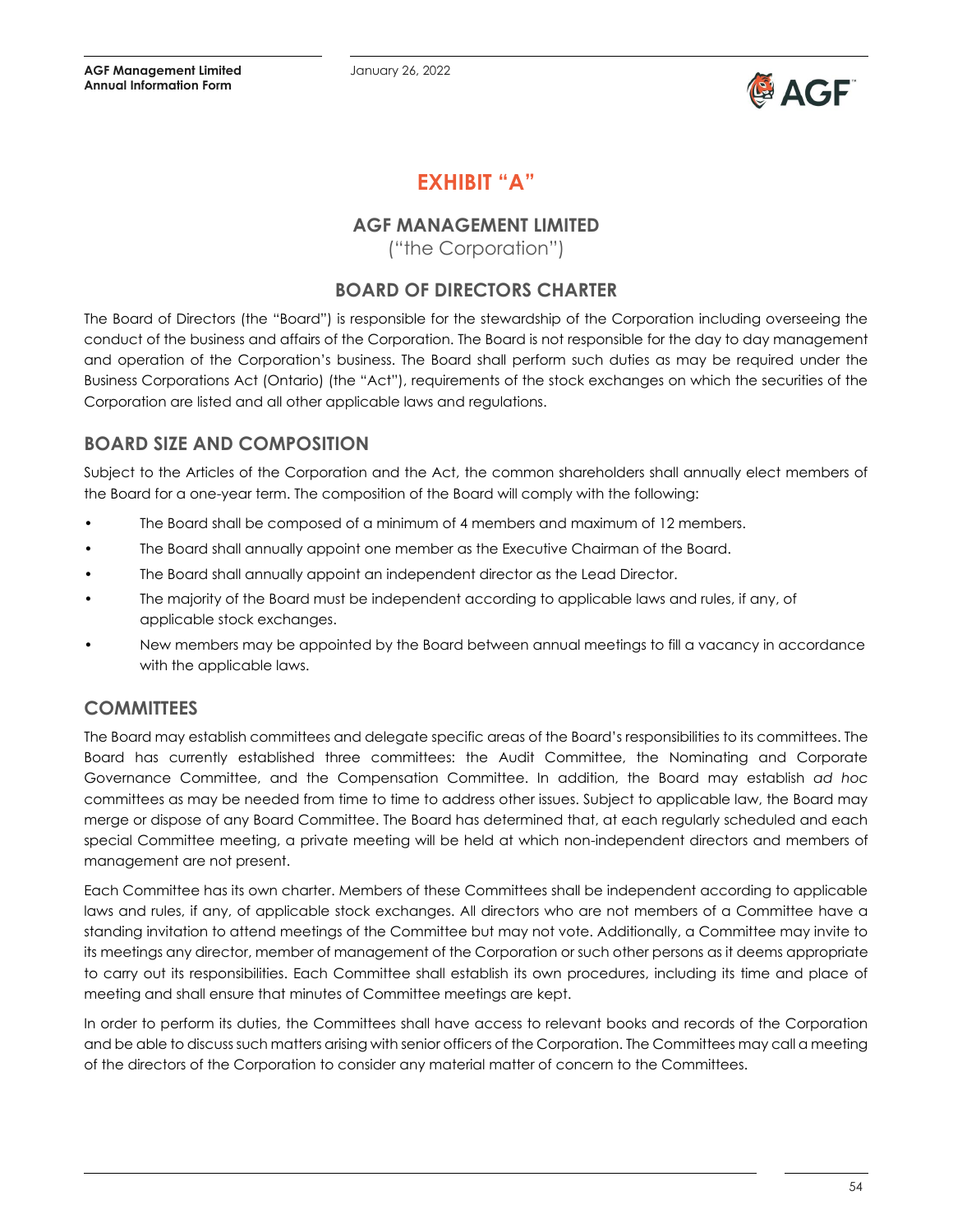

The Committees have the authority:

- to engage independent counsel and other advisors as they determine necessary to carry out their duties; and
- to set the terms of engagement including the compensation for any advisors employed by the Committees.

### **MEETINGS**

The Board shall meet at least quarterly at such time and place as is determined by the Board. A quorum of the Board is defined as:

- a majority of the number of Board members; and,
- of the Board members present, the majority must be independent directors.

Notice of the time and place of every meeting shall be given in writing or telephone or other electronic means to each member of the Board. The Board shall establish procedures for calling meetings; currently, the notice to be given is at least two days prior to the time fixed for the meeting. A member may waive notice of a meeting at any time. The Board members may participate in meetings in person or by telephone, electronic or other communications facilities.

The independent directors of the Board can conduct part of any meeting in absence of management. At each regularly scheduled and each special Board meeting, the independent directors will hold a private meeting at which non independent directors and members of management are not present, unless they determine otherwise. Any independent director may make a request to the Executive Chairman for any part of a Board meeting to be held without management present.

The Board authorizes the Committees of the Board to conduct regular meetings.

### **RETENTION OF ADVISORS**

The Board, or an appropriate Committee selected by the Board, shall review any request from an individual director to engage an outside adviser at the expense of the Corporation.

# **ACCESS TO OFFICERS AND EMPLOYEES**

In discharging its duties and responsibilities in connection with any meeting of the Board or of any Committee, the Board shall have access to the employees and management of the Corporation or its affiliates and may invite officers, directors or any other person to attend meetings of the Board, or a Committee, to assist in the discussion and examination of the matters being considered by the Board or Committee. The Board will coordinate these efforts with the Executive Chairman of the Corporation.

### **BOARD RESPONSIBILITY**

The Board recognizes that it is responsible for the stewardship of the Corporation, including the following matters which the Board or, subject to the Act, an appropriate Committee delegated by the Board, shall review and/or adopt or approve:

#### **Corporate Goals and Strategy**

• At least annually, review with management and approve the strategic plans and any transactions having a significant impact on the strategic plans, and review with management how the strategic environment is changing, what risks and opportunities are appearing and how they are managed.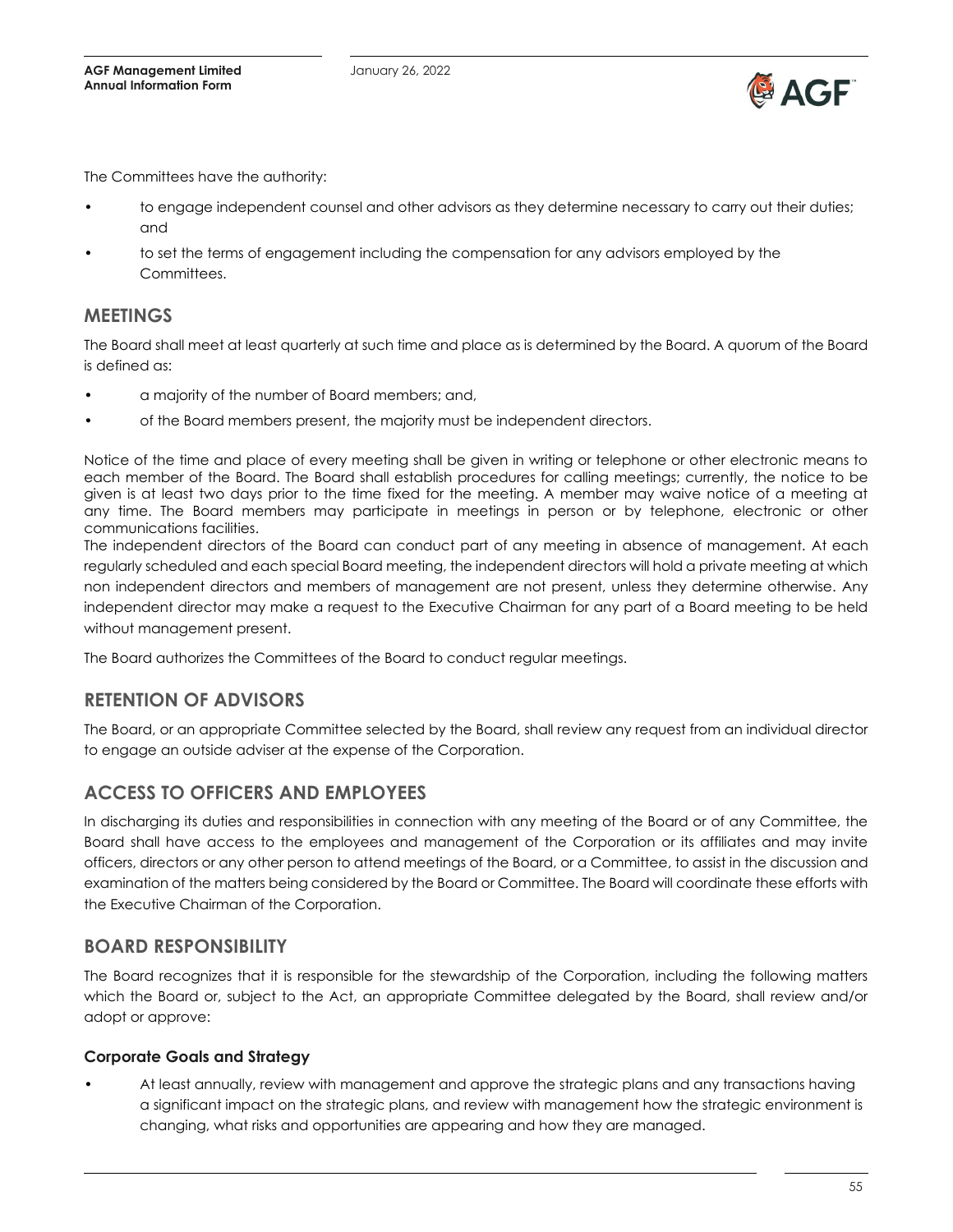

- Monitoring the implementation of, and performance against, the Corporation's approved strategic plans.
- Enterprise Risk Management
- Review reports provided by management of principal risks associated with the Corporation's business; review the implementation by management of appropriate systems to manage these risks; and review reports by management relating to any deficiencies in these systems.

#### **Environmental, Social and Governance Matters**

• Oversee the Corporation's Environmental, Social and Governance (ESG) strategy, monitor management's execution against this strategy and, either directly or through the Board committees, review the related impacts, risks, initiatives and reports.

#### **Integrity, Ethics and Corporate Governance**

- To the extent feasible, satisfy itself as to the integrity of the Chief Executive Officer and other executive officers and that the Chief Executive Officer and other executive officers create a culture of integrity throughout the organization.
- Monitor to ensure that the affairs of the Corporation are conducted in an ethical and moral manner.
- Adopt a code of business conduct and ethics for the Corporation that governs the behaviour of directors, officers and employees of the Corporation and monitor compliance with such code.
- Develop and monitor the Corporation's corporate governance principles and guidelines and evaluating its practices with regard to their conformity with the Act.

#### **Financial Reporting and Internal Controls**

- Review and approve such continuous and material disclosure documents as may be required in conformity with the Act, or as determined by the Board from time to time.
- Review and approve material investments and transactions and review related party transactions.
- Monitor the integrity of the Corporation's internal control procedures and management information systems to manage the Corporation's key business risks.
- Monitor the audit process and the integrity of the Corporation's financial reporting.
- Oversee the qualification and independence of the Corporation's external auditor, including approving the terms of their audit and non-audit engagements, and assessing their performance.
- Review and approve the declaration of any dividends.

#### **Communications**

- Review and approve a disclosure policy which includes standards for: communicating with shareholders and analysts, approval of all material disclosures, and ensuring accurate and timely public disclosure that meets all applicable legal and regulatory requirements and guidelines.
- Determine and monitor the process for receiving communications from stakeholders.

#### **Human Resources and Performance Assessment**

• Appoint the Chief Executive Officer and other executive officers, monitor their performance, and approve their compensation. For clarity, the independent directors are responsible for approval of Chief Executive Officer and management director executive compensation, and the Board is responsible for approval of all other executive officer compensation.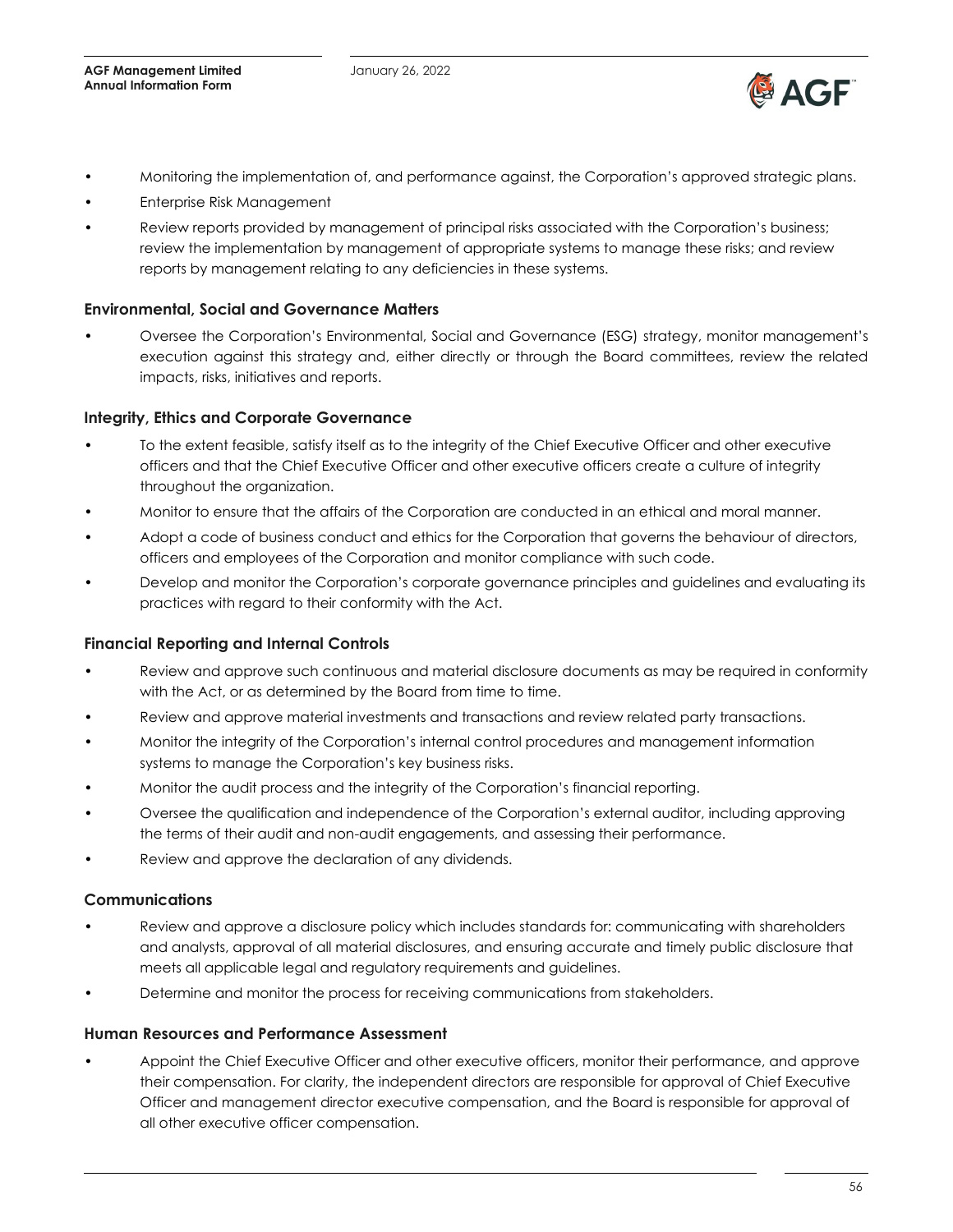

- Oversee key talent management and human resources strategies and practices at the Corporation including employee engagement, diversity and inclusion and health and wellness.
- Develop position descriptions for the Executive Chairman of the Board, the Lead Director, Committee, and individual Board members.
- Develop clear position descriptions for the Chief Executive Officer and President and develop or approve the corporate goals and objectives that such executives are responsible for meeting.
- Approve share ownership plans, stock option grant and share ownership guidelines, and the issuance of stock options or shares or similar share units, whether deferred or restricted.
- Review and discuss the management succession plan.
- Determine the remuneration for members of the Board, for the participation of members on any Committee or for the carrying out of the duties of the Lead Director or of a Chair of a Committee.

#### **Evaluation of the Board**

- Assess the effectiveness and the contribution of the Board, its Committees, and individual directors.
- Complete a review of the Board's compliance with this Charter.

#### **Board and Committee Charters**

• Approve the charters of the Board and each of its Committees.

#### **Nomination of Directors**

• Develop appropriate criteria for membership on the Board having regard to: diversity of background, competencies and skills relative to the strategic businesses of the Corporation; and consideration of the appropriate size of the Board, with a view to facilitating effective decision making.

#### **Director Orientation and Education**

• Develop appropriate program for orienting new directors and continuing education for all directors.

#### **Reporting from Committees**

• Review reports from the Chairs of Committees on the matters dealt with by the Committees, and consider recommendations on the specific matters delegated for review by the Committees.

This Charter is intended to assist the Board in fulfilling its responsibilities, however, nothing in this Charter is intended to expand applicable standards of liability under statutory and regulatory requirements for the directors of the Corporation.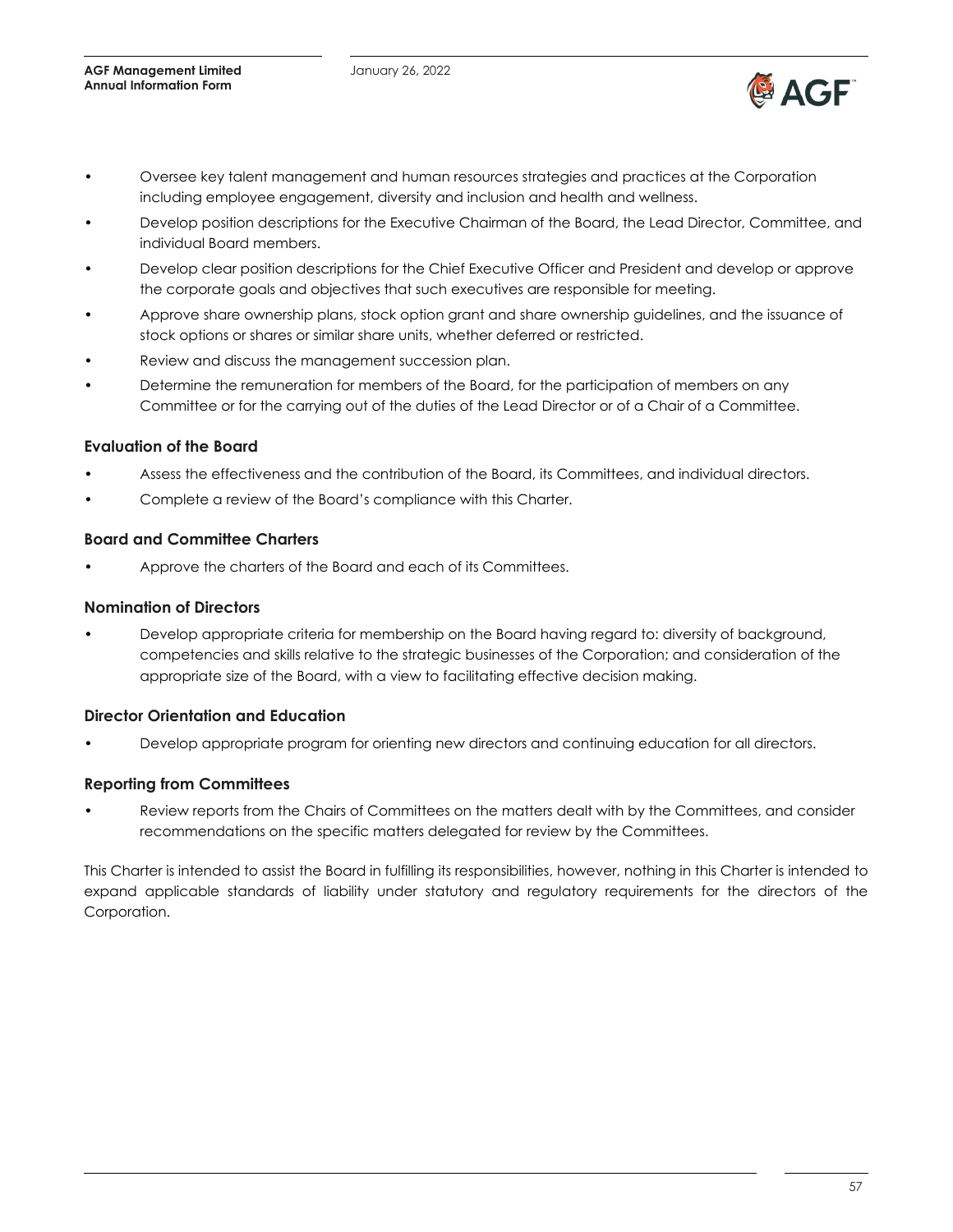January 26, 2022



# **EXHIBIT "B"**

# **AGF MANAGEMENT LIMITED**

(the "Corporation")

# **AUDIT COMMITTEE CHARTER**

<span id="page-57-0"></span>The Audit Committee (the "Committee) is established by the Board of Directors (the "Board") to enable the Board to fulfill its oversight responsibilities in relation to:

- The integrity of the Corporation's financial reporting and related disclosure.
- The Corporation's internal controls and disclosure controls.
- The performance of the Corporation's internal audit function.
- The Corporation's compliance with legal and financial regulatory requirements.
- The qualification, performance, and independence of the Corporation's auditor.

### **MEMBERS**

The Board shall annually appoint the members of the Committee, taking into account the recommendation of the Nominating and Corporate Governance Committee. The composition of the Committee will comply with the following:

- The Committee will consist of at least three members.
- All of the members of the Committee must be a director of the Corporation.
- Each member must be independent according to applicable laws and rules, if any, of applicable stock exchanges.
- Each member must be financially literate according to applicable laws and rules, if any, of applicable stock exchanges.
- Any member may be removed and replaced at any time by the Board.

# **MEETINGS**

The Committee shall meet at such time and place as is designated by the Chair following a request from a Committee member, the external auditor, Management or the Board, but at least on a quarterly basis. Notice of the time and place of the meeting shall be given in writing or telephone or other electronic means to each member of the Committee and the external auditor at least two business days prior to the time fixed for the meeting. A member may waive notice of a meeting at any time. To the maximum extent possible, the agenda and meeting materials will be circulated to the members in advance to ensure sufficient time for review prior to the meeting. If the Chair is absent or if the position is vacant, any member of the Committee may call a meeting. At any meeting of the Committee, a quorum shall be a majority of the members. The Corporate Secretary of the Corporation, his or her designate, or any other person the Committee requests, shall act as secretary of the Committee. The secretary of the Committee will keep regular minutes of Committee proceedings, and will circulate them to all Committee members, the Executive Chairman of the Board and to any other director on a timely basis, when requested. Decisions and recommendations of the Committee shall be made by a majority of the members present at the meeting, if properly constituted. The Board members may participate in meetings in person or by telephone, electronic or other communications facilities.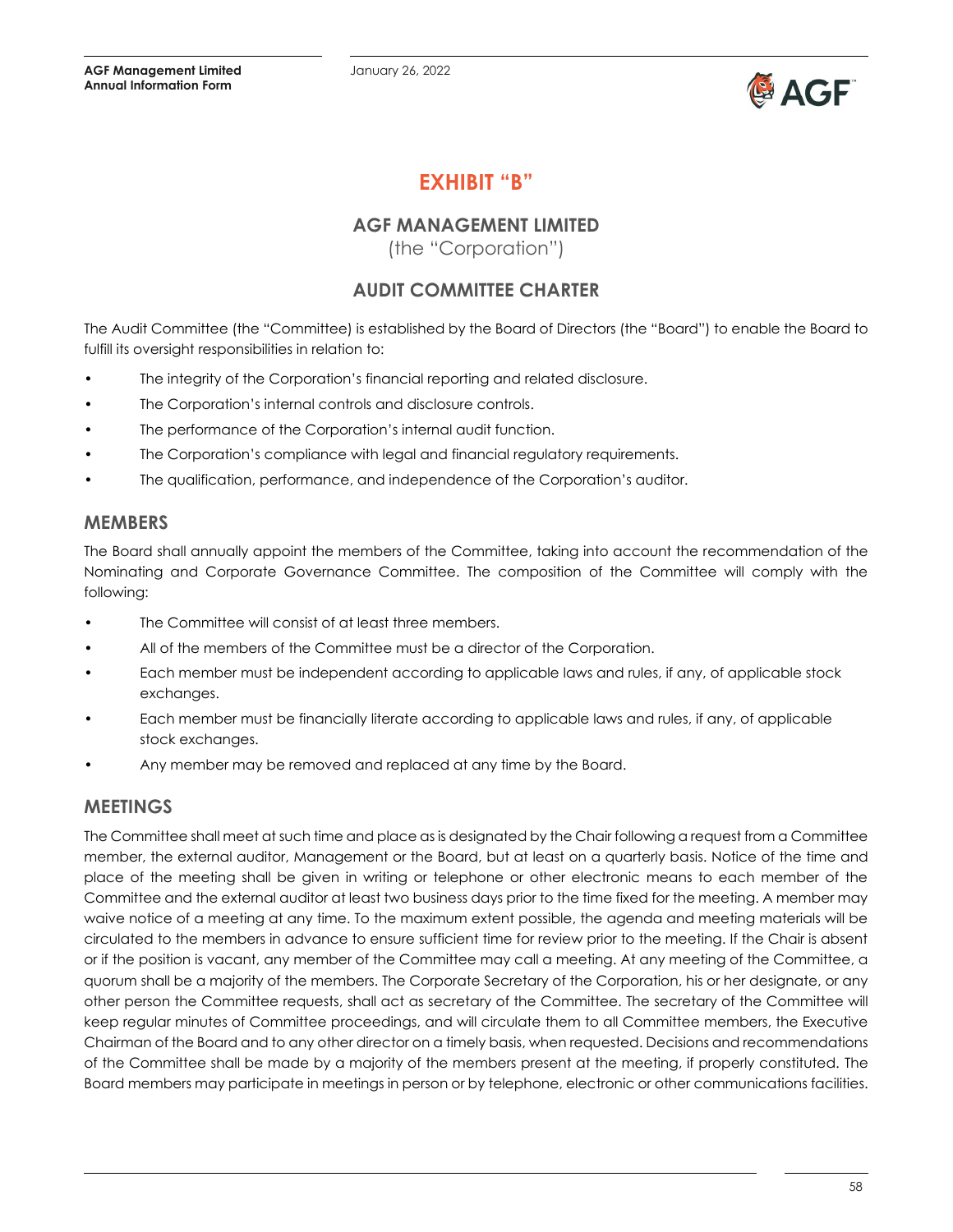

All directors who are not members of the Committee have a standing invitation to attend meetings of the Committee, but may not vote. Additionally, the Committee may invite to its meetings any director, member of management of the Corporation, or such other persons as it deems appropriate to carry out its responsibilities.

The Committee can conduct all or part of any meeting in absence of management. At each regularly scheduled and each special Committee meeting, the independent directors will hold a private meeting at which nonindependent directors and members of management are not present. Any member of the Committee may make a request to the Chair for a Committee meeting or any part thereof to be held without management present.

# **COMMITTEE RESPONSIBILITIES**

The Committee is responsible for assisting the Board in discharging its responsibilities to the Corporation. The responsibility of the Committee is generally to review financial matters and make recommendations to the Board including the following:

### **Financial Reporting**

- Review with the external auditor and management, the annual financial statements and interim financial statements, including the annual and interim management's discussion and analysis ("MD&A"), and the financial information contained in the annual information form, news releases and prospectus, if any, of the Corporation.
- In conducting its review of the annual financial statements or the interim financial statements, and the related MD&A, the Audit Committee shall review and discuss with the internal auditors, the external auditor or management any other matters related to the financial statements and the MD&A that are brought forward by the internal auditors, external auditor or management or which are required to be communicated to the Audit Committee under accounting policies, auditing standards or applicable regulations and law.
- Review management's public disclosure of: (i) material financial information extracted or derived from the Corporation's financial statements, and (ii) material non-financial performance (such as ESG or sustainability matters).
- Review any significant litigation, claim or other contingency that could have a material effect on the financial position or operating results of the Corporation, and the disclosure of the same in the Corporation's financial statements.
- Review key estimates and judgment of management that may be material to the Corporation's financial reporting.
- Review changes in accounting policies and related impact.
- Review significant audit and financial reporting issues discussed during the fiscal period and the method of resolution.

### **Internal Control**

Review and evaluate the adequacy and appropriateness of internal controls which are maintained by management, and the adequacy of the Corporation's policies for the management of risk and the preservation of assets and the fulfillment of legislative and regulatory requirements, including:

• Meet with the Head of Internal Audit of the Corporation, or the officer or employee of the Corporation acting in a similar capacity, and with management of the Corporation, to discuss the effectiveness of the internal controls and related procedures established for the Corporation;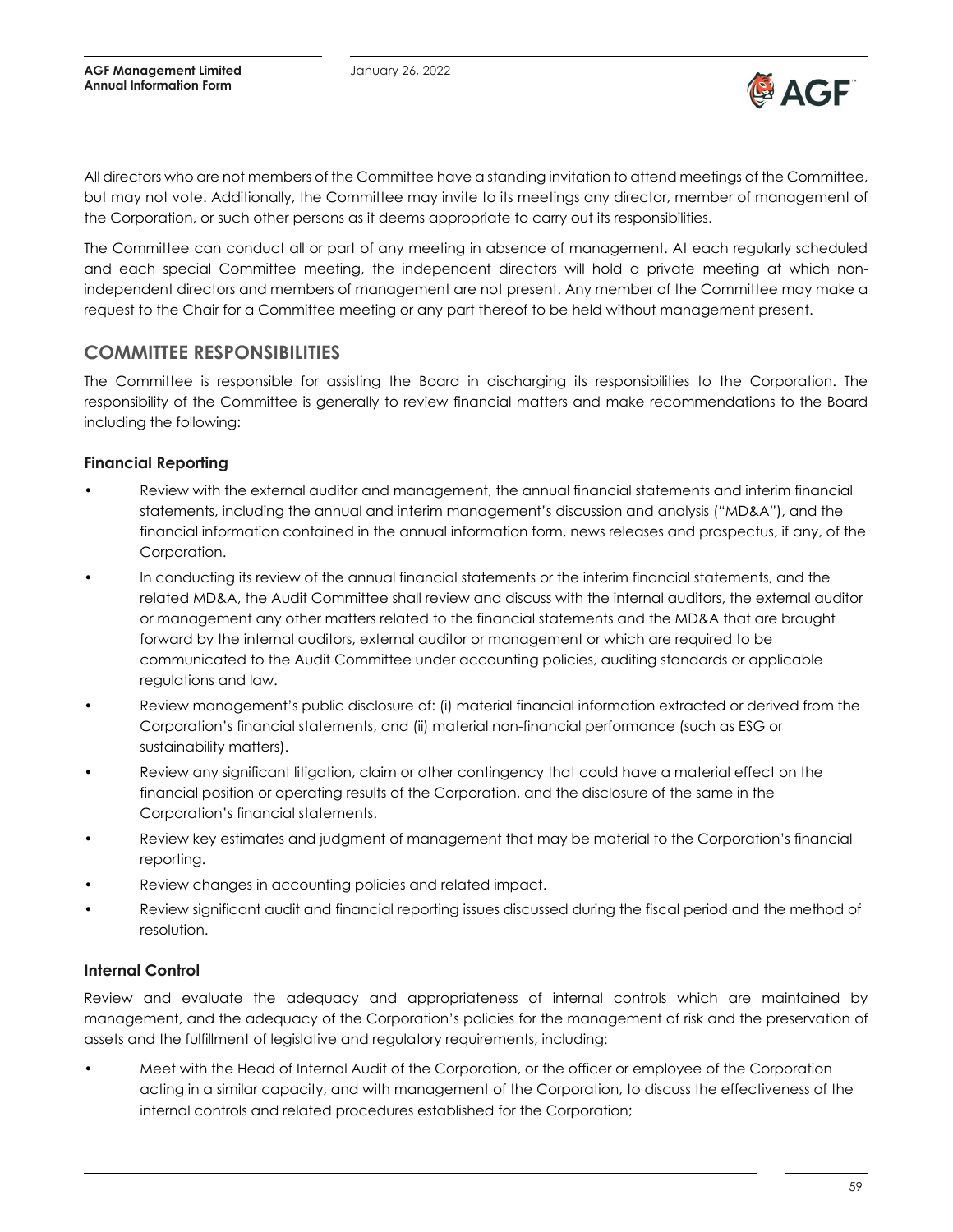

- Review, evaluate and assess the adequacy of the Corporation's internal controls and related procedures for effectiveness;
- Review and discuss with the Chief Executive Officer and the Chief Financial Officer the procedures undertaken in connection with the Chief Executive Officer and Chief Financial Officer certifications for the annual and interim filings with applicable securities regulatory authorities;
- Review disclosures made by the Chief Executive Officer and Chief Financial Officer during their certification process for the annual and interim filing with applicable securities regulatory authorities about any significant deficiencies in the design or operation of internal controls which could adversely affect the Corporation's ability to record, process, summarize, and report financial data or any material weakness in the internal controls, and any fraud involving management or other employees who have a significant role in the Corporation's internal controls;
- Communicate with management, the internal auditors, and the external auditor, as necessary, to review matters concerning financial reporting, accounting procedures and policies, contingencies, and the adequacy of internal controls. This would include reviewing reports on these and all related matters provided by the external and internal auditors;
- Meet with senior financial management for an in-camera session at least quarterly;
- Submit to the Board any recommendations the Committee may have from time to time with respect to financial reporting, accounting procedures and policies and internal controls.

#### **Internal Audit**

- Review and concur in the appointment, replacement, reassignment or dismissal of the Head of Internal Audit and annually review and approve the mandate of the internal audit function.
- Review the report of the Head of Internal Audit including the resolution of disagreements between management and the internal auditors regarding internal controls.
- Review and approve the Annual Internal Audit Plan and material changes to the Plan.
- Meet with the internal auditors for an in-camera session at least quarterly.

#### **External Audit**

- Make recommendations to the Board regarding the appointment or discharge of the firm of Chartered Accountants to act as external auditor for the year. The Committee will consider the following prior to making a recommendation:
	- o the external auditor's qualifications, independence, objectivity and internal policies and practices for quality control;
	- o the terms of the engagement, audit fees and services to be provided; and
	- o the performance of the auditor.
- Obtain and review a report from the external auditor at least annually addressing:
	- o the firm's internal quality control procedures;
	- o any material issues raised by the most recent internal quality control review, or peer review, of the firm, or by any inquiry or investigation by governmental or professional authorities, within the preceding five years, respecting one or more independent audits carried out by the firm, and any steps taken to deal with any such issues; and
	- o the firm's internal procedures to ensure independence and delineating all relationships between the firm and the Corporation that pertain to independence.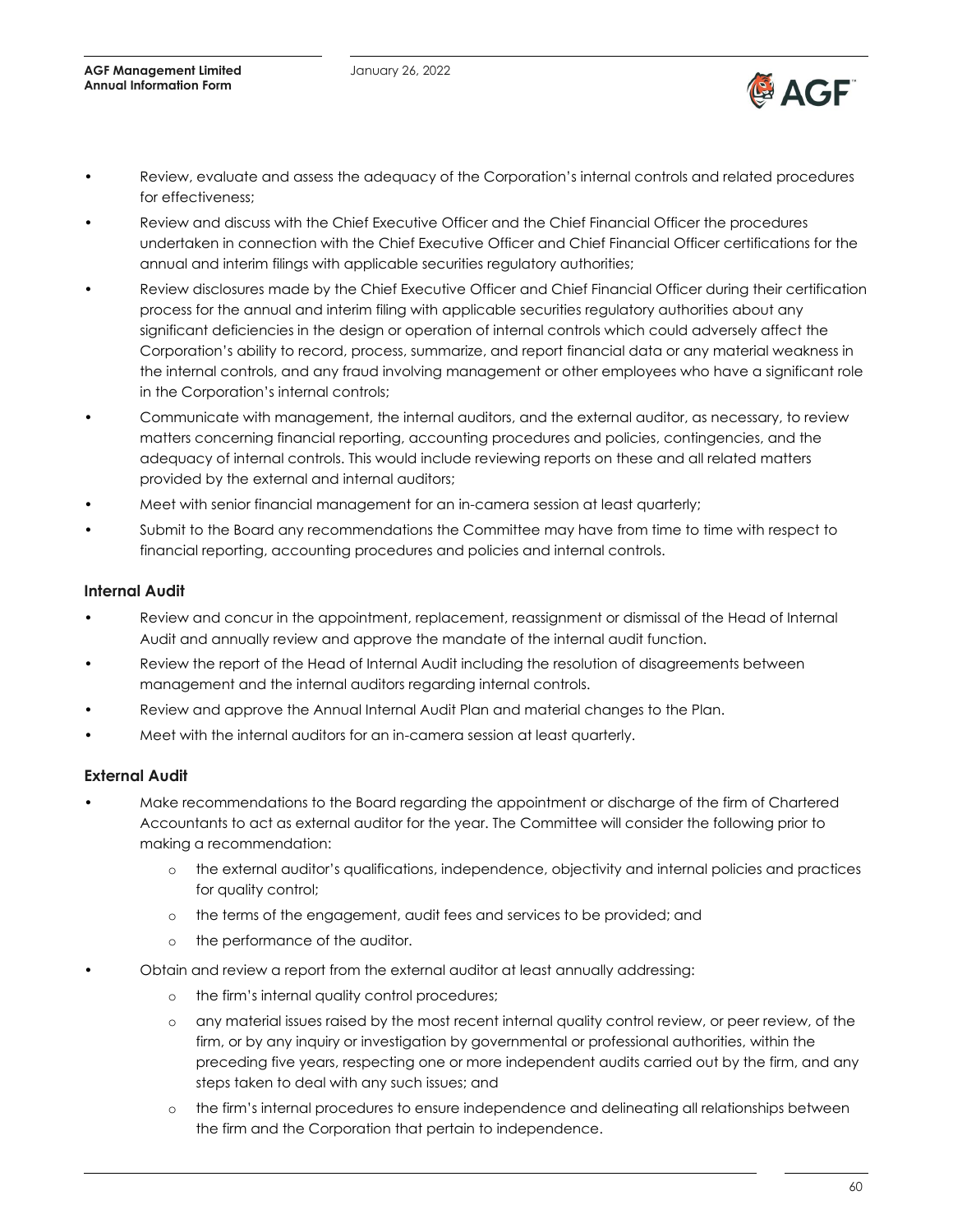

- Review the report of the external auditor including the resolution of disagreements between management and the external auditor regarding financial reporting.
- Review all material correspondences between the external auditor and management.
- Review and approve the Annual Audit Plan and material changes to the Plan, and recommend to the Board the approval of audit fees.
- Meet with the external auditor for an in-camera session at least quarterly.

#### **Non-Audit Services**

- Establish policies and procedures for pre-approval of non-audit services performed for the Corporation or its subsidiaries by the external auditor for the purpose of gaining reasonable assurance that the performance of those services will not compromise the objectivity or independence of the external auditor. To the extent that there is a conflict between this Charter and regulatory requirements the subsidiaries are subject, regulatory requirements shall prevail. Review in particular that:
	- (a) the pre-approval policies and procedures are detailed as to the particular service(s);
	- (b) the Committee is informed of each non-audit service; and
	- (c) the procedures do not include delegation of the Committee's responsibilities to management.
- The Committee may delegate to one or more independent members the authority to pre-approve nonaudit services. These non-audit services must be presented to the Committee at the next scheduled meeting.

#### **Compliance**

- Annually review and approve the Compliance function mandate.
- Review and evaluate the adequacy of the Corporation's compliance program for the management of compliance risks.
- Review the reports of the Chief Compliance Officer on enterprise-wide compliance matters including the anti money laundering and anti terrorist activities program.

#### **Review of Code of Ethics for Personal Trading**

• Annual review of the Corporation's Code of Ethics for Personal Trading and compliance with such Code.

#### **Managing Complaints**

- Ensure that the Corporation establishes appropriate policies and procedures for the receipt, retention and treatment of complaints received by the Corporation regarding accounting, internal accounting controls, or auditing matters.
- Ensure that the Corporation establishes appropriate policies and procedures for the confidential, anonymous submission by employees of the Corporation of concerns regarding questionable accounting or auditing matters.

#### **Other Responsibilities**

- Authorize investigations or studies of matters that reflect on the financial reporting or financial position of the Corporation or such other matters as are deemed appropriate by the Committee or the Board.
- Perform any other duties or functions as are deemed appropriate or requested by the Board.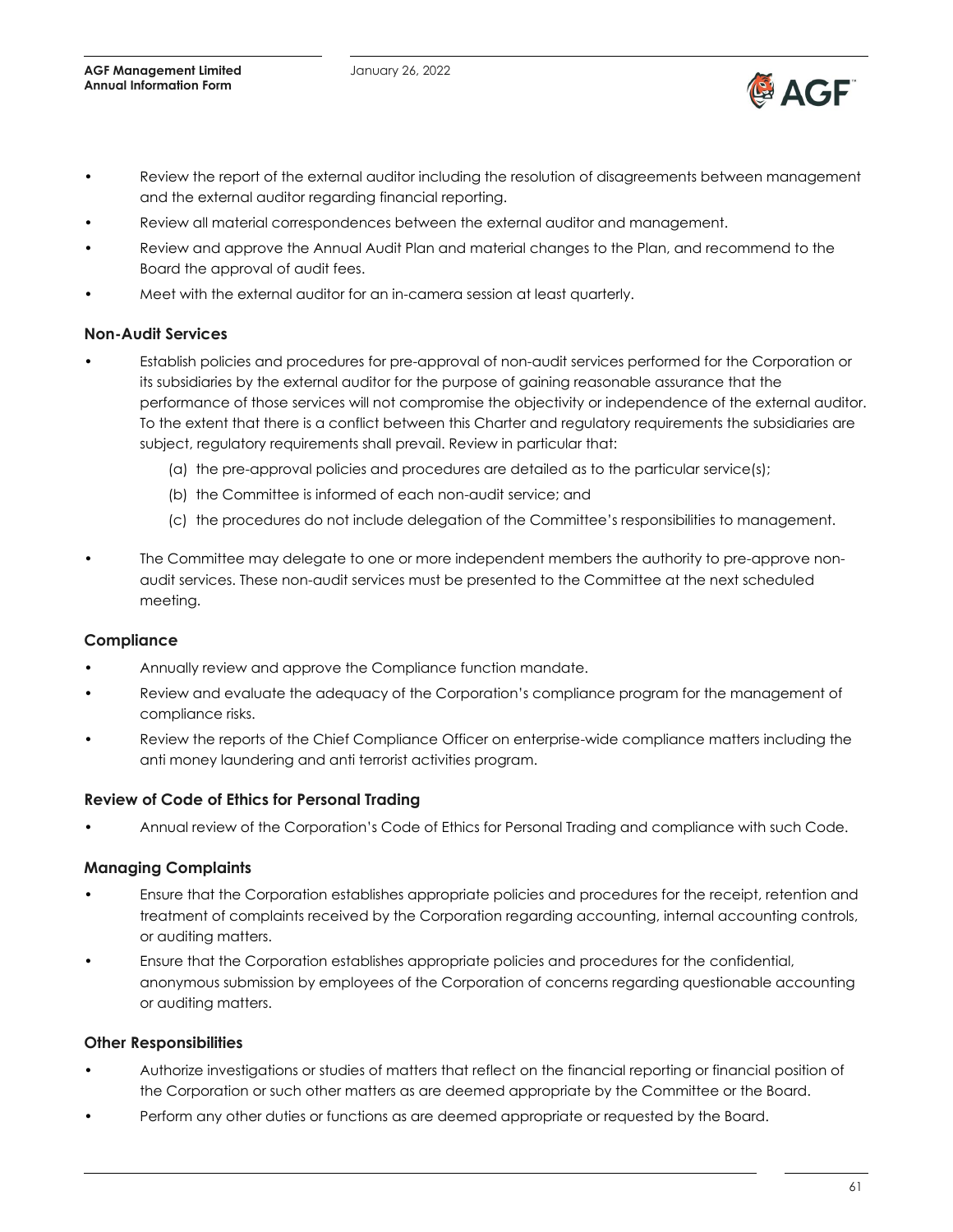

- Review and approve the Corporation's hiring policies regarding partners, employees and former partners and employees of the present and former external auditor of the Corporation.
- Meet with the Corporation's regulators as deemed appropriate or as requested by the Board.
- Review and approve audit committee disclosures required by securities regulators in the Corporation's disclosure documents.

#### **Annual Review and Assessment**

- Review and assess Committee performance, including a review of its compliance with this Charter.
- Review and assess the adequacy of this Charter taking into account all applicable legislative and regulatory requirements and recommend any changes to the Nominating and Corporate Governance Committee.

### **REPORTING**

The Chair of the Committee, or another designated member, shall:

- Report to the Board at each regular meeting on those matters that were dealt with by the Committee since the last regular meeting of the Board.
- Report to the Board on the Committee's review of the interim and annual financial statements.
- Report annually to the Board regarding the Committee's performance in relation to its Charter.
- Report to the Board at each regular meeting any material non-audit services provided by the external auditor.

# **ACCESS AND AUTHORITY**

In order to perform its duties, the Committee shall have access to the books and records of the Corporation and be able to discuss such matters arising with officers and employees of the Corporation and its external/internal auditors, as is necessary. The Committee may call a meeting of the directors of the Corporation to consider any matter of concern to the Committee.

- The Committee has the authority:
	- (a) To engage independent counsel and other advisors as it determines necessary to carry out its duties;
	- (b) to set the terms of engagement including the compensation for any advisors employed by the Committee; and
	- (c) to communicate directly with the internal and external auditors.

# **ACCESS TO OFFICERS AND EMPLOYEES**

In discharging its duties and responsibilities in connection with any meeting of the Committee, the Committee shall have access to the employees and management of the Corporation or its affiliates and may invite officers, directors, or any other person to attend meetings of the Committee, to assist in the discussion and examination of the matters being considered by the Committee. The Committee will coordinate these efforts with the Executive Chairman of the Corporation.

Notwithstanding the foregoing and subject to applicable law, the Committee shall not be responsible to plan or conduct internal or external audits or to determine that the Corporation's financial statements are complete and accurate and are in accordance with International Financial Reporting Standards as these are the responsibility of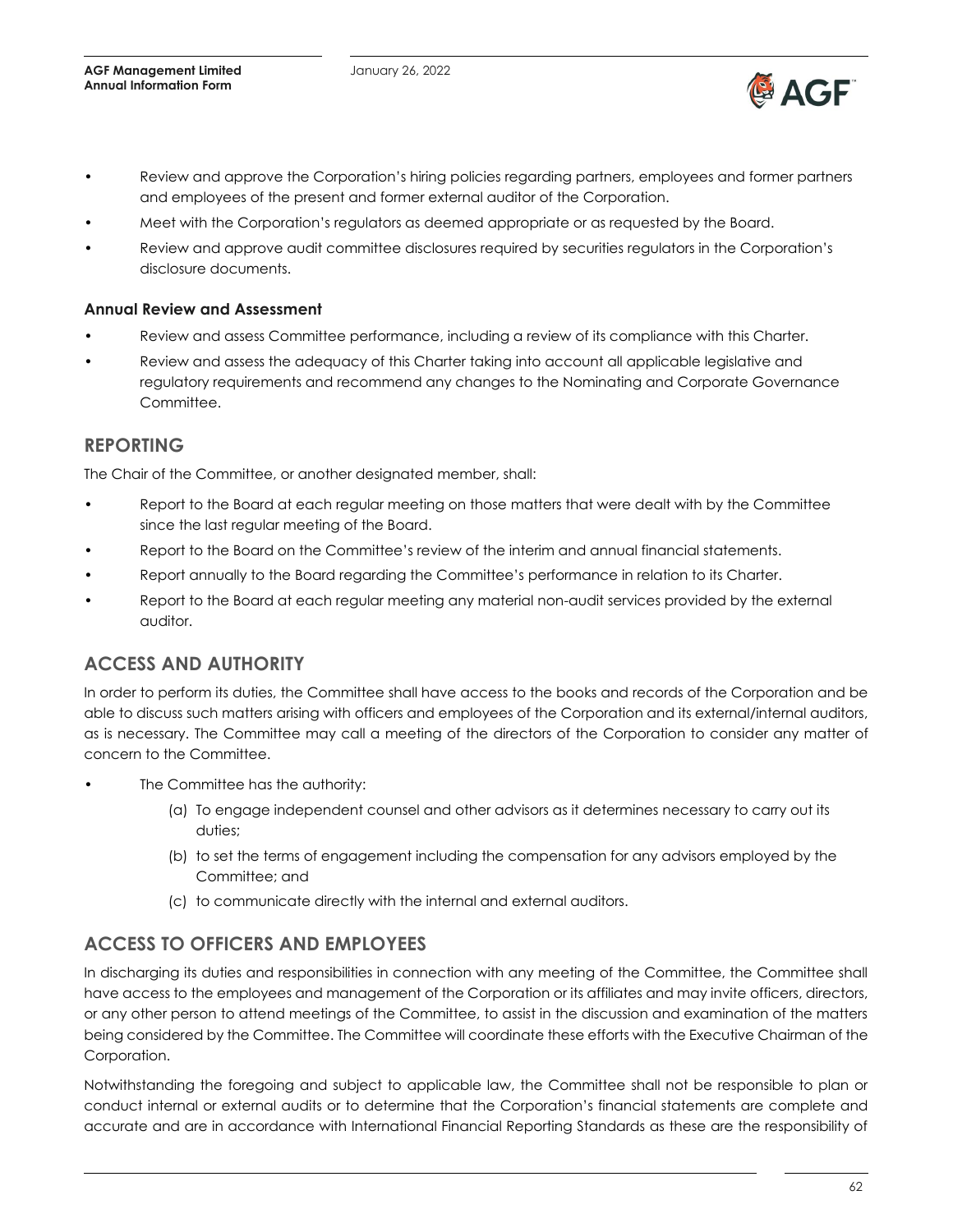

management and the auditor. This Charter is intended to assist the Board in fulfilling its responsibilities; however, nothing in this Charter is intended to expand applicable standards of liability under statutory and regulatory requirements for the directors of the Corporation or members of the Committee.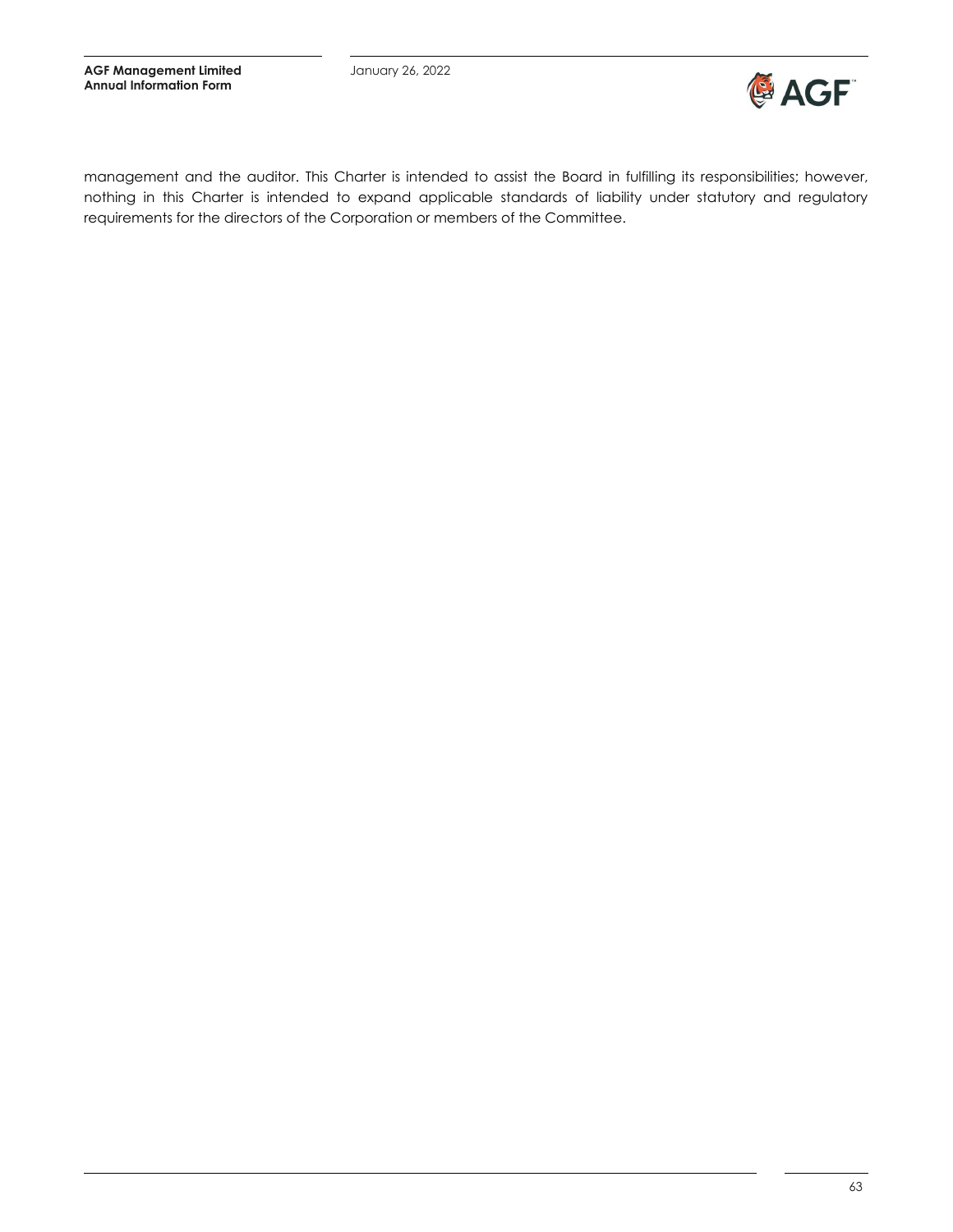

# **EXHIBIT "C"**

# **AGF MANAGEMENT LIMITED**

(the "Corporation")

# <span id="page-63-0"></span>**NOMINATING AND CORPORATE GOVERNANCE COMMITTEE CHARTER**

The Nominating and Corporate Governance Committee (the "Committee") is established by the Board of Directors (the "Board") to review and recommend to the Board the Corporation's approach to governance issues, to assess the effectiveness of the Board and its Committees, and to review candidates for nomination to the Board.

### **MEMBERS**

The Board shall annually appoint the members of the Committee. The composition of the Committee shall comply with the following:

- The Committee will consist of at least two members.
- All of the members of the Committee must be a director of the Corporation.
- Each member must be independent according to applicable laws and rules, if any, of applicable stock exchanges.
- Any member may be removed and replaced at any time by the Board.

# **MEETINGS**

The Committee shall meet at such time and place as is designated by the Chair following a request from a Committee member, management or the Board but at least on a semi-annual basis. Notice of the time and place of the meeting shall be given in writing or telephone or other electronic means to each member of the Committee at least two business days prior to the time fixed for the meeting. A member may waive notice of a meeting at any time. To the maximum extent possible, the agenda and meeting materials will be circulated to the members in advance to ensure sufficient time for review prior to the meeting. If the Chair is absent or if the position is vacant, any member of the Committee may call a meeting. At any meeting of the Committee, a quorum shall be a majority of the members. The Corporate Secretary of the Corporation, his or her designate, or any other person the Committee requests, shall act as secretary of the Committee. The secretary of the Committee will keep regular minutes of Committee proceedings, and will circulate them to all Committee members, the Executive Chairman of the Board and to any other director on a timely basis, when requested. The Board members may participate in meetings in person or by telephone, electronic or other communications facilities.

All directors who are not members of the Committee have a standing invitation to attend meetings of the Committee, but may not vote. Additionally, the Committee may invite to its meetings any director, member of management of the Corporation, or such other persons as it deems appropriate to carry out its responsibilities.

The Committee can conduct all or part of any meeting in absence of management. At each regularly scheduled and each special Committee meeting, the independent directors will hold a private meeting at which nonindependent directors and members of management are not present. Any member of the Committee may make a request to the Chair for a Committee meeting or any part thereof to be held without management present.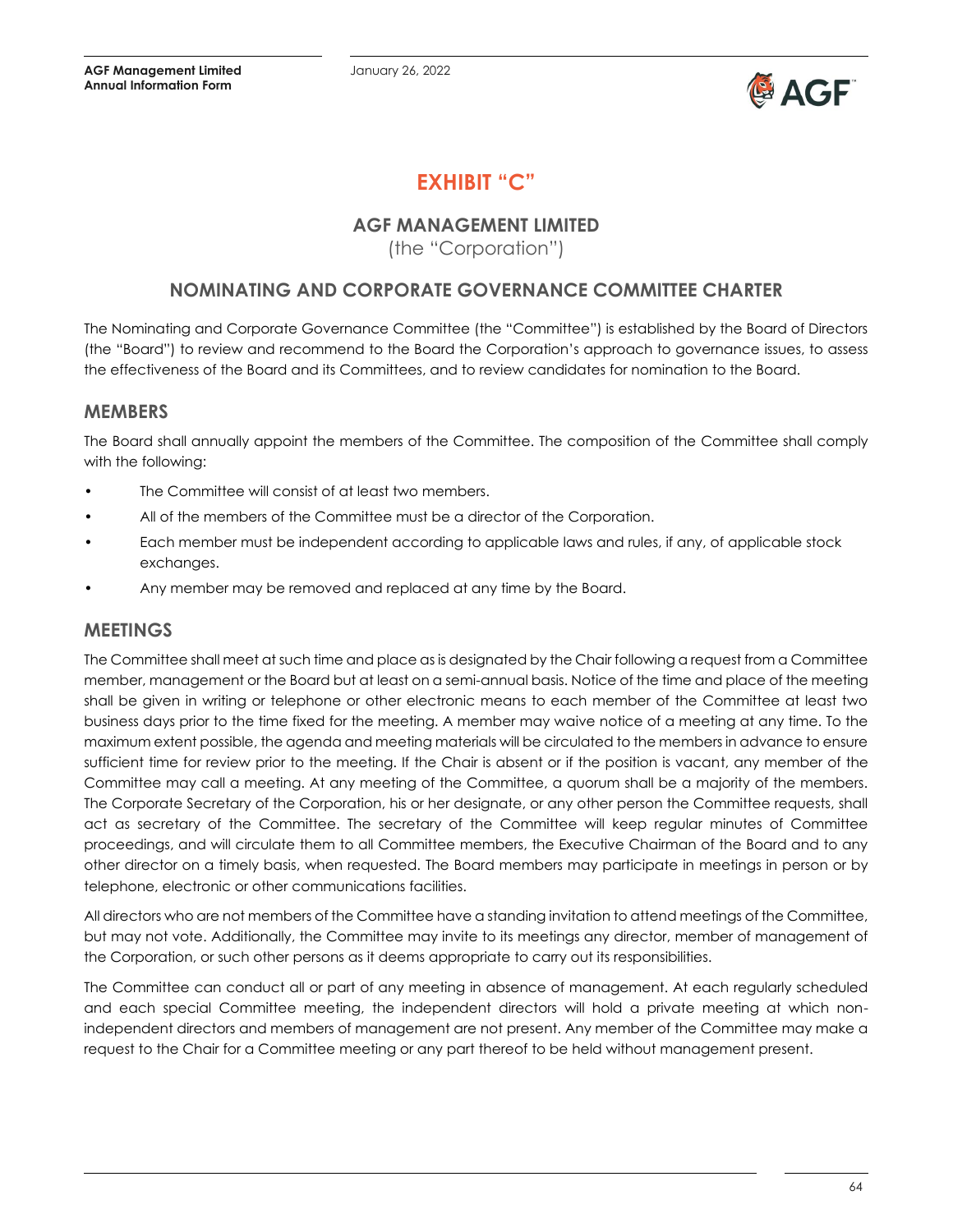

### **COMMITTEE RESPONSIBILITIES**

The Committee is responsible for assisting the Board in discharging its responsibilities to the Corporation. The responsibility of the Committee is generally to review governance matters and make recommendations to the Board including the following:

#### **Approach to Governance**

- Review, at least annually, the Committee Charter as well as the Charters of the Board, the Audit Committee, the Compensation Committee and any other regular Committee, as may be established by the Board from time to time, and recommend to the Board the adoption of or amendments to such Charters.
- Review, at least annually, the position descriptions for the Executive Chairman of the Board, Committee Chair, the Lead Director, and individual Board members and recommend to the Board any amendments thereto.
- Consider the size and composition of the Board to facilitate effective decision making and make recommendations to the Board on changes to Board composition.
- Recommend to the Board the implementation of structures and procedures to ensure that the Board can function independently of management and without conflicts of interest.
- Monitor trends in corporate governance on a continuing basis and, whenever considered appropriate, make recommendations to the Board concerning the corporate governance of the Corporation.
- Conduct an annual evaluation of the independence status of each director candidate proposed for appointment and report the results of such evaluation to the Board.
- Examine and respond, if appropriate, to any report or proposal on the subject of corporate governance.

#### **Evaluation**

- Assess, at least annually, the Board, its Committees, and each individual director regarding his, her or its effectiveness and contribution. The following will be considered:
	- (a) in the case of the Board or a Board Committee, its Charter, and
	- (b) in the case of an individual director, the applicable position description(s), as well as the competencies and skills that each individual director is expected to bring to the Board.

#### **Board Membership Criteria**

- Work collaboratively with the Executive Chairman of the Board to identify and review the individuals qualified to become new Board members and recommend to the Board the new director nominees for consideration by the Corporation's common shareholders. In making its recommendation, the Committee shall consider the following:
	- (a) the competencies and skills that the Board considers to be necessary for the Board, as a whole, to possess, including the competencies in understanding business requirements and business strategies in light of the opportunities and risks facing the Corporation;
	- (b) the competencies and skills that the Board considers each existing director to possess; and
	- (c) the competencies and skills each new nominee will bring to the boardroom.
- Interview the nominee and obtain his/her consent to act as a director.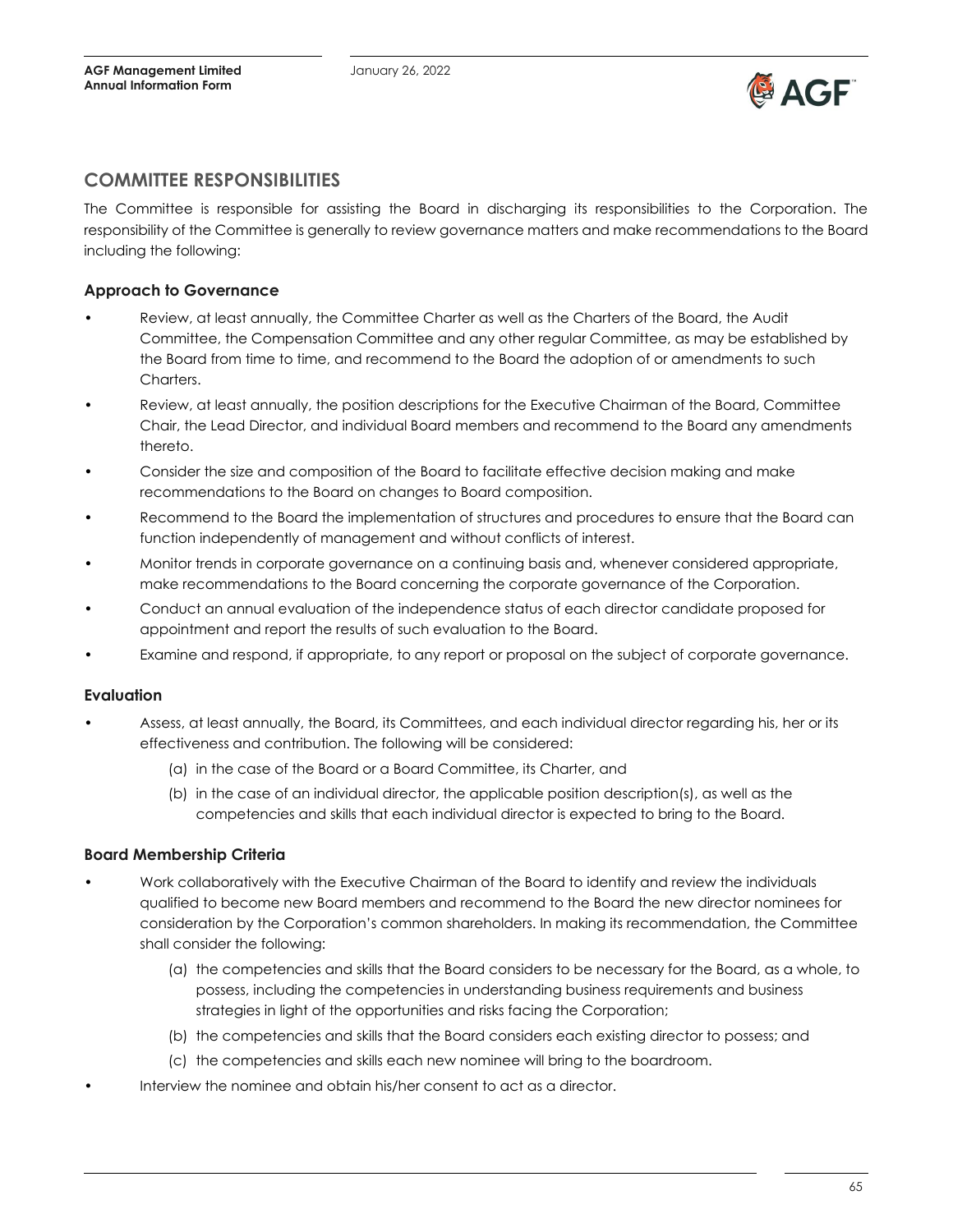

- Confirm that each interested nominee fully understands the role of a director and the contribution he or she would be expected to make if elected, including the commitment of time and energy that the Corporation expects of its directors.
- Consider diversity criteria as set out in the Board Diversity Policy.
- Assess whether the majority of the Board is independent according to applicable rules and regulations.

#### **Nomination for Re-Election of Directors**

- Annually review the credentials of nominees for re-election considering:
	- (a) their continuing qualification under applicable rules and regulations;
	- (b) the continuing independence status of independent directors under applicable rules and regulations;
	- (c) their continuing compliance with the conflict of interest guidelines in the AGF Code of Business Conduct and Ethics;
	- (d) the continuing validity of the credentials underlying the appointment of each director; and
	- (e) an evaluation of the effectiveness of the Board.

#### **Board Committee Composition**

• Annually review the competencies and skills required for each Board Committee and recommend to the Board the composition of the Committees.

#### **Education of Directors**

- Monitor the orientation given to new directors in respect of both the Corporation and their responsibilities and duties as directors of the Corporation.
- Monitor the ongoing continuing education program for directors.

#### **Communications**

- Review the Corporation's disclosure policy, including the standards for communicating with shareholders and analysts.
- Monitor the process for receiving communication from stakeholders.

#### **Review of Code of Business Conduct and Ethics**

- Annually review the Corporation's Code of Business Conduct and Ethics and the Corporation's Code of Business Conduct Compliance report.
- Grant any wavier of the Corporation's Code of Business Conduct and Ethics to executive officers and Directors as the Committee may in its sole discretion deem appropriate and arrange for any such waiver to be promptly disclosed to the shareholders in accordance with applicable laws, rules, and regulations.

#### **Annual Review and Assessment**

- Review and assess Committee performance, including a review of its compliance with this Charter.
- Review and assess the adequacy of this Charter taking into account all applicable legislative and regulatory requirements.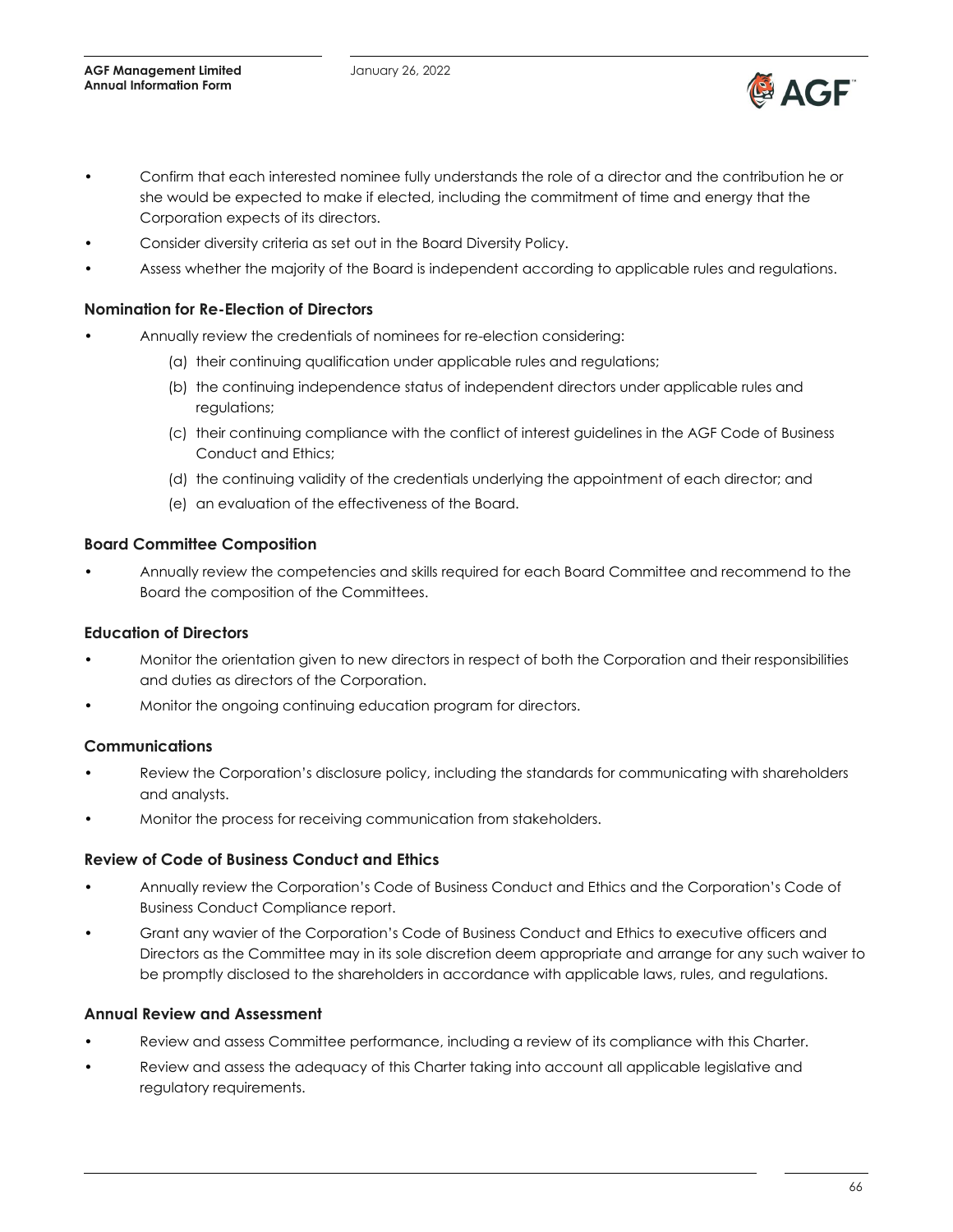

### **COMMITTEE DISCLOSURE**

The Committee shall review and approve any Nominating and Corporate Governance Committee disclosure required by securities regulators in the Corporation's disclosure documents.

# **REPORTING**

The Chair of the Committee, or another designated member, shall:

- Report to the Board at each regular meeting on those matters that were dealt with by the Committee since the last regular meeting of the Board.
- Report annually to the Board regarding the Committee's performance in relation to its Charter.

### **ACCESS AND AUTHORITY**

In order to perform its duties, the Committee shall have access to relevant books and records of the Corporation and be able to discuss such matters arising with senior officers of the Corporation. The Committee may call a meeting of the directors of the Corporation to consider any material matter of concern to the Committee.

- The Committee has the authority:
	- (a) To engage independent counsel and other advisors as it determines necessary to carry out its duties; and
	- (b) To set the terms of engagement including the compensation for any advisors employed by the Committee.

# **ACCESS TO OFFICERS AND EMPLOYEES**

In discharging its duties and responsibilities in connection with any meeting of the Committee, the Committee shall have access to the employees and management of the Corporation or its affiliates and may invite officers, directors, or any other person to attend meetings of the Committee, to assist in the discussion and examination of the matters being considered by the Committee. The Committee will coordinate these efforts with the Executive Chairman of the Corporation.

This Charter is intended to assist the Board in fulfilling its responsibilities; however, nothing in this Charter is intended to expand applicable standards of liability under statutory and regulatory requirements for the directors of the Corporation or members of the Committee.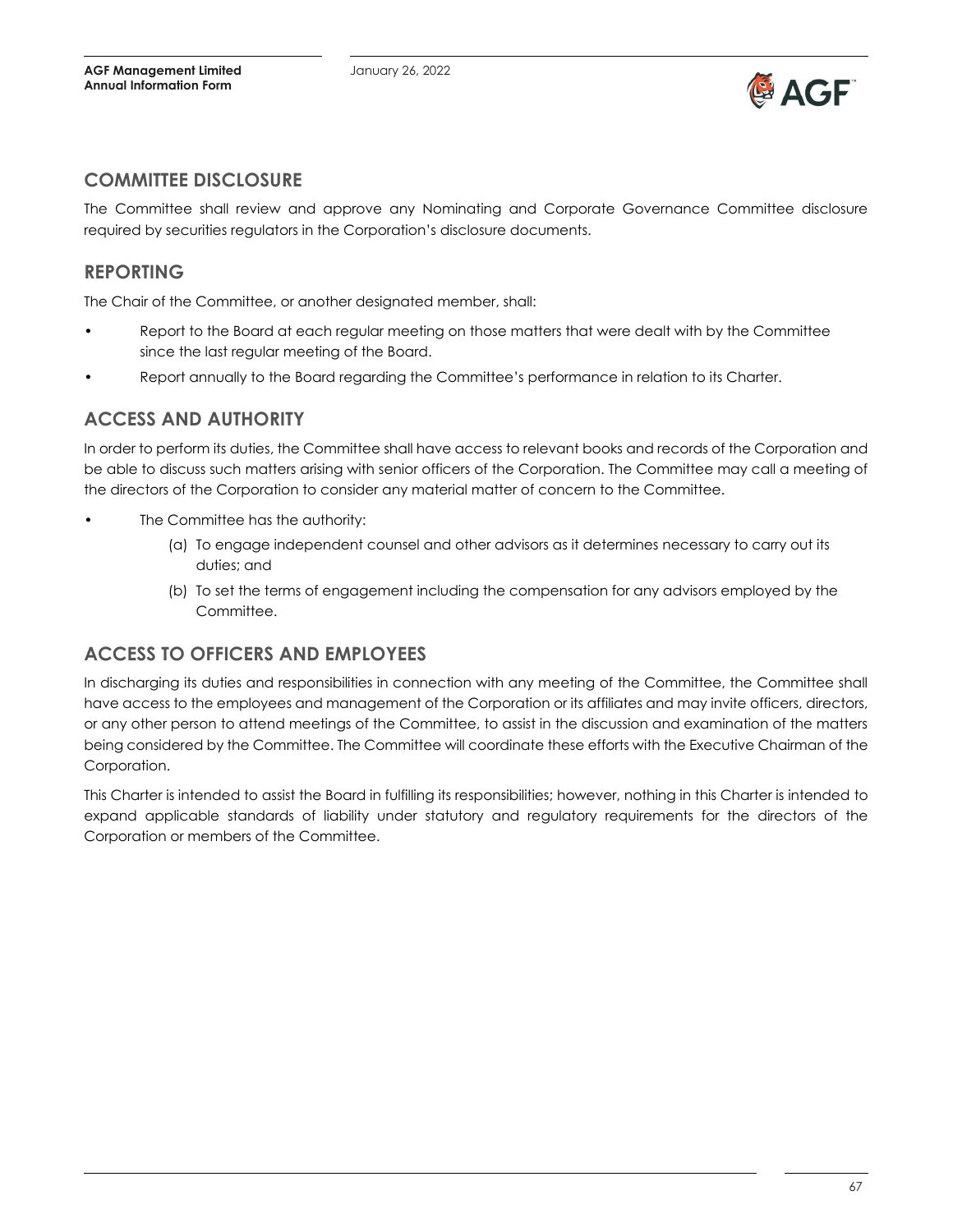

# **EXHIBIT "D"**

# **AGF MANAGEMENT LIMITED (the "Corporation")**

# **COMPENSATION COMMITTEE CHARTER**

<span id="page-67-0"></span>The Compensation Committee (the "Committee) is established by the Board of Directors (the "Board") to review, assess and oversee the executive compensation policies and programs of the AGF group of companies and to monitor the overall effectiveness of the Corporation's general compensation programs in achieving its strategic objectives.

### **MEMBERS**

The Board shall annually appoint the members of the Committee, taking into account the recommendation of the Nominating and Corporate Governance Committee. The composition of the Committee will comply with the following:

- The Committee will consist of at least three members.
- All of the members of the Committee must be a director of the Corporation.
- Each member must be independent according to applicable laws and rules, if any, of applicable stock exchanges.
- Any member may be removed and replaced at any time by the Board.
- At least one member of the Committee shall be experienced in compensation matters.

#### **Meetings**

The Committee shall meet at such time and place as is designated by the Chair following a request from a Committee member, management, or the Board but at least on a semi-annual basis. Notice of the time and place of the meeting shall be given in writing or telephone or other electronic means to each member of the Committee at least two business days prior to the time fixed for the meeting. A member may waive notice of a meeting at any time. To the maximum extent possible, the agenda and meeting materials will be circulated to the members in advance to ensure sufficient time for review prior to the meeting. If the Chair is absent or if the position is vacant, any member of the Committee may call a meeting. At any meeting of the Committee, a quorum shall be a majority of the members. The Corporate Secretary of the Corporation, his or her designate, or any other person the Committee requests, shall act as secretary of the Committee. The secretary of the Committee will keep regular minutes of Committee proceedings, and will circulate them to all Committee members, the Executive Chairman of the Board and to any other director on a timely basis, when requested. The Board members may participate in meetings in person or by telephone, electronic or other communications facilities.

All directors who are not members of the Committee have a standing invitation to attend meetings of the Committee, but may not vote. Additionally, the Committee may invite to its meetings any director, member of management of the Corporation, or such other persons as it deems appropriate to carry out its responsibilities.

The Committee can conduct all or part of any meeting in absence of management. At each regularly scheduled and each special Committee meeting, the independent directors will hold a private meeting at which nonindependent directors and members of management are not present. Any member of the Committee may make a request to the Chair for a Committee meeting or any part thereof to be held without management present.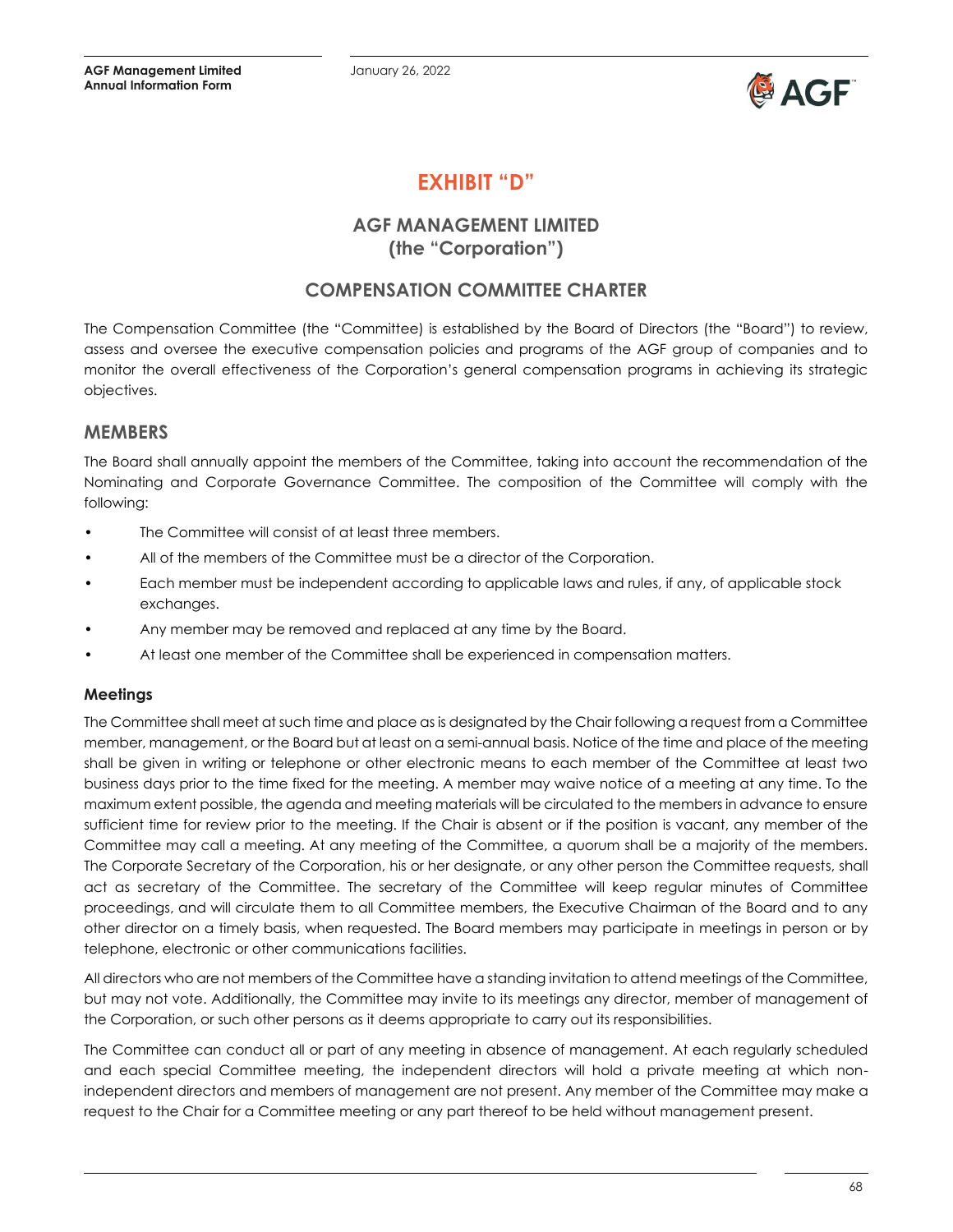

### **COMMITTEE RESPONSIBILITIES**

The Committee is responsible for assisting the Board in discharging its responsibilities to the Corporation. The responsibilities of the Committee shall include the following;

#### **Performance Evaluation and Compensation of the CEO & other Senior Executives**

- Annually review and approve corporate goals and objectives relevant to the compensation of the Chief Executive Officer of the Corporation (the "CEO"), evaluate the performance of the CEO in light of those goals and objectives, and recommend to the Board the CEO's compensation level based on this evaluation. In determining any long-term incentive component of CEO compensation, the Committee shall consider all factors it deems relevant, including the Corporation's performance and relative shareholder return, the value of similar incentive awards to CEOs at comparable companies, and the awards given to the CEO in past years. The Committee shall review and approve any other arrangements or agreements with the CEO, such as employment, severance and change of control agreements. The Committee shall review its determination of the CEO's compensation with the other independent directors.
- Annually review executive compensation and performance objectives of any management directors who are executive officers (other than the CEO), evaluate the performance of management directors in light of the performance objectives, and recommend to the independent directors for approval the executive directors' compensation based on the evaluation, after consideration of appropriate competitive data and recommendations from the CEO.
- Annually review compensation and performance objectives of all executive officers (excluding management directors), evaluate the performance of the executive officers in light of the performance objectives, and recommend to the Board for approval the executive officers' compensation based on the evaluation, after consideration of appropriate competitive data and recommendations from the CEO.
- Annually review the Corporation's executive compensation program and satisfy itself that the design has a strong link between pay and performance and that it does not encourage excess risk-taking.

#### **Executive Share Ownership Guidelines**

- Review and recommend to the board for approval, any changes to CEO and senior executive share ownership guidelines.
- Annually review compliance relating to the share ownership guidelines.

#### **Public Disclosure**

Review the annual disclosure on executive compensation in accordance with applicable rules and regulations.

#### **Succession Planning**

- Review the Corporation's succession plan for the CEO and executive officers and report to the Board with respect to the succession plan.
- Review with the appropriate representatives of the Corporation significant organizational and staffing matters.

#### **Compensation and Incentive Plans**

Review and monitor compensation programs generally to ensure that the Corporation can meet its strategic objectives through attraction, retention and motivation of quality employees. Such forms of compensation shall include pay structures, bonus programs, stock plans and incentive award programs.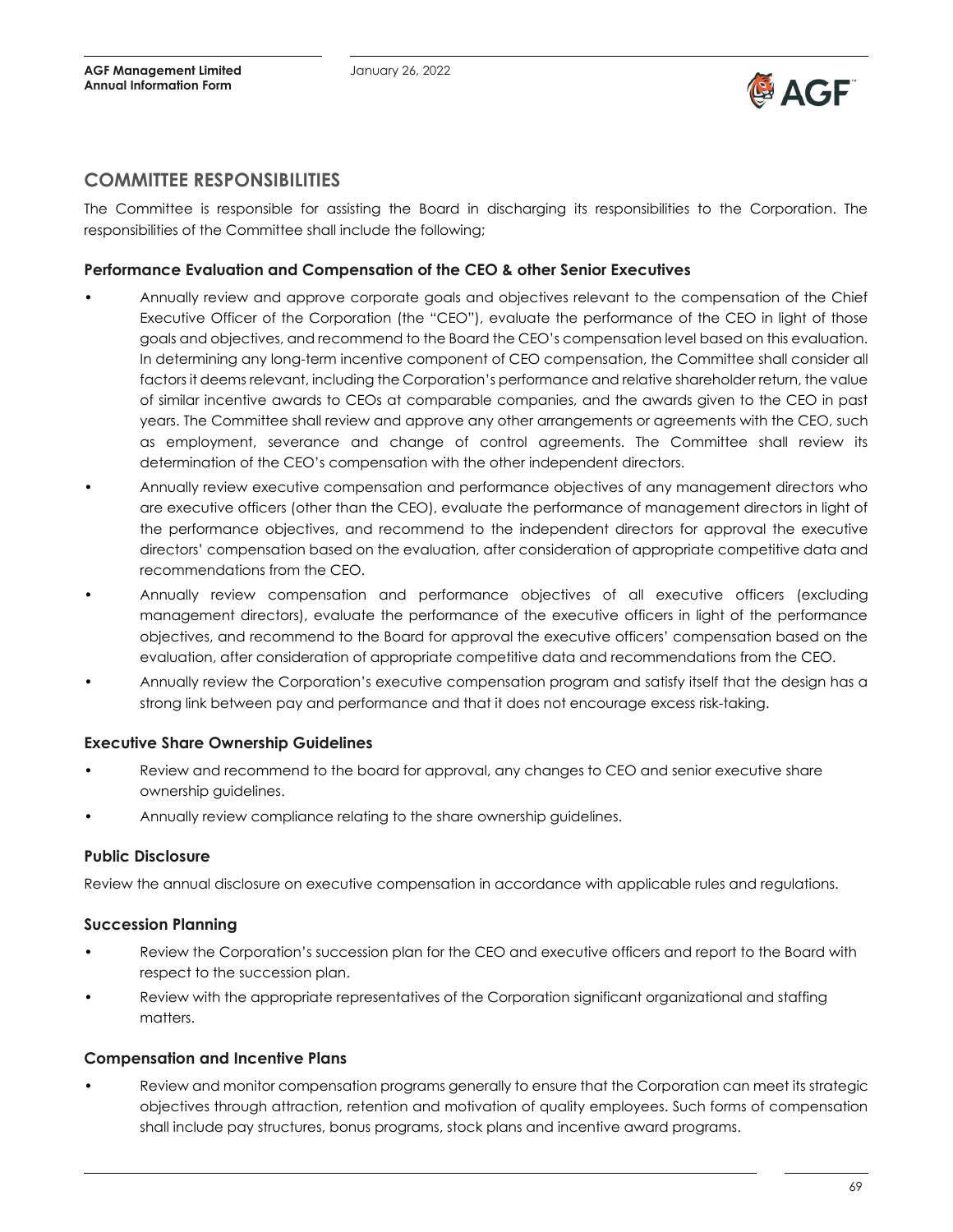

- In conjunction with management, satisfy itself that adequate controls are in place to identify, assess, and manage the risks associated with the Corporation's compensation programs. Review and recommend to the Board for approval the Corporation's executive incentive plans, including executive incentive plans for its specified subsidiaries, and any amendments thereto.
- Review and recommend to the Board for approval stock option awards in connection with the AGF Executive Stock Option Plan, grants or awards in connection with other executive incentive plans and any amendments to the terms or conditions of any of the awards or grants thereunder.
- Review and recommend to the Board for approval stock option grant and share ownership guidelines for any incentive plans and awards for the Corporation and for specified subsidiaries where required by the terms of the program of a specified subsidiary.

#### **Director Compensation**

At least every other year, review and recommend to the Board for approval, compensation of the members of the Board, compensation for participating members of the Board on any Committee, compensation for carrying out duties of a Chair of any Committee, and compensation for carrying out duties of the lead director.

#### **Board Share Ownership Requirements**

Review and recommend to the Board for approval independent director share ownership requirements and conditions.

#### **Annual Review and Assessment**

- Review and assess Committee performance, including a review of its compliance with this Charter.
- Review and assess the adequacy of this Charter taking into account all applicable legislative and regulatory requirements and recommend any changes to the Nominating and Corporate Governance Committee.

#### **Other Duties**

Perform such other duties and responsibilities as are consistent with the purpose of the Committee and as the Board or the other Committee deems appropriate.

#### **Reporting**

The Chair of the Committee, or another designated member, shall:

- Report to the Board at each regular meeting on those matters that were dealt with by the Committee since the last regular meeting of the Board.
- Report annually to the Board regarding the Committee's performance in relation to its Charter.

# **ACCESS AND AUTHORITY**

In order to perform its duties, the Committee shall have access to relevant books and records of the Corporation and be able to discuss such matters arising with senior officers of the Corporation. The Committee may call a meeting of the directors of the Corporation to consider any material matter of concern to the Committee.

The Committee has the authority:

- To engage independent counsel and other advisors as it determines necessary to carry out its duties; and
- To set the terms of engagement including the compensation for any advisors employed by the Committee.